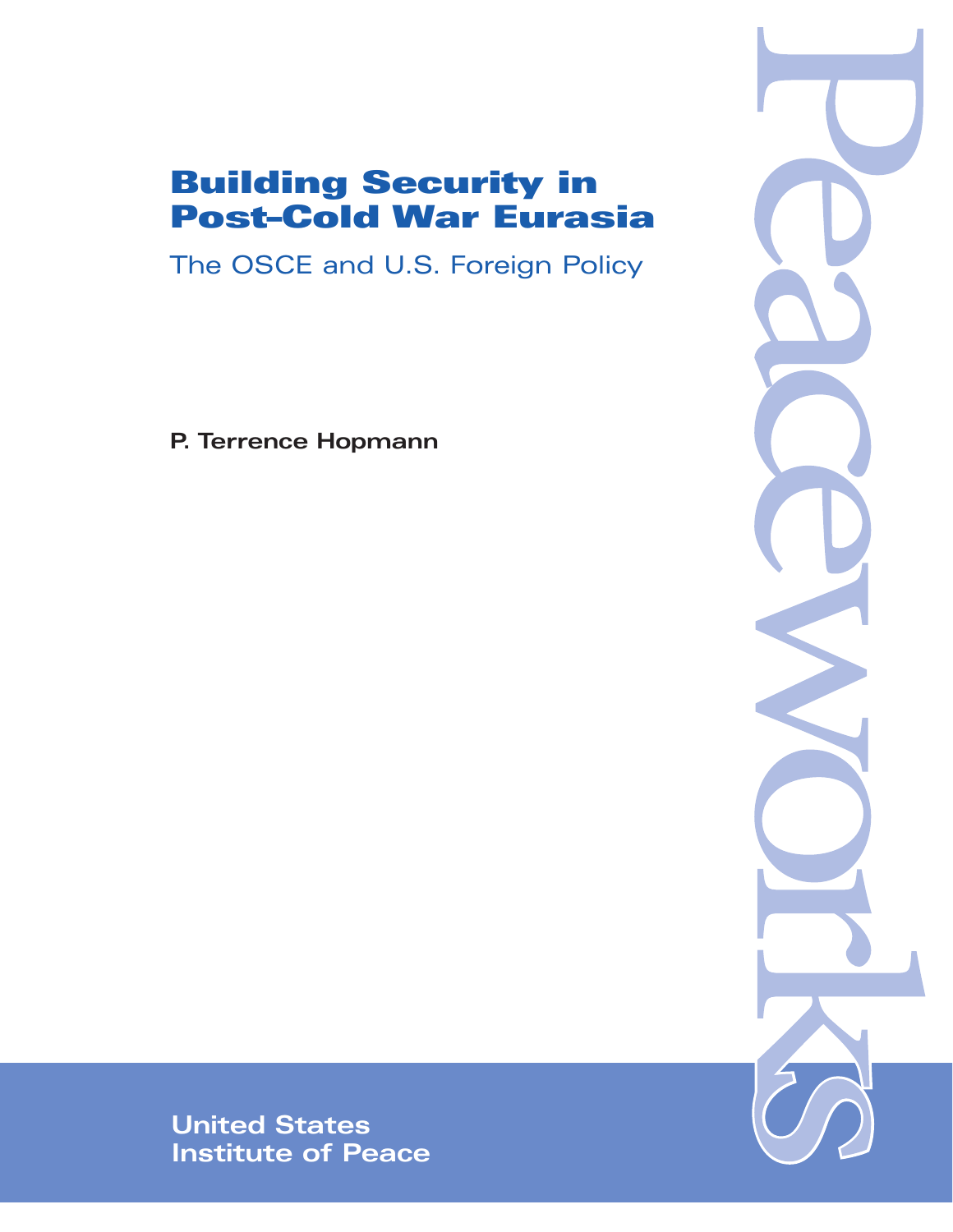Peaceworks No. 31. First published September 1999.

The views expressed in this report are those of the author alone. They do not necessarily reflect views of the United States Institute of Peace.

United States Institute of Peace 1200 17th Street NW, Suite 200 Washington, DC 20036-3011

Phone: 202-457-1700 Fax: 202-429-6063 E-mail: usip\_requests@usip.org Web: www.usip.org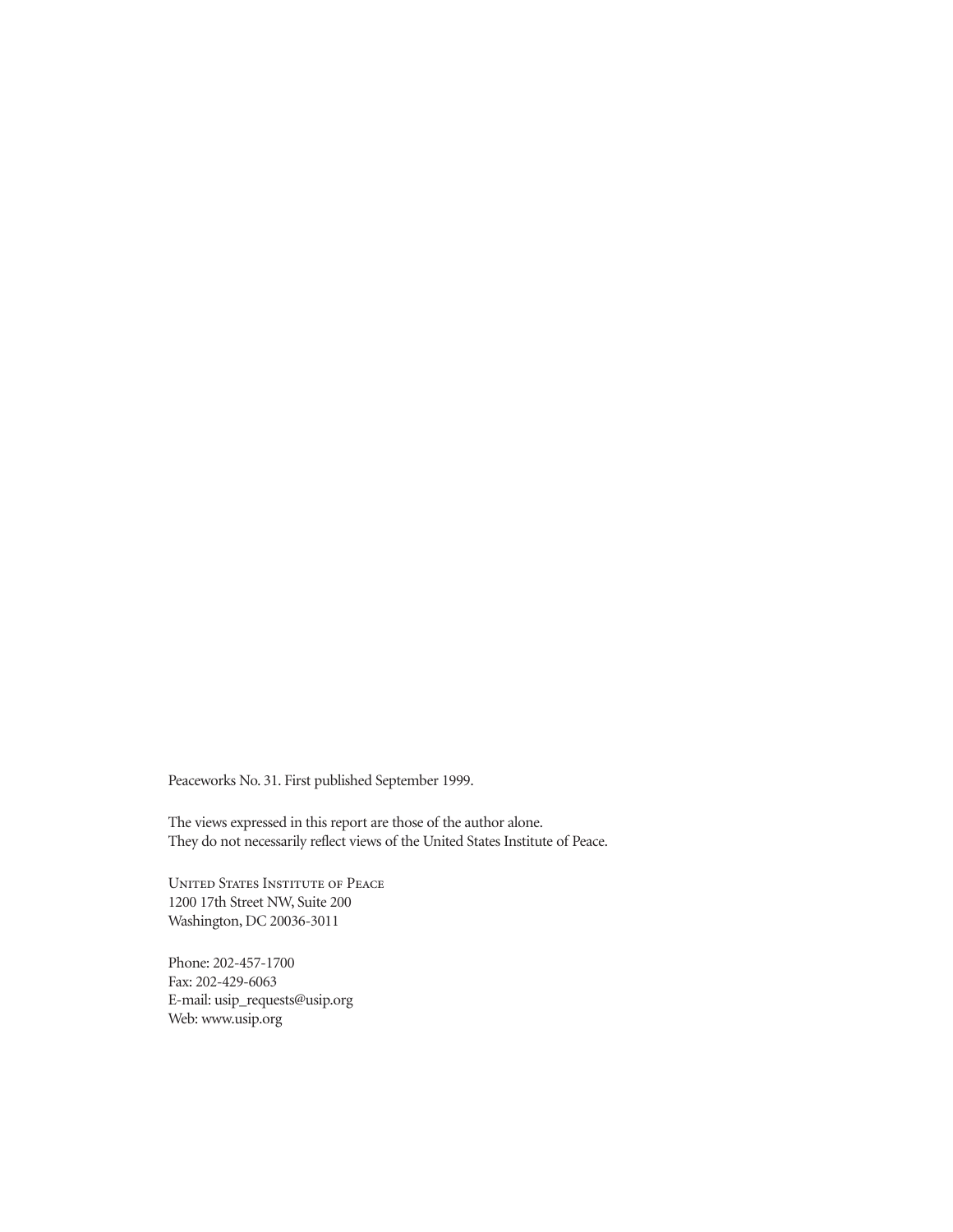# **Contents**

| Key Points                                                                      | V    |
|---------------------------------------------------------------------------------|------|
| Foreword by Richard H. Solomon                                                  | ix   |
| Preface                                                                         | xiii |
| Introduction: Building Security in Post-Cold War Eurasia<br>1.                  | 1    |
| The Evolving Role of the CSCE/OSCE in Eurasian Security<br>2.                   | 7    |
| 3. The Role of OSCE Missions and Other Field Activities in<br>Managing Conflict | 15   |
| Democratization: Long-Term Conflict Prevention                                  | 15   |
| <b>Preventive Diplomacy</b>                                                     | 20   |
| Conflict Resolution                                                             | 25   |
| D Postconflict Security Building                                                | 35   |
| <b>Evaluating OSCE Missions and Field Activities</b>                            | 39   |
| 4. U.S. Foreign Policy and the OSCE                                             | 41   |
| U.S. Attitudes toward the OSCE                                                  | 41   |
| Recommendations for U.S. Foreign-Policy Makers:                                 |      |
| How the United States Can Strengthen the OSCE                                   | 46   |
| <b>Notes</b>                                                                    | 53   |
| About the Author                                                                | 58   |
| About the Institute                                                             | 58   |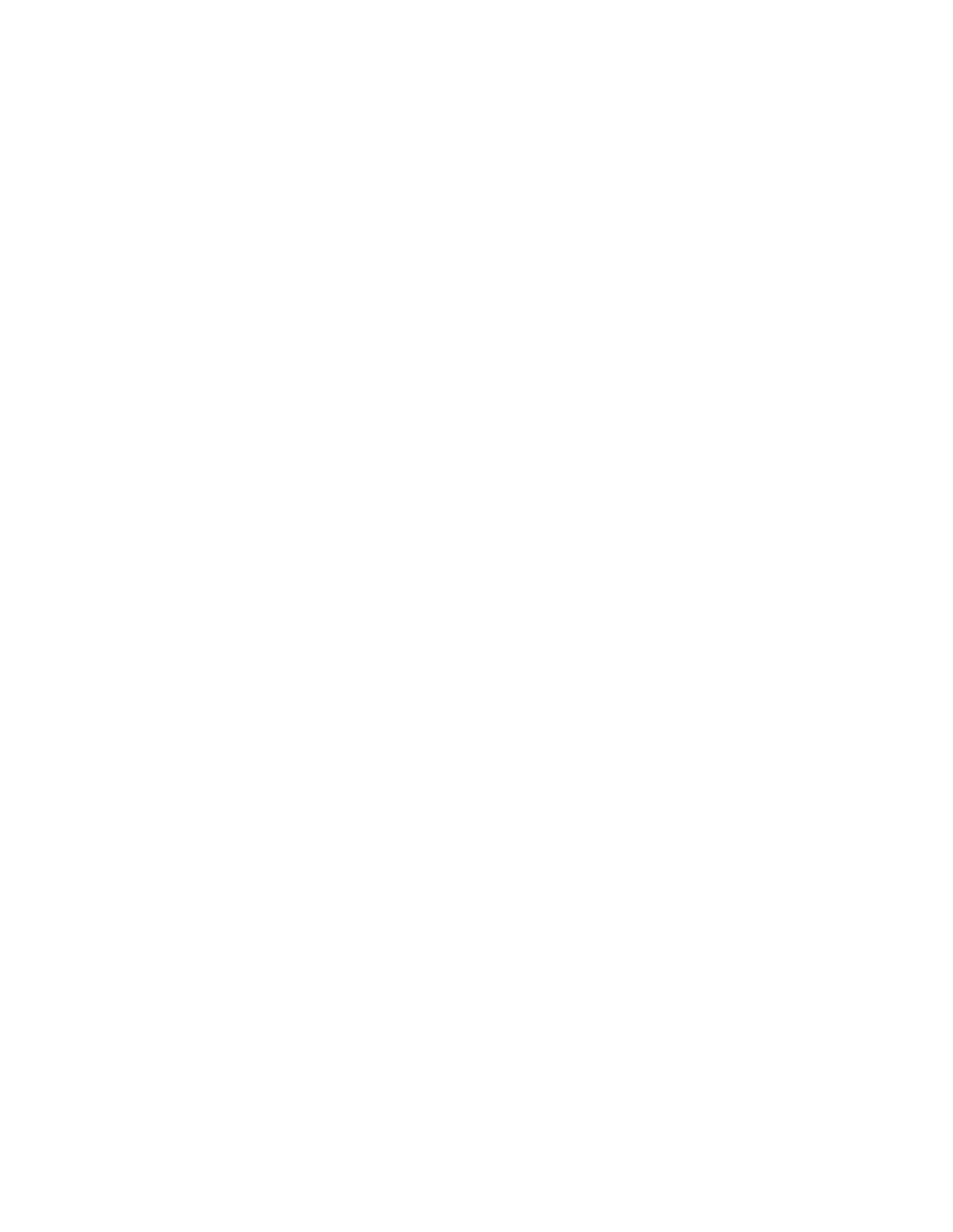# **Key Points**

### **Introduction: Building Security in Post–Cold War Eurasia**

- ◗ In the period since the end of the Cold War, the security landscape in Eurasia has changed dramatically. Conflict has frequently resulted from the breakup of states along ethnic lines, with elements such as regional, linguistic, or religious affiliation serving as the principal markers of identity. One of the main reasons for the outbreak of conflict in areas such as the former Soviet Union and Yugoslavia is that ethnicity is linked to territory and claims for self-determination, producing secessionist and irredentist wars. This form of ethnonational conflict has retarded the process of state building, prevented the growth of democratic institutions, given outside parties the ability to intervene and manipulate the outcome, and created massive refugee flows.
- ◗ The nature of the European security *problematique* requires a new and different response from all institutions playing a role in the security arena. The Organization for Security and Cooperation in Europe (OSCE) is especially well positioned to respond to the complexity of post–Cold War conflict. Although often undervalued by U.S. policymakers and the media and generally unknown to the public, the OSCE has the potential to assist in preventing, managing, and resolving conflicts that have surfaced in Europe since the late 1980s.

### **The Evolving Role of the CSCE/OSCE in Eurasian Security**

◗ Not only did the OSCE (and its predecessor, the Conference on Security and Cooperation in Europe—the CSCE) play a major role in bringing the Cold War to an end, it currently draws upon a wider membership—extending from "Vancouver to Vladivostok"—than do the North Atlantic Treaty Organization (NATO) and the European Union (EU). Furthermore, the organization has adapted its structures to the security challenges of the 1990s. For instance, it created the Conflict Prevention Center (CPC), which coordinates the work of the OSCE's "missions of long duration" and verifies the implementation of agreements on confidence- and security-building measures (CSBMs). It likewise created the Office for Democratic Institutions and Human Rights (ODIHR), which promotes the OSCE's "human dimension" activities, and the High Commissioner on National Minorities (HCNM), who has significant discretion in investigating and defusing potential conflicts involving national minorities. These structures and the wide range of activities the OSCE has taken on make it well suited to respond to conflicts that now include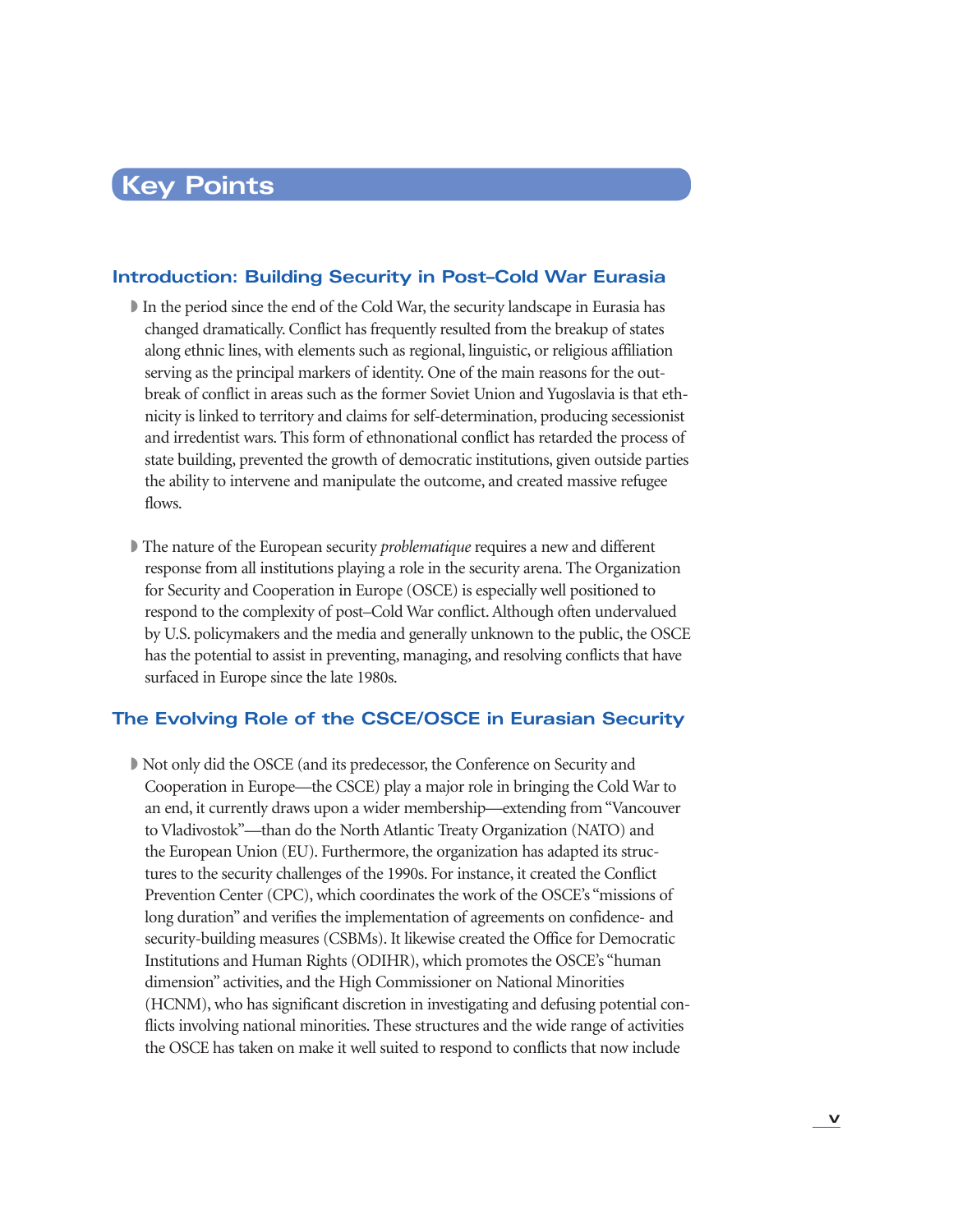abuse of minority and human rights, social turmoil brought on by economic transformation, and armed violence between competing factions. Significantly, to achieve this impressive scope of its activities, the OSCE relies on a relatively small budget and a staff of fewer than 250 people.

### **The Role of OSCE Missions and Other Field Activities in Managing Conflict**

◗ The OSCE missions of long duration engage in four main activities: (1) democratization, (2) preventive diplomacy, (3) conflict resolution, and (4) postconflict security building. The democratization aspect of the OSCE's mandate was evident in its missions to Estonia and Latvia. Here the organization addressed basic issues, such as citizenship and language laws, as well as school curricula, migration, and dialogue between different ethnic communities in an effort to lower tension between the national majority and both countries' Russian minority.

 The preventive diplomacy aspect of the OSCE's work was especially apparent in the early-warning and early-intervention activities of the mission to Ukraine. The HCNM likewise was involved in preventative diplomacy activities when he successfully diminished tensions inflamed by ethnic Russians in Ukraine's Crimean Peninsula.

 The OSCE has engaged in conflict resolution by assisting in the negotiation of ceasefires between warring parties. Further, it has monitored peacekeeping forces and other bilateral or multilateral arrangements, as for example between Moldova and the breakaway region of Transdniestria.

 Postconflict security building entails verifying disarmament agreements, establishing links between domestic organizations and foreign donors, assisting in the return of refugees, and supervising elections, to name but a few activities. These have been among the principal tasks undertaken by the OSCE in Bosnia, Croatia, Kosovo, and Albania.

◗ The OSCE has compiled a record of modest successes in preventing the outbreak or reignition of violent conflicts and contributing to security building in the aftermath of conflicts. The two greatest attributes of the OSCE are its proven ability to strengthen democratic institutions in societies undergoing transition and its capacity to respond rapidly to crises. Unfortunately, there also has been disappointment in its failure thus far to resolve underlying conflicts in those regions that experienced violence in the early post–Cold War years.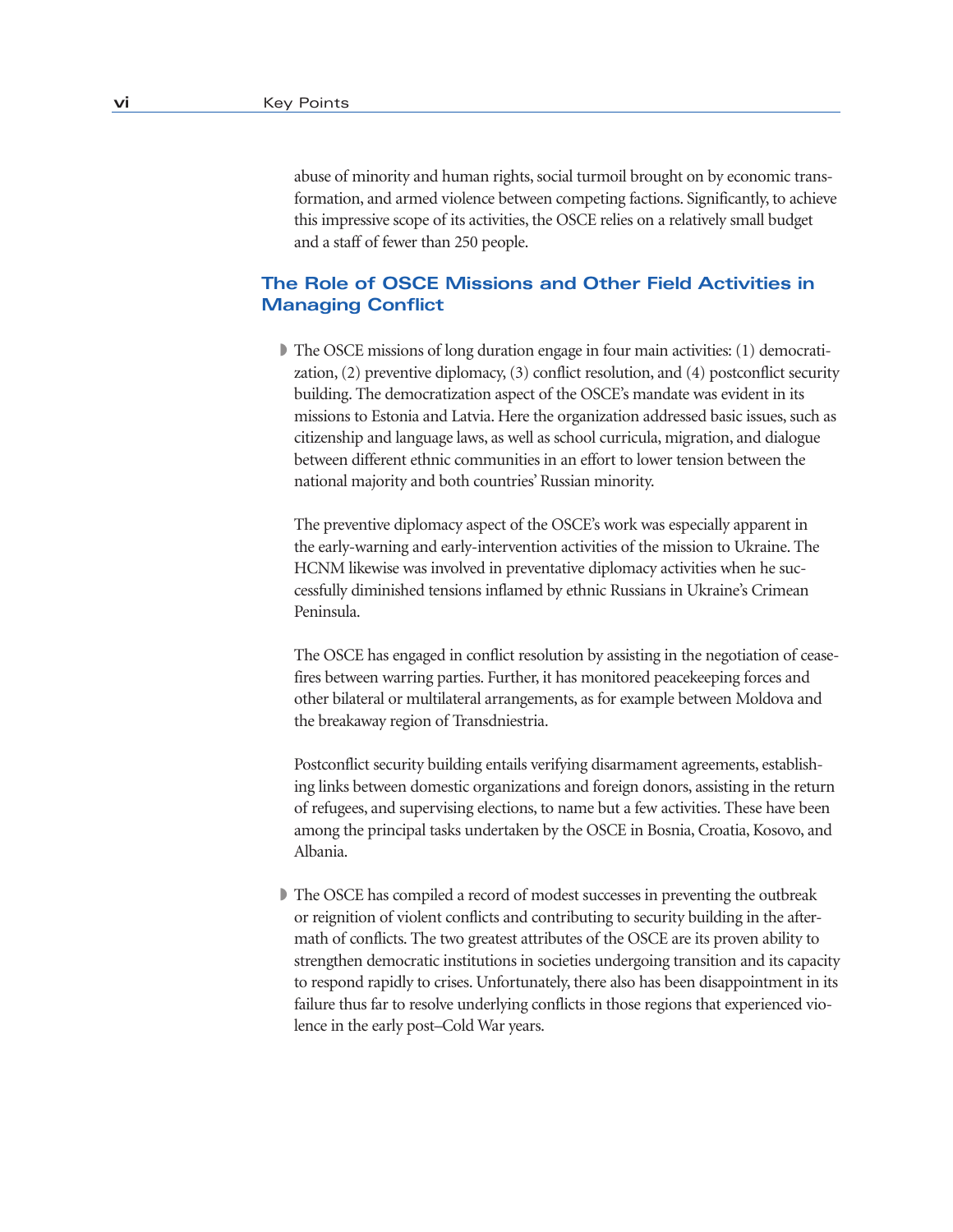### **U.S. Foreign Policy and the OSCE**

■ U.S. officials have criticized the OSCE as being (1) inadequate or potentially harmful to American interests, (2) a constraint on unilateral U.S. action, and (3) a competitor to NATO for primacy in providing for security in post–Cold War Eurasia. Unfortunately, the OSCE's work is not well known within the general public or even the specialist community. However, the OSCE promotes American values, such as democratization and the rule of law, and has managed to link these "softer" issues to those of security in a unique fashion. The OSCE also has done much to contribute to transparency on such issues as military exercises and budgets. Finally, it is much less costly to promote the organization's conflict-prevention activities than to fund peacekeeping operations after hostilities have broken out.

#### Recommendations for U.S. Foreign-Policy Makers

- ◗ U.S. policy could pursue modest measures to enhance the OSCE's effectiveness in managing conflicts of the kind that have appeared in Eurasia since 1990, and thereby strengthen the organization. These measures include the following:
- 1. Assist the OSCE in improving the quality of its professional personnel assigned to missions of long duration. This can be done through longer-term budgeting and staffing, relying more on professional conflict-management specialists than personnel "seconded" by member governments, providing more and better training for mission members before they are sent into the field, and creating a small analytical center in Vienna to support the CPC and the missions under its jurisdiction.
- 2. Encourage the OSCE to coordinate its work more effectively with other institutions that have overlapping functions, such as NATO, the EU, the Council of Europe, and the United Nations High Commissioner for Refugees (UNHCR).
- 3. Support the enlargement of the scope of activities of the HCNM and of the human and financial resources available to this office.
- 4. Increase the political importance assigned to OSCE activities by high-level U.S. officials. The United States should take the lead in making the OSCE a central pillar of its European security policy. Especially when NATO military force is likely to be irrelevant or ineffective at resolving the problem at hand, the United States should call on OSCE expertise.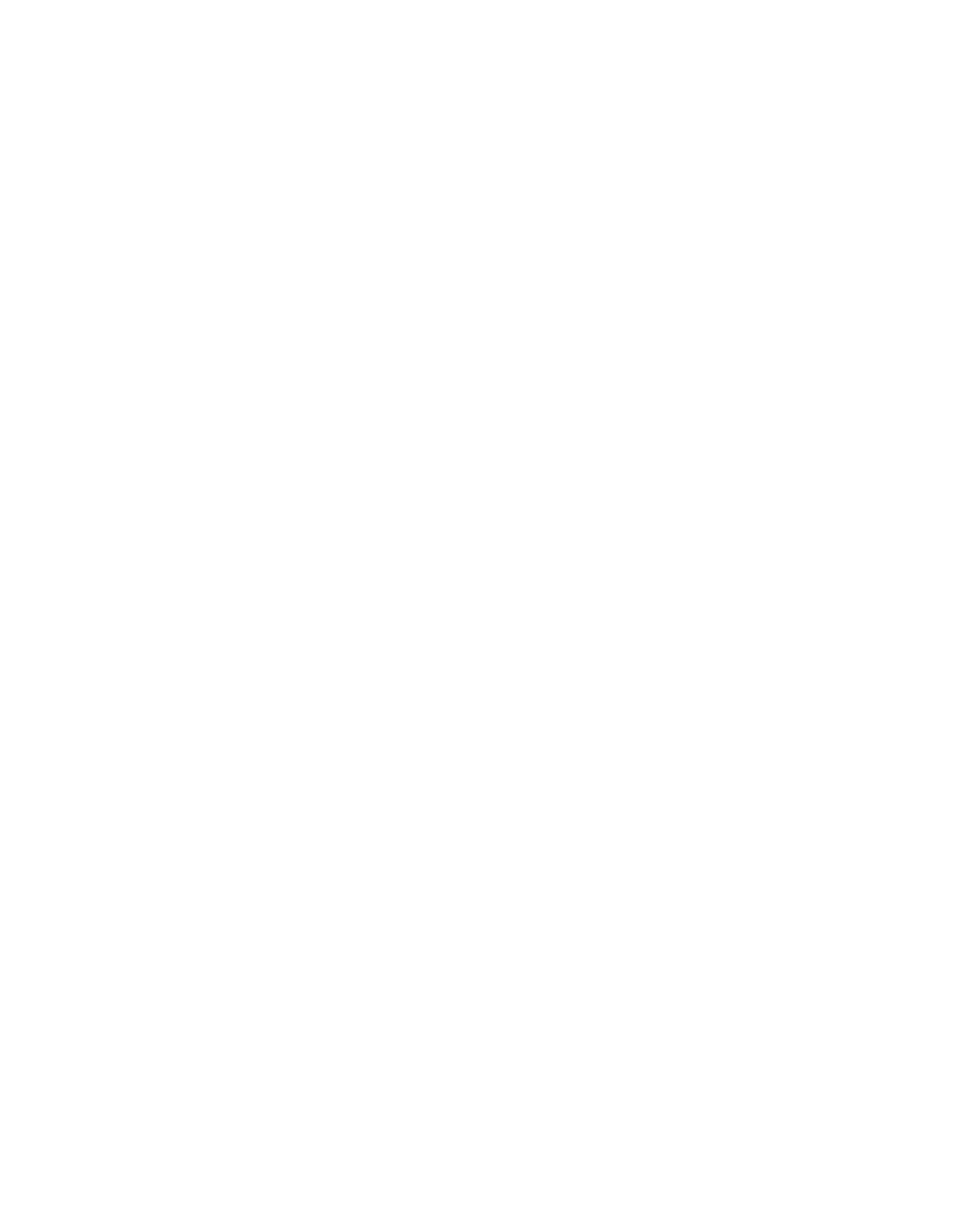# **Foreword**

efore NATO forcefully halted Serbia's violence against ethnic Albanians in<br>Kosovo, another European security organization was operating in the region<br>the Organization for Security and Cooperation in Europe (OSCE). Kosovo, another European security organization was operating in the region the Organization for Security and Cooperation in Europe (OSCE). Doubtless few in the United States and even in Europe knew about the OSCE, let alone its conflict-management functions in Kosovo—and in many other regions of conflict across the Eurasian continent. In the following pages, Terry Hopmann elaborates on the conflict-management work of the organization and explores its possibilities as a complement to the United States' almost sole reliance on NATO as the principal instrument of U.S. foreign policy in trouble spots across Europe (especially in the Balkans) and into the former Soviet political space that constitutes Eurasia.

Foreign-policy makers have witnessed a great deal of institutional evolution in European security organizations ever since the break up of the Soviet Union and Yugoslavia. NATO has probably gone through the most visible transformation, changing from a strictly military alliance guarding against a potential Soviet assault on Western Europe to an enlarged peacekeeping force, as witnessed in Bosnia and Kosovo.

The OSCE also has expanded its organizational repertoire in response to the post–Cold War outbreaks of ethnic conflicts. Although it, too, has deployed many missions to the former Yugoslavia, it has ventured into areas where NATO has so far been unable to muster either the will or the mandate to stanch potential mass violence in the Soviet successor states. More than half its missions and "field activities" are located in various former Soviet republics, ranging from the Baltic states to the Caucusus and Central Asia.

Originating from an institutionalized conference in Helsinki in the mid-1970s that sought to secure the territorial status of postwar Europe in exchange for improvements in the Soviet bloc's human rights situation, the OSCE has advanced the Helsinki principles into the post–Cold War era—attempting to bridge the delicate and often violent gap between secessionist regions and central governments' demands for territorial integrity.

To be sure, the OSCE has a shorter history than NATO, but its institutional adaptation has been just as remarkable. It has a larger membership than NATO and the European Union, and it has conducted sixteen missions and field activities so far—all with the consent of its member states. Such an active agenda is notable in light of the fact that the organization operates with a staff of just around 250 people.

In terms of its conflict-management functions, the OSCE is positioned on the spectrum of other European security organizations somewhere between the Council of Europe's normative focus and NATO's military might. This "in-between" existence also reflects the OSCE's typical mode of operation. As Professor Hopmann shows, the OSCE promotes democratization and the rule of law, and is able to link these "softer" issues to security matters in a unique fashion. In this Peaceworks, Professor Hopmann analyzes cases of the OSCE's work that correspond to the organization's four principal functions: democratization in Latvia and Estonia; preventive diplomacy on Ukraine's Crimean Pen- **ix**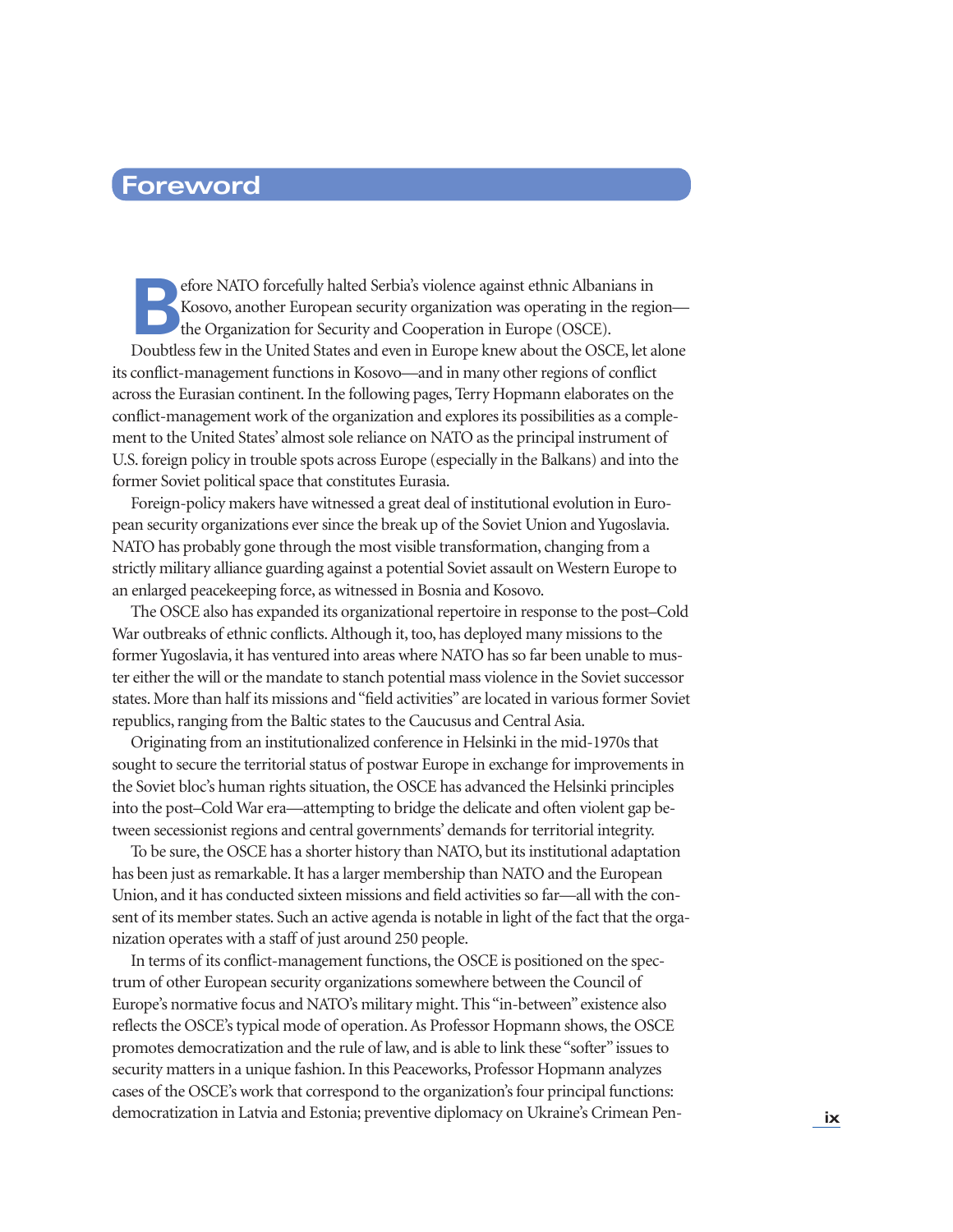insula; conflict resolution in Georgia's South Ossetia region and Moldova's Transdniester region; and postconflict security building in Albania, Bosnia, Croatia, and Kosovo. Again, as Hopmann emphasizes in this study, the OSCE's distinctive characteristics of organizational élan and modest size give it the flexibility to respond quickly yet, in most cases, effectively to the prospects of mass violence at critical moments in a conflict's evolution—soon after warning signals indicate an imminent crisis, but before the use of force on behalf of the international community is either warranted or can be effective in separating the parties involved in the conflict.

In a period where the effectiveness of peacekeeping operations is so much a function of visible successful outcomes—particularly after the deployment of force to quell an episode of organized mass violence—the OSCE will inevitably exist in the penumbra of NATO's military responses to conflicts. However, the gauge of the OSCE's success should involve a counterfactual argument: How much more conflict would erupt across the Eurasian continent absent the OSCE's missions and field activities? As Hopmann acknowledges, by such a standard, the OSCE does not score many points where it appears that "nothing happened." If "nothing" means the careful, patient deployment of election monitors, conflict-management specialists, and coordinators of humanitarian organizations' efforts, the OSCE must be lauded for its behind-the-scenes activity in keeping potential conflicts from dramatically erupting into destructive warfare.

There is also a spectrum of U.S. involvement in these European security institutions from observer status in the Council of Europe to the driving force within NATO. The U.S. participation in the OSCE is similarly positioned between the two extremes. The United States is a full-fledged member of the organization, and many heads of OSCE missions are drawn from the ranks of U.S. ambassadors. Yet, unlike NATO, the organization's senior officials, professional staff, and field workers are usually seconded from European countries (although two of the Institute's staff members served as OSCE monitors in Bosnia's 1998 national elections).

That NATO is the principal vehicle for U.S. involvement in Europe's post–Cold War security architecture says much about the "reactive" nature of U.S. foreign policy when it comes to transatlantic security. This reliance on the military component reflects direct U.S. control of NATO's command structures and military assets. Indeed, much of the reluctance in the U.S. foreign-policy establishment to rely on the OSCE as a vehicle of conflict prevention stems from the distinctly European character of the organization, in addition to a larger membership (which, unlike NATO, includes the Russian Federation) that could complicate consensus decision making on how to respond rapidly to an imminent crisis. However, as this study's author concludes, many of the U.S. foreign-policy establishment's concerns about the organization's presumed lack of effectiveness are exaggerated, pointing to conflicts the OSCE could not *resolve*, when in fact the organization's purpose is to *manage* them.

U.S. foreign-policy officials who are acquainted with the OSCE's history may want to focus their attention on the concluding section of this Peaceworks, in which Professor Hopmann addresses these concerns and offers some realistic policy recommendations designed to bring the organization closer to the domain of options foreign-policy officials should consider in preventing conflicts across the Eurasian continent.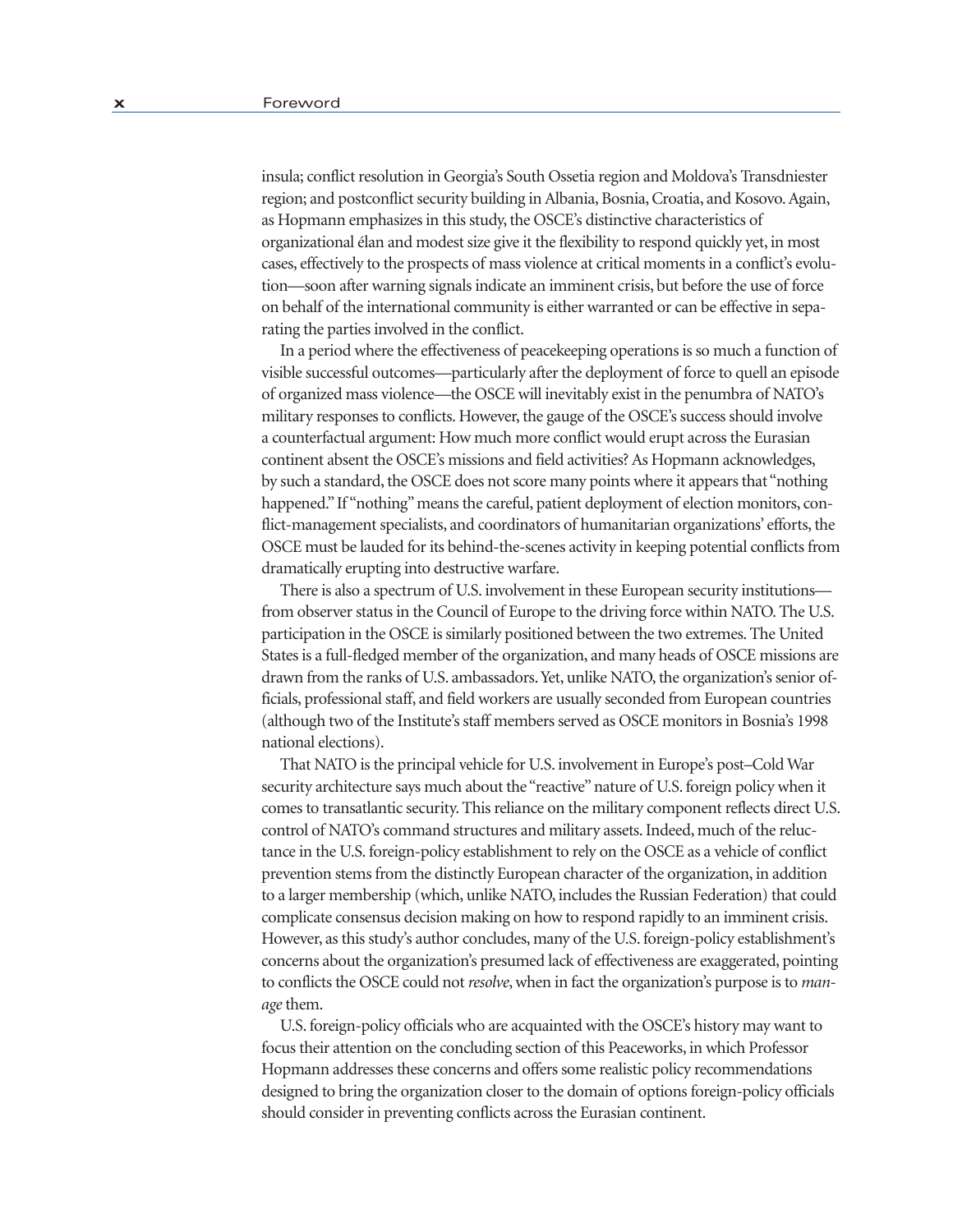Terry Hopmann is more than qualified to write this overview and analysis of the OSCE's functions and its future in U.S. foreign policy. A well-known and respected scholar of international politics and conflict resolution, he is professor of political science at Brown University and research director of the Global Security Program at the Thomas J. Watson Jr. Institute for International Studies. The present study is just one example of the comprehensiveness of his prodigious body of work. The scope and insight expressed in this Peaceworks exemplifies not only his intimate knowledge of European and Eurasian politics, but also his keen understanding of the institutions that make up the transatlantic security architecture. Like his other research, this study will speak to the interests of students and scholars alike, as well as to foreign-policy practitioners and conflict-management specialists.

This Peaceworks is one in a series of major works on European security organizations published by the United States Institute of Peace. The Institute will soon issue the second of two Special Reports on NATO by senior fellow Andrew Pierre, following former fellow David Yost's *NATO Transformed*, published by the Institute's Press in 1998. The Press also published James Goodby's examination of the role of transatlantic security institutions, including the OSCE, in U.S.-Russian relations in *Europe Undivided* (1998). In another Peaceworks, former senior fellow Heinrich Klebes surveyed the work of the Council of Europe in *The Quest for Democratic Security* (1998). The Institute's Research and Studies program also continues to examine transatlantic security issues in its Working Group on the Future of Europe.

In the following pages, Terry Hopmann provides us with a unique and thorough look at this long-neglected security organization. This work and his forthcoming book on the OSCE should be on the reading lists of scholars and foreign-policy officials who continue to examine the architecture of transatlantic security in the attempt to discover ways of strengthening its foundation.

> Richard H. Solomon **PRESIDENT** UNITED STATES INSTITUTE OF PEACE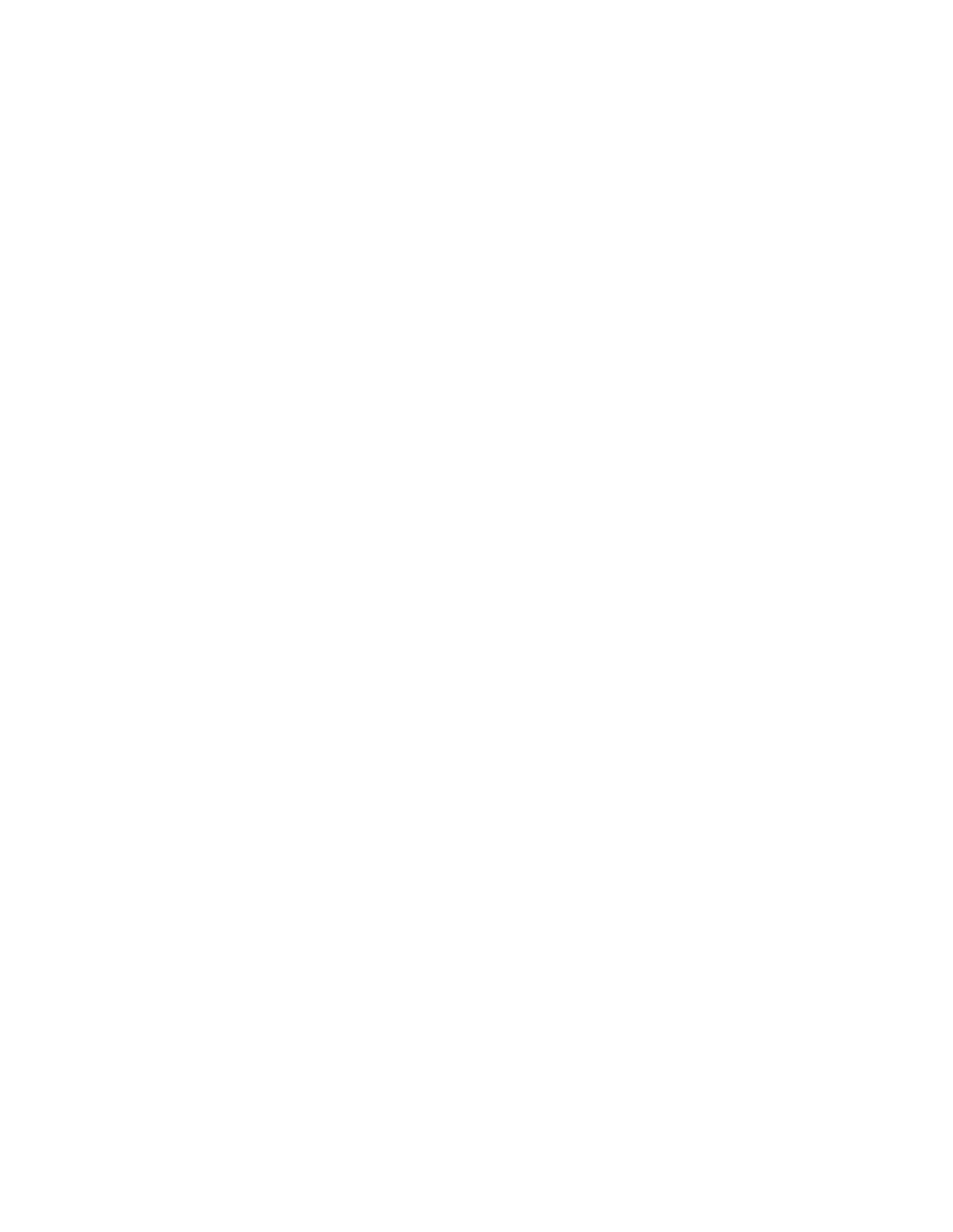# **Preface**

**This study attempts to inform a broad audience interested in European security** issues about one of the most important but least-known institutions that has been working in the European security field since the mid-1970s—namely, the Organization for Security and Cooperation in Europe (OSCE), known before 1995 as the Conference on Security and Cooperation in Europe (CSCE) or simply as the "Helsinki Process." (In this study, I will refer to the OSCE when treating the organization generically or when dealing specifically with activities that have transpired since January 1, 1995, when the name change became official. When referring to all activities through the end of 1994, I will refer to the organization as the CSCE.)

The OSCE is considered a European regional security organization, although its membership includes two North American states actively engaged in European security: the United States and Canada. It also works in those regions of Asia included within the former Soviet Union (that is, Russia east of the Urals and the Central Asian republics). Thus in this study I will generally refer to the region in which the OSCE operates as "Eurasia," although official documents occasionally refer to it simply as "Europe."

Precisely because the CSCE/OSCE has been laboring on some of the less glamorous, infrequently publicized aspects of Eurasian security, its work too often has gone unnoticed in the West and especially in the United States by all but a small group of specialists in government and academia. There is far from a complete understanding of the work of the OSCE in many agencies of the U.S. government, especially at very high levels, as well as in Congress. Among members of the media, and especially in the public at large, including the "attentive public," knowledge about the OSCE is extremely sparse. The media frequently refer to an anonymous "European security organization" that sent monitors to Kosovo in late 1998 or conducted elections in Bosnia-Herzegovina on several occasions. As such, these are the best-publicized aspects of the OSCE's work; the vast majority of its activities go almost completely unnoticed in the United States. As I shall argue in the following pages, this lack of attention may partially explain the relative indifference with which U.S. policymakers and members of Congress have frequently treated the OSCE.

In a relatively brief monograph like this one, I am unable to document fully all of the many activities the CSCE/OSCE has undertaken since the signing of the Helsinki Final Act in 1975 or even since the end of the Cold War in 1989. What I hope to provide is an overview of the most significant kinds of activities in which the OSCE has become involved, especially in the fields of conflict prevention and security building. While no single activity of the OSCE may jump out as being of dramatic importance in the history of post–Cold War international relations in Eurasia, what is perhaps most significant is the cumulative impact the literally hundreds of activities have had on some of the most troubled and explosive regions of the world, especially during the last decade of the twentieth century.

I was fortunate to be able to write the first draft of this manuscript while holding a Jennings Randolph senior fellowship at the United States Institute of Peace in 1998. I am **xiii**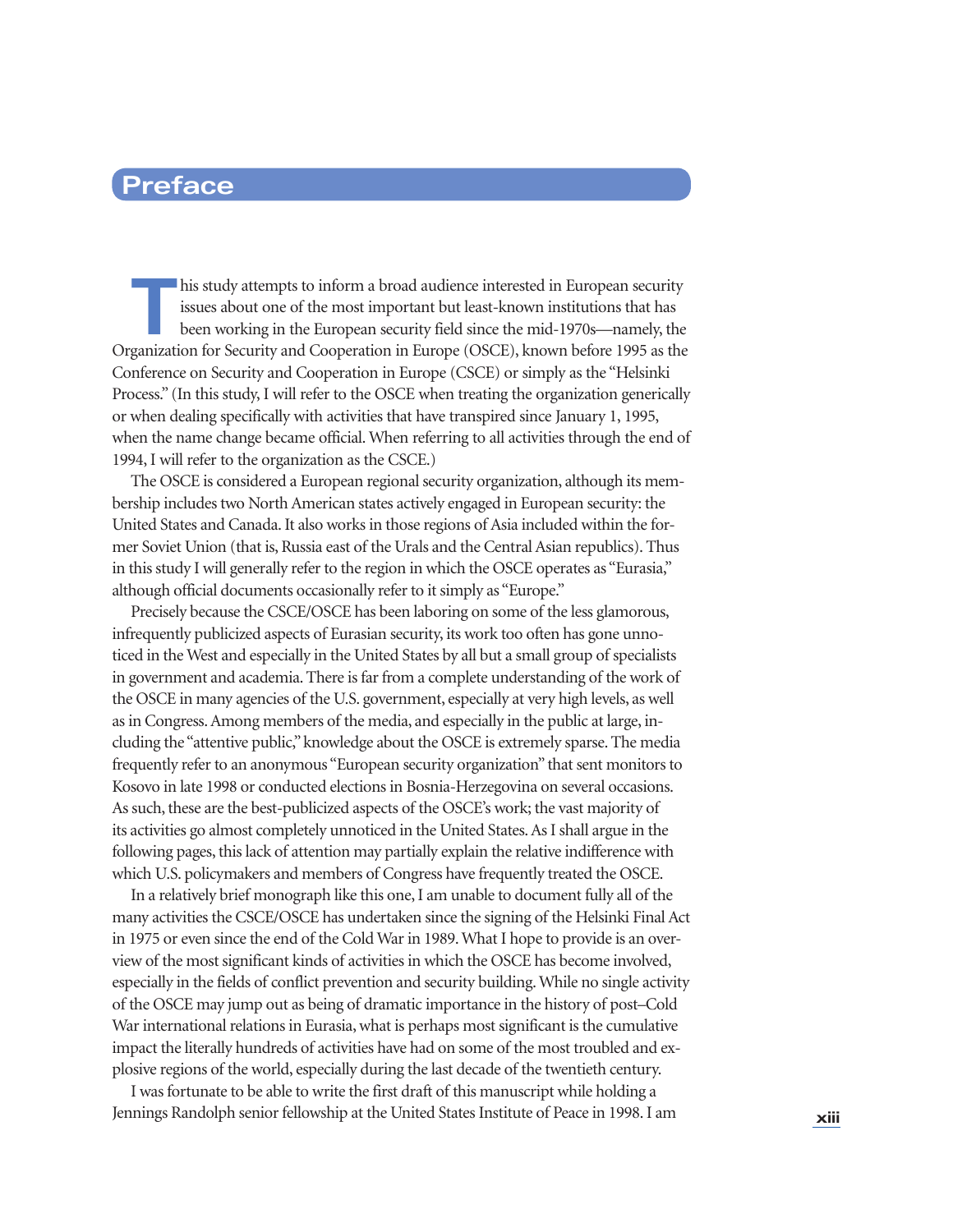especially grateful for the support and assistance throughout this project from director Joe Klaits and program officer Sally Blair in the Jennings Randolph program; Simon Limage, my research assistant at the Institute; Pamela Aall, director of the Institute's Education program; and Peter Pavilionis of the Institute's Publications program. I also was fortunate to receive a Fulbright Fellowship to the OSCE, based in Vienna, in 1997–98. During that time, I conducted much of the field research upon which this study is based. I am especially grateful to Richard Pettit of the Council for International Exchange of Scholars, who coordinates the Fulbright program in Europe; Otmar Höll, director of the Austrian Institute for International Affairs in Vienna, where I was based during this period; Stanley Shraeger and Ilene Jennison of the Public Affairs Office of the U.S. mission to the OSCE in Vienna, who were extremely helpful in all aspects of my research; and to Finn Chemnitz and Kitty Weinberger of the OSCE Conflict Prevention Center (CPC) in Vienna, who were invaluable in arranging interviews and obtaining necessary contacts at the OSCE offices in Vienna.

This was not my first close-up acquaintance with the OSCE, however. I began research on the initial negotiations of the Helsinki Final Act while based at the Carnegie Endowment for International Peace's office in Geneva in 1974, where I had the privilege of working with the late Jean Siotis. I observed the work of the CSCE through many shorter visits to Europe in the following years. My next period of extended contact with the organization came in 1992, while on sabbatical from Brown University. I spent five months in Vienna and Helsinki, observing the work of the CSCE's Conflict Prevention Center at a time when missions of long duration were first being created. I also observed negotiations on the Vienna Document 1992 on confidence- and security-building measures (CSBMs); the final negotiations of the Open Skies Treaty; and the preparation, conduct, and followup to the July 1992 Helsinki Summit. I interviewed senior officials in the CSCE secretariat and representatives (generally the ambassadors) of most CSCE countries present in Vienna.

As noted above, I had another extended period of close observation of the OSCE from September 1997 through January 1998. During that time I attended most of the Permanent Council's formal and informal meetings, including reports by heads of the missions stationed in zones of potential or actual conflict. These reports were given both in informal settings and in formal presentations to the council. I also interviewed all heads of the OSCE missions of long duration during their regular reporting visits to Vienna. I visited the OSCE mission on-site in Moldova, traveling as well to Transdniestria. I am especially grateful to Ambassador John Evans, who was head of the OSCE mission in Moldova at that time. I also interviewed senior officials of the CPC in Vienna, directed at the time by Ambassador Jan Kubis; the office of the High Commissioner on National Minorities (HCNM) in the Hague, Ambassador Max van der Stoel; and the Office on Democratic Institutions and Human Rights (ODIHR) in Warsaw, directed by Ambassador Gérard Stoudmann. Finally, I obtained back copies of all field reports (typically issued once or twice a month) from the OSCE missions and other field activities, copies of official correspondence between the HCNM and governments with whom he met (including his recommendations to those governments), and materials from ODIHR (including election evaluation reports).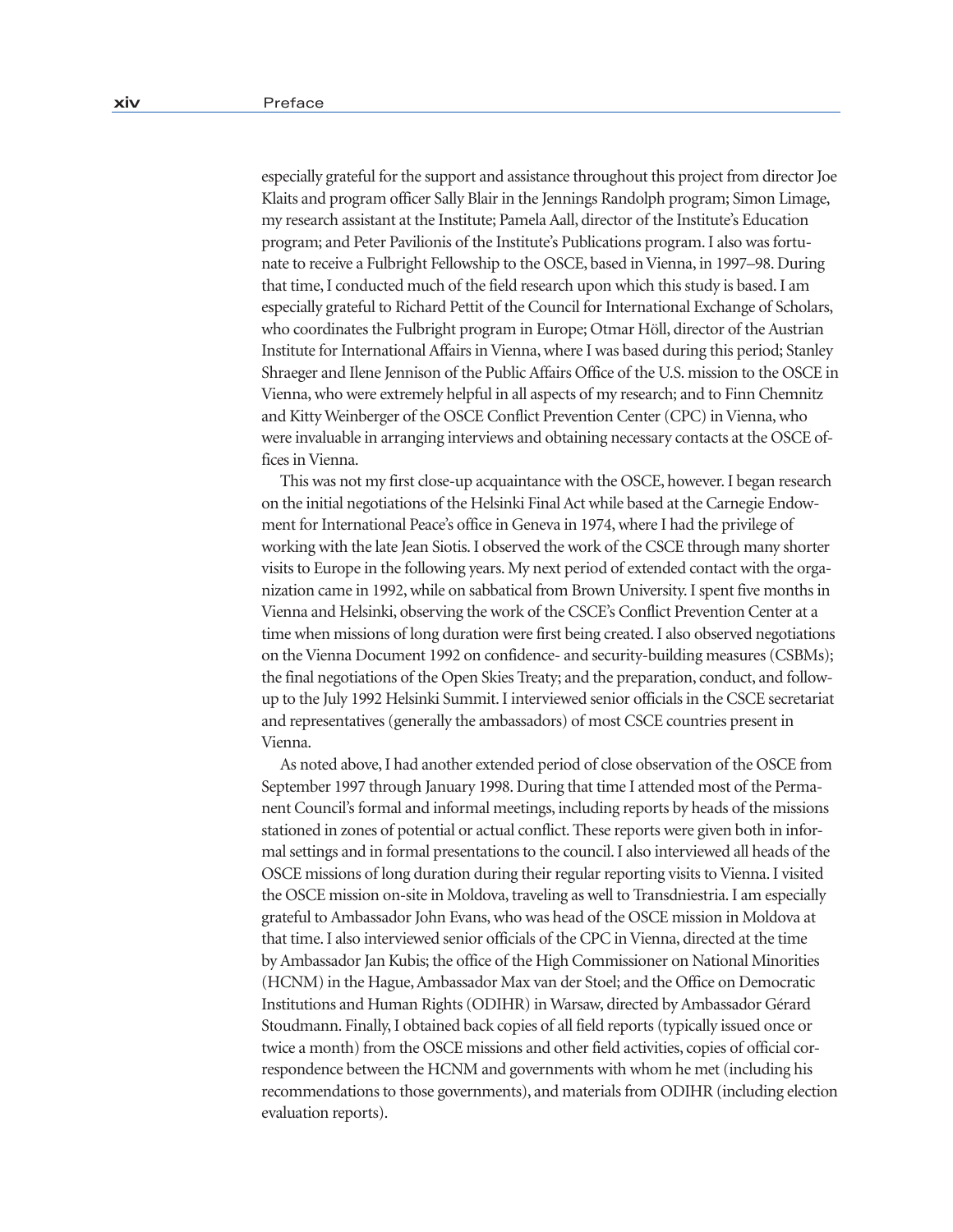The analysis that follows, therefore, is primarily based on my personal observations, interviews, and reading of original documents from all of these sources concerning the organization's field activities. Secondary accounts supplement these primary materials when necessary to place them in context. Of course, I cannot use all these materials in a study of this length, and I am currently writing a book that will present a more detailed account as well as a more theoretically grounded analysis of the various OSCE activities in the field of conflict prevention and security building.

In the interim, however, I hope this monograph will introduce a wide audience to the significant role that the OSCE has begun to play in Eurasian security. I have outlined some of the most important challenges that the organization is likely to face in the near future, and I have also included some suggestions for how the United States can help strengthen the OSCE and make it more effective in its efforts to prevent and resolve conflicts throughout the Eurasian region. Students and scholars of European security regimes will benefit most from the first three sections of this study, which examine the history of postwar security initiatives on the Eurasian continent. Officials in the U.S. foreign policy community may want to focus on the concluding section, in which I offer some modest policy recommendations for ways in which the United States can help further integrate the OSCE in the transatlantic security architecture. In any event, I hope that some of my readers will be inspired to do further reading about and analysis of this organization, which has become one of the most significant organs of European security as the twentieth century draws to a close.

This study is dedicated to the memory of my father-in-law, Antony E. Raubitschek, who died as the study neared completion. A native of Vienna, he spent much of his youth during the years between the two world wars in various parts of the Balkans. Subsequently a professor of classics at Yale, Princeton, and Stanford, he read an early draft of this manuscript and never ceased to remind me of the historical dimension of many of the conflicts with which the OSCE is now engaged, some of which he traced back to accounts from classical antiquity. In many conversations, he recalled for me the long and troubled history of the region that borders the eastern Mediterranean and the Black Seas, as well as the hope he witnessed in humanity's continuous, if still unfulfilled, search for freedom, democracy, and peace.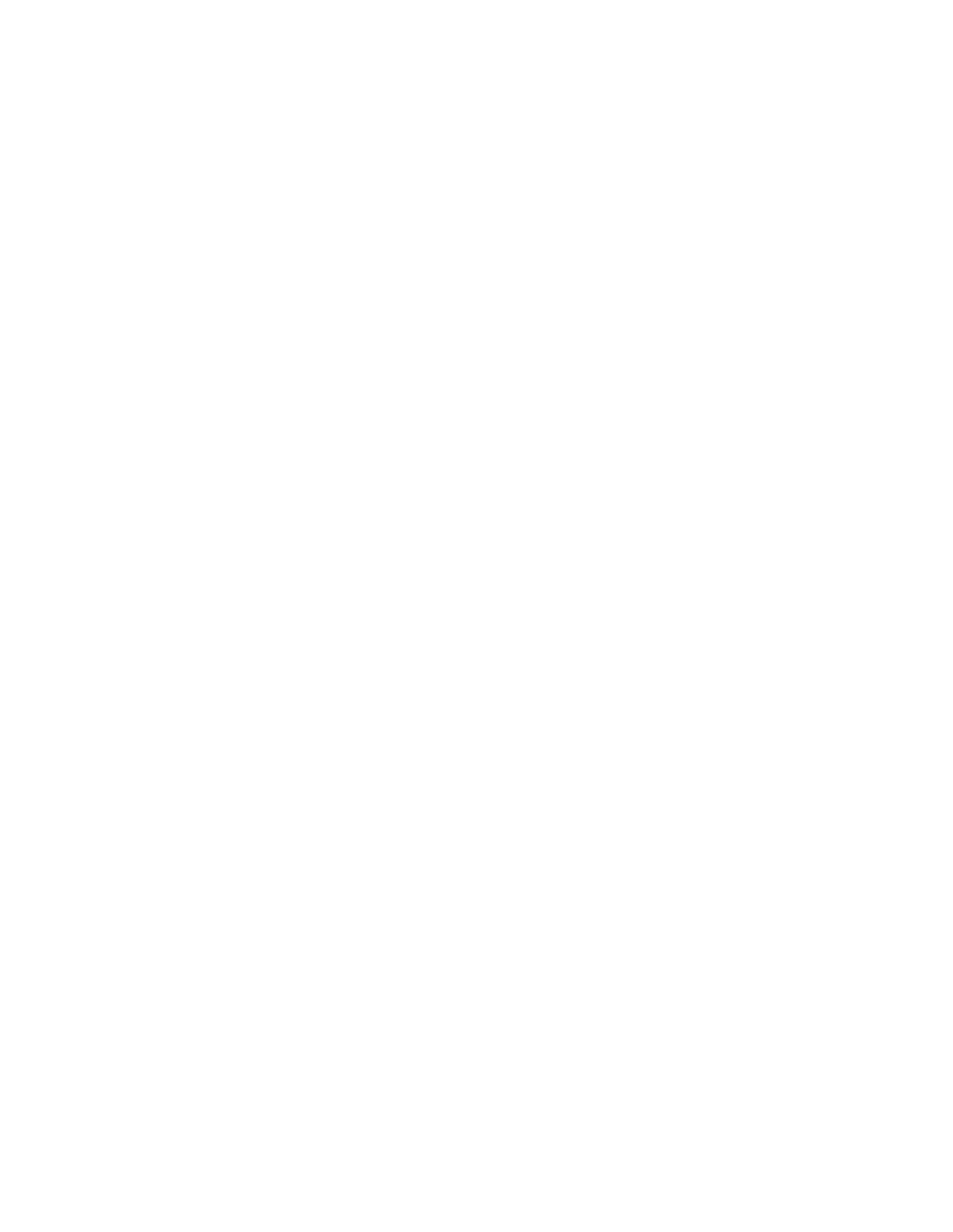## **One**

## **Introduction: Building Security in Post–Cold War Eurasia**

**S**ince the end of the Cold War, conflict in Eurasia (Europe plus the Asian regions of the former Soviet Union) has not disappeared. Rather, it has frequently taken on a different character from the kind of conflict that predominated during the period between 1945 and 1989. The military confrontation between the two Cold War alliances of NATO and the Warsaw Treaty Organization has been replaced by a political-military fragmentation of the continent, especially on the territory of many former Warsaw Pact states.

Whereas the potential for interstate conflict and especially for nuclear war has decreased, conflicts have sprung up mostly within states throughout eastern and southeastern Europe and in the former Soviet republics of the Caucuses and Central Asia. Most of these conflicts have been caused by the breakup of states along ethnic lines, with religion, language, or regional or clan affiliation serving in most cases as the markers of identity. In addition, a few conflicts have been caused by the partial collapse of states undergoing difficult processes of transformation. Although these are mostly internal conflicts, they also have been affected by external influences and have significant international consequences.

Similar conflicts have occurred throughout much of the world during the postwar period, but this is a relatively recent occurrence in Eurasia. The disintegration and reshuffling of state structures took on huge proportions with the breakup of the communist system after 1989, especially with the disintegration of the Soviet Union and Yugoslavia. Both federations broke up into their constituent republics, usually named for the largest nationality, but in fact the correspondence between the ethnicity of the population and the new state structures was often imperfect.

Within these new states, therefore, new minorities were created, and in numerous cases these minorities could no longer depend on the protection of the old federal government to preserve their rights in the face of threats from their new governments. These vulnerable minorities also tried to capitalize on the opportunity provided by the collapse of the former Soviet Union and Yugoslavia to assert their own claims for self-determination, threatening to divide these regions into smaller and smaller states. These efforts were frequently accompanied by "ethnic cleansing," as unwelcome minorities were forced to flee their homelands or face violence and death as the new states sought to create ethnically homogenous populations.

Other new states, such as Tajikistan, or old ones undergoing transformation from especially intense totalitarian rule, such as Albania, experienced a virtual collapse of state structures. Collapsed states are typically accompanied by a breakdown in the social order.

**1**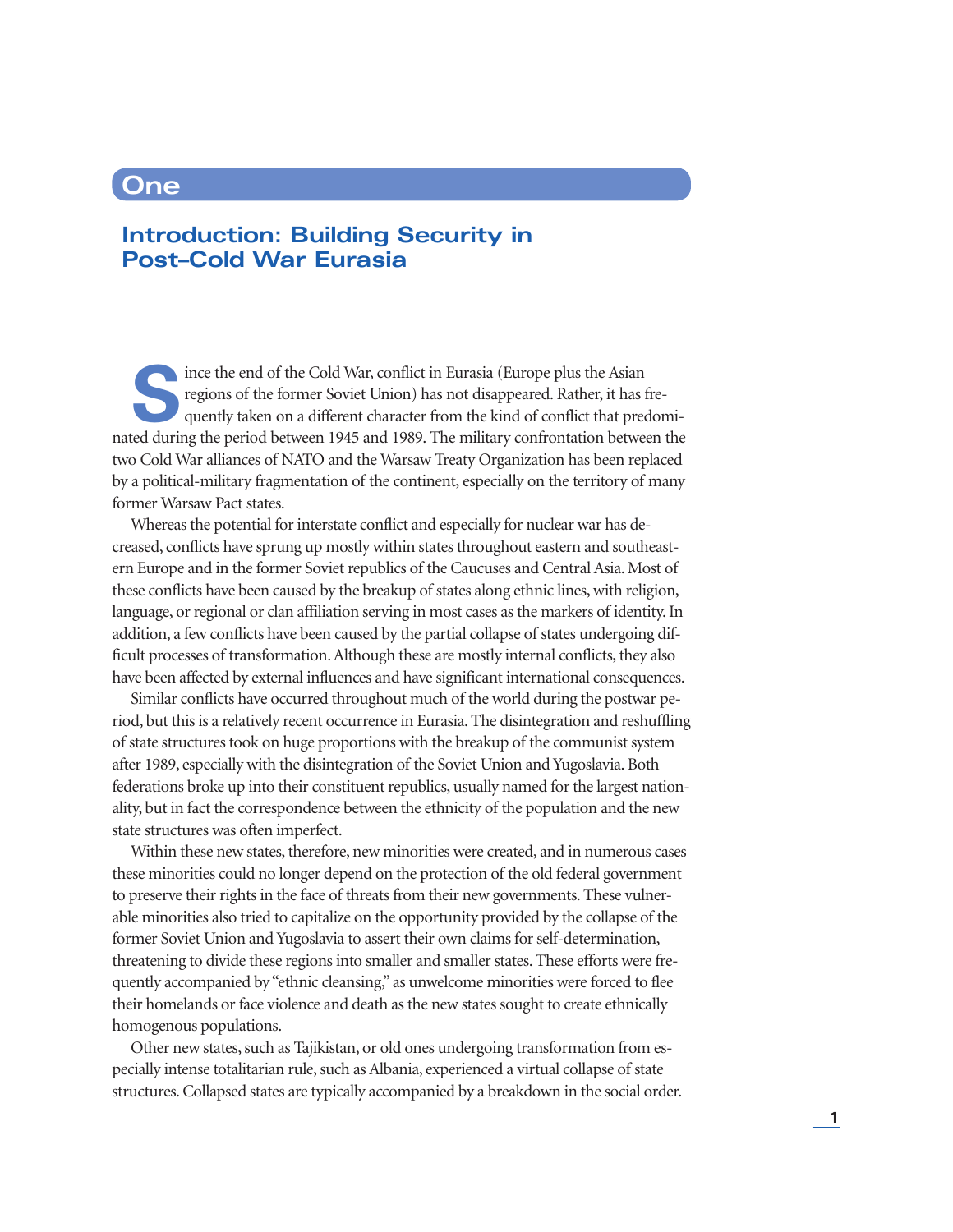As Lyons and Samatar note, "Without the state, society breaks down, and without social structures, the state cannot survive."1

These violent conflicts have created numerous problems for security throughout this region:

- ◗ They have retarded the consolidation of nation and state building in many of the newly independent states by draining resources and depriving these states of their territorial integrity and sense of national unity.
- ◗ They have impeded the growth of democratic institutions because nondemocratic political forces, using the discourse of nationalism, have arisen both in the secessionist regions and in the core of the new states.
- ◗ They have provided numerous opportunities for outside parties to try to manipulate these conflicts to their own advantage, contrary to the interests of the new governments in the region.
- ◗ They have created refugee problems extending well beyond their borders; some conflicts may eventually threaten the security of other European states outside of the immediate region of chaos.

In short, these internal conflicts probably present the most serious security threat to emerge in Eurasia over the past decade.<sup>2</sup>

Unfortunately, most regional organizations that existed in Europe when the communist regimes collapsed were unprepared to deal with the new security situation. Members of the surviving institutions, such as NATO and the EU, came only from the West. Their counterpart institutions in the East—the Warsaw Treaty Organization and Comecon collapsed altogether. The only surviving pan-European institution dealing with issues of security was the CSCE, the major focus of this study.<sup>3</sup>

A debate has since arisen about how best to create a security "architecture" for Eurasia that will be relevant into the twenty-first century. As European institutions have grappled to respond to the new security situation, several alternative approaches have been suggested. Some analysts have argued that no previously existing institution can provide adequate assurances of security in response to the new conflicts and conflict-related issues facing Eurasia. Thus they argue for the creation of a new pan-Eurasian security organization with a mandate drawn up specifically to address the challenges of the post–Cold War security *problematique*.

A second group of security specialists have suggested that existing institutions can be modified and pieced together like a gigantic puzzle, each performing its own special functions as part of some organic, if informal, whole. They argue that each of the surviving institutions has certain specialized functions that it performs best, so the most satisfactory overall arrangement would be one in which these institutions form a patchwork of reinforcing competencies.4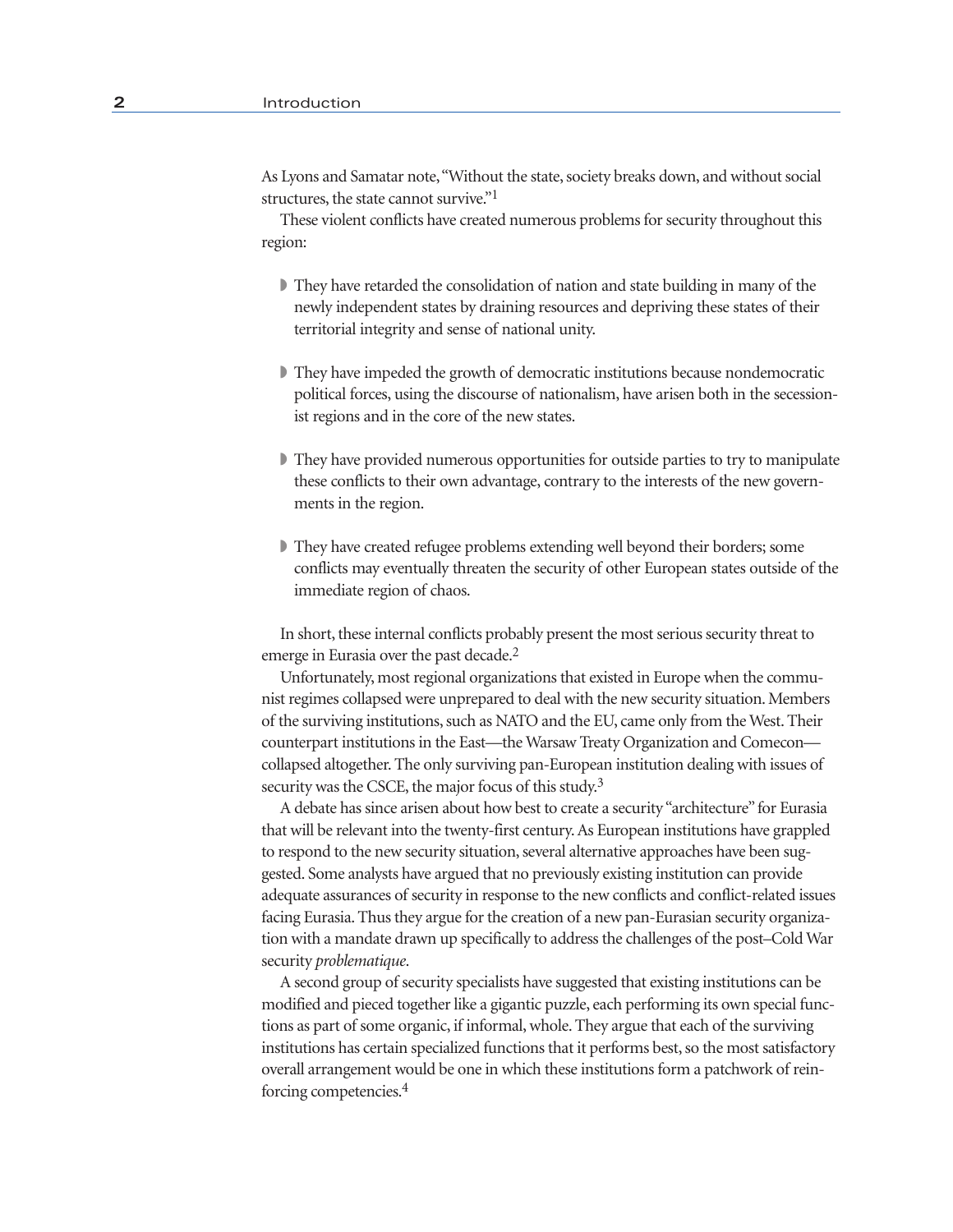Finally, some analysts and policymakers have argued that eventually one of the existing organizations will win out in some kind of Darwinian competition, proving that it has adapted better to the new Eurasian security situation and is thus prepared to deal with the security challenges of the twenty-first century.<sup>5</sup> The most prominent candidates to fulfill such a role are NATO, the EU, and the OSCE.

However, security specialists and political leaders in different countries have divergent preferences about which of the surviving institutions should emerge on top. Policymakers in the United States and in a few western European countries generally prefer NATO to assume the principal role in Eurasian security. Many analysts and officials in western Europe, especially in France, hope that the EU will achieve a new prominence in the security field. Finally, experts and leaders in many of the former Soviet-bloc countries, especially in Russia, argue that only the OSCE can play the role of a pan-European security institution in the decades ahead.<sup>6</sup> This debate, and the policies it reflects, have produced a jockeying for primacy among the contending institutions, "institution shopping" among states experiencing conflict, and an attempt by the most powerful states to privilege their preferred institution in the evolving European security institutional structure.

NATO, certainly the preeminent contender for the dominant institution in European security, has adapted in many ways to the new, post–Cold War security environment. Its focus has moved away from defending western Europe against a massive conventional attack and toward participating in peacemaking and peacekeeping missions "out of area" (that is, beyond the territory of its member states). In spite of these changes, however, it thus far has failed to escape completely from its Cold War legacy.

The residue of that past limits its ability to play an exclusive or even a dominant role in Eurasian security into the twenty-first century. First, NATO has an image problem. It is still seen by publics and politicians, especially in the East, as the survivor of the two Cold War military alliances, and it will take a long time before that image changes.

Second, in spite of the alliance's enlargement when three former Warsaw Pact states entered in 1999, and in spite of the many ways in which nonmembers may participate in NATO activities, the alliance essentially remains a structure dominated by western Europe and the United States. Even though Russia and Ukraine have negotiated special relationships with NATO, the agreements do not give these two countries any say over major alliance decisions. Indeed, for the foreseeable future, NATO's political decisions will inevitably be made by a limited but important subset of the United States and major European countries. NATO thus falls short of being a truly pan-Eurasian security structure.

 Third, at its core, NATO is essentially a military organization that has taken on some important but still secondary political, technological, and economic tasks. For the most part, however, its view of security is one-dimensional, focusing primarily on military security. It has little capacity to deal with some of the most important underlying causes of violence in post–Cold War Eurasia, which are primarily political, social, ethnic, economic, and even environmental in nature.

Perhaps no event illustrates the one-dimensional aspect of NATO's contribution to Eurasian security better than its role in the Kosovo conflict in the spring of 1999. The failure of diplomatic efforts to bring a solution to the conflict between Serbia's secessionist province of Kosovo and Serbian leaders in Belgrade led to a NATO aerial bombardment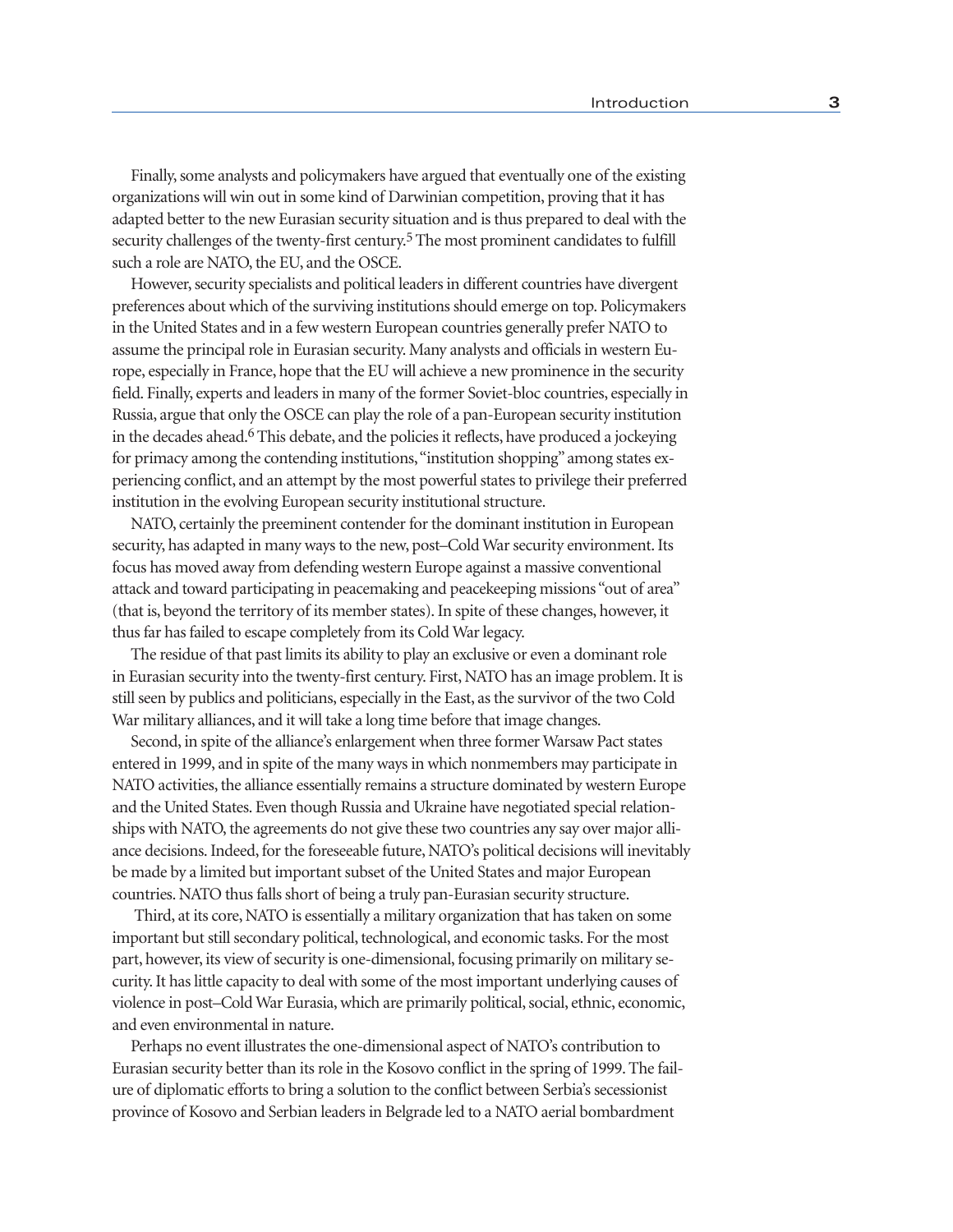of much of the Federal Republic of Yugoslavia, commencing on March 24, 1999. In the absence of a supporting diplomatic initiative or a credible threat of ground intervention to protect Kosovar Albanians from attack by the Yugoslav National Army and Serbian paramilitary groups, NATO policy failed in at least two of its objectives: One, it permitted these forces essentially to "cleanse" Kosovo of a large portion of the majority ethnic Albanian population, creating a huge humanitarian crisis of more than eight hundred thousand refugees flowing into surrounding unstable countries, such as Albania and the Former Yugoslav Republic of Macedonia (FYROM). Two, it at least initially consolidated support for the regime of Slobodan Milosevic, whom it aimed to topple from office.

Even though an agreement eventually brought an end to the war, it is not clear that this agreement was significantly better than one that could have been obtained had more serious negotiations been attempted at Rambouillet in February 1999, where both Serbia and the Kosovar Albanians were presented with a "take-it-or-leave-it" ultimatum. Furthermore, this agreement to end the fighting demonstrated the central role that Russian diplomacy can play in eventually achieving a political settlement in those parts of the world where it is still an influential party. It thus also demonstrated conclusively that many of the security problems of this region cannot be resolved without the participation of most states from the region, including countries that do not belong to NATO, such as Russia.

The second major contender for a central role in Eurasian security is the EU.7 The major attraction of the EU is its significant success at promoting economic integration and prosperity in Europe since its founding under the 1957 Treaty of Rome. Most former communist states more eagerly seek membership in the EU than in NATO, in the hope that the western European economic "miracle" will spread eastward. The EU first began to move into the area of foreign and security policy in the early 1990s, with an agreement on a Common Foreign and Security Policy reached as part of the 1991 Maastricht Treaty.

Nonetheless, several major drawbacks hinder the EU's ability to take a leading role in providing security for Eurasia in the post–Cold War era. First, its membership is limited to states in western Europe. Even if it expands to include members from central, southeastern, or northeastern Europe, two major states are unlikely to become members for the foreseeable future—the United States and the Russian Federation. Their absence essentially precludes the EU from assuming a dominant role in providing for pan-European security.

Second, the EU remains essentially an economic organization. Although the integration process has advanced a great deal since 1958, the EU has not yet fulfilled its mission of promoting full economic integration. Progress in sensitive political-military issues where the claims of national sovereignty still remain strong has been even slower, especially in matters of foreign policy and national defense.

Third, although the EU has adopted a significant program of economic assistance "out of area"—initially to developing countries in Africa and more recently in central Europe and the former Soviet republics—its political-military role outside its geographic borders has remained limited. The diplomatic efforts it undertook to try to prevent and subsequently end fighting in the former Yugoslavia provoked internal dissension within the EU, especially between Germany and other member states, and largely failed to achieve significant results. Some critics even suggest that the results of its intervention were anything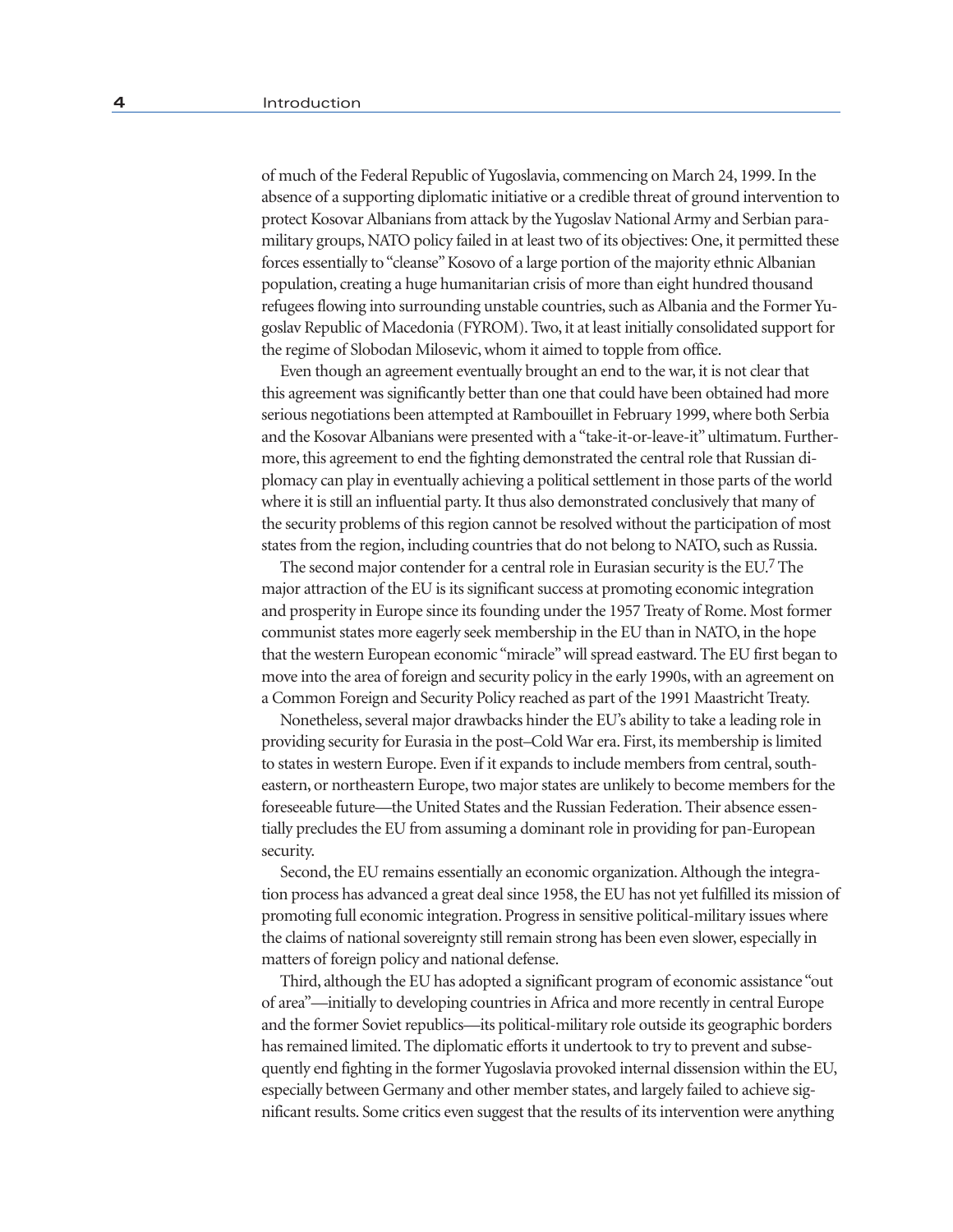but salutary and may have even exacerbated the very conflict it was trying to prevent.<sup>8</sup> This perceived failure encouraged many of the larger EU members to want to create a distinctive European Security and Defense Identity (ESDI) backed by an effective European military force, perhaps within the framework of the Western European Union (WEU). However, the ESDI, like the Common Foreign and Security Policy, remains more a vague dream than an existing reality—and thus does not now provide a sound base on which to construct a pan-European security edifice.

The third principal contender for assuming a major role in post–Cold War Eurasian security is the OSCE. Begun in 1973 as the CSCE, this organization has evolved into a comprehensive, European-wide security organization. Following the signing of the Helsinki Final Act in 1975, which served as its "charter," the CSCE held a series of conferences (reminiscent of the Concert of Europe during 1815–1822) that negotiated on European security issues in the fluid environment of the last decade and a half of the Cold War. It is unique in that it was founded on the basis of ten normative principles governing security, known as the "Helsinki Decalogue." The Final Act also included a set of confidence-building measures (CBMs) in the realm of military security and provisions calling for cooperation in economic, scientific, cultural, and educational fields. The Final Act linked these components with a special focus on shared values, especially human rights, as the foundation for common security in Europe.

The end of the Cold War also brought fundamental changes to the CSCE, which nevertheless maintained greater continuity with its previous activities than did most other European institutions. Indeed, in large part because many of its members—especially those in central and eastern Europe—credited it with playing a significant role in bringing an end to the Cold War, it was easier for the CSCE to cast off its image as a Cold War institution than it was for most other European security organizations to do so.

At the same time, the CSCE's unique strength endured—namely, the linkage between military-political aspects and the "human dimension" of security. It readily transformed itself from an organization serving as a bridge between eastern and western Europe into one that welcomed all the new states of Eurasia as members and active participants. It is thus the one pan-European security organization with universal membership, including the United States, Canada, and all former Soviet republics, extending from "Vancouver to Vladivostok the long way around."

The CSCE created new institutions and structures to respond to the specific threats that were arising throughout the former Yugoslavia and the former Soviet Union. It also has undertaken the broadest range of security tasks, including military confidence- and security-building measures (CSBMs), third-party intervention into disputes within and between member states, assistance with economic reform and reconstruction, extensive concern for individual human rights, the rights of minority groups, the rule of law, media freedom, and the organization and supervision of democratic elections.

The OSCE thus evolved by responding more directly than other European security institutions to the new security challenges of post–Cold War Eurasia—namely, the rise in intolerance, ethnopolitical conflict, and violence as states divided along ethnonational lines. These new security threats include the denial of human and minority group rights, major economic dislocations accompanying the transition from communism to market societ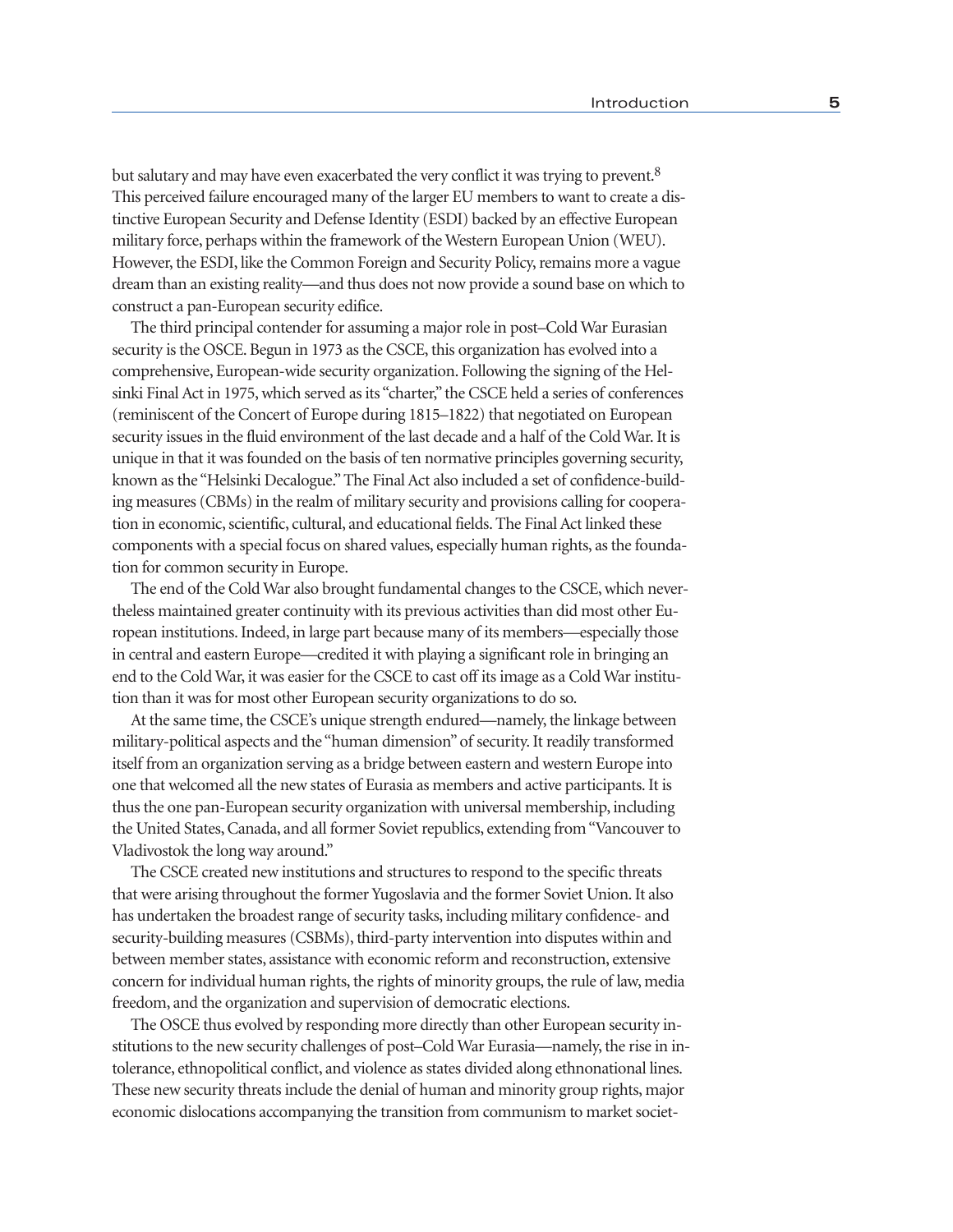ies, and armed violence among competing factions in a highly fluid political environment. Only the OSCE has been well positioned to deal with all elements that constitute the Eurasian security *problematique* at once. The success or failure of the OSCE in grappling with this complex environment thus may have a great impact on Eurasian security in the years ahead.

As the security "architecture" of post–Cold War Eurasia has taken shape over the past decade, it has become evident that no single institution is likely to emerge at the top of the pyramid. What is evolving, by contrast, is a "variable geometry" in which different institutions have developed special competencies in particular security activities. The main argument of this study is that the OSCE has greater potential to perform a central role in the emerging Eurasian security regime than is generally recognized, especially in the United States. Its comparative advantages relative to other institutions too often have gone unnoticed by U.S. policymakers, media, and the general public alike. The result has been a self-fulfilling prophecy: Because the OSCE is thought by some to be too weak and undepend-

able, the United States and other key governments have not provided the economic and human resources, and political support necessary to develop its potential fully. Furthermore, even its limited but important successes have largely gone unnoticed in the United States. Hence, the organization seldom has received the credit that it deserves for what it has accomplished.

This study seeks to redress the imbalance by surveying the OSCE's accomplishments and failings in the area of conflict management and security building. I conclude with some observations about how the United States can help strengthen the OSCE and make it more effective as a central element of U.S. security policy on the Eurasian continent.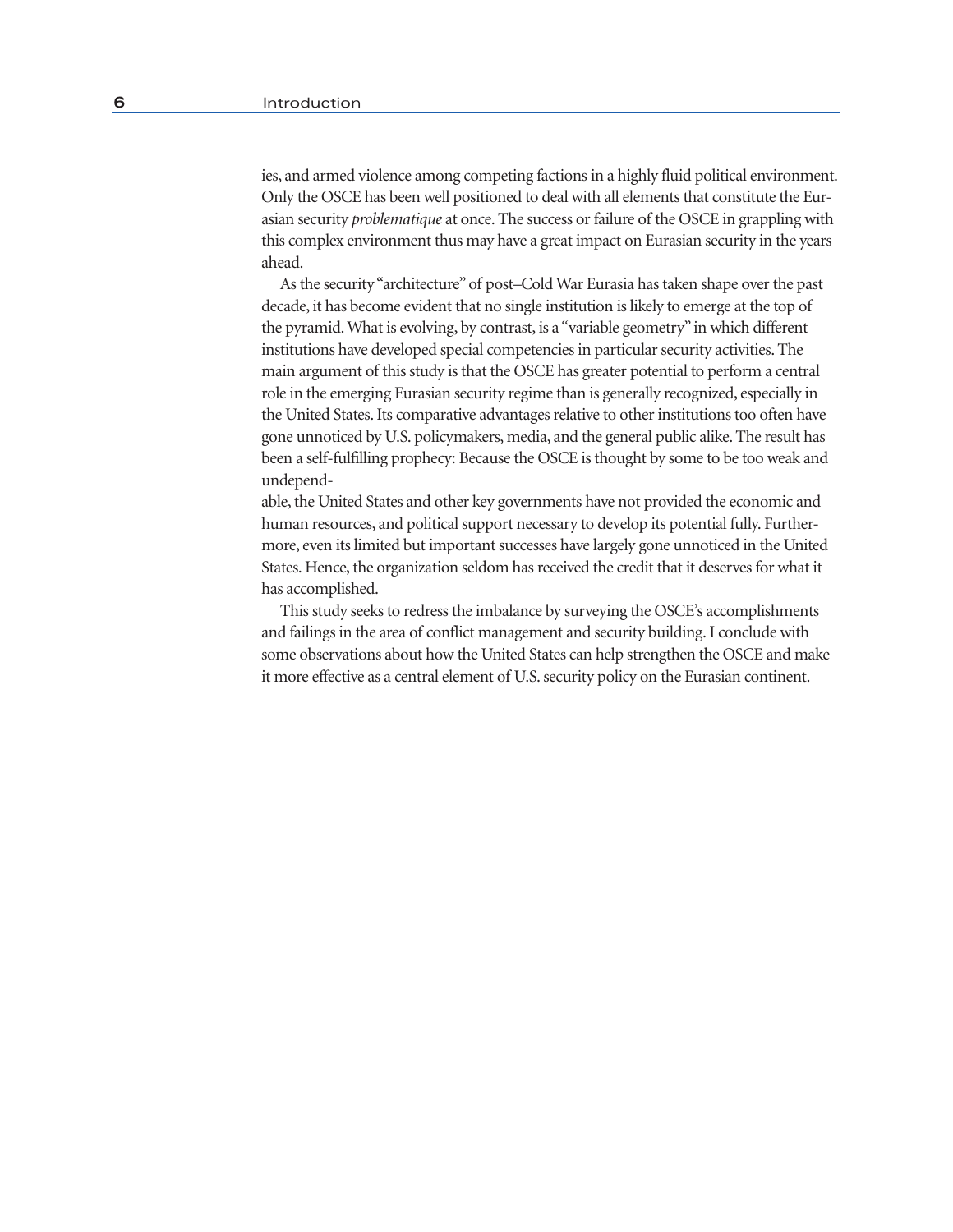### **Two**

# **The Evolving Role of the CSCE/OSCE in Eurasian Security**

**THE ORIGINAL STATE OF THE ORIGINAL STATE OF THE ORIGINAL STATE OF THE ORIGINAL STATE OF THE ORIGINAL STATE OF THE STATE OF THE STATE OF THE STATE OF THE STATE OF THE STATE OF THE STATE OF THE STATE OF THE STATE OF THE STA** mid-1950s, to hold an all-European conference that would put a political end to World War II by resolving the "German question" and essentially ratifying the postwar status quo in Europe. The United States and most of its NATO allies were opposed to a conference with such a vague "political" agenda, preferring instead to hold a conference between NATO and Warsaw Pact states dealing with "hard" arms-control issues in Europe.

In April 1969, neutral Finland proposed to host a preparatory conference on European security in Helsinki, and increasingly the Western European members of NATO supported this idea, contrary to the expressed preferences of American leaders.<sup>9</sup> The idea of convening a European security conference gained momentum in 1970 with West Germany's *Ostpolitik* and the resulting agreements with both the Soviet Union and Poland over the political status and borders of East Germany and the Four Power agreement on Berlin in 1971.

NATO responded to the Finnish proposal by suggesting that the agenda of a European security conference should include such issues as prior notification of military maneuvers and freer movement of peoples and ideas across the Cold War divide. American concerns were alleviated when, during a trip by Henry Kissinger to Moscow in November 1972, the Soviet Union agreed to link the opening of the Helsinki Conference to the commencement of another negotiation on conventional arms control, Mutual and Balanced Force Reductions (MBFR) in Europe. In addition, the Western states succeeded in adding to the CSCE agenda issues such as human rights and extended contacts between peoples in Eastern and Western Europe.

From the beginning, however, Kissinger and his American colleagues viewed the MBFR negotiations as the more serious of the two, even though MBFR was accorded far lower status than the strategic nuclear arms negotiations taking place simultaneously in Geneva between the superpowers. The CSCE was still seen in Washington largely as a Warsaw Pact project, supported by a set of "naive" European neutral and nonaligned states, which was bound to produce little of concrete significance.

The CSCE negotiations opened with a foreign ministers meeting in Helsinki on July 3–7, 1973. Thirty-five delegations were present, including two North American countries—the United States and Canada—plus all states of Europe big and small, including the Soviet Union and the Holy See; the sole exception was Albania. The working phase of negotiations began in Geneva on September 18, 1973, and continued until July 25, 1975.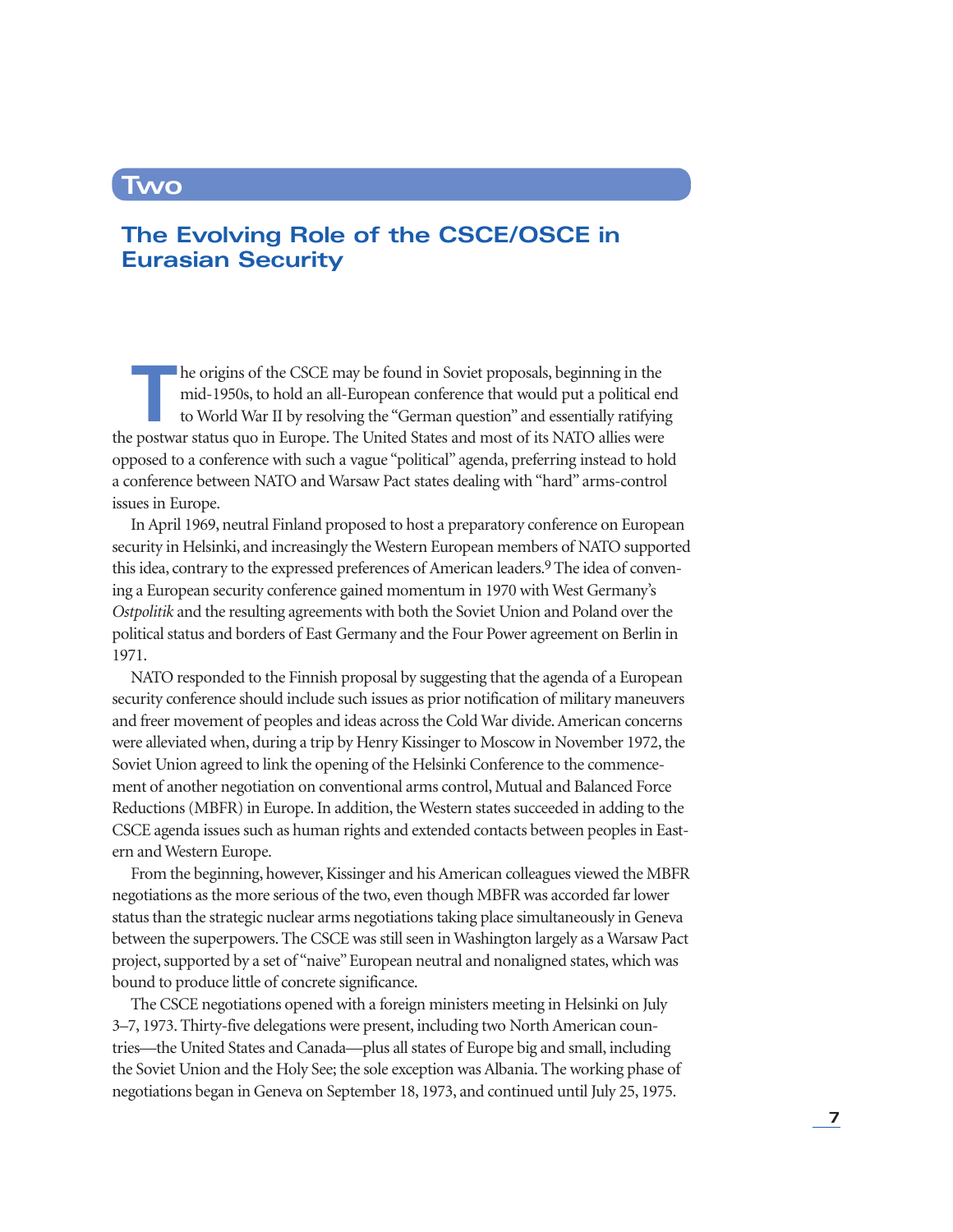Issues were divided into three substantive "baskets," which also were reflected in the eventual agreement. Basket I issues concerned security, focusing primarily on a set of principles to govern relations among states. They also included specific CBMs, military provisions intended to provide assurances to potential enemies that a country is not preparing to launch a surprise attack. Basket II issues concerned cooperation in the fields of economics, science and technology, and the environment. Basket III issues concerned cooperation in humanitarian areas, including human contacts, travel and tourism, information and cultural exchanges, and educational exchanges. This basket covered many human rights issues, especially the freer movement of peoples, ideas, and information across national boundaries.

The concluding stage of the original CSCE was a summit conference of heads of state of all thirty-five countries in Helsinki on July 31–August 1, 1975, at which the Final Act was signed. First and foremost, it contains the "Decalogue," ten principles that the states believed should govern interstate relations: (1) sovereign equality of states, (2) refraining from the threat or use of force, (3) inviolability of frontiers, (4) territorial integrity of states, (5) peaceful settlement of disputes, (6) nonintervention in internal affairs, (7) respect for human rights and fundamental freedoms, (8) self-determination of peoples, (9) cooperation among states, and (10) fulfillment of obligations under international law.

These ten principles created the normative structure that has undergirded the CSCE and the OSCE ever since, and the elaboration of these principles has fostered the normative core for a Eurasian security regime. Of particular subsequent importance was the provision in the fourth principle, allowing for the peaceful, negotiated change of borders, advocated by the Federal Republic of Germany.

However, at least two pairs of principles tended to collide, causing considerable difficulty in the years ahead. Throughout the Cold War period, there was often an intense dispute between the Western states' insistence upon the seventh principle, respect for human rights, and most communist countries' contention that CSCE members' efforts to promote human rights violated the sixth principle, nonintervention in countries' internal affairs.

With the disappearance of the East-West confrontation, however, a new consensus has emerged. When member states freely accept certain principles—including those in the Decalogue—this effectively gives other members limited rights of involvement in their internal affairs in order to uphold those norms. Therefore, the OSCE has increasingly insisted on "transparency" and on the right of the "international community," as represented by a consensus of its members, to intervene in the internal affairs of individual states to enforce those principles to which they have subscribed.<sup>10</sup> This policy has applied to issues such as intrusive inspection to verify compliance with confidence-building and arms control measures, and provisions for human and minority rights. The Helsinki Decalogue has thus evolved in such a way as to weaken the absolute nature of state sovereignty to a far greater degree than was envisaged at the time that the Final Act was signed in 1975.

Since the end of the Cold War, however, the most serious contradiction in the Helsinki principles has involved the "self-determination of peoples" versus the "territorial integrity of states." Although the CSCE acquiesced in the initial breakup of the Soviet Union and Yugoslavia into their constituent republics, it has since refused to recognize the indepen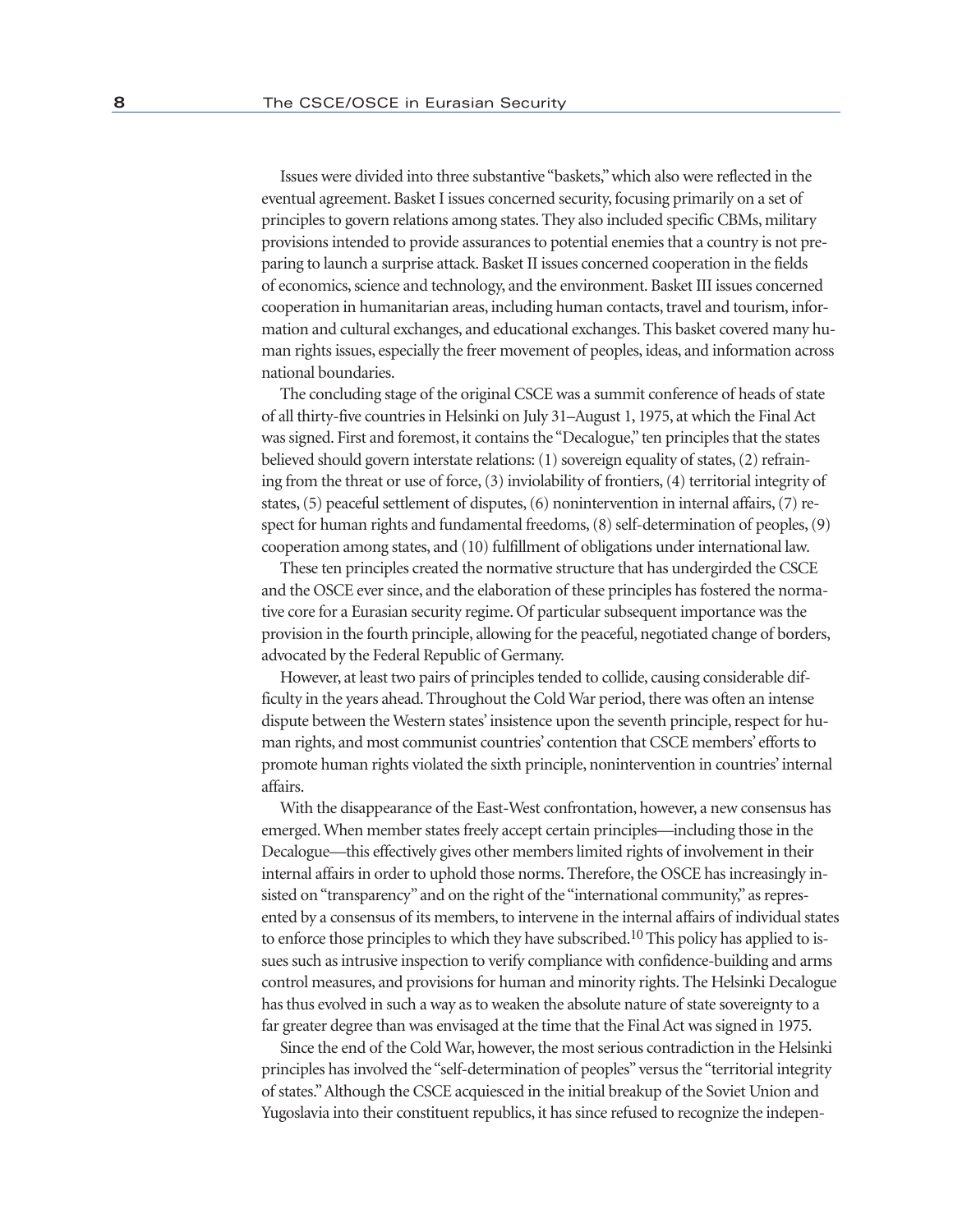dence of regions within the new states that have also claimed statehood on the basis of the principle of self-determination. In a complex effort to "square the circle" between these competing claims, the CSCE/OSCE has continually tried to balance efforts to secure substantial autonomy for various national minorities and secessionist regions while preserving the formal territorial integrity of its member states. (The one exception was Czech-

oslovakia, which divided peacefully in 1993.) In this effort, the OSCE has frequently found itself as a defender of state sovereignty against competing claims. This ambivalence between upholding and undermining the principle of state sovereignty has created tensions throughout most of the history of the organization, but the dilemma has become especially sharp in the period since the end of the Cold War.

The Helsinki Final Act called for a series of follow-up conferences to review progress in its implementation and to consider new provisions to strengthen European security. However, the summer of 1975, when the Final Act was signed, also marked the height of East-West détente, upon which the CSCE process had been founded. Unfortunately, Western support for the CSCE as a symbol of détente naturally began to deteriorate as the spirit of détente started to wane. This was most evident in the United States, as John Maresca observes: "Washington attitudes towards the Helsinki Final Act evolved with the overall deterioration of détente. Immediately after the Helsinki Summit, no one was interested in the CSCE. Administration policy officials thought of it as an event that had provoked a hostile domestic reaction and was best forgotten. This attitude infected the entire bureaucracy, though a thorough working-level effort was made to monitor compliance with the Helsinki commitments."11

Western governments quickly realized that the humanitarian provisions of the Final Act provided them with leverage to criticize the human rights performance of communist regimes. As such, the human rights provisions became popular as détente faded and East-West competition increased in the late 1970s and early 1980s. Thus the first CSCE Review Conference in Belgrade in 1977–78 was characterized largely by rhetorical attacks and counterattacks, with Western governments criticizing the human rights performance of the communist bloc countries, and the latter accusing the former of blatant interference in their internal affairs.

The second follow-on meeting began in Madrid in 1980 and lasted for more than three years. At the outset, it also was stalemated by the intensified debate over human rights and intervention in internal affairs. Western governments refused to move forward on proposals to reinforce CBMs and other provisions to increase security unless the situations in Poland and Afghanistan were resolved to their satisfaction and the general human rights picture improved throughout the communist bloc. Under the leadership of Ambassador Max Kampelman, the United States pressed these attacks upon the Soviet Union and its allies for their dismal performance in implementing the Helsinki obligations.

However, Western European governments countered by putting pressure on the United States to try to find some areas of cooperation across the Cold War lines, and eventually the Madrid conference considered proposals for strengthening CBMs and for establishing machinery for the peaceful resolution of disputes. Of particular significance was the adoption of a mandate for negotiations under CSCE auspices in Stockholm—known officially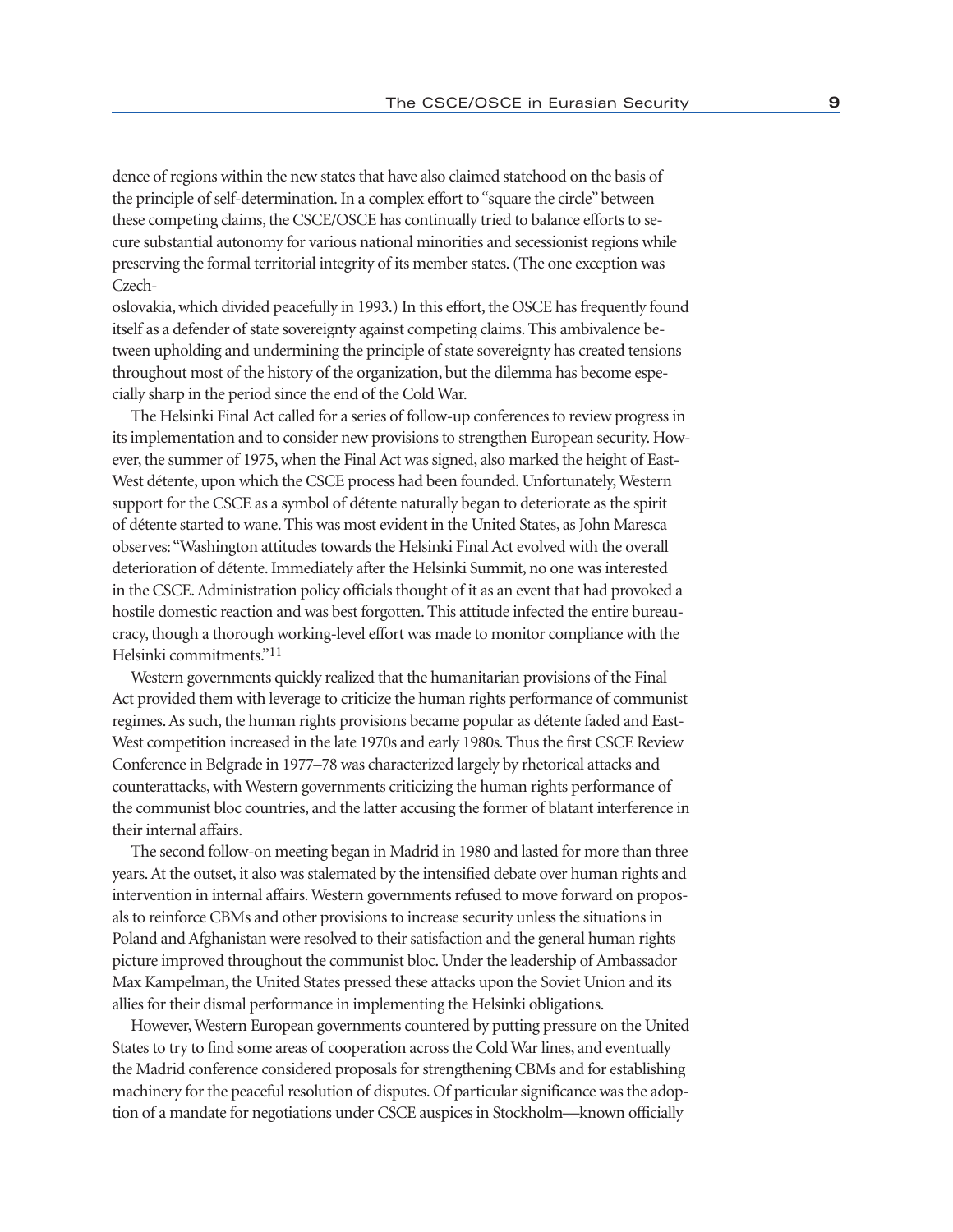as the Conference on Security- and Confidence-Building Measures and Disarmament in Europe—to enhance CSBMs.12 In addition, working meetings were set up in a variety of locations to deal with: human rights and fundamental freedoms (Ottawa), human contacts (Bern), the peaceful settlement of disputes (Athens), cultural contacts (Budapest), and Mediterranean security issues (Venice). Although few actual decisions were taken in Madrid, the CSCE process regained some momentum.

This momentum carried through into the third follow-on conference, which began in Vienna on November 4, 1986. A noticeable shift in East-West relations was already beginning to be felt, if only tentatively and barely recognizable at the time. Mikhail Gorbachev had come to power in the Soviet Union only months before, and his influence in European security matters was quickly visible in the Stockholm negotiations on CSBMs, taking place under CSCE auspices. Gorbachev accepted mandatory inspection of Soviet territory west of the Urals for the first time to verify compliance with an arms control agreement. This enabled the Stockholm conference to conclude in September 1996 with a substantial expansion of the CBMs that had been initiated by the Helsinki Final Act. Thus the Vienna conference, which lasted until January 1989, reacted to the rapidly changing political scene in Central and Eastern Europe and began to adapt the European security framework to the new environment even before the definitive end of the Cold War. It strengthened virtually all baskets of the Helsinki Final Act and spawned numerous conferences to deal with the rapidly changing security environment.<sup>13</sup>

With the fall of the Berlin Wall on November 9, 1989, the CSCE began a rapid process of transformation to respond to the new post–Cold War security situation. Suddenly the possibility of creating a genuine system of "collective security" on the Eurasian continent appeared to be feasible. The CSCE produced two major documents in the first year after the end of the Cold War that fundamentally changed the normative and institutional structure of Eurasian security. The first of these was a report by an expert meeting in Copenhagen in June 1990 on the human dimension of security. The report endorsed the essential features of Western democratic practices—including free elections open to outside observation, representative governments, equality of persons before the law, freedom to establish political parties, and assurances about the rights of persons accused of crimes and called for their adoption by all CSCE countries.14

The second major document was the "Charter of Paris for a New Europe," signed at a summit meeting held November 19–21, 1990. In its preamble, the Paris Charter announced the opening of a new era for Eurasian security, based on a reaffirmation of the Helsinki Decalogue: "Europe is liberating itself from the legacy of the past. The courage of men and women, the strength of the will of the peoples and the power of the ideas of the Helsinki Final Act have opened a new era of democracy, peace and unity in Europe."15

In addition to reaffirming the *acquis* of the CSCE from the Helsinki Final Act through the various follow-on conferences and expert meetings, the Charter of Paris began the formal institutionalization of the CSCE. Prior to the Paris summit, the CSCE functioned only as an itinerant series of conferences, moving from site to site without a permanent headquarters or secretariat. The Paris meeting established a secretariat in Prague (later moved to Vienna), a Conflict Prevention Center (CPC) in Vienna, an Office for Free Elections (subsequently renamed the Office for Democratic Institutions and Human Rights, or ODIHR) in Warsaw, and a Parliamentary Assembly made up of parliamentarians from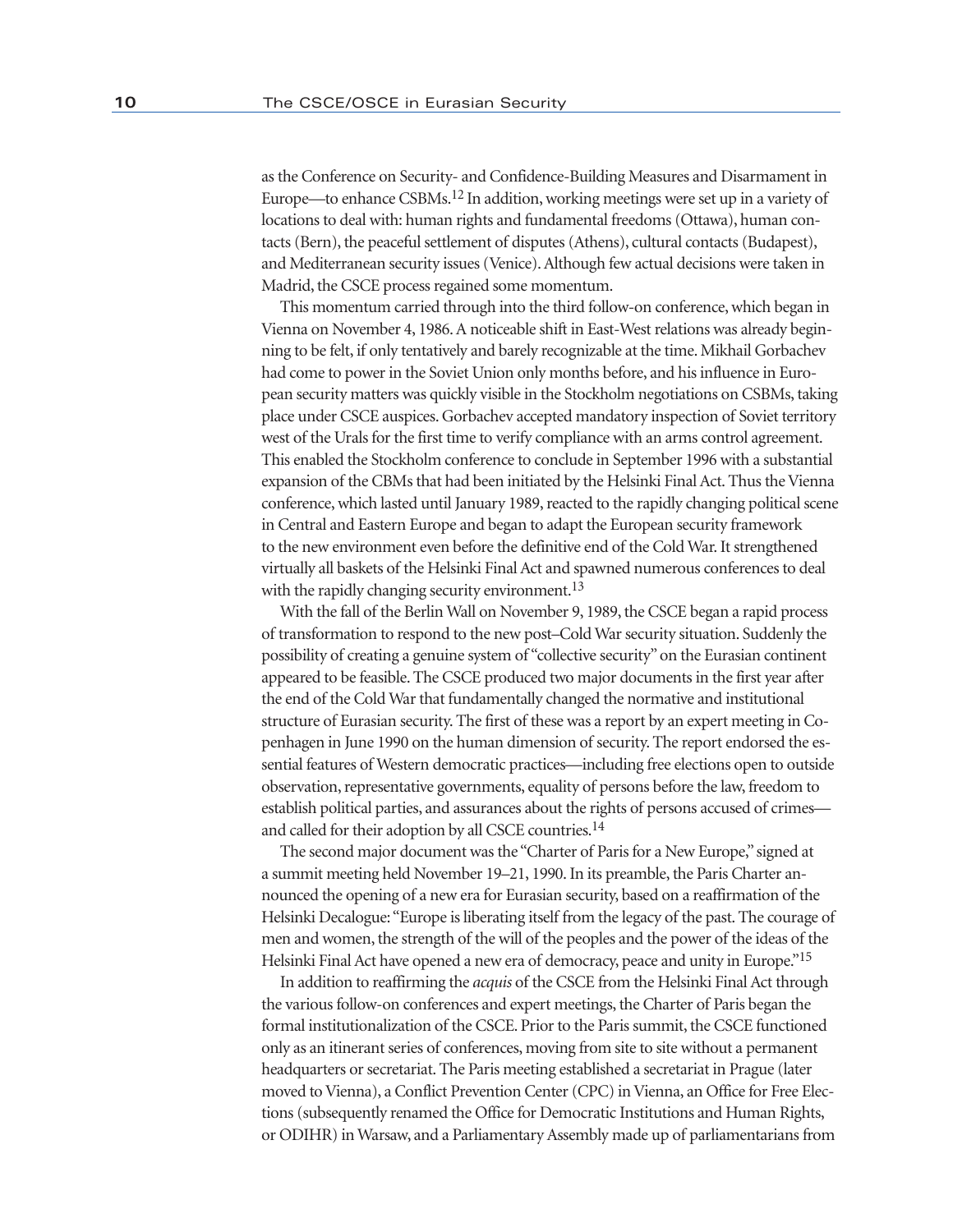all member states. Annual meetings were to be held at the level of foreign ministers, summits of heads of state were to be held biannually, and a Committee of Senior Officials would prepare ministerial meetings and call emergency sessions when required. In short, the CSCE assumed most of the features of an established international organization rather than a series of ad hoc meetings about security issues.

At the Paris summit, all NATO and Warsaw Pact states also signed the treaty on Conventional Forces in Europe, which had replaced the long-stalled MBFR negotiations in early 1989. From that time forward, the "hard" arms-control issues favored by the West in the 1960s and 1970s were brought under the aegis of the CSCE, and the two negotiations that had started along separate tracks merged together. A new agreement on CSBMs also was signed, known as the Vienna Document 1990. This document expanded the provisions allowing for transparency of military activities and exchange of information intended to make the inadvertent outbreak of war less likely.

The next major milestone in the post–Cold War expansion of the CSCE came with the follow-on conference and summit in Helsinki in 1992, representing a return to the original site of the CSCE and marking most clearly the changed nature of the organization after almost two decades of evolution. This was the first meeting at which the former Soviet and Yugoslav republics participated as full member states, increasing to fifty-two the total number of member states in the organization.<sup>16</sup> The Helsinki conference was preoccupied with the wave of violence that was sweeping across the former Soviet Union and Yugoslavia, and it sought to engage the organization more actively—both to prevent future outbreaks of such conflicts and to manage and resolve those that had already broken out. Fighting in Croatia and Bosnia-Herzegovina led to the imposition of sanctions on the Federal Republic of Yugoslavia, which was suspended from active participation in the CSCE in 1992.

Two significant steps were taken in Helsinki to respond to this widespread violent conflict. The first was a decision by heads of state to create the office of the High Commissioner on National Minorities (HCNM), to be based in the Hague. Proposed by the government of the Netherlands, the HCNM would engage in early warning, preventive diplomacy, and informal conciliation in an effort to prevent and resolve those conflicts involving primarily the status and treatment of ethnonational minorities. The second decision taken at Helsinki was to adopt a proposal initiated by the United States to establish missions in areas of tension that would provide for "early warning, conflict prevention and crisis management (including fact-finding and rapporteur missions and CSCE peacekeeping) [and] peaceful settlement of disputes."

The original intent of the heads of state assembled at Helsinki was for the most part to create temporary, more or less ad hoc missions to deal with conflicts as they arose. The U.S. delegation especially wanted to create a CSCE that was "institutionally light," realizing that U.S. influence on an enlarged secretariat would likely be minimal. Instead, the United States favored mostly ad hoc activities in the form of special purpose missions to respond to threats to peace and security. U.S. officials believed at the time that these missions could be dominated by U.S. personnel when the United States felt that its special interests were at stake. Indeed, subsequent experience, especially with major missions like the ones in Bosnia and Kosovo, suggests that this calculation was largely correct.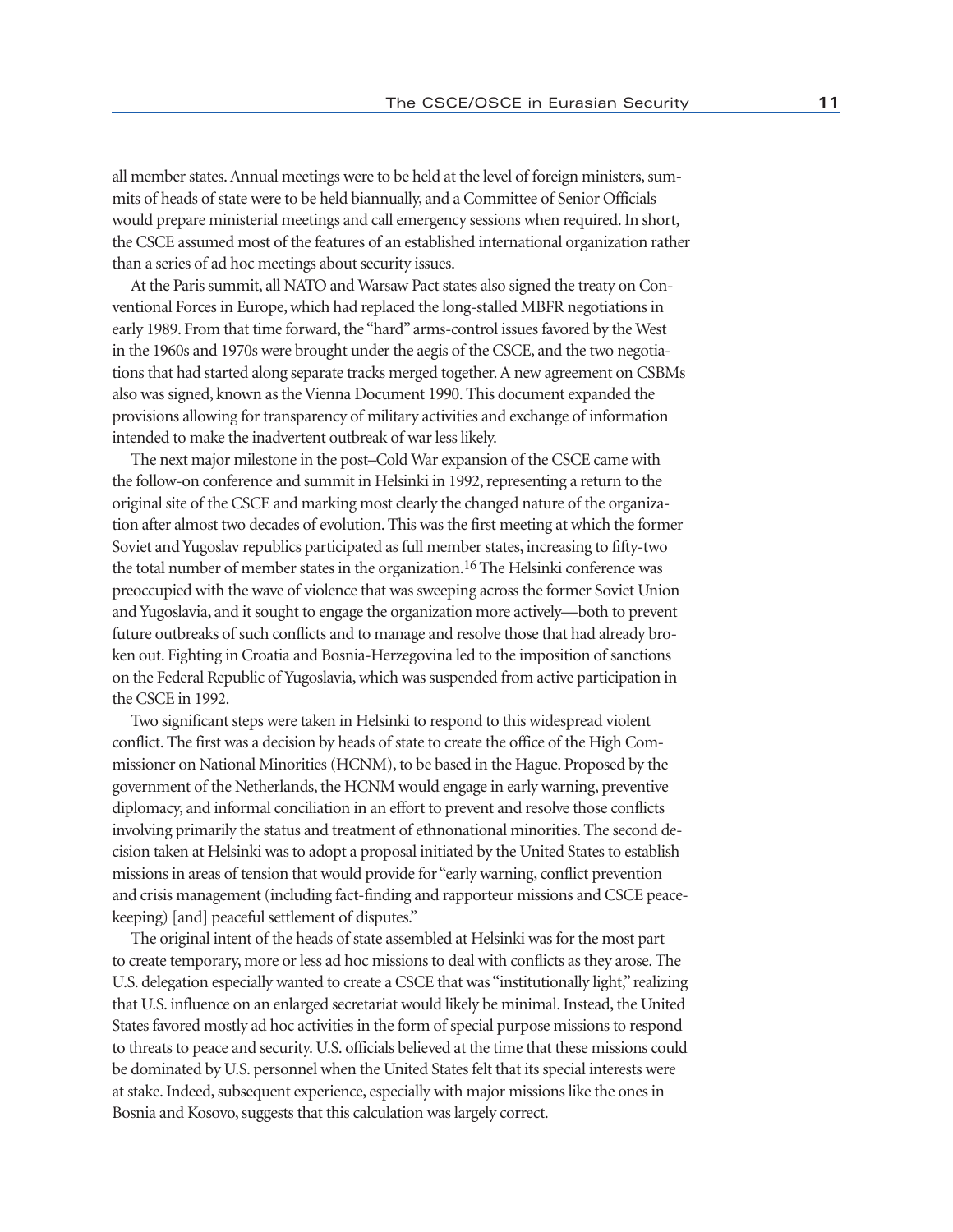However, it became clear very soon afterward that these missions were likely to take on a life of their own. Especially because of the continued worsening of the situation in the former Yugoslavia, the Committee of Senior Officials, meeting in Vienna one month after the Helsinki Summit, decided to create so-called "missions of long duration." The first of these missions was sent to monitor the situation in three regions of the former Republic of Yugoslavia—namely, Kosovo, Sandjak, and Vojvodina.17

These missions were normally mandated for periods of six months, although the mandates have always been renewed, with one notable exception. Since the Federal Republic of Yugoslavia (FRY) had been suspended from participation in the CSCE at the Helsinki follow-up meeting, it refused to extend its "invitation" for the CSCE to continue its mission on the territory of the FRY after one year; hence, it was withdrawn in June 1993. However, this case affirmed that the OSCE, like most international organizations, would intervene only by invitation from a member state, and that if the host government objected to a mission's activities, it could withdraw that invitation. Although NATO sidestepped this principle in its air war against the FRY to try to impose a settlement of the Kosovo conflict in 1999, it did so without a mandate from either the OSCE or the United Nations.

Two other institutions were created at the Helsinki Summit in 1992. A Court of Conciliation and Arbitration, proposed by the governments of France and Germany, was established in Geneva; its membership is voluntary. By late 1998, only thirty-three (not including the United States) of the fifty-five OSCE states had signed the treaty establishing the court, and only twenty-six had ratified it. In the first five years after the treaty's entry into force in December 1994, the court did not take up any cases. The Forum for Security Cooperation also was created in Helsinki in 1992. Meeting regularly in Vienna, it provides a venue to discuss long-term issues of common security and to negotiate on additional confidence-building and arms control measures.

Alongside the Helsinki meeting, a number of other agreements were signed relating to arms control. These included (1) an expansion of the Conventional Forces in Europe (CFE) Treaty to include limitations on the personnel of national armies to complement the limits on heavy equipment specified in the original agreement; (2) the Open Skies Treaty, signed by all CFE states and open to signature by other CSCE states, permitting overflights of the territory of all signatory countries to enhance military transparency; and (3) an expansion of the CSBMs in an agreement known as the Vienna Document 1992. Therefore, by the time of the Helsinki meeting, the CSCE had become the principal venue for negotiating, verifying, and discussing the enforcement of the major nonnuclear arms control measures on the Eurasian continent. It also had developed a broad-based set of instruments to engage in conflict management on the territory of its member states.

The next significant stage in the institutional development of the organization took place at the Rome ministerial conference in 1993, which created the Permanent Council, staffed by the permanent delegations based in Vienna. The council meets weekly throughout the year to carry out the continuing work of the organization, especially in the security field. It is headed by a "troika" of three member states serving a three-year, rotating term as chair-elect, chairman-in-office, and past chair.

At the 1994 Budapest Summit, the member states agreed that the CSCE constituted more than a series of conferences and had instead evolved into a fully institutionalized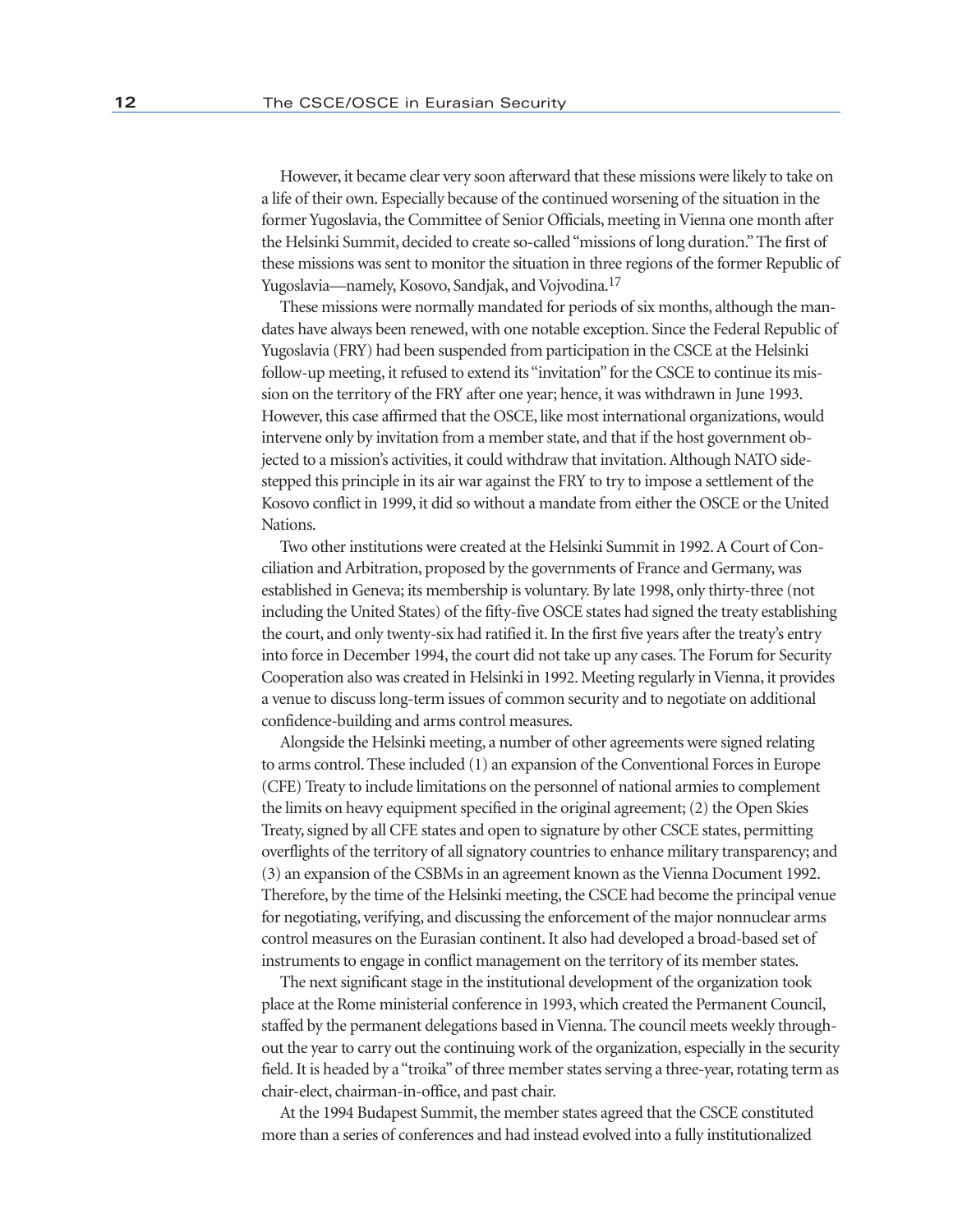**Figure 1. OSCE Structures and Institutions**



*Source: Organization for Security and Cooperation in Europe*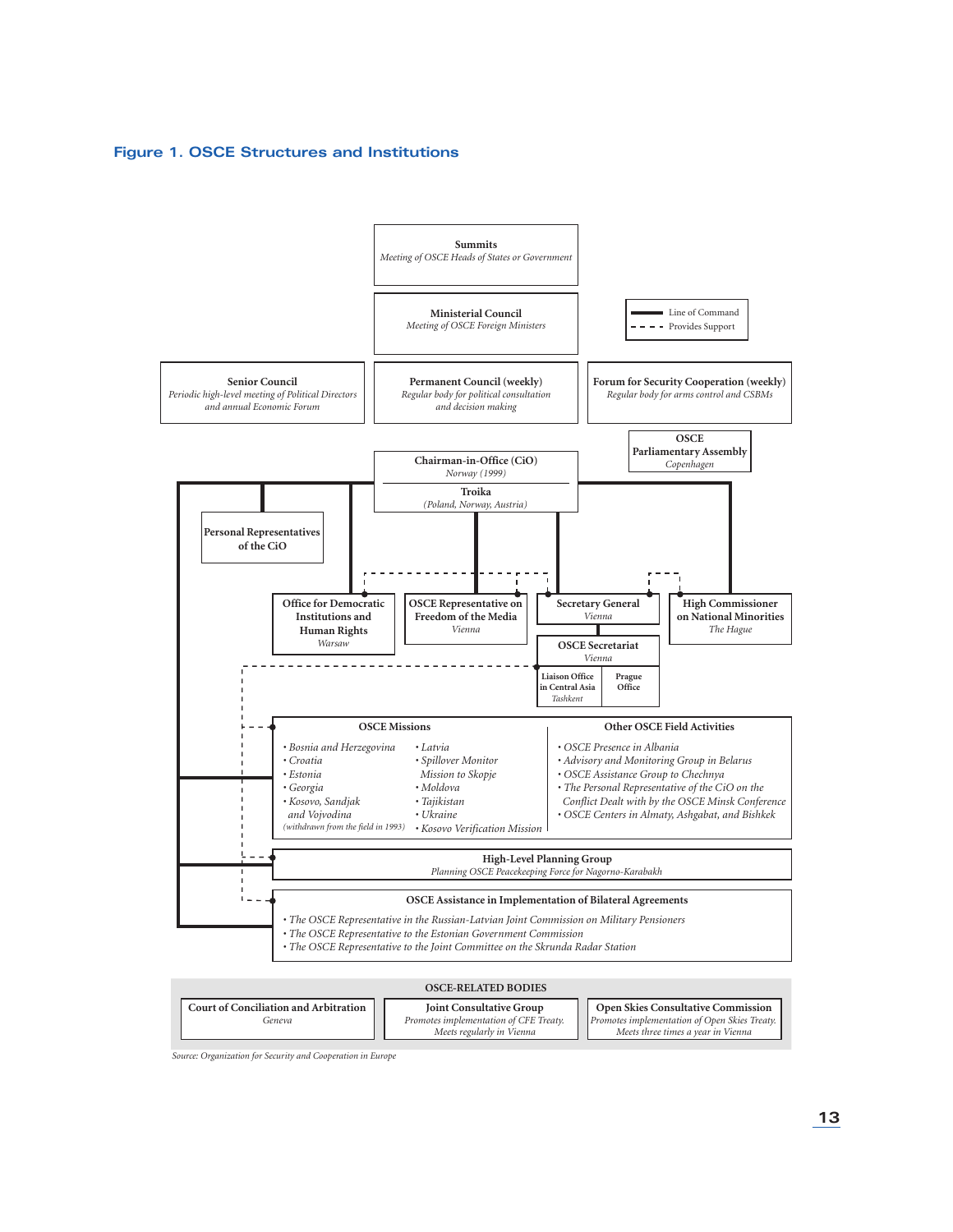regional security organization with a permanent secretariat and associated bodies. To reflect this change, the CSCE was renamed the Organization for Security and Cooperation in Europe and declared itself to be a regional security organization under Chapter VIII of the UN Charter. Since the Helsinki Final Act of 1975, the CSCE had always been a political—not a legal—organization, which enabled it to act more flexibly than if it operated on the basis of formal treaties. In an effort to upgrade its status, several member states favored granting the OSCE a collective standing under international law in conjunction with proclaiming it in 1994 as a regional security organization under Chapter VIII of the UN Charter. However, this move was rejected by most member states, led by the United States, which believed that it would make the organization too formal and inflexible. Therefore, the OSCE remained a political organization despite the enhancement of its institutional status at the Budapest Summit.

The Budapest Summit also adopted a Code of Conduct on Politico-Military Aspects of Security, which created a regional normative framework for all aspects of military activity, including civil-military relations, the conduct of warfare, and the behavior of military personnel in combat. This summit also took up one of the most serious conflicts that the OSCE was trying to manage, in Nagorno-Karabakh. The OSCE decided to strengthen the so-called Minsk Group, which had been established in March 1992 to try to settle the conflict involving the secessionist region of Nagorno-Karabakh, populated mostly by ethnic Armenians but situated wholly inside of the territorial boundaries of Azerbaijan. The goal was to prepare for an eventual peace conference in Minsk and provide for OSCE monitoring or even for an OSCE peacekeeping force in the region. The Budapest Summit thus set up an OSCE High-Level Planning Group to prepare for implementation of an eventual political settlement, which so far has not materialized.

In summary, by 1998 the OSCE had become fully institutionalized as diagrammed in the figure on the preceding page. The entire budget for 1998 was about 2.2 billion Austrian schillings (U.S. \$180 million), more than 82 percent of which was allocated solely to the largest OSCE missions and projects in Kosovo, Croatia, and Bosnia. Not included, of course, were the costs of the Stabilization Force (SFOR) in Bosnia, which are many times greater than the entire OSCE annual budget. The entire staff amounted to about 250 persons, including interpreters and about 180 persons employed by the Secretariat, making the OSCE an extremely lean international organization relative to its enlarged responsibilities. U.S. contributions amount to 9 percent of the general budget and 12.4 percent of the largest missions and projects, totaling about \$21 million in 1998.18

As a result of these many developments, the OSCE was transformed in the 1990s from a loosely organized series of conferences into a formal organizational entity. Although it had modest resources, its member countries comprised many of the world's richest and most powerful states, as well as some of the smallest and newest. Clearly, its bureaucracy hardly rivaled that of the United Nations in size or scope of its activities. However, its relative smallness also gave it flexibility not found in many comparable organizations to respond rapidly to developing events. Although the scope of its activities was limited, the CSCE/OSCE was the only regional organization in the world that linked explicitly the military dimension of security with other issues such as human rights; democratization; freedom of the media; economic, scientific, and technological cooperation; and diplomatic efforts to prevent and resolve conflicts.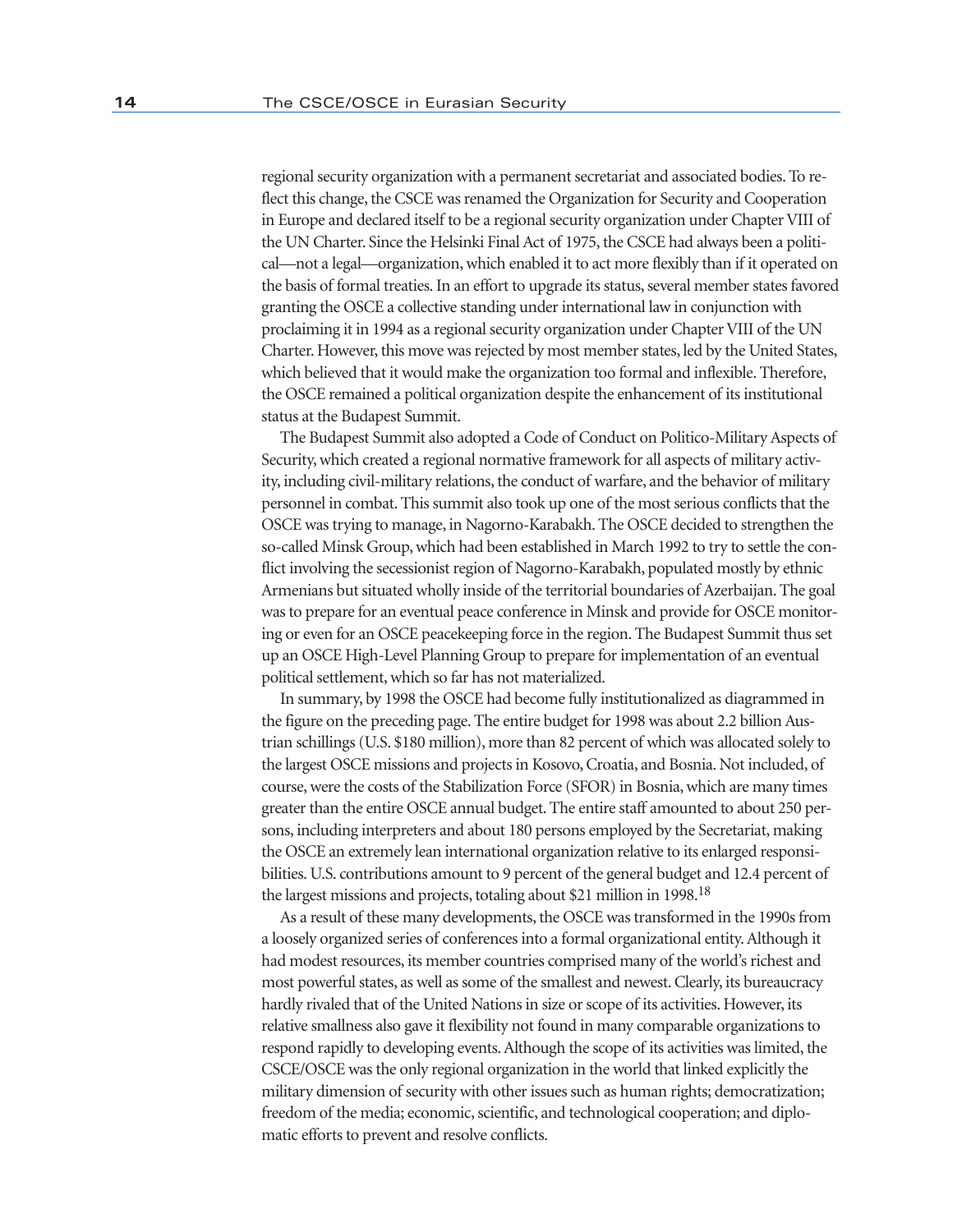# **Three**

### **The Role of OSCE Missions and Other Field Activities in Managing Conflict**

ince 1990, the OSCE has emerged as the only truly pan-European organiza-<br>tion performing the full spectrum of security functions across the former<br>Soviet region, western and eastern Europe, and North America. My focus in tion performing the full spectrum of security functions across the former Soviet region, western and eastern Europe, and North America. My focus in this study is specifically on the OSCE's role in preventing and resolving violent conflicts in that region. I will consider four different categories of conflict management activities: (1) democratization, (2) preventive diplomacy, (3) conflict resolution, and (4) postconflict security building.

Democratization efforts entail long-term conflict prevention through the promotion of democracy and human rights. It involves promoting political conditions conducive to the peaceful resolution of disputes so conflicts are less likely to escalate into violence.

In addition to activities in the human dimension, preventive diplomacy involves early direct intervention in potentially violent situations that threaten to escalate to crisis levels in the relatively near term if preventive action is not taken.

Typically, conflict resolution activities take place in the aftermath of violence and include specific efforts to promote settlement of a conflict's underlying causes, while also engaging in preventive activities to avert the recurrence of violence.

Postconflict security building involves efforts to rebuild war-torn societies by reconstructing the political system and rehabilitating the infrastructure required for normal human activity. Always occurring in the midst of the chaos and physical destruction that typically follow violent conflict, postconflict security building generally includes efforts to build stable, democratic societies capable of resolving differences peacefully.

Although I present these as distinct functional categories, it is important to note that each function typically incorporates some of the activities discussed in other functions as well. Furthermore, while most of the OSCE's missions involve all of these activities to some degree, I have categorized each mission according to the type of function that constitutes its dominant focus. Therefore, in the remainder of this section, I will explain each of these four functions in greater detail and illustrate them with reference to the activities of particular missions where these functions were most clearly performed.

### **Democratization: Long-Term Conflict Prevention**

OSCE member states have broadly accepted the "democratic peace" hypothesis namely, the belief that democratic states seldom or never engage in violent conflict with other democratic states.19 Therefore, they assume that the long-term foundations for peace may be constructed by encouraging the widespread development of democratic regimes throughout Eurasia. The basic argument is that liberal democracies promote nonviolent means to resolve conflicts, build coalitions, and achieve consensus about the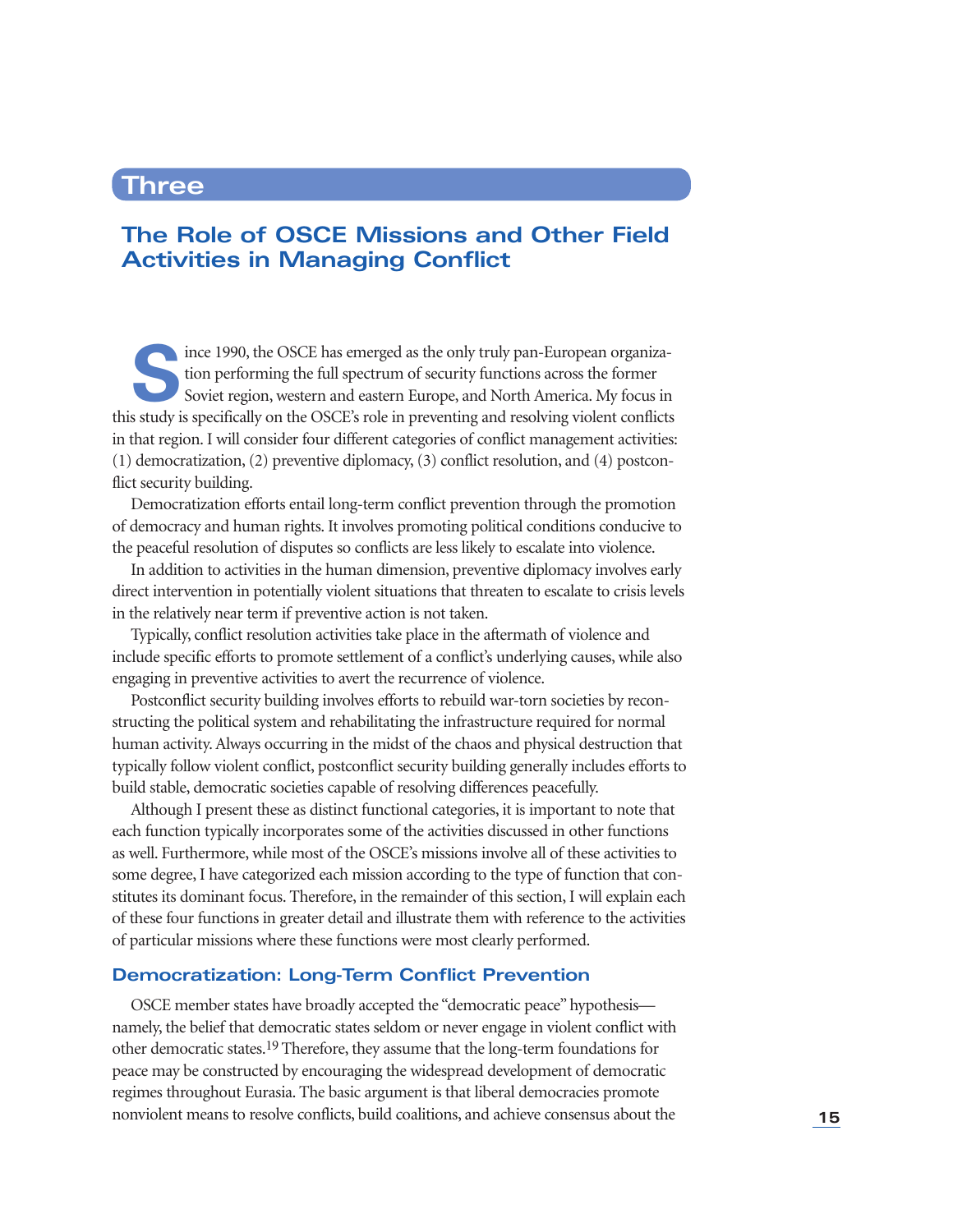basic goals of the state and relations among states. Because liberal-democratic states can expect other democratic states to be similarly inclined, they can count on them to pursue nonviolent means to overcome differences of interest rather than resort to war and violence. Internally, democratic procedures also engender respect for the rule of law and recognize the importance of the decision-making process through which citizens may seek redress for their grievances and overcome their differences. All these factors are assumed to reduce the likelihood of domestic large-scale violence in liberal-democratic states and to make war among them virtually unthinkable.

Therefore, the OSCE has devoted considerable effort to promoting democratization. This effort includes the work of ODIHR, which assists new democracies in establishing fair procedures for holding democratic elections, supervises the conduct of those elections to assure that the procedures are followed, and evaluates their outcome. Numerous OSCE missions and the HCNM have worked to increase the capacity of minorities—often disenfranchised or hindered in other ways from participating fully in the political process—to achieve equal rights not only on paper but in practice. ODIHR's section on the rule of law assists states in developing legal principles to support democratic processes and strengthen the rule of law as a basic norm for democratic societies. The Representative on Freedom of the Media, established at the 1997 Copenhagen ministerial conference, supports the principle of an independent media as a foundation for civil society. Although most of these activities have little direct influence on the occurrence or avoidance of violent conflict, they create the long-term conditions necessary for eliminating violence as a means for resolving conflicts of interest by instituting a democratic process of give-andtake, compromise, and bargaining as a way of overcoming differences.

Numerous OSCE missions, especially those in Latvia, Estonia, and Belarus, have been charged by their mandates to assist the governments of transitional states in the process of complying with democratic norms. In Latvia and Estonia, the primary OSCE focus has been to assure that the new governments do not deprive the large Russian minority communities of their democratic rights out of revenge for the perceived injustices Latvians and Estonians suffered at the hands of the Russian-dominated Soviet regime.

Both Latvia and Estonia were incorporated into the Soviet Union at the beginning of World War II. This annexation, remembered by older citizens of both countries, created more intense feelings of resentment against Soviet "occupation" than in most of the other non-Russian republics of the former Soviet Union. After 1940, large numbers of Russians moved into the Baltic states to take up jobs, and both republics were the site of major military installations of the Soviet armed forces. When the Soviet Union broke apart, both governments refused to recognize as citizens those ethnic Russians who entered Estonia and Latvia after 1940, thereby depriving them of the right to vote in national elections. In 1989, about one-third of the population of Estonia was made up of Russian and other Slavic nationalities (mostly Ukrainians and Belarusians). In Latvia the numbers were even larger, with about 42 percent of the population composed of Slavic ethnic groups.<sup>20</sup> In both cases, political leaders in Russia actively supported the rights of the Russian minorities, giving rise to the concern that this issue might provide a pretext for them to intervene in the Baltic states.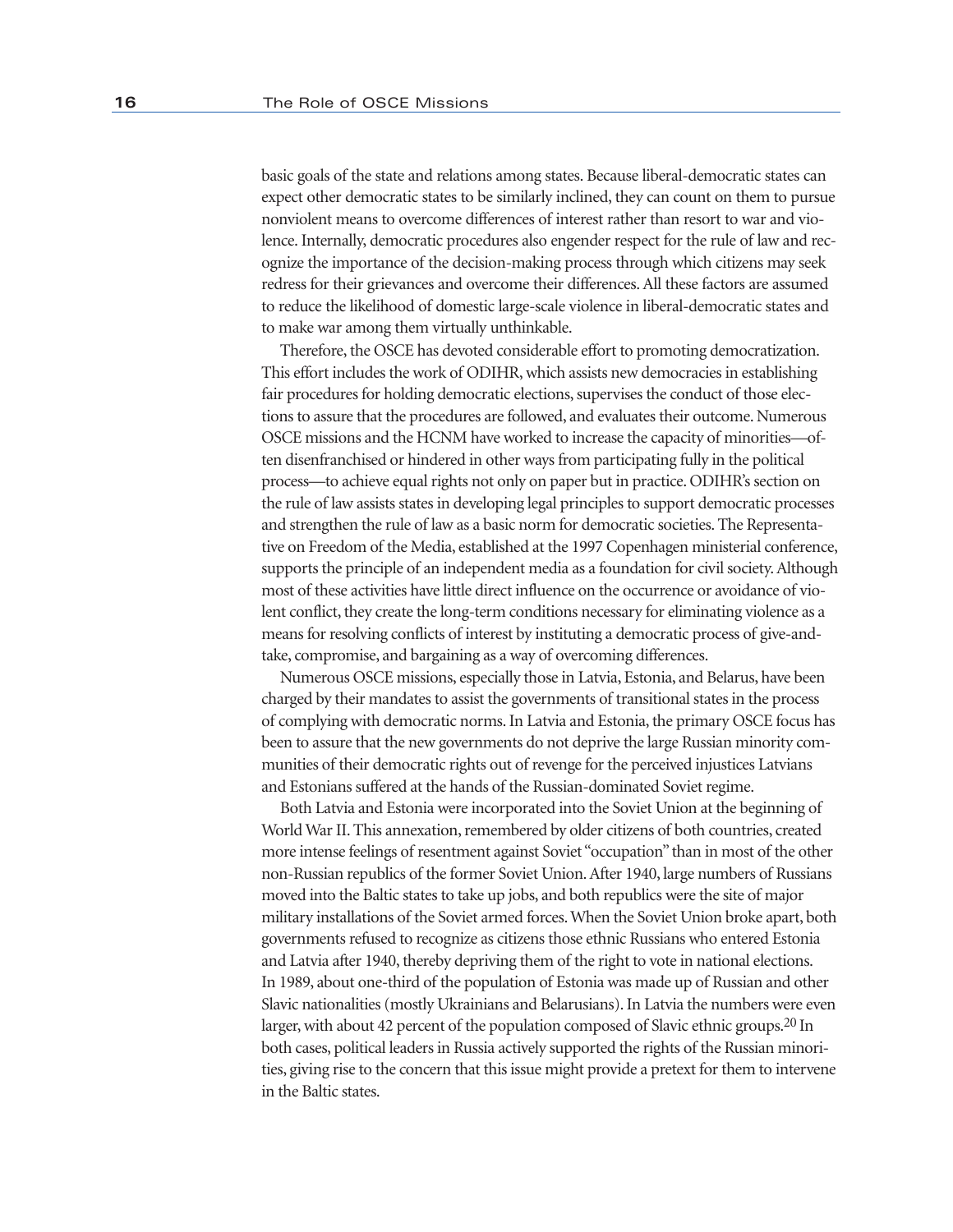In response to these dangers, the OSCE established missions of long duration in Estonia on December 13, 1992, and in Latvia on September 23, 1993. The mandates were essentially similar, calling upon the OSCE to assist the governments in their efforts to deal with such issues as citizenship and language laws, migration across borders, education, social services, and dialogue between the different ethnic communities.

In addition, the HCNM, Ambassador Max van der Stoel, paid frequent visits to both countries, beginning in January 1993. He issued a series of recommendations to their governments concerning national legislation that appeared to be harmful to the ethnic Russian communities. The most sensitive issue in both cases involved the citizenship laws, which effectively deprived large portions of the ethnic Russian communities of civil rights. Both countries established tests through which these individuals could become citizens, but the tests were usually difficult and required knowledge of the official state languages, either Estonian or Latvian.

The OSCE missions quickly realized that there was no point in trying to persuade either government to make major changes in these restrictive citizenship laws. The missions also recognized that many other democratic countries deny political rights, such as the right to vote, to noncitizens. The special problem in this case was that most Russians who had emigrated to the Baltic states did so in a fashion that was perfectly legal under Soviet law. After the disappearance of the USSR, however, most were left essentially in a stateless status. This was an especially severe handicap for the "stateless" children of these immigrants.

The main efforts of the OSCE missions and Ambassador van der Stoel were directed toward getting these countries to modify their citizenship laws by eliminating their most discriminatory features. They also encouraged the governments to implement existing laws more leniently, fairly, and expeditiously, so applicants for citizenship and residence permits would not be harassed or subject to intolerable delays. OSCE representatives also called upon authorities to make it easier for minorities to pass the citizenship tests, especially by expanding opportunities for Russian-speakers to learn the new state languages required to pass those exams. Finally, Ambassador van der Stoel encouraged both governments to grant citizenship directly to "stateless" children born to parents who had lost their Soviet citizenship.

To achieve these goals, both the OSCE mission heads and the HCNM tried to persuade, cajole, and at times even pressure national authorities to modify their procedures for implementing their own legislation. They also offered the "good offices" of the OSCE as a venue for direct dialogue between leaders of the Russian communities and Estonian and Latvian officials. They established Round Tables in which representatives of all ethnic communities were encouraged to participate. They also urged the governments to create an ombudsman to represent the interests of the minority communities.

In general, the OSCE pursued quiet diplomacy and operated outside the glare of publicity. The Yeltsin government in Russia strongly supported both missions, viewing the OSCE as a convenient device for addressing the most serious problems the Russian diaspora faced in the Baltic states, while also keeping nationalist politicians at bay in Russia itself. The desire of Estonia and Latvia to enter the EU also facilitated their cooperation with the OSCE missions. The heads of mission who generally hailed from EU countries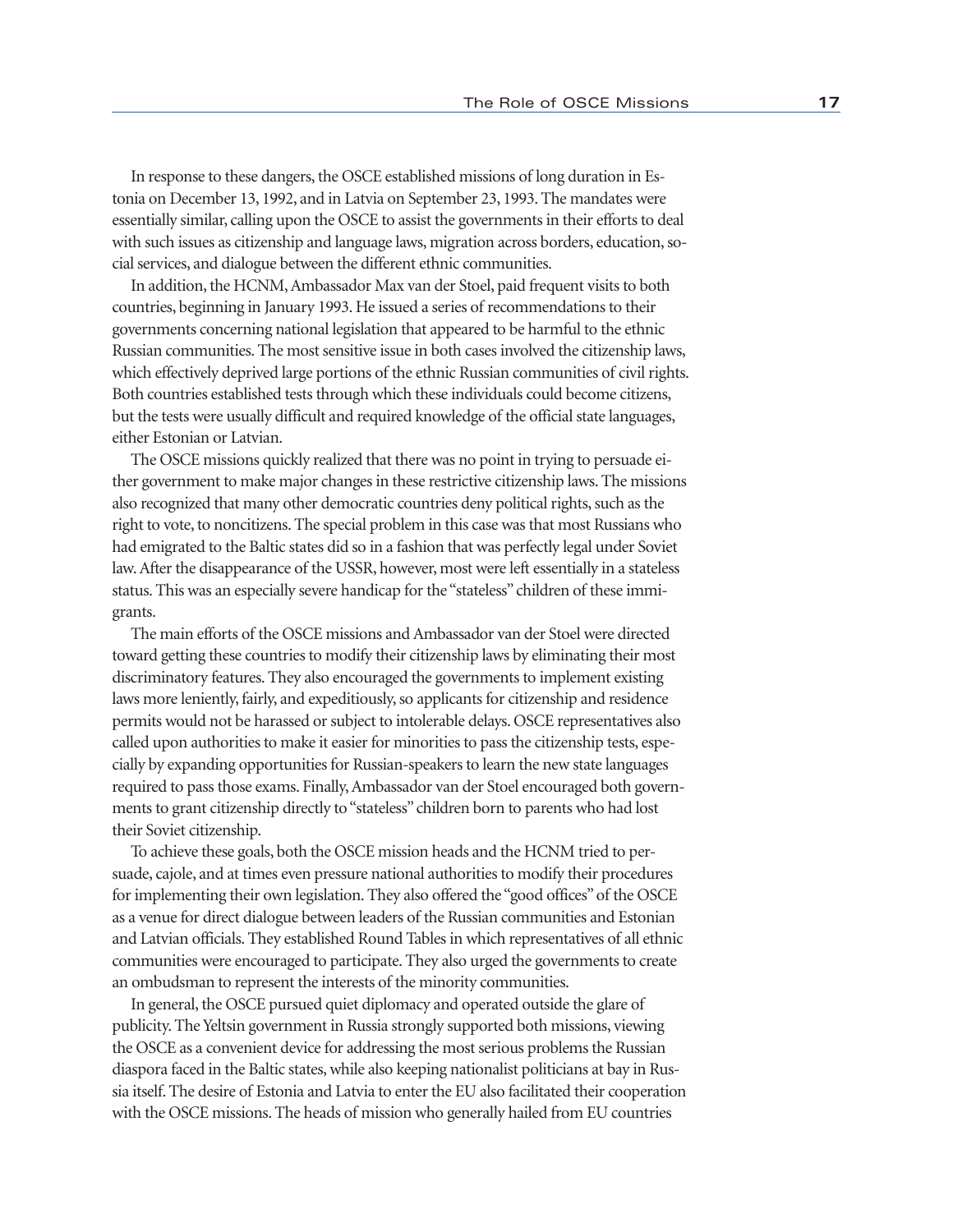frequently reminded the national governments and parliaments that their full adherence to OSCE norms would enhance their case for rapid integration into Western European institutions.

At the same time, both OSCE missions and Ambassador van der Stoel were frequently criticized for their activities in the Baltic countries. Estonian and Latvian nationalists, both within the countries and among the diasporas in the West, often attacked the OSCE, sometimes in very harsh terms, for what they described as interference in the internal affairs of their states. OSCE officials responded by reminding their hosts that their acceptance of the principles enshrined in the Helsinki Final Act and all subsequent documents in effect gave the OSCE a *droit de regard* over those aspects of their internal affairs covered by the Helsinki principles. Frequently, the High Commissioner urged political leaders in both countries to emulate the principles of Western democratic and pluralistic societies, rather than succumbing to the temptation to seek revenge for perceived injustices perpetrated by putative Russian leaders during almost fifty years of Soviet domination.

By 1997 Estonian and Latvian officials began agitating for an end to the OSCE missions on the grounds that their goals had been accomplished. However, the organization resisted these efforts, at least in the short term, for two main reasons. First, the Russian Federation argued that an end to the missions might be accompanied by a renewed outbreak of anti-Russian activity in both countries. Second, many delegations believed that, although a legal basis had been created for democratic processes, the actual implementation of these legal principles was far too slow in both countries.

Just as the OSCE was debating for the first time in early 1998 the possible voluntary termination of two of its missions, it also began to set up a third mission in Belarus with a primary focus on democratization. Belarus is one of the few Soviet successor states that is relatively homogenous ethnically, with a population overwhelmingly made up of Slavs, including Belarusians, Russians, and Ukrainians. Since the Belarus nationalist movement never gained a large political following, the differences between Russians and Belarusians did not become politically salient.

While there was thus no danger of ethnic conflict in Belarus, a divide did open up between liberal reformers and the supporters of a Soviet-style *ancien regime*, mostly made up of former communist elites. Under the government of President Aleksandr Lukashenko, elected in 1994, there was a substantial reversal of the trend toward democratic reform and economic liberalization. More than any other former Soviet republic, Belarus seemed to be turning back the clock. Indeed, in a November 1996 constitutional referendum, Lukashenko effectively extended his term of office indefinitely and forced all political opposition out of the already weakened parliament. This action was followed by an agreement in 1997 to establish a formal union between Belarus and the Russian Federation. This agreement was supported enthusiastically by President Lukashenko but diluted considerably by President Yeltsin out of concern for its possible negative economic and political impact on Russia.

The Belarusian government appeared to be ambivalent about the potential OSCE role. On September 17, 1997, Foreign Minister Antonovich addressed the OSCE Permanent Council in Vienna and accepted in principle an OSCE mission on Belarusian territory. As negotiations unfolded over a Memorandum of Understanding, however, President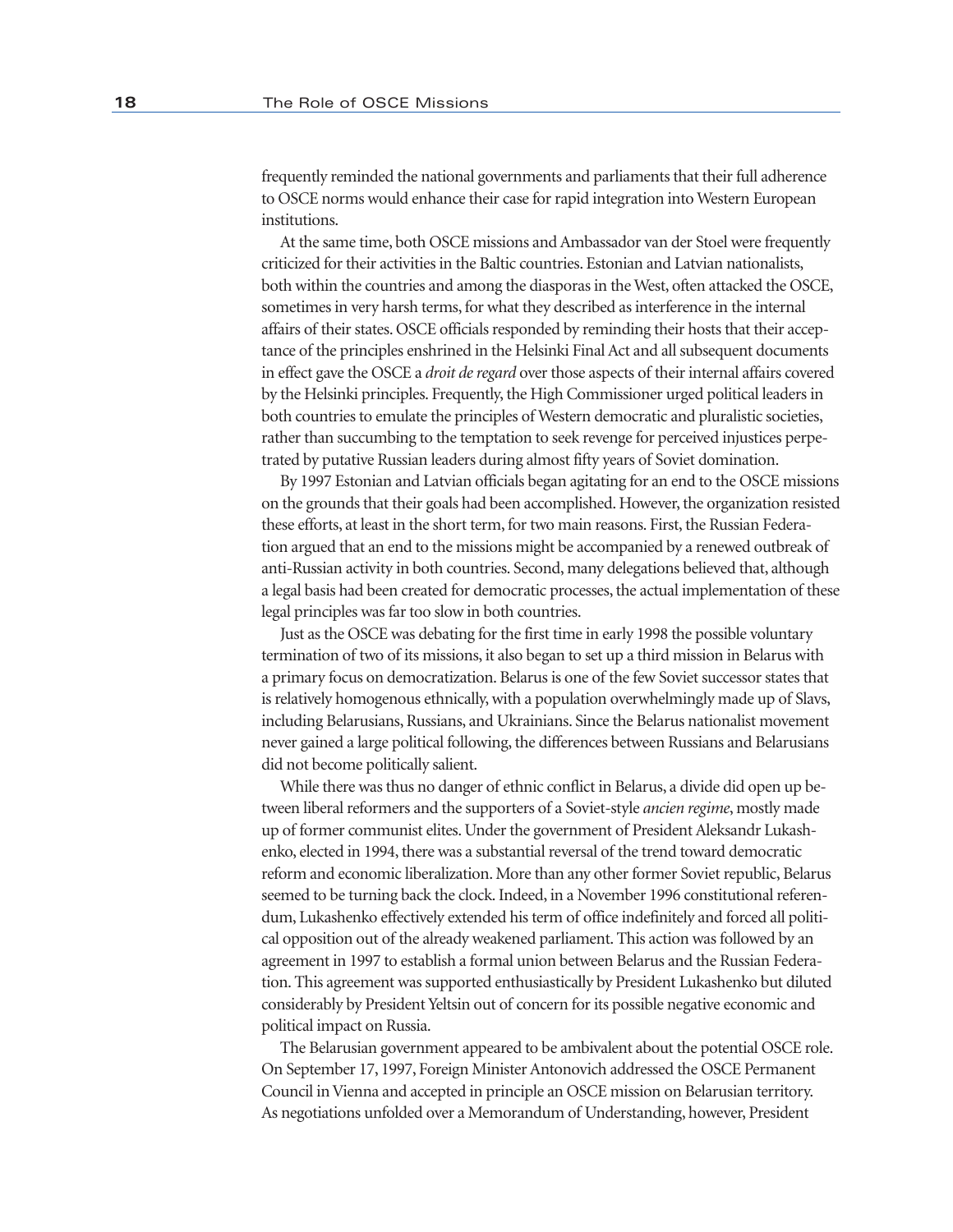Lukashenko tried to water down the mission as much as possible and, indeed, to prevent it from establishing a permanent residence in Belarus. However, during the OSCE annual ministerial meeting in Copenhagen in December 1997, under pressure from Moscow, the government of Belarus acquiesced in the creation of an "OSCE Advisory and Monitoring Group in Belarus" to assist it in "promoting democratic institutions and in complying with other OSCE commitments" and to report on the results.<sup>21</sup>

The group took up residence in Minsk in February 1998 and immediately became a point of contact for the political opposition and for the many nongovernmental organizations that had been harassed and threatened by the Lukashenko government. At the time of this writing, it is too soon to assess the effectiveness of this mission, but there appears to be little progress in opening up the democratic process in Belarus since its arrival. A number of Western governments' embassies and offices of international agencies, most notably the Soros Foundation, were forced out of Belarus, and the country has become progressively isolated from international contacts. As a result, the OSCE group in Belarus remains one of the few surviving symbols of the Helsinki human rights principles and the rule of law in a country where these fundamental freedoms have been strongly attacked since 1994.

In summary, since 1991 the OSCE has embraced the argument that the construction of stable democratic systems contributes in the long run to peace and security by reducing the risks of both intrastate and interstate violence. In the cases of Estonia and Latvia, it has encouraged two regimes with aspirations to join the western European community of nations to democratize in a way that would not discriminate excessively against large ethnic Russian minority communities, whose members are widely perceived in these countries as representatives of the former Soviet "oppressors." The OSCE helped these countries move along the democratic path and closer toward a more significant relationship with the major western European institutions. It also has diminished any pretext that Russian officials might have seized upon to intervene in the internal affairs of these two states to defend the interests of ethnic Russian "conationals" who were victims of discrimination at the hands of the new majority.

In Belarus, on the other hand, the OSCE undertook the task of preserving the basic rudiments of democratic processes and institutions in a country that has turned its back on democratization and economic liberalization in favor of a more authoritarian route founded on nostalgia for the "good life" of the Soviet era and a pan-Slavic nationalism reflected in the Union Treaty signed between Belarus and the Russian Federation. In this case, the OSCE has returned to a role like the one it played during the Cold War period, serving as an advocate of human rights and the rule of law in a society where the essential principles on which the organization was founded have been under attack. It thus began to provide a normative lifeline that members of the political opposition and nongovernmental organizations can grasp, just as dissidents throughout Central and Eastern Europe rallied around the principles of the 1975 Helsinki Final Act until the collapse of communism in 1989.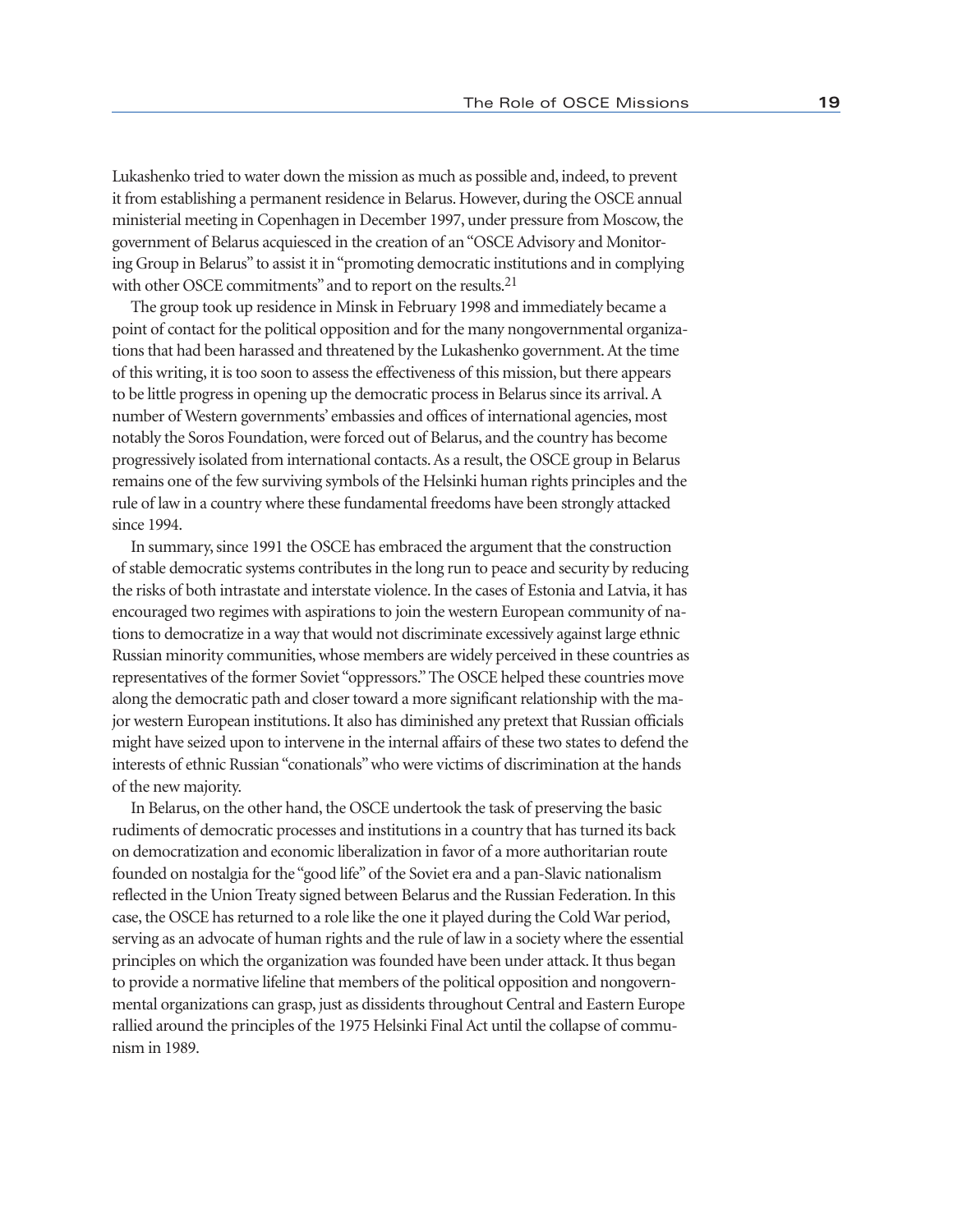#### **Preventive Diplomacy**

The principal focus of OSCE's conflict-prevention activities is to identify and respond to brewing conflicts in order to prevent the outbreak of violence. OSCE High Commissioner on National Minorities Max van der Stoel has expressed forcefully the belief that conflicts are easier to resolve before they become violent: "It is evident from the experience of Bosnia, of Chechnya, of Nagorno-Karabakh, of Georgia and elsewhere, that once a conflict has erupted, it is extremely difficult to bring it to an end. In the meantime, precious lives have been lost, new waves of hatred have been created and enormous damage has been inflicted. It is my firm belief that money spent on conflict prevention is money well spent, not only because it is cheaper, but especially because it saves so many lives."<sup>22</sup>

As van der Stoel suggests, once Humpty Dumpty has fallen off the wall, it is extremely difficult to put him back together again. So it is with states as well. Once conflicts of interest reach the stage of violence, peaceful accommodation may become very difficult to achieve. Then again, conflicts may not be "ripe" for resolution until a "hurting stalemate" has set in, when the situation "has become uncomfortable to both sides and . . . appears likely to become very costly.<sup>223</sup> When a hurting stalemate is eventually reached, by definition both parties have suffered great losses and have become desperate to find a solution to their dilemma. Agreements that might have been unacceptable previously may appear more palatable when compared with the pain the parties are suffering or expect to endure in the future. Typically it takes considerable time—often years—before parties to intense conflicts reach a hurting stalemate. In the interim, they all lose a great deal.

Preventive diplomacy offers the possibility of avoiding much of the pain and suffering associated with violent conflict and the hurting stalemate that so often follows violence. Instead of waiting to intervene until a hurting stalemate is mutually recognized by the disputing parties, potential third parties can be most effective when they recognize that a much earlier point of intervention may be available, before conflicts turn violent in the first place. Furthermore, early intervention is more likely to lead to successful mutual accommodation for the reasons enumerated by Michael Lund: "[T]he issues in the dispute are fewer and less complex; conflicting parties are not highly mobilized, polarized, and armed; significant bloodshed has not occurred, and thus a sense of victimization and a desire for vengeance are not intense; the parties have not begun to demonize and stereotype each other; moderate leaders still maintain control over extremist tendencies; and the parties are not so committed that compromise involves loss of face."24

However, a difficulty practitioners of preventive diplomacy face is that often only a very narrow "window of opportunity" exists during which parties may intervene to prevent the outbreak of violence. At early stages in a conflict, the gravity of the situation may not be recognized so that no stimulus to intervene arises. Furthermore, premature intervention may actually create a "self-fulfilling prophecy" and even stimulate conflict in the minds of disputing parties. Early interventions that are insensitive to local conditions, the needs and interests of the parties, and the nature of their conflict may also widen rather than narrow differences between the parties. If outside parties and international institutions appear to buy into nationalist claims for "self-determination" at the outset of a conflict, they may legitimize extremist propaganda and undermine responsible political authorities. At the same time, if outside parties wait too long before intervening, the threshold of vio-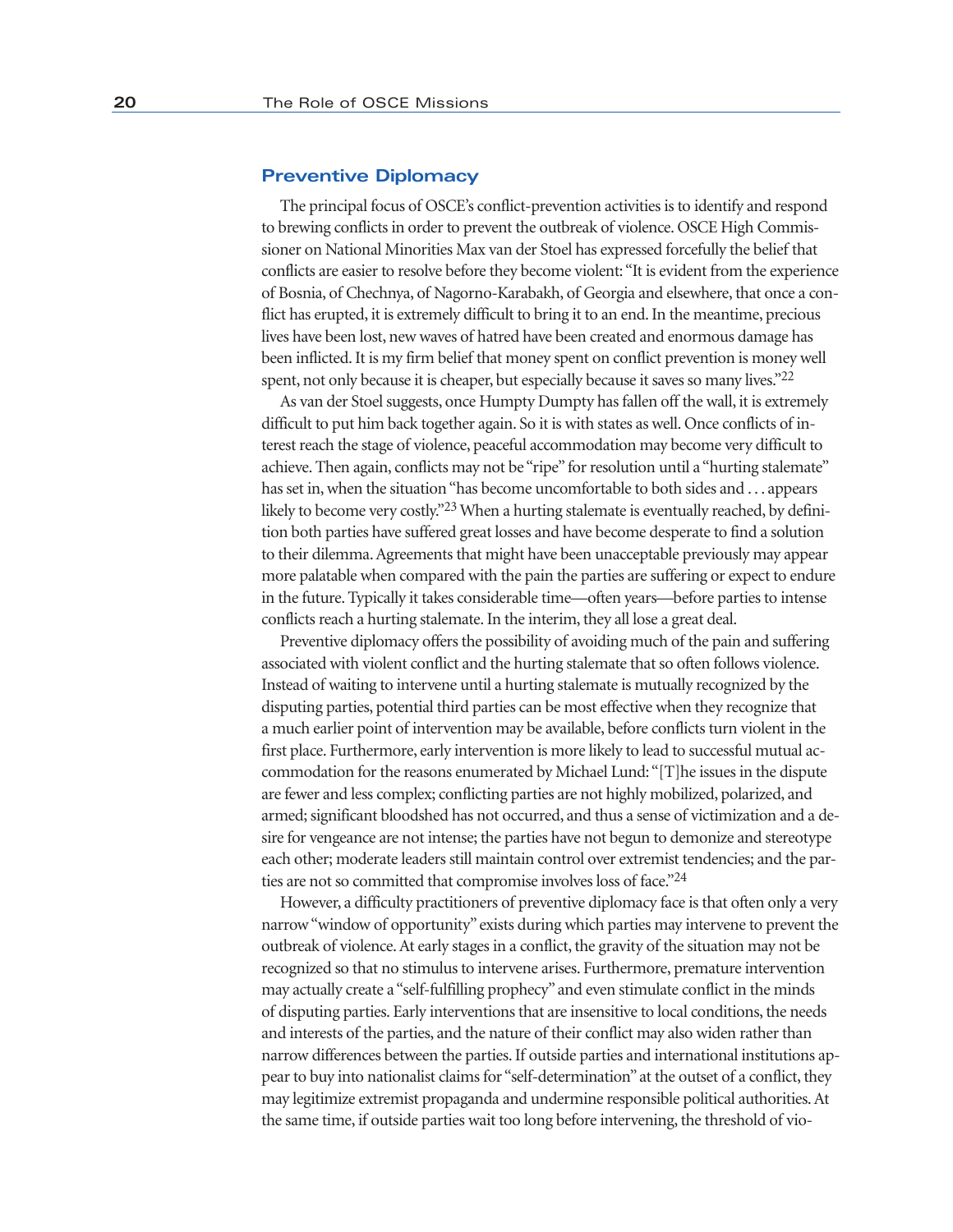lence may be crossed before preventive diplomacy can be engaged. Once that threshold is crossed, any opportunity to resolve the conflict may be seriously delayed or lost altogether. Timing the engagement of preventive diplomacy is thus an extremely critical, yet elusive, factor in the etiology of a conflict.

Preventive diplomacy first requires attention to "early warning" to detect situations that might lead to violent conflict. Protests, demonstrations, and riots may provide such early warning signals, as may repressive actions by governments to suppress dissent. Parties to disputes may come directly to OSCE missions and field offices to report threats to the peace that they have witnessed or experienced. These warnings usually appear in the midst of conflicts among nationalities or other ethnic, linguistic, or religious groups, or in situations where socioeconomic classes have been severely disadvantaged. Among the most prominent warnings of an incipient conflict are nationalist claims to establish separatist regimes, irredentist appeals to secede and unify with another state, threats to expand an ongoing conflict into neighboring states, sporadic guerrilla action by radicalized minority group members against state institutions or their representatives, and indications of potential unauthorized external intervention in ongoing internal conflicts.

Early warning is not enough to trigger an appropriate response, however. There must be a capability to distinguish warnings of real conflicts from "false alarms." As Alexander George and Jane Holl have noted, the problem for preventive diplomacy is often not the inability to identify potential trouble spots but, rather, one of "understanding such situations well enough to forecast which ones are likely to explode and when."25 However good their intentions, states and multilateral organizations may antagonize important constituencies by too many cries of "wolf" when no violence appears. They also may alienate parties if they try to intervene prematurely in situations that do not seem to warrant early outside intervention. And they may exhaust both their willpower and their limited resources by trying to intervene in more conflicts than they can handle at any one time.

This problem became especially manifest for the OSCE as the crisis in Kosovo escalated in 1998–99. At the October 30, 1997 meeting of the OSCE Permanent Council, Ambassador Faber-Rod, head of the OSCE Spillover Monitor Mission in Skopje (Macedonia), presented what he described as "early warning" about the radicalization of the ethnic Albanian community in the Former Yugoslav Republic of Macedonia and its connection to the deterioration of the situation inside Kosovo. On November 13, 1997, High Commissioner on National Minorities van der Stoel gave a similar worrisome report, commenting on the growing tensions in Kosovo between Serb repression and Kosovar Albanian impatience and radicalization. He also indicated to the Permanent Council that his message constituted "early warning" of an impending crisis, and he urged the council and OSCE member states to give as much attention to Kosovo as they were giving at the time to Bosnia so they could address the situation before it degenerated into a war that might be as serious as the one that had ripped apart Bosnia-Herzegovina just a few years previously. Unfortunately, both of these warnings went largely unheeded. It was almost one full year before the international community gave serious diplomatic attention to the situation in Kosovo, which by that time had degenerated to the point where large-scale violence was exceedingly difficult to prevent.<sup>26</sup>

Once the incipient crisis has been recognized, the next and often more difficult problem is to get the parties to enter into direct negotiations among themselves or get outsiders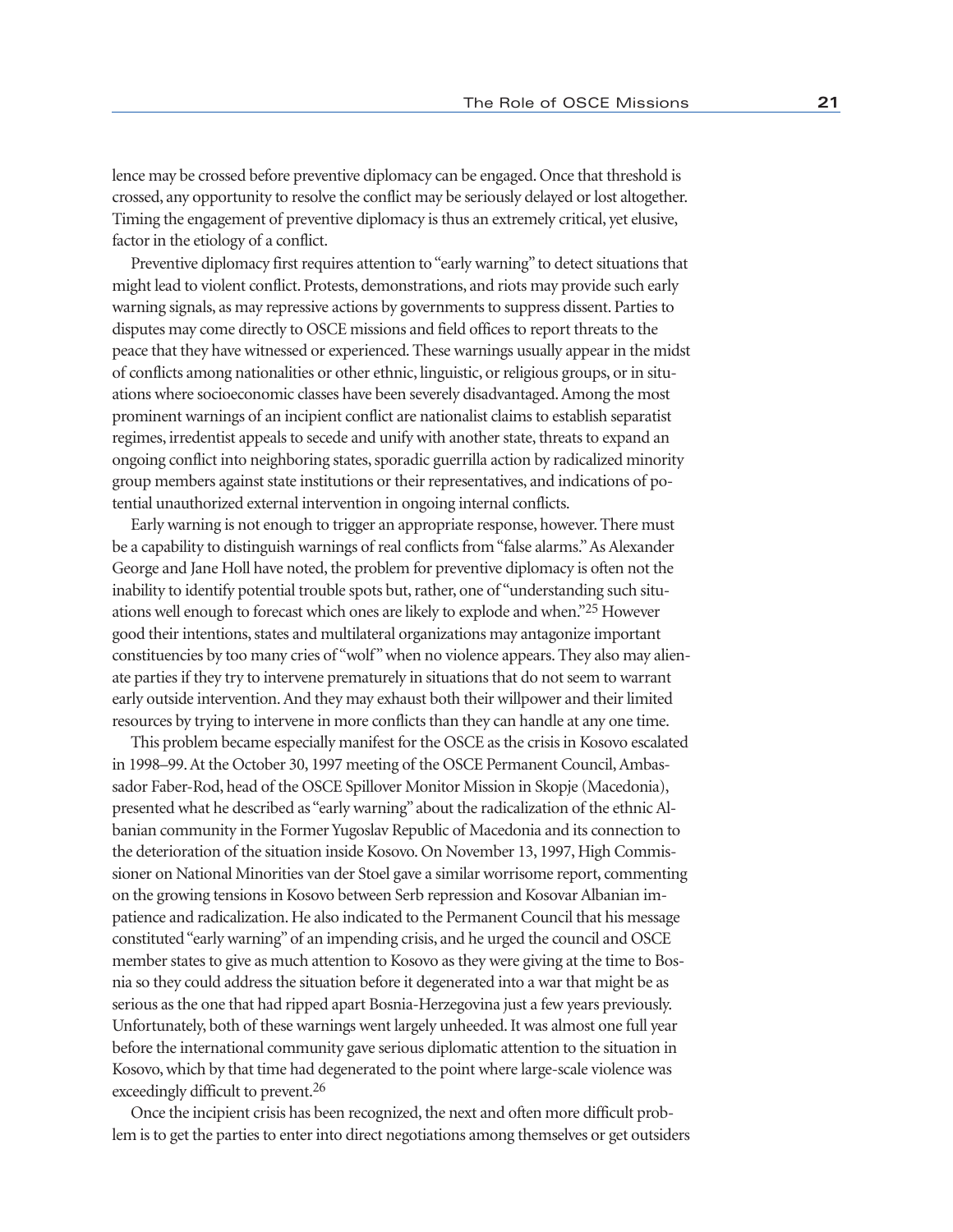to intervene. As George and Holl have pointed out, "early warning does not necessarily make for easy response. On the contrary, available warning often forces policy-makers to confront decisions of a difficult or unpalatable character."27 The warning must be rapidly delivered to the OSCE institutions in Vienna, the Hague, or Warsaw, and to key member governments. Once they attend to these warnings, member governments and OSCE authorities must be willing to devote the time and resources necessary to respond. There is little doubt that it is easier to obtain a political solution to a dispute at this stage than after a legacy of violence and death have created images of implacable enemies and motives for retribution in the minds of survivors. Acknowledging this fundamental truism, however, is no guarantee that an organization composed of fifty-five member states that makes decisions on the basis of consensus can act decisively, even in the presence of unambiguous warnings of violent conflict on the horizon.

When a commitment to intervene has been made, the OSCE must then decide upon an appropriate mode of response. This may take the form of verbal protests and denunciations; imposing sanctions; creating a mission of long-term duration or other monitoring, verification, or peacekeeping activities; providing good offices or other third-party assistance; or any other means at the disposal of the OSCE. Each of these actions requires the organization to commit the resources necessary to head off brewing disputes before they turn violent. When many crises occur simultaneously, resources of attention, commitment, time, and capacity to act may all be stretched too thin.

The OSCE has undertaken several conflict-prevention activities in regions where conflict appeared to be escalating and where the risk of large-scale violence was serious. The first OSCE mission of long duration was created in the regions of Kosovo, Sandjak, and Vojvodina in the Federal Republic of Yugoslavia on August 14, 1992, and began its activities on September 8. All three regions were inhabited by significant proportions of ethnic minorities—ethnic Albanians (mostly Muslims) in the case of Kosovo, Muslims in Sandjak, and ethnic Hungarians in Vojvodina—who feared for their safety at the hands of the country's majority Serb population. The OSCE's mandate included observing the individual and minority rights situations in each of the three Serbian regions to promote peaceful dialogue between representatives of the minority populations and the central government in Belgrade. The mission was to collect information on human rights violations, encourage negotiated settlement of issues of conflict, and provide local authorities with information about OSCE principles and other international standards regarding the protection of the rights of individuals and minorities.

As noted previously, the FRY government was suspended from participation in the OSCE in 1992. In retaliation, the regime in Belgrade refused to renew the Memorandum of Understanding governing the OSCE mission after it expired at the end of six months. The OSCE missions were thus withdrawn in June 1993. Afterward, the OSCE chairmanin-office continued to monitor events in this region. The bilateral diplomatic missions of OSCE member governments in the FRY regularly sent reports to Vienna, and an informal discussion was held almost weekly in Vienna among interested delegations, followed by a formal discussion at most weekly meetings of the OSCE Permanent Council.

In 1997, Danish foreign minister Niels Helveg Petersen, the OSCE chairman-in-office at the time, appointed High Commissioner on National Minorities van der Stoel as his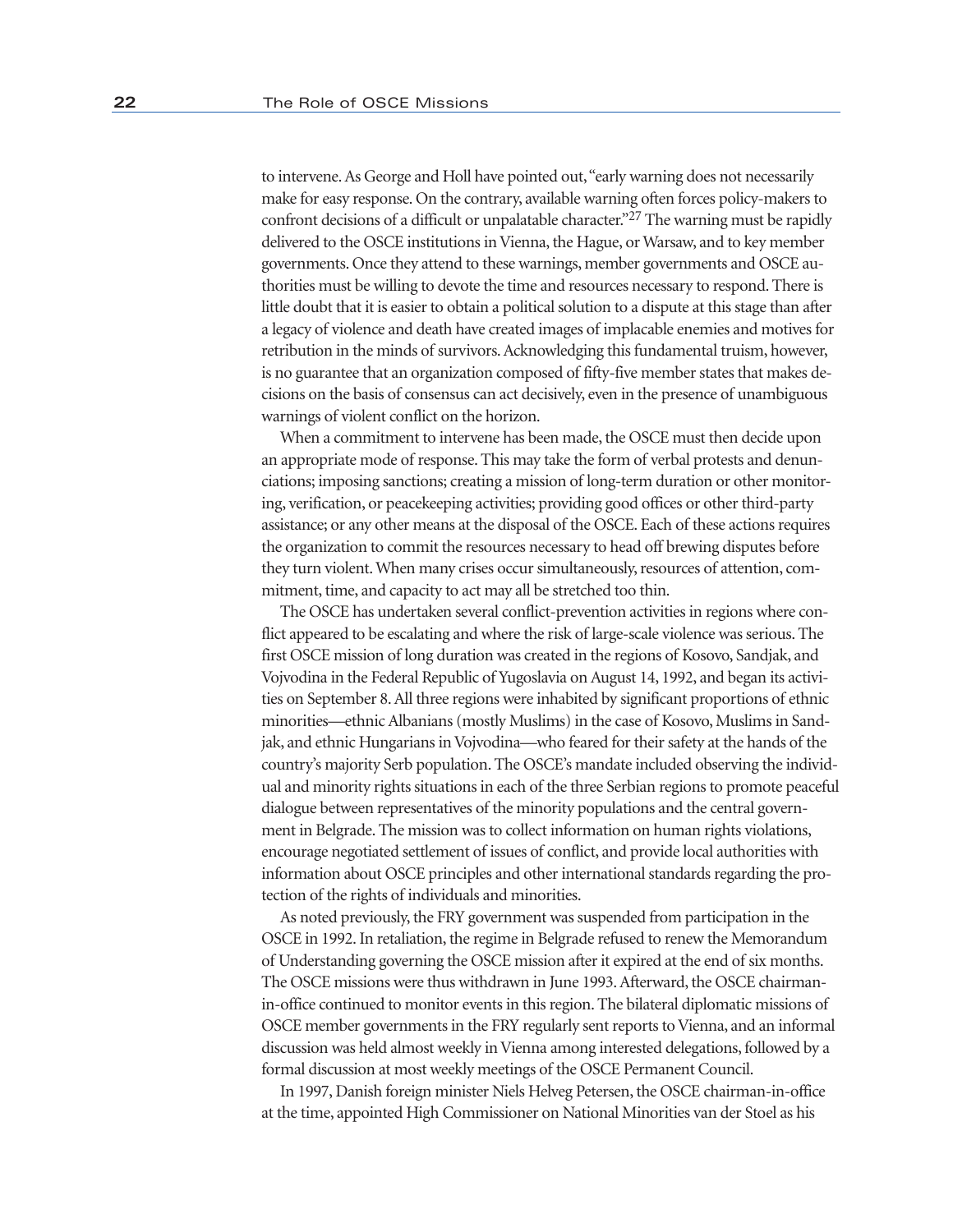Special Representative in Kosovo. However, van der Stoel was not permitted to travel there as an OSCE official because the government in Belgrade contended that the OSCE had no legitimate role to play in what it asserted to be the internal affairs of the FRY as long as the republic was not permitted to participate in OSCE decision making. There can be little doubt that the suspension of the FRY from participation significantly limited the OSCE's influence there after 1992, especially in the regions most likely to experience violence.

By late 1997, as tensions began to escalate between an increasingly radicalized Kosovar population and the Belgrade government, many delegations (including those most hostile to the Belgrade regime) were searching for a face-saving way to readmit the FRY into the OSCE. However difficult this was politically, many delegations believed that it was necessary in order to provide a legitimate basis for the OSCE to respond to the crisis in Kosovo at a time when it was becoming unmistakably clear that outside intervention was necessary to head off yet another humanitarian tragedy in the Balkans. The net consequence, however, was that the OSCE, especially its Special Representative for Kosovo, was not permitted to intervene directly in this conflict in late 1997 or early 1998, at a time when diplomacy might have been most effective at finding a solution to the conflict.

The conflict in Kosovo became even more serious throughout 1998. Following the escalation of hostilities between the Kosovo Liberation Army and the Yugoslav National Army, along with units of the Serb police and paramilitary forces, and after the threat of NATO air strikes against Serbia, U.S. special envoy Richard Holbrooke brokered an agreement on October 13, 1998, calling for a cease-fire to be monitored by the OSCE. The OSCE committed itself to send in approximately two thousand civilian, unarmed monitors to verify compliance of both sides with the cease-fire agreement and to work with the office of the UNHCR and the International Committee of the Red Cross (ICRC) to assist in the return of refugees to homes from which many ethnic Albanians had fled during the fighting.

The OSCE Kosovo Verification Mission (KVM) was by far the largest operation undertaken by the OSCE in terms of personnel, and it was also one of the most risky. Polish foreign minister Bronislaw Geremek, the OSCE chairman-in-office at the time, described it as "a tremendous challenge and a tremendous opportunity" for the organization.28 The volatile nature of the political situation in Kosovo, and the vulnerability of the unarmed "verifiers" to attacks from militants on either side who wanted to disrupt the cease-fire, placed the OSCE in a very difficult position.

Although the mission reached only fifteen hundred observers prior to its withdrawal immediately preceding the NATO air campaign in Yugoslavia (which began in March 1999), it had achieved some success in brokering numerous small-scale disputes on the ground between Serbs and Albanians. Because the mission was unarmed, however, there was little it could do to stop the escalating cycle of violence that was already well under way prior to its deployment in Kosovo. What became clear afterward was that the withdrawal of the KVM opened the flood gates for Serbian security forces to drive some eight hundred thousand ethnic Albanians out of Kosovo in one of the largest campaigns of "ethnic cleansing" that Europe has witnessed since World War II. However weak the KVM might have been, it had been more effective than the subsequent NATO air campaign in preventing massive violence and the forced expulsion of refugees.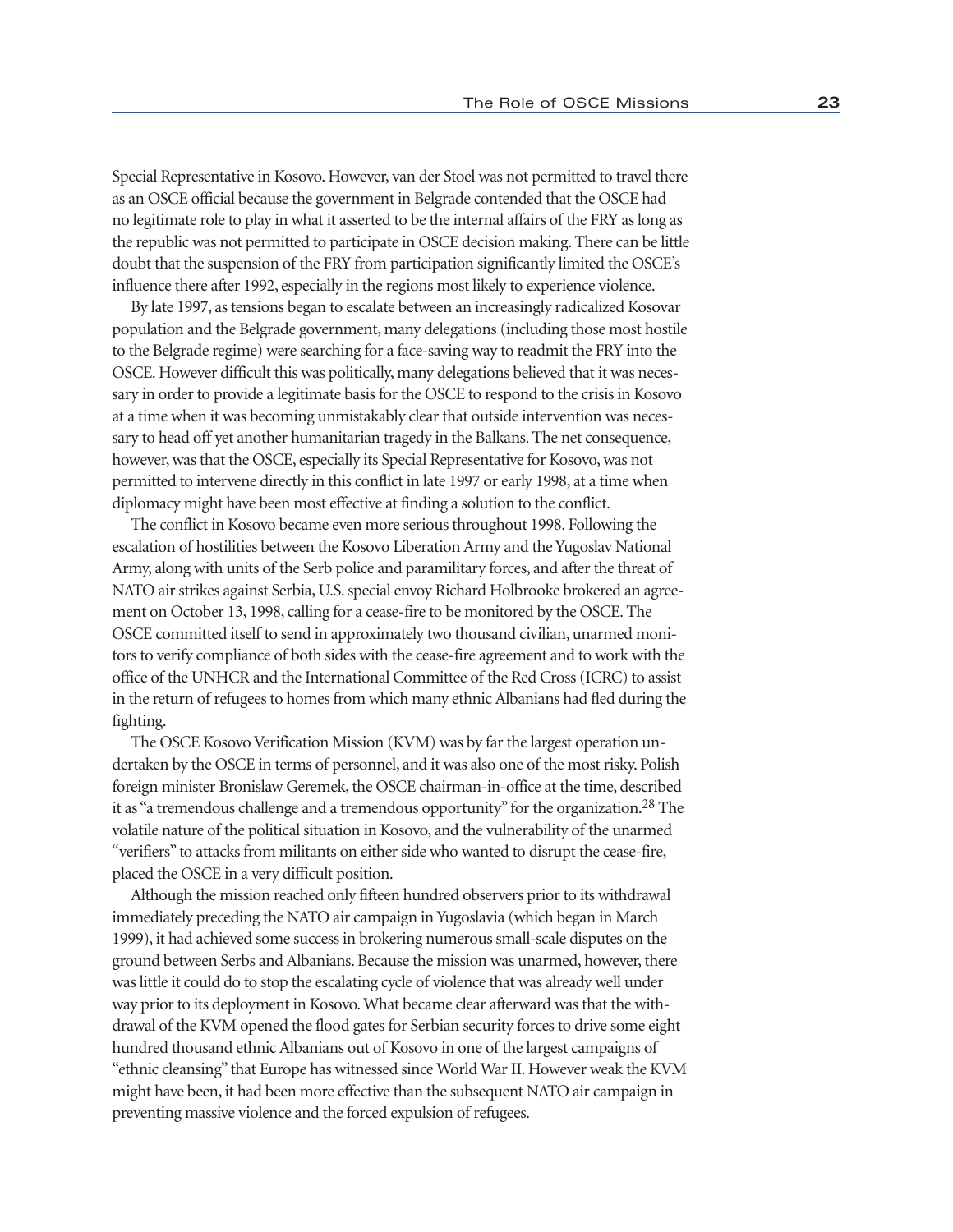It is at least plausible that a KVM armed with light weapons for self-defense or protected by a modest multinational military force under OSCE auspices might have prevented the humanitarian tragedy that unfolded in Kosovo beginning in March 1999. The failure of conflict prevention in Kosovo, therefore, seems to be due more to the impatience with which NATO and the United States took charge of the crisis on their own, rather than with the inability of the OSCE to act decisively. Indeed, had early warnings generated by the OSCE in late 1997 and early 1998 been heeded, and had the KVM been created in a timely fashion and given the resources needed to do its job, perhaps the entire tragedy that unfolded around Kosovo in the spring of 1999 might have been prevented altogether.

The second OSCE mission, officially known as the "OSCE Spillover Monitor Mission to Skopje," was established on September 18, 1992, and began its work shortly thereafter.<sup>29</sup> Its primary mandate was to monitor developments on the border with Serbia and other neighboring states that might "spill over" into the Former Yugoslav Republic of Macedonia (FYROM) and create conflict there. Of special concern was a significant ethnic Albanian minority that would be inevitably influenced by events in contiguous Kosovo, as well as smaller ethnic Greek and Bulgarian minorities that might also be sources of tension. The OSCE mission of eight persons also worked closely with a European Community (EC) Monitor Mission at the outset. The small OSCE and EC missions were eventually complemented by the stationing of UN peacekeeping forces in FYROM, initially a detachment from the UN Protection Force deployed elsewhere in the former Yugoslavia.

This force was eventually renamed the UNPREDEP (UN Preventive Deployment) and included some 800 UN soldiers, later supplemented by about 360 U.S. troops under UN command.30 Their major function was to deter Serbian intervention in the affairs of Macedonia, although much attention subsequently shifted to the internal scene, where tensions appeared between the ethnic Albanian minority and the Macedonian titular majority. Although scattered violent incidents broke out in 1997, large-scale fighting was averted due in part to the frequent interventions by both the HCNM and the OSCE monitor mission.

At the same time, calls by leaders of the Kosovo Liberation Army in 1998 to create a "greater Albania"—unifying Kosovo and the regions of northwest Macedonia heavily populated by ethnic Albanians, with the "mother" country—significantly increased tensions and presented new challenges to the OSCE mission's preventive work there. These challenges were further amplified by the flood of ethnic Albanian refugees from Kosovo (who entered FYROM following the beginning of the 1999 NATO bombing of the FRY), prompting fears on the part of the titular Macedonian majority of being swamped by a rapidly rising ethnic Albanian population.

The third major mission engaged primarily in conflict prevention was established in Ukraine on June 15, 1994, largely on the recommendation of the HCNM. Following two visits in February and May 1994, van der Stoel was concerned about the seriously deteriorating relations between officials in Ukraine's Crimean region and the central government in Kiev. Crimea, whose population was about 67 percent ethnic Russians, had been part of the Russian Federation's administrative jurisdiction until it was given as a "gift" by Nikita Khrushchev to the Soviet republic of Ukraine in 1954.

This change in status made little practical difference until the Soviet Union collapsed, when the Crimean Russians suddenly found themselves to be a vulnerable minority in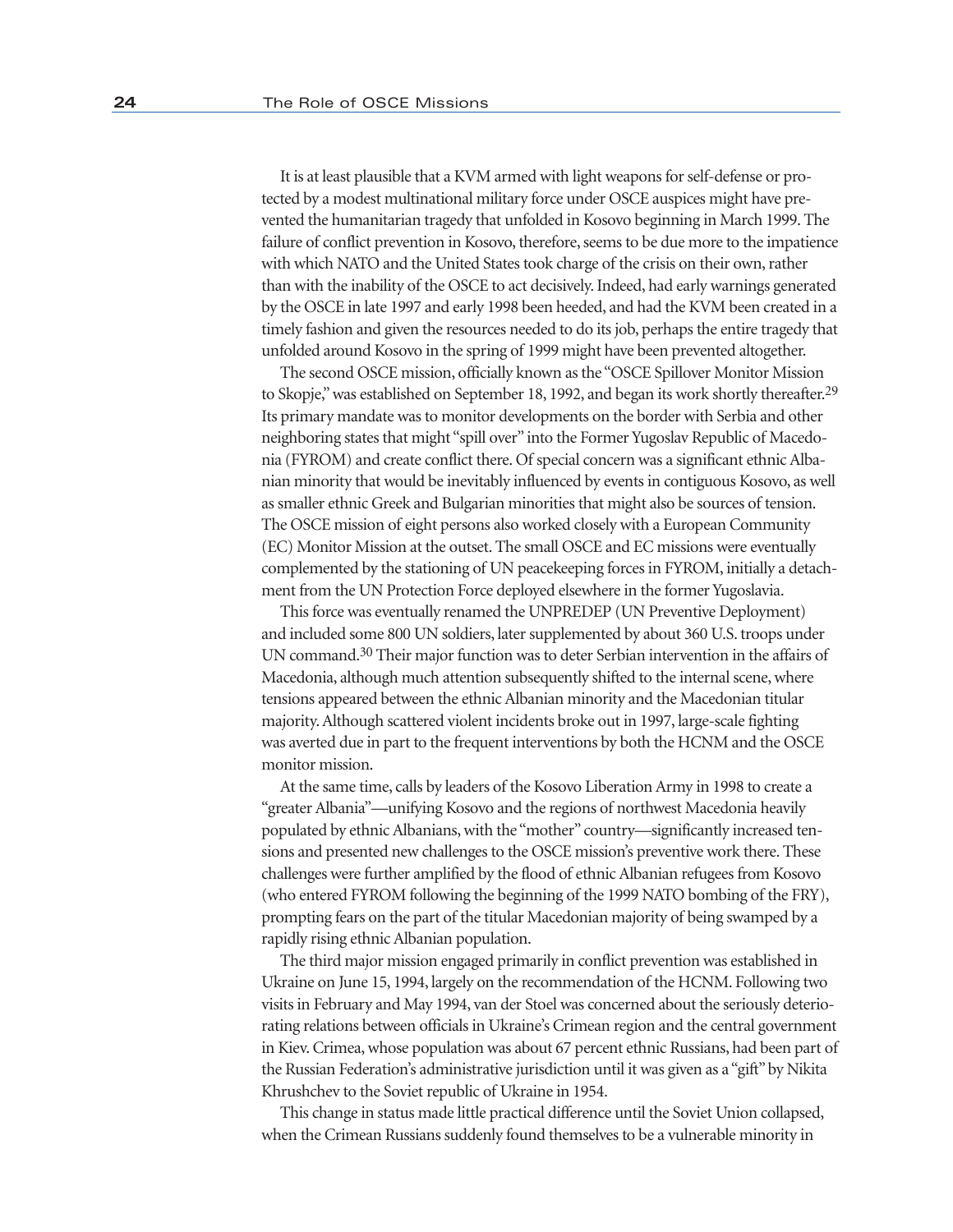the new Ukrainian state. Tensions between the Crimean authorities and Kiev worsened dramatically in January 1994 when Yuri Meshkov, a nationalistic Russian, was elected as the first president of Crimea. He immediately proposed adopting a new constitution for an independent Crimea, setting off a strong reaction among Ukrainians elsewhere, who wanted to preserve the territorial integrity of the Ukrainian state.

The principal mandate of the OSCE mission was to assist in settling the status of Crimea within OSCE guidelines—namely, that it should be an autonomous region within the state of Ukraine. The OSCE mission and the High Commissioner provided advice to the governments and parliaments of both Crimea and Ukraine in an effort to harmonize the provisions of the two constitutions in such a way as to insure that outcome. Van der Stoel organized several conferences and seminars in Locarno, Switzerland; in Yalta, Ukraine; and in Noordwijk, Holland. He invited political leaders from the region and experts from outside to explore these constitutional issues together.

After listening to the positions expressed by the parties, van der Stoel drafted recommendations for both governments, including detailed language designed to bridge the gaps between the two constitutions. In June 1996, the Ukrainian parliament adopted a new constitution that effectively accepted 116 of the 136 articles of the Crimean constitution, although disagreement remained on 20 troublesome articles. Subsequently, the OSCE mission and the High Commissioner continued to monitor the situation and to provide a mechanism through which the parties could discuss the remaining differences peacefully, if sometimes abrasively.

In December 1998, a new Crimean constitution was adopted that was effectively in harmony with the Ukrainian constitution. Both Jan Kubis, former director of the CPC, and High Commissioner on National Minorities van der Stoel consider the OSCE activities in Ukraine to have been the most successful effort at preventive diplomacy undertaken by the OSCE since these missions were first established in 1992.<sup>31</sup> As a result of this favorable outcome, the mission was officially terminated in April 1999.

## **Conflict Resolution**

In regions where violent conflict recently has occurred but where fighting mostly has ceased, the OSCE has focused on managing conflicts to avert the reappearance of violence and to resolve the underlying issues and remove the conditions that led to conflict in the first place. Because of the challenging nature of the situations the OSCE has confronted in the former communist countries, resolution has often been extremely difficult to achieve. Most situations do not entail simple conflicts of interest, in which parties may trade off various interests to find an acceptable solution. On the contrary, nationality or ethnic conflicts almost invariably involve issues of identity, which gives people a sense of their place in the universe of social relations. Ethnonational conflicts almost always develop because at least one group feels that its identity is problematic, perhaps even at risk of being extinguished. At moments of social and political upheaval, these identities may be especially vulnerable.

As Zartman has emphasized, resolution of this kind of conflict requires a formula that guarantees the protection of the vulnerable group's identity. In his words, a disintegrating state needs to discover "an identity principle to hold its people together and to give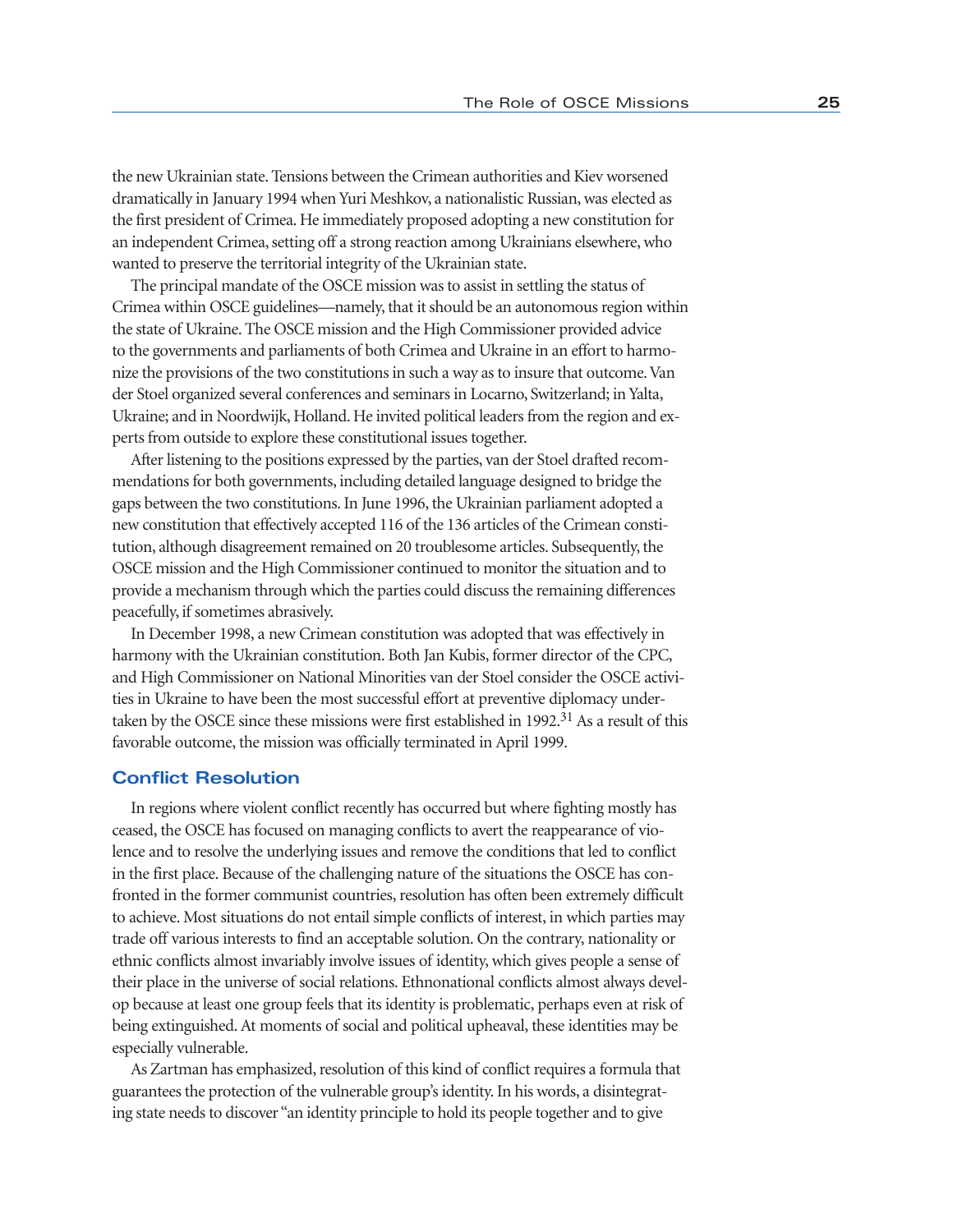cognitive content to the institutional aspects of legitimacy and sovereignty. Without such a regime, it will fall apart in continuing and renewed conflict; without an identity principle, it becomes merely a bureaucratic administration with no standard terms for expressing allegiance."32

Issues of identity are virtually impossible to settle through negotiations based on a traditional bargaining process. Instead, they require what has become known as a problem-solving approach to negotiations.33 This negotiation process prescribes a number of negotiating behaviors that are quite different from traditional, confrontational bargaining. The parties should approach the conflict as a problem to be solved jointly rather than as a conflict to be "won."34 They should treat the dispute essentially as a "non-zero-sum" game, in which both parties stand to lose from escalation while both may gain from mutual accommodation. They should be committed to realizing their own essential goals, while recognizing that this does not necessarily preclude the other side from simultaneously attaining its goals as well. Tactically, they should show sufficient flexibility to achieve progress without appearing to be weak and thus vulnerable to exploitation. They must persuade the other to recognize their legitimate needs and ways of implementing them rather than using hard bargaining tactics to intimidate the other party into concessions.<sup>35</sup>

It is difficult for the parties to adopt these types of approaches toward negotiations when they are in the midst of a dispute, especially a dispute in which their identity as a "people" or a "nation" is at stake. Unfortunately, the psychological elements of this kind of dispute often produce mutually antagonistic attitudes, beliefs that the other party is a fundamental threat not just to some specific interests but to the very source of one's identity. Therefore, it is often extremely difficult to develop the empathy required to cooperate with the other party in a negotiation process that seeks to build mutual confidence and discover solutions to common problems that will protect the fundamental interests *and identities* of all parties to the conflict. Third-party intervention may be essential to overcome these obstacles and achieve a fundamental resolution of the underlying conflict.

In general terms, third-party interventions may be categorized along a continuum ranging from passive roles, such as providing "good offices," to active manipulation of the process by a mediator who uses "carrots" and "sticks" to produce a settlement. But the most effective third-party roles are usually found somewhere along the continuum between these two extremes. Third parties may be especially helpful when they assist the disputants to modify their psychological and attitudinal orientations toward the dispute. The mediator may assist them to reframe the issues so that they no longer appear to be "zerosum," to overcome stereotyped images of their "enemies," to locate possible formulas that merge their joint interests and identities rather than divide them, and to make concessions that will not entail loss of face or opening themselves to exploitation by the other.36 In these various ways, the third party may assist the disputing parties in finding ways to resolve their conflict that they would be unlikely to stumble on by themselves.

Within the OSCE, these third-party roles may be played by key individuals such as the chairman-in-office, the HCNM, or a head of mission, all of whom assume a special role as a representative of a regional international organization whose principles have been accepted by all member states, including those involved in the dispute. What matters in the eventual success of the intervention is usually the OSCE representative's ability to assist the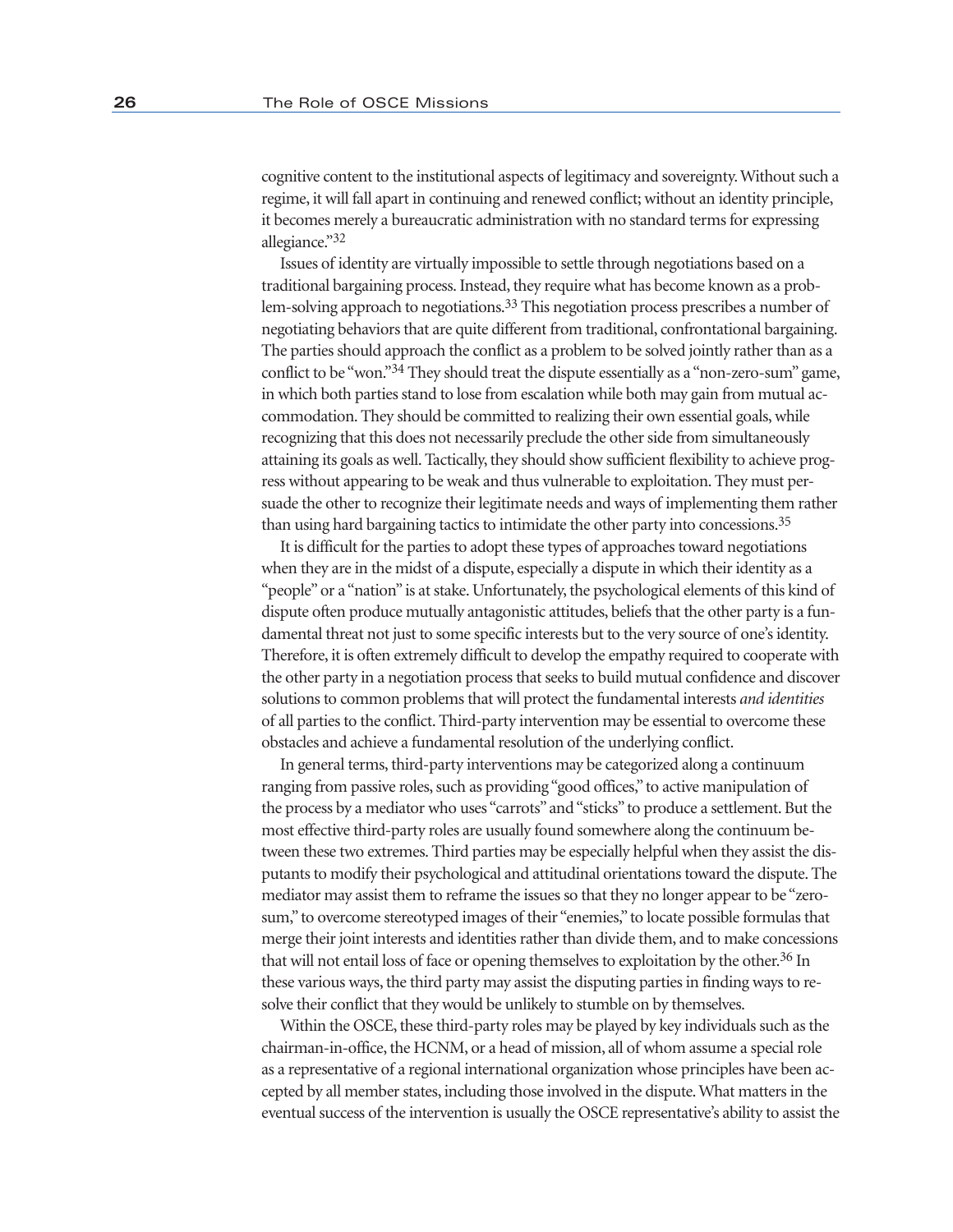disputants to move away from hard bargaining based on competing interests and into a problem-solving mode. Their role is thus primarily one of facilitating the negotiation *process* itself rather than formulating their own solutions to the dispute.

The OSCE's performance of these third-party functions in Eurasia over the past decade has been manifested in numerous different ways. In a few instances, the OSCE has played an active role in the negotiation of cease-fires where conflicts are in progress. However, in the vast majority of cases, fighting has simply ceased because one party achieved its immediate objective and the other was unable to resist by force, the parties became exhausted and turned to other means to pursue their conflict, or an outside party, such as Russia, intervened to help bring an end to the fighting.37 In this region, once a cease-fire is in place, typically some kind of peacekeeping arrangement has been set up, usually under the auspices of the Commonwealth of Independent States (CIS), though occasionally under UN auspices, as in the UN Protection Force in Croatia in March 1992, or under the OSCE, as in the KVM in October 1998. When neither the United Nations nor the OSCE operates peacekeeping forces themselves, as in the largely Russian-led peacekeeping operations carried out by the CIS, the OSCE missions have often been mandated to observe the peacekeepers' performance, assure their neutrality, and verify that they do not themselves instigate incidents that might lead to a renewal of violence. The OSCE has assumed this role in the South Ossetia region of Georgia, the Transdniestria region of Moldova, and in Tajikistan, especially near the frontier with Afghanistan (where CIS border patrols play a major role in preventing the infiltration of illegal arms or narcotics trafficking).

OSCE representatives have used a number of techniques to perform third-party roles in conflict management and resolution. The HCNM, for example, has frequently organized seminars, often in conjunction with the nongovernmental Foundation on Inter-Ethnic Relations, which works closely with his office in the Hague. He has also undertaken "shuttle diplomacy," traveling between disputing parties, listening to their grievances and suggestions, and then following up with specific recommendations directed to the parties involved.

A second approach, used especially in missions of long duration, has been to provide "good offices" and other fairly passive forms of mediation to assist disputing parties to reach agreement. The OSCE mission head often serves as a go-between or mediates between disputing parties during formal meetings. For example, OSCE mission heads have served as mediators both between the government of Moldova and the breakaway region of Transdniestria and between the government of Georgia and the separatist regime in South Ossetia. The mission in Dushanbe has mediated between the government of Tajikistan and the United National Opposition, composed of rival clans and political opponents of the ruling regime, who have sometimes resorted to violence to bring down the central government. Finally, the OSCE Assistance Group to Chechnya played a critical role in mediating the agreement reached at Khasavyurt in 1996 between Chechen leaders and the Russian government that eventually ended that bloody conflict.

A third approach to mediation has been to establish formal groups of states operating under OSCE auspices to try to assist disputing parties to resolve their differences peacefully. These may take the form of "contact groups," representatives of the UN secretary general from particular countries, or a formal entity such as the Minsk Group, which was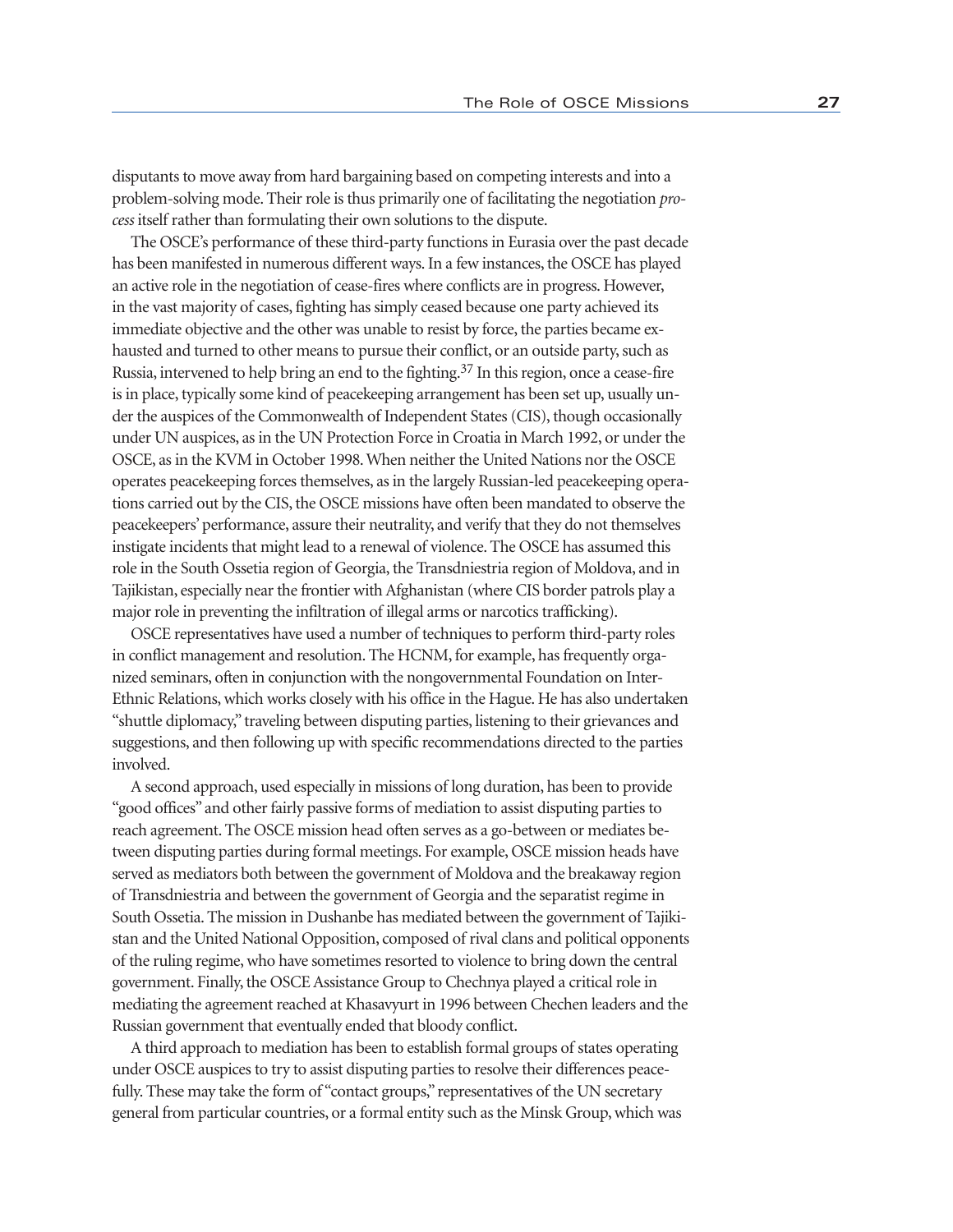established in 1992 to prepare for an eventual peace conference to resolve the dispute over Nagorno-Karabakh. Currently co-chaired by the United States, France, and the Russian Federation, the Minsk Group consists of senior diplomats and, from time to time, their countries' foreign ministers. It seeks to hammer out a political solution to what has been one of the most deadly conflicts in post–Cold War Eurasia.

Finally, where agreements have been reached, the OSCE may play a role in overseeing their implementation. For example, the OSCE has set up special missions to assist in the implementation of bilateral agreements between Russia and Latvia concerning the decommissioning of a Russian radar station at Skrunda and agreements between Russia and both Latvia and Estonia on the operation of joint commissions on military pensioners. Similarly, the OSCE mission in Moldova is charged with monitoring the 1994 treaty between Russia and Moldova (not yet ratified by the Russian legislature) on the withdrawal of the Russian Fourteenth Army and associated equipment and supplies stored on the left bank of the Dniester River.

In principle, but thus far not in reality, the OSCE may undertake a peacekeeping operation, perhaps with assistance from NATO, other military alliances, or individual member states, to oversee political agreements between disputing parties. The OSCE has anticipated establishing a peacekeeping operation as part of a political settlement between Azerbaijan and the Armenian community in Nagorno-Karabakh since the 1992 Helsinki Summit. At the 1994 Budapest Summit, the organization created a High-Level Planning Group to prepare for such an operation. However, a political settlement has remained elusive to date, so there is no agreed mandate under which an OSCE peacekeeping force might function there.

Altogether, there have been five OSCE missions whose primary tasks have involved managing conflicts following agreement on a cease-fire. The first mission created in the aftermath of violent conflict was established in Georgia on November 6, 1992, with a mandate to "promote negotiations between the conflicting parties in Georgia which are aimed at reaching a peaceful political settlement."

After the Soviet Union broke up, Georgia was wracked by a civil war over control of the central government and by two wars of secession, one in Abkhazia and another in South Ossetia. The United Nations took primary responsibility for dealing with the former secessionist conflict, while the OSCE mission became the principal intermediary in the latter. During the Soviet period, South Ossetia was an autonomous oblast (province) within Georgia and had close ties with its neighbor across the Caucasus, North Ossetia, itself an autonomous oblast within the Russian Federation.

Georgia's first post-Soviet president, Zviad Gamsakhurdia, insisted upon creating a unitary Georgian state by abolishing the autonomous regions, including both Abkhazia and South Ossetia. He sent Georgian troops to the South Ossetian capital of Tskhinvali to establish Georgian authority throughout the region. This met with violent resistance from the Ossetian population, and most of the substantial Georgian minority residing within the oblast were evicted from their homes. Leaders in Tskhinvali meanwhile began talking openly about the possibility of the unification of the Ossetian nation by bringing South and North Ossetia together as an independent state. A June 24, 1992 agreement reached in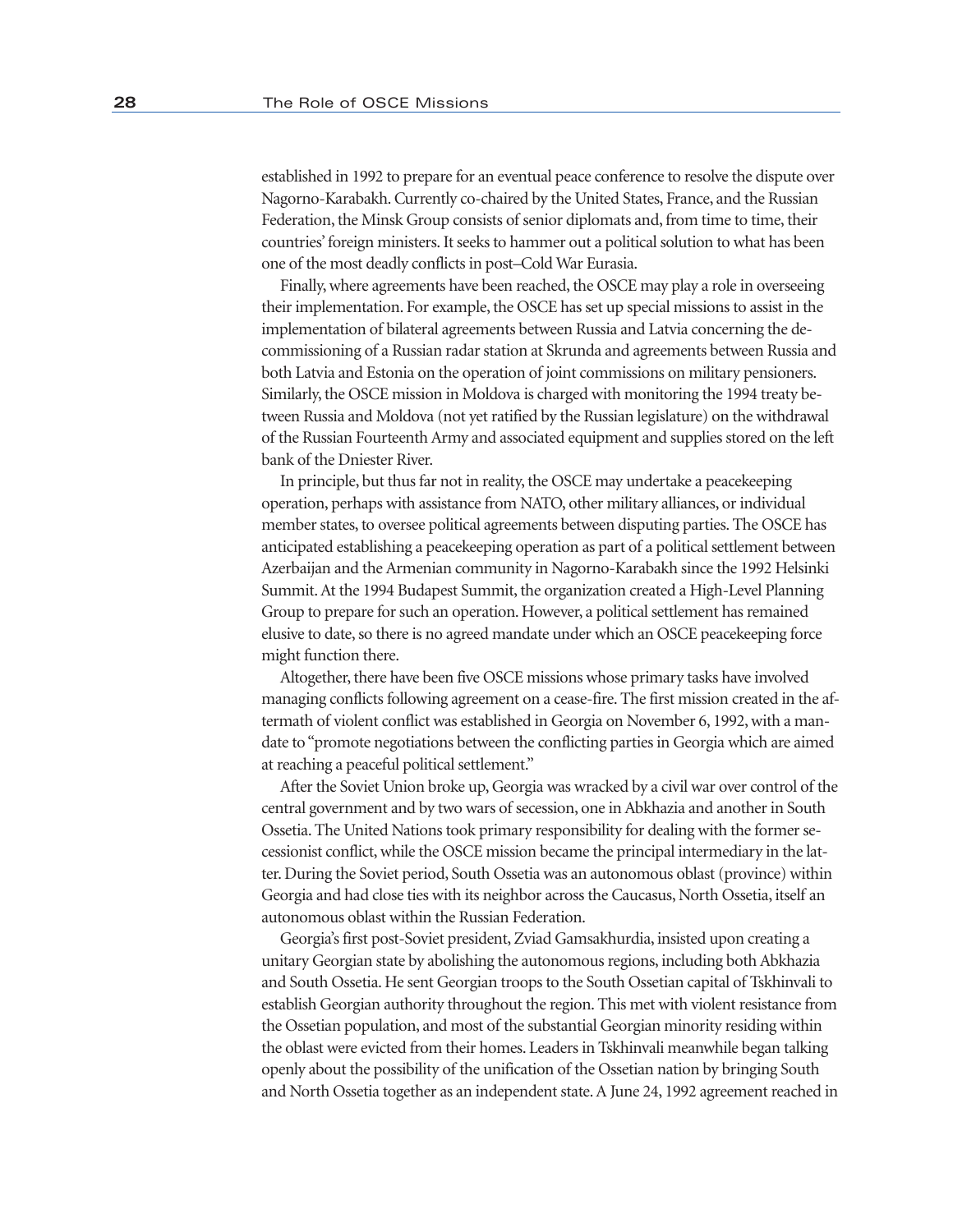Sochi, on Russia's Black Sea coast, declared a cease-fire and created a peacekeeping force in South Ossetia consisting of Russian, Georgian, and South Ossetian troops.

The OSCE mission thus entered Georgia after this cease-fire was signed. It was specifically charged with preparing an international conference, in cooperation with the United Nations, aimed at resolving the conflict and settling the status of South Ossetia within the Georgian state. As a result of the Helsinki Final Act's principle providing for the sanctity of the territorial integrity of states, all mandates for OSCE missions stress their opposition to complete independence for secessionist regions, although any form of autonomy that might be agreed to by the parties is likely to be consistent with the OSCE principles.<sup>38</sup>

The mission was encouraged to organize round table discussions involving all parties to try to overcome their major differences. It was also charged with overseeing the peacekeeping force to assure that its mission was being carried out in conformity with OSCE principles. Although the conflict had not been completely resolved by early 1999, substantial progress had been made, and both parties to the conflict generally credit the OSCE with having, at a minimum, prevented a resumption of the fighting. More significantly, the mission has contributed to a gradual improvement in confidence between the parties that appeared to enhance prospects for a political settlement about the status of South Ossetia.

The second OSCE mission of this type is the mission to Moldova, created on February 4, 1993. Its mandate called for the mission "to facilitate the achievement of a lasting, comprehensive political settlement of the conflict in all its aspects," including "the reinforcement of the territorial integrity of the Republic of Moldova along with an understanding about a special status for the Trans-Dniester region." The region on the east bank of the Dniester River was historically distinct from the rest of Moldova because it had been part of the Russian Empire as long ago as the eighteenth century, whereas the rest of Moldova had been part of the Russian province of Bessarabia and later part of Romania. About two-thirds of the population of this region is made up of Russian- and Ukrainianspeaking peoples. A good deal of industry was located there during Soviet times, so that even ethnic Moldovans tended to adopt a more "Soviet" outlook than was the case for Moldovans living west of the Dniester. Finally, the Russian Fourteenth Army was (and still is) stationed in this region.

During the Gorbachev period, Moldovan nationalists called for independence from the Soviet Union, and some even advocated unification with Romania. The residents east of the Dniester resisted these moves and responded to Moldovan calls for independence by declaring themselves to be the Transdniester Moldovian Soviet Socialist Republic within the Soviet Union. Their leadership continued to proclaim its loyalty to the USSR even after the Soviet collapse.

In the spring of 1992, the authorities in Chisinau, Moldova's capital, proclaimed the primacy of Moldovan law throughout the entire country. When they tried to impose their proclamation on the east bank of the Dniester by force, fighting broke out between the Moldovan army and the Transdniestrian Republican Guard, supported by elements of the Russian Fourteenth Army. A cease-fire was reached in Moscow on July 6–7, 1992, after approximately eight hundred people had lost their lives. A peacekeeping force of Russian, Moldovan, and Transdniestrian units was established to police the cease-fire.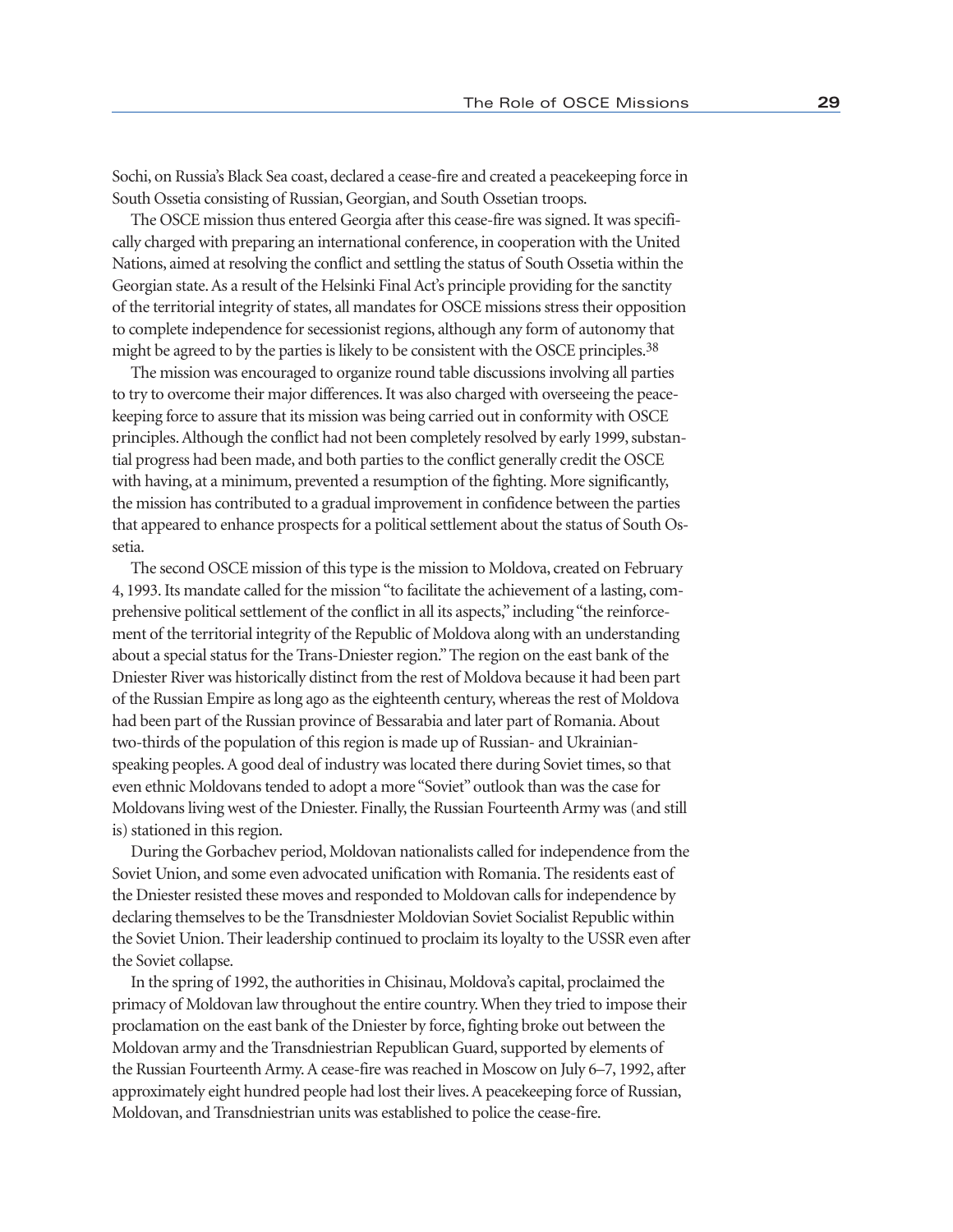The CSCE mission in Moldova was created in the aftermath of the Moscow agreement. As in Georgia, the mission was to oversee the performance of the peacekeeping forces, report on the human rights and security situations, and assist the parties to achieve a permanent political settlement recognizing some form of autonomy for the Transdniester region within the Moldovan state. The OSCE head of mission, along with representatives from Russia and Ukraine, meets with the parties regularly to mediate the conflict. Tensions in the region have been reduced considerably, and at the grassroots level a great deal of contact has been restored across the banks of the Dniester.

By 1998 a number of CBMs had been negotiated along the security zone separating the two parties, including reductions in the number of control posts and security forces deployed by all three parties—Russians, Moldovans, and Transdniestrians—in the security zone. Agreement on the eventual political status of Transdniestria, however, has remained elusive. The principle that Transdniestria should have broad autonomy within the formal structures of the Republic of Moldova appears to be under intense discussion, though significant differences remain on the specifics of an autonomy arrangement. Despite the serious deterioration of the economic situation throughout the country, especially in Transdniestria, the stalemate appears not to hurt either party enough to push it toward some final resolution of the most difficult political questions. Furthermore, the danger remains that extremists on either side might try to break the stalemate by resorting to violence in the hope that a crisis in Moldova would be noticed abroad and perhaps provoke the West or the OSCE to intervene in order to impose a settlement from outside along the lines achieved in Bosnia and Kosovo.39

The final task of the OSCE mission in Moldova is to verify a treaty signed in 1994 between the governments of Moldova and the Russian Federation calling for the complete withdrawal within three years of Russian troops, other than the peacekeepers, and the large stocks of equipment and ammunition stored in Transdniestria. Although the Russian legislature did not ratify this agreement, President Yeltsin committed his government to implement it anyway. In fact, when the November 1997 deadline passed, only token withdrawals had taken place. The OSCE mission was powerless to enforce the treaty, though it did publicize the slow rate at which Russia was carrying out its treaty obligations.

The mission to Tajikistan, the third of this type, was created on December 1, 1993. Unlike the situations in Georgia and Moldova, the case of Tajikistan involves an internal power struggle among competing clientelistic groups rather than a secessionist movement involving a particular national or religious minority or a distinct region. In addition, the United Nations was involved in Tajikistan prior to the arrival of the CSCE mission.

Several important issues arose in the situation along the southern border with Afghanistan, where the Tajikistan government, with the support of Russia and other Central Asian leaders, feared that Islamicist political forces could easily gain entry into the region. The border also proved to be a porous barrier against trafficking in drugs and other contraband. Therefore, Russian border guards remained stationed along the frontier even after the Soviet Union collapsed. The CIS also took on a peacekeeping role, again fulfilled primarily by Russian soldiers with the assistance of a few units from other Central Asian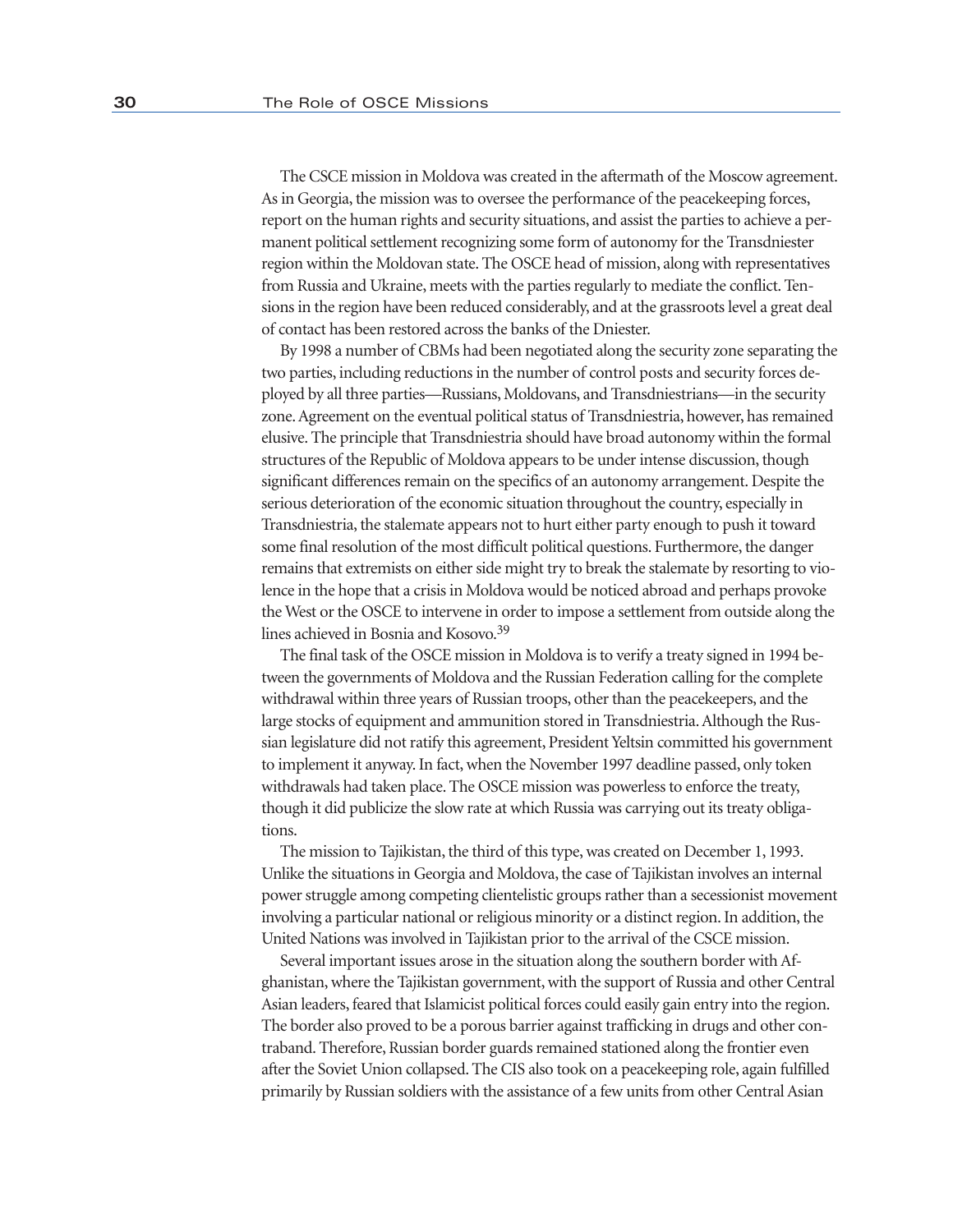countries. In this instance, the Russian forces have generally played a one-sided role in helping to defend the central government against its opponents.<sup>40</sup>

The mission focused on issues such as protecting human rights, improving the democratic character of the regime in Dushanbe, and promoting confidence building and negotiation between the government and its opponents. Although the lines of division within Tajik society are complex, the civil conflict mainly involved forces from outside the capital, often though not always with an Islamicist bent, opposing a secular government composed mostly of clan leaders and former Communist Party officials from the Soviet period. The OSCE thus sought to protect the human rights of those individuals who were part of a peaceful opposition, and to promote integration of dissident groups into the government.

With the encouragement of the CSCE mission, talks took place between the government and opposition leaders in Moscow in April 1994. Subsequently, the CSCE put pressure on the government to allow for free elections to take place in the fall, and some resulting changes in the electoral law apparently encouraged the opposition to agree to a cease-fire during negotiations in Tehran in September 1994. The CSCE consistently encouraged the government to create an independent ombudsman to promote dialogue between the government and the opposition.

After many sporadic violations and repeated extensions of the cease-fire, a major breakthrough came on June 27, 1997, when all parties accepted the terms of an agreement on peace and national accord at negotiations in Moscow. A Commission of National Reconciliation was created, and the OSCE assumed substantial responsibility for aiding and advising this commission as it set about creating conditions in which the civil conflict could be brought to a halt. Although the OSCE did not really play a major mediating role in bringing about the Moscow agreements, it helped to create the conditions under which an agreement could be achieved and assisted in its subsequent implementation.

A fourth OSCE activity of this type was the Assistance Group to Chechnya, established on April 11, 1995, the first mission of long duration to operate inside the Russian Federation. Chechnya is a predominantly Sunni Muslim region in the northern Caucasus, with a population consisting largely of mountain-dwellers who resisted Russian occupation for centuries. Its population in 1989 comprised about 65 percent Chechens and 25 percent Russians, most of whom lived in the capital of Grozny. Following the Moscow coup attempt in August 1991, Soviet Air Force General Dzokhar Dudayev, an ethnic Chechen, seized power in Chechnya and shortly thereafter declared independence from Russia. Dudayev subsequently refused to sign Yeltsin's proposed Federation Treaty. After lengthy political skirmishing, on December 11, 1994, approximately forty thousand Russian troops entered Chechnya and initiated by far the bloodiest of the post–Cold War conflicts in Eurasia, lasting off and on for some two years.

The OSCE Assistance Group was created during a period of intense combat with a mandate to "promote the peaceful resolution of the crisis and the stabilization of the situation in the Chechen Republic in conformity with the principle of the territorial integrity of the Russian Federation and in accordance with OSCE principles. . . ." In addition, the OSCE group was assigned to monitor compliance with the usual "human dimension" norms, including human rights and the unimpeded return of refugees to their homes. It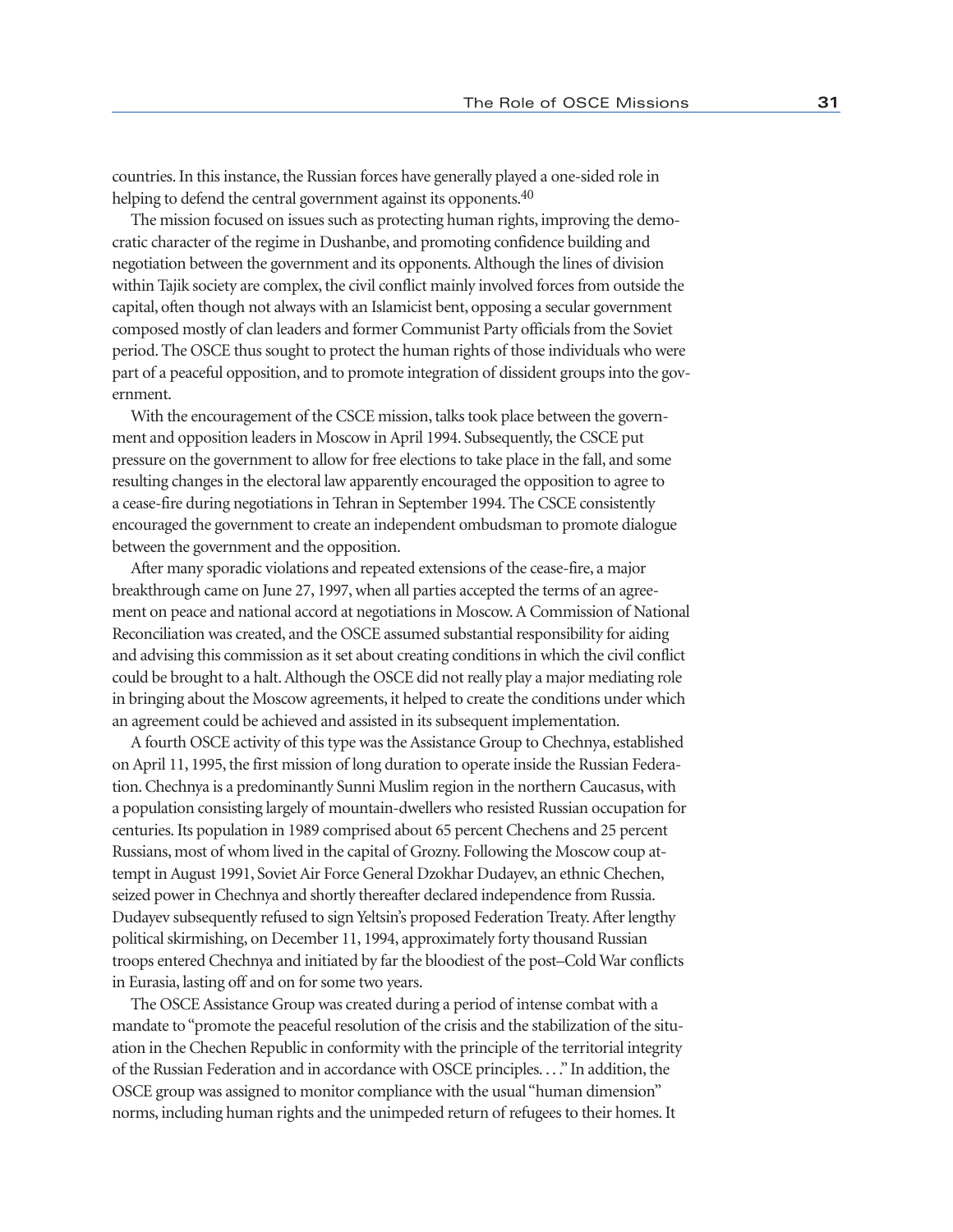also sought to guarantee the right of international humanitarian organizations to work safely in Chechnya. Little space was available to open productive negotiations between the parties, however, until after an attack by Chechen guerrillas on a hospital in Budennyovsk in southern Russia, in which they took numerous hostages. This daring escapade by the Chechens well inside Russia mobilized Russian public opinion against the fighting and opened up political space for the Russian government to enter into serious, albeit initially secret, negotiations.

The head of the OSCE Assistance Group at that time, Ambassador Tim Guldimann of Switzerland, assumed an activist role in promoting talks between Russian and Chechen leaders. He began engaging in shuttle diplomacy involving some thirty trips between the Russian leadership in Moscow and the Chechen leadership, including Dudayev, Zelimkhan Yandarbiev, and Aslan Maskhadov, who were based in the Chechen mountains south of Grozny. He arranged a secret meeting in the Kremlin at which a military accord calling for a cease-fire was negotiated and signed on July 31, 1995—even though it was frequently violated. Following the death of Dudayev during a rocket attack by Russian forces, Guldimann was able to arrange another meeting between Yandarbiev, the new Chechen president, and Yeltsin in Moscow on May 27, 1996.

This was followed by a series of meetings between Russian and Chechen officials arranged by the OSCE in neighboring Ingushetia, culminating in an agreement between the Chechen chief of staff Maskhadov and Yeltsin's newly appointed security adviser, General Aleksandr Lebed. A cease-fire was to take effect on August 13, 1996, and parliamentary and presidential elections were scheduled to be held in Chechnya on January 27, 1997. Guldimann then arranged a meeting at Khasavyurt, in neighboring Dagestan, between "President" Yandarbiev and General Lebed, who signed an agreement on August 31, 1996, calling for the eventual withdrawal of Russian troops while postponing final resolution of Chechnya's status for five years. This agreement left considerable ambiguity surrounding the most important political issue dividing the parties. $41$ 

This case thus illustrates the most successful effort of the OSCE to broker a peace agreement and terms of a postwar settlement between parties engaged in combat. Tragically, however, while the peace agreement brought an end to fighting between Russians and Chechens and the election under OSCE observation of a new president (Aslan Maskhadov) and parliament, it did not bring lasting security to Chechnya. By the end of 1997, the security situation within Chechnya had deteriorated to the point where the OSCE Assistance Group remained as the only international organization—governmental or nongovernmental—operating in Chechnya with foreign personnel. The OSCE mission continued to report from Chechnya and tried to assist in securing the release of a number of international aid workers who had been kidnapped.42 Unfortunately, both the governments of Russia (which essentially withdrew altogether) and Chechnya were incapable of establishing law and order within the republic. By 1998, in short, the situation in Chechnya had sunk almost completely into anarchy, as economic conditions became hopeless, human rights abuses became abundant, and guns became available for all. The fighting between Russians and Chechens had so thoroughly destroyed the economic and social fabric of society that chaos took over after the Russian troop withdrawal.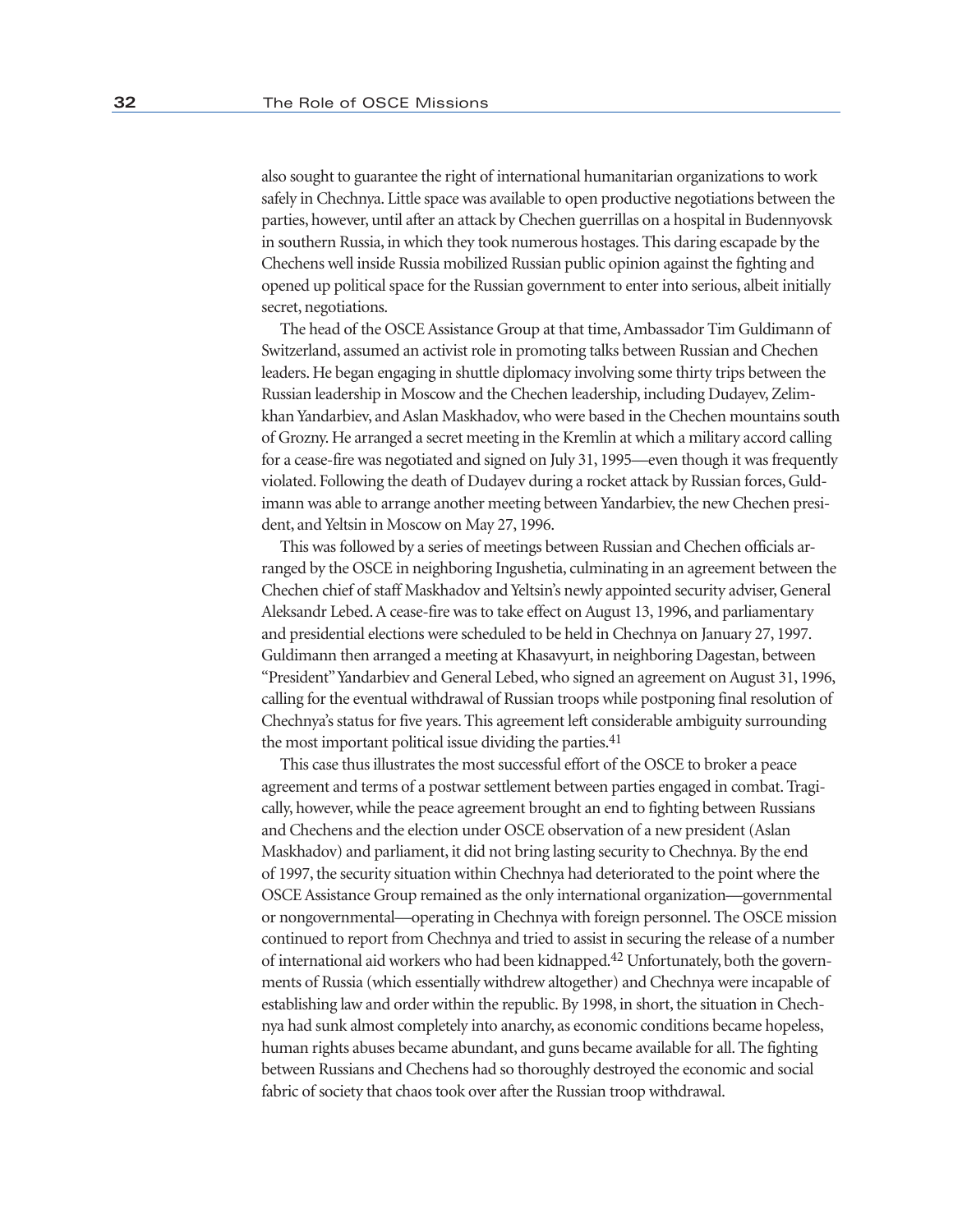The fifth and final OSCE mission whose primary function is to promote conflict resolution is the involvement of the personal representative of the OSCE chairman-in-office to the Minsk Group. Appointed initially on August 10, 1995, this mission formally linked the OSCE Secretariat, especially the CPC, to the Minsk Group, which was established by the CSCE in 1992. The mission is not based directly in the area of conflict but instead shares facilities with the OSCE mission in Tbilisi, Georgia. Its goals are among the most ambitious to be mandated by the OSCE Permanent Council: The personal representative will "represent the OSCE Chairman-in-Office in issues related to the Nagorno-Karabakh conflict, assist the [chairman] in achieving an agreement on the cessation of the armed conflict and in creating conditions for the deployment of an OSCE peace-keeping operation, in order to facilitate a lasting comprehensive political settlement of the conflict in all its aspects. . . ." The OSCE's involvement with the conflict in Nagorno-Karabakh, however, dates back to the spring of 1992 when the Minsk Group was first created prior to the Helsinki Summit. It was here that the concept of missions of long duration was enunciated for the first time.

The conflict in Nagorno-Karabakh began even before the breakup of the Soviet Union. On February 1, 1988, the Regional Council of Nagorno-Karabakh petitioned the Supreme Soviets of Azerbaijan and Armenia to transfer sovereignty over the region from the former to the latter. When violence broke out between the two sides, Azerbaijan embargoed both the Karabakh region and all of Armenia as well, an embargo later joined by Turkey. Armenia retaliated by placing an embargo on the Azeri region of Nakhichevan, which is separated physically from the rest of Azerbaijan by a strip of Armenian territory—just as Nagorno-Karabakh is separated from Armenia by a portion of Azeri territory (later captured and occupied by Karabakh forces during the fighting). When the Soviet Union collapsed and both republics became independent, the fighting became more intense as the Armenians in Nagorno-Karabakh drove virtually all ethnic Azeris out of the territory and began fighting in earnest to separate from Azerbaijan and to unite with the newly independent Armenian state.

In March 1992, the CSCE created a group of eleven member states to prepare a peace conference in Minsk.43 The group was initially chaired by Ambassador Mario Raffaeli of Italy, then by a co-chairmanship of Russia and Finland, and since 1996 it has been led by France, Russia, and the United States. During the July 1992 Helsinki Summit, the CSCE was optimistic that it might broker a peace agreement in Nagorno-Karabakh, so it considered undertaking the organization's first peacekeeping operation to enforce whatever agreement might emerge. The communiqué issued at the Helsinki Summit envisioned such an operation, noting that it might call on regional military arrangements such as NATO, the WEU, and the CIS for support.

Unfortunately, the situation on the battlefield largely prevented serious negotiations from getting under way. By May 1994, when a cease-fire was agreed upon, the Armenians in Nagorno-Karabakh had not only gained complete control over the territory to which they lay claim but also over about one-fifth of Azerbaijan outside the Karabakh region. This one-sided military outcome encouraged intransigence among Karabakh and Armenian leaders, who hold the upper hand militarily. The Azeris also have been reluctant to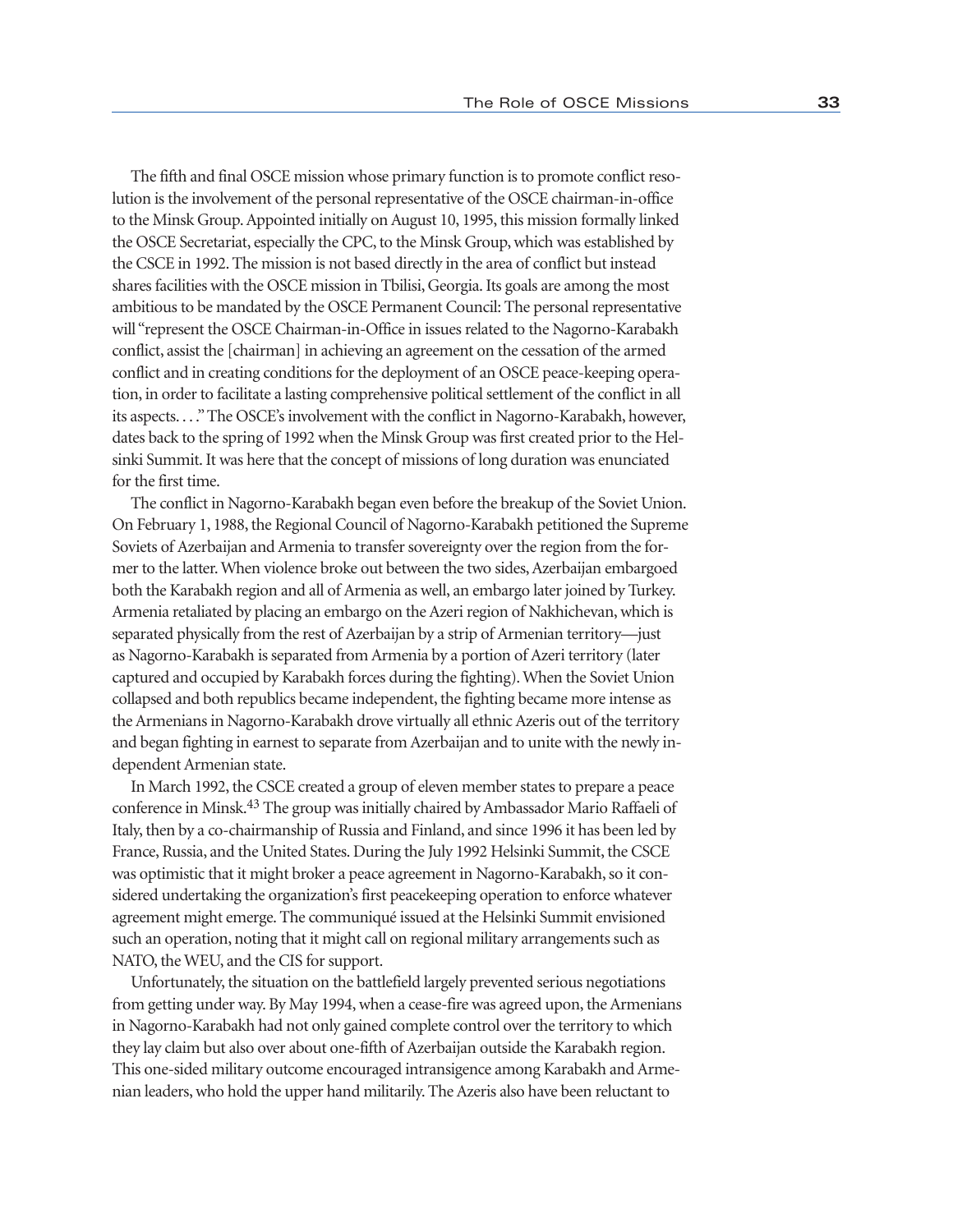negotiate from a position of military weakness and have relied instead on the joint Azeri-Turkish embargo of Armenia to put pressure on them. The primary issues involve (1) the formal, legal status of the Nagorno-Karabakh region and its relationship to Azerbaijan and Armenia; (2) security guarantees demanded by the regime in Stepanakert, capital of Karabakh, as a condition for their withdrawal from the occupied territories in Azerbaijan outside of the Karabakh region, especially control over the Lachin corridor that connects Karabakh with Armenia through what would once again become Azeri territory; (3) provisions for the safe return of refugees, especially of Azeris displaced from their homes in the regions occupied by the Karabakh army; and (4) the extent and role of OSCE peacekeeping forces.

The position of the Minsk Group, and indeed of the OSCE, has also been somewhat inconsistent, perhaps reflecting the changing priorities of the co-chairs. Following the 1996 Lisbon Summit, the OSCE supported the principle of the territorial integrity of Azerbaijan, while calling for "self-rule" for Nagorno-Karabakh within its original frontiers and security guarantees to protect Armenians against retribution and assure safe passage along the main land route between Karabakh and Armenia. The Minsk Group also advocated a "step-by-step" process to bridge the differences between the parties, with the issue of the political status of the enclave postponed until the resolution of other outstanding issues—that is, the withdrawal of the Armenian Karabakh forces from the occupied regions of Azerbaijan, the return of refugees, the lifting of the economic blockade of Armenia and of Nagorno-Karabakh, and the establishment of CBMs to ensure the security of all parties. This approach was accepted by both Armenia and Azerbaijan, but it was rejected by the leaders of Karabakh primarily because it postponed their most essential issue to the final stages of negotiation, when they would no longer hold any "bargaining chips" to reinforce their negotiating position on the status question.<sup>44</sup> Armenia, however, shifted its position in 1998 when President Levon Ter-Petrosian was ousted and Robert Kocharian, formerly "president" of Nagorno-Karabakh, was elected Armenian president.

In late 1998, therefore, the Minsk Group reversed itself, apparently against the wishes of the U.S. representative, Donald Kaiser, and introduced a new proposal calling for an Azerbaijan-Karabakh "common state." Strongly advocated by the Russian co-chair and supported by his French colleague, this proposal calls for two co-equal parties to form a common state, similar in structure of the status of Bosnia, which is divided into the Republika Srpska and the Federation of Bosnia-Herzegovina (primarily Croat and Bosnian Muslim). Furthermore, the Minsk Group advocated a return to a "package" approach for negotiations, abandoning the step-by-step strategy.

Not surprisingly, Armenia embraced the new proposals because they would enable Karabakh to retain its territorial "bargaining chips" throughout the negotiations on political status. They were strongly opposed by Azerbaijan's president Haidar Aliev for essentially the same reasons when he met the Minsk Group mediators in Baku on November 9, 1998.45 Azerbaijan denounced the Minsk Group for abandoning the basic OSCE principles in favor of a vague, alternative formulation. At a minimum, this sudden shift in position by the "mediators" has harmed the credibility of the Minsk Group and created the impression that the shifting interests of its most powerful member states, who serve as its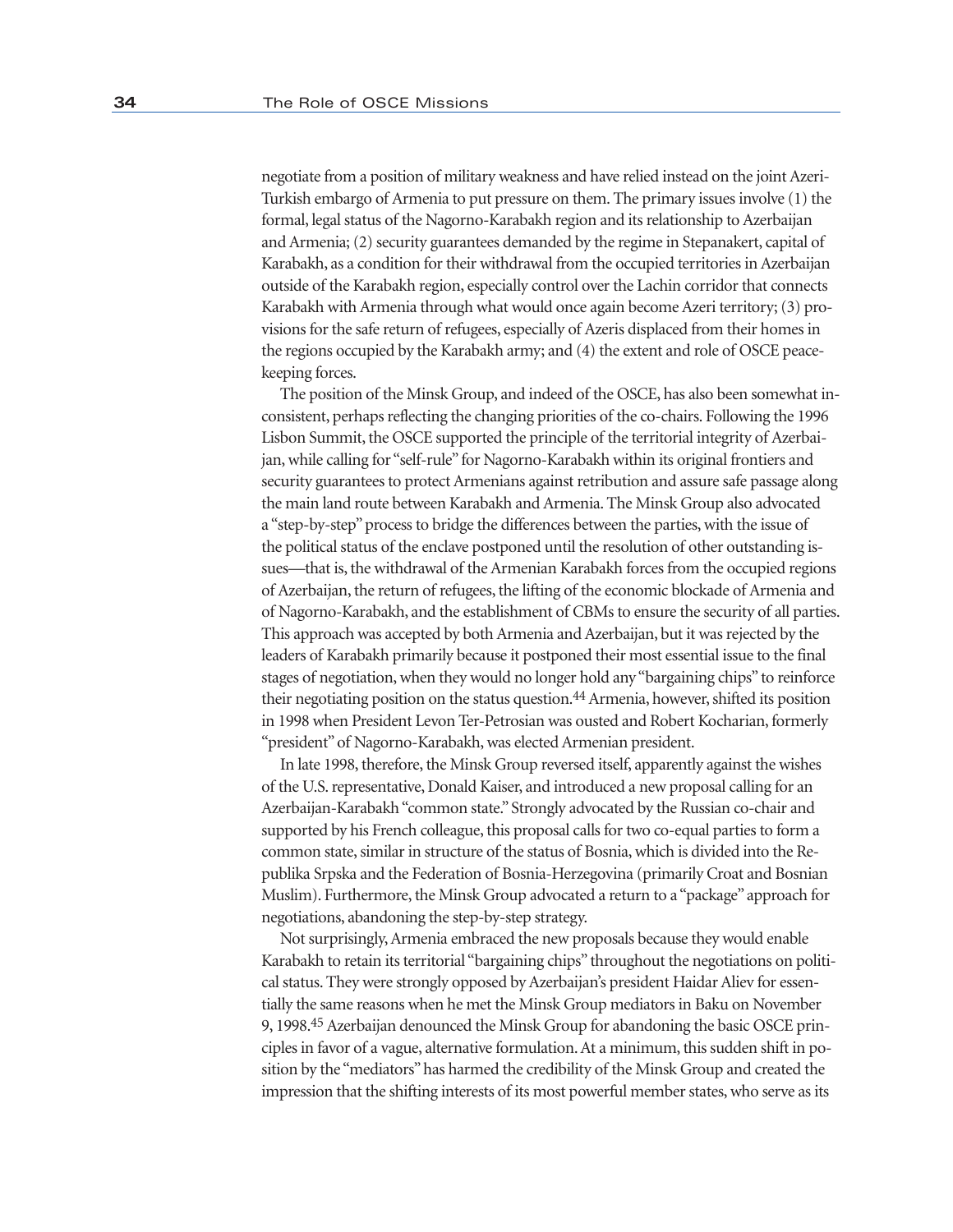co-chairs, may take precedence over maintaining the appearance of neutrality with regard to the outcome of the disputes.

In summary, the Nagorno-Karabakh conflict has probably been the most frustrating one addressed by the OSCE thus far. Perhaps because the organization began with such high expectations in early 1992, the lack of progress remains a source of great disappointment. The process undertaken by the Minsk Group has been manipulated by some of the most powerful member states, which have pursued their own interests, however divergent, rather than seeking a resolution that serves the needs of the conflicting parties. It is probably fortunate that the OSCE has not tried to replicate the Minsk Group concept in its subsequent efforts at conflict resolution but has focused instead on lower-profile, more neutral missions that are less subject to being buffeted about by changing political winds.

### **Postconflict Security Building**

The OSCE also has engaged in promoting long-term peace and security in regions after violent conflicts have occurred and a political settlement has been formally achieved—but where the bitterness and destruction of war have left a legacy of hatred and animosity that must be overcome. This has often involved efforts to promote reconciliation between the parties to the conflict that go beyond a formal settlement of the dispute and move toward a deeper resolution of their differences. It may also include assistance with building democracy, in this case not so much as a prophylactic measure against the initiation of violence, but to create nonviolent, institutional means to resolve differences that were previously settled violently. Constructing civil society, holding elections, assisting in the creation of new constitutions, and promoting the rule of law and all other aspects of the OSCE "human dimension" activities are emphasized in these situations.

In addition, the OSCE may assist in verifying disarmament agreements between disputing parties. It may arrange and provide training for civilian police and other law enforcement institutions. Because economic and social distress is frequently a major obstacle to postconflict rehabilitation, the OSCE may assist states in identifying potential donors of economic assistance or help humanitarian organizations become established in zones where violence has created severe social needs. In short, it provides assistance to help relieve the conditions that breed conflict and make reconciliation difficult to realize.

Finally, the OSCE has sometimes assisted with the return of refugees and internally displaced persons to their pre-war homes by advising governments on the legal provisions regarding property rights, for example, that may be necessary for such a process to work effectively. In some cases, such as the Eastern Slavonia region of Croatia, the OSCE has cooperated with the UNHCR to facilitate the return of refugees to their homes.

The most dramatic illustration of this OSCE role is in the implementation of the Dayton Accords on Bosnia-Herzegovina. When fighting broke out in the former Yugoslavia in 1991, the CSCE Conflict Prevention Center was just being created and no adequate mechanism existed to engage in direct conflict-prevention activities. Therefore, the Council of Foreign Ministers meeting in Berlin in June 1991, chaired by German foreign minister Hans-Dietrich Genscher, passed a resolution condemning Yugoslav government activities in Slovenia and Croatia. The CSCE, however, was unable to take any direct action. Hence, responsibility for future involvement with this conflict was passed on to the European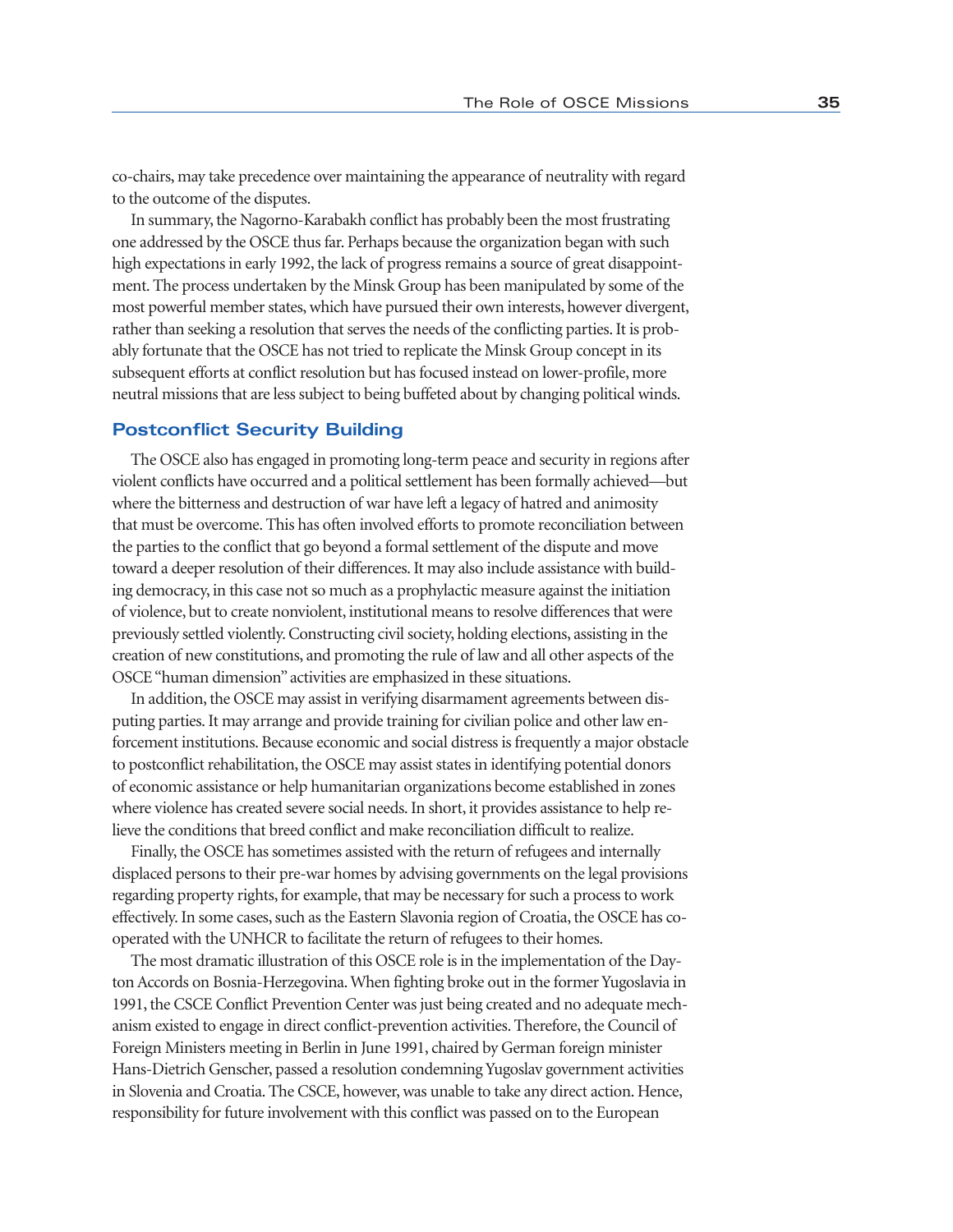Union, which sought to demonstrate its *bona fides* in dealing with conflicts on the European continent under the Common Foreign and Security Policy formalized in the Maastricht Treaty in December 1991. For the next several years, the EU, sometimes in tandem with the United Nations, sought to broker an end to the fighting in both Croatia and Bosnia-Herzegovina. The CSCE played only a minor role at this stage, providing ombudsmen to assist individuals under its human dimension role. On June 2, 1994, the OSCE created a mission in Sarajevo largely to assist and advise the ombudsmen.

The OSCE role was substantially upgraded following the signing of the Dayton Accords on November 21, 1995. The mission to Sarajevo was replaced by a much larger mission to Bosnia-Herzegovina on December 8, 1995, to carry out all tasks assigned to the OSCE by the Dayton Accords. The OSCE was charged specifically with preparing and supervising all national, republic-level, and municipal elections, and with implementing the results of those elections, including the return of elected officials to those communities from which they had been forcibly evicted during the fighting. The organization was assigned responsibility for implementing the regional stabilization and arms control measures under Articles II and IV of the Dayton Accords, including supervising the disarmament of combatant forces, the surrender of weapons by individuals, and aerialsurveillance to verify compliance with the arms control provisions and to enhance confidence among the parties. Finally, the OSCE played a leading role in promoting the development of pluralistic and independent media and the fair use of the media by candidates and political parties during elections.

In short, with the exception of the direct military enforcement role under the leadership of the NATO-led Implementation Force (IFOR) and Stabilization Force (SFOR), the OSCE has played the leading role in the implementation of the Dayton Accords, especially involving political dimensions of the security-building process. This became the first large mission launched by the OSCE, which was authorized to have as many as 246 internationally seconded members. Through December 1997, the mission was headed by Ambassador Robert Frowick of the United States, who was replaced in 1998 by Ambassador Robert Barry, also a senior U.S. diplomat. The mission's budget in 1997 amounted to approximately U.S. \$20 million, totaling about 44 percent of the entire annual OSCE operating budget that year.

The OSCE's prominent involvement in implementing the Dayton Accords has gone almost unnoticed in mass media accounts of the peacebuilding process in Bosnia, especially in the United States. Yet the OSCE's fulfillment of the elections mandate and of the arms control and stabilization provisions of the Dayton Accords has perhaps demonstrated most clearly the value of its unique role—namely, linking security issues to the human dimension, especially democratic processes and human rights. Just as the OSCE could not have implemented these provisions without the physical security provided by IFOR and SFOR troops, so the eventual withdrawal of these troops would be impossible without the role that ODIHR and other OSCE personnel have played in creating the political prerequisites for a sufficiently secure environment in Bosnia so that foreign military troops may eventually be withdrawn. No long-term security building can take place until warring parties are disarmed, refugees are returned to their homes, and democratic politics can take place in the absence of fear and intimidation. It is precisely these aspects of the Dayton Ac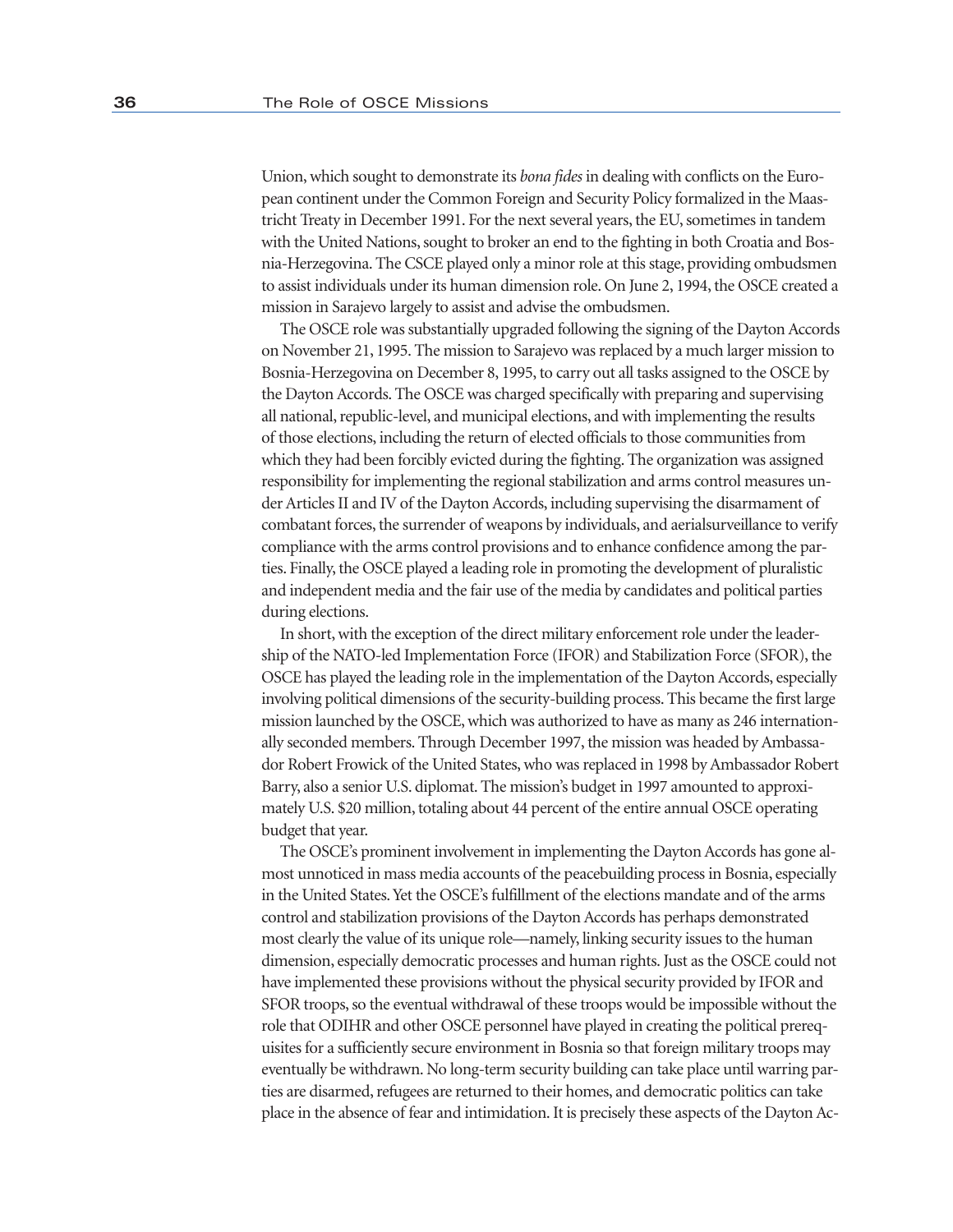cords that the OSCE is charged with implementing. At the same time, the effectiveness of the OSCE's mission has been hampered by the divided authority and absence of clear lines of coordination in the Dayton Accords among the Office of the High Representative, the head of the OSCE mission, and the NATO commander of IFOR/SFOR.

Similarly, the OSCE mission in Croatia has played a key role in the postconflict process in that country. This mission was created on April 18, 1996, largely to assist the government of Croatia with the settlement of the many issues left over after an end to the violence that took place in 1995 in the Eastern Slavonia (Danube) and Krajina regions of Croatia, areas that previously had been heavily populated by Serbs. The mission's mandate focused on implementation of democratic processes and the rule of law. Primary responsibility for peacekeeping and other security functions at that time was lodged with the United Nations, especially with the UN Transitional Administration in Eastern Slavonia, Baranja, and Western Sirmium (UNTAES). When the mandate for this force expired on January 15, 1998, full responsibility for administration in this region reverted to the government in Zagreb. However, most Serb residents and refugees had little confidence in the Croatian authorities' commitment to implement these agreements fairly, so the OSCE mission agreed to step into the breach.

In January 1998, a force of approximately 250 OSCE officials took over tasks formerly undertaken by the much larger UNTAES. A principal responsibility for OSCE officials has been to assist and oversee the Croatian government's implementation of agreements concerning the two-way return of refugees in an effort to undo at least partly the ethnic cleansing that took place in the course of the fighting in this region of Croatia. A UN police training unit stayed on to assist Croatian civilian police in protecting all parties involved in the return of refugees, but all other responsibilities for advising the government on how to implement its commitments reside with the OSCE. The position of head of mission was assumed by Ambassador Tim Guldimann of Switzerland, the former head of the OSCE Assistance Group to Chechnya. Although it is too soon to evaluate fairly the OSCE's contributions to postconflict security building in Croatia, this represents an ambitious undertaking that provides a real test of the OSCE's capacity to deal with a very difficult situation in the aftermath of bitter interethnic fighting and ethnic cleansing.

Finally, the OSCE played a major role in resolving the conflict that broke out in Albania in early 1997, and in the subsequent process of rebuilding political and social order after the fighting was brought to an end. This mission was created on March 27, 1997, in the aftermath of the collapse of civil order in Albania. The major precipitating event was the collapse of a nationwide financial "pyramid scheme" supported by the government of President Berisha, which led to widespread chaos and violence throughout the country. The conflict also represented a long-term conflict between the Gheg clans based in the north (where Berisha came from) and the Tosk clans of the south, from which the Albanian Socialist Party drew most of its support.46 In response to this outbreak of violence and a flood of refugees that crossed the Adriatic Sea into Italy, the Italian government led a "coalition of the willing" to create a Multinational Protection Force (MNF) consisting of about sixty-five hundred troops from ten countries to enter Albania and restore order. Dubbed "Operation Alba," this intervention was sanctioned by both the United Nations and the OSCE.47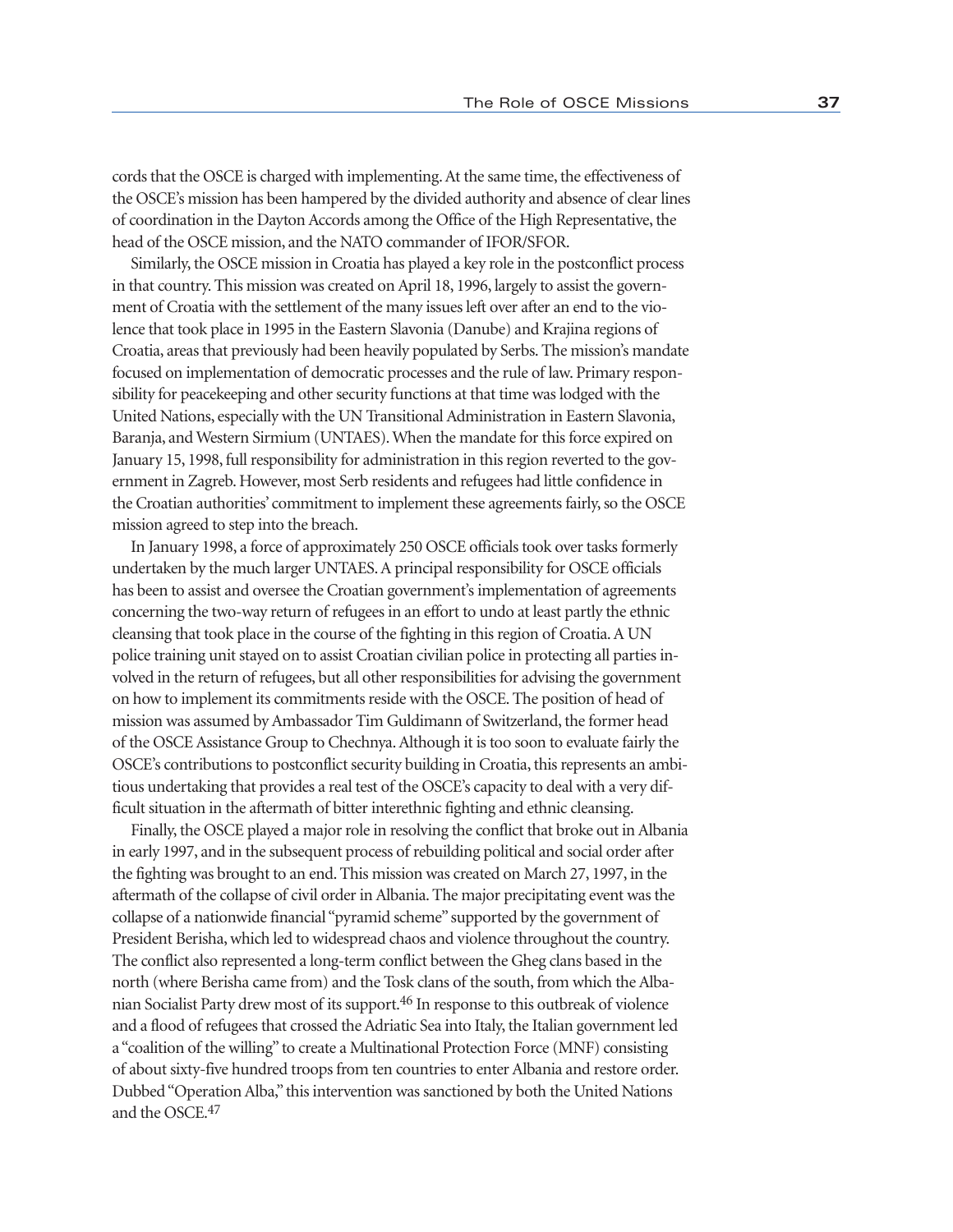Following the restoration of some semblance of order, a tentative agreement was reached on March 9 among the Albanian political parties to hold new elections. Shortly thereafter the OSCE decided to establish its "presence" (as opposed to a "mission") in Albania, which immediately set about the task of assisting in preparing, monitoring, and implementing elections. The mandate adopted by the Permanent Council on March 27, 1997, however, assigned to the OSCE presence in Albania responsibility for providing "the coordinating framework within which other international organizations can play their part in their respective areas of competence, in support of a coherent international strategy, and in facilitating improvements in the protection of human rights and basic elements of civil society." Specific areas of OSCE specialization included, as in many other missions, responsibility for preparing and monitoring elections; oversight of democratization, media, and human rights; and monitoring the collection of weapons.

The OSCE chairman-in-office at the time, Danish foreign minister Helveg Petersen, appointed former Austrian chancellor Franz Vranitzky to head the OSCE presence. Vranitzky's personal role was essential in the effectiveness of this OSCE operation, as his senior status in European political circles gave him access to the highest-level officials of all major European governments to ensure that the OSCE presence had the support it needed. The organization's presence also worked closely with the Italian-led Multinational Protection Force, relying on it to provide the security necessary to undertake its tasks. For a brief but critical period between the fall of President Berisha and the election of a new president, the OSCE presence provided the sole source of nationwide governance, with the support of the troops from the MNF.

The entire operation was conducted with little advance preparation, demonstrating the flexibility of the OSCE to react rapidly and creatively to a fast-developing crisis to which other organizations, more tightly bound by bureaucratic procedures, were unable to respond so quickly. The ODIHR was able to prepare and conduct presidential elections by the scheduled date of June 29, and the elections proceeded peacefully with the selection of the opposition leader, Fatos Nano of the Socialist Party, as prime minister. As a tenuous political stability returned to Albania following the election, the OSCE mission was reduced in size and the Multinational Protection Force was withdrawn. The OSCE continued to make progress in overseeing the return of more than one million weapons, mostly AK-47s, looted from storehouses during the violence, and to restore the foundations for civil society in Albania. Although many aspects of the situation in Albania remain precarious, there can be little doubt that the OSCE played a major role in coordinating the international response to a severe crisis in that Balkan country, located in a volatile region of southeastern Europe. It provided what Hugh Miall has characterized as "light conflict prevention," which aims to prevent escalation or to "bring about de-escalation without necessarily addressing the deep roots of the conflict."48 Albania seemed well on its way to becoming a collapsed state, in which all central authority might have given way to anarchy, with implications stretching far beyond its borders. The OSCE assistance was critical in preventing that outcome, and Albanian authorities credit the OSCE with playing the key role in preventing a major tragedy in their country.49 Of course, after the 1999 war in Kosovo, when hundreds of thousands of ethnic Albanians (mostly related to the northern Gheg clans) took refuge in Albania, the fragile economic conditions and the ethnopolitical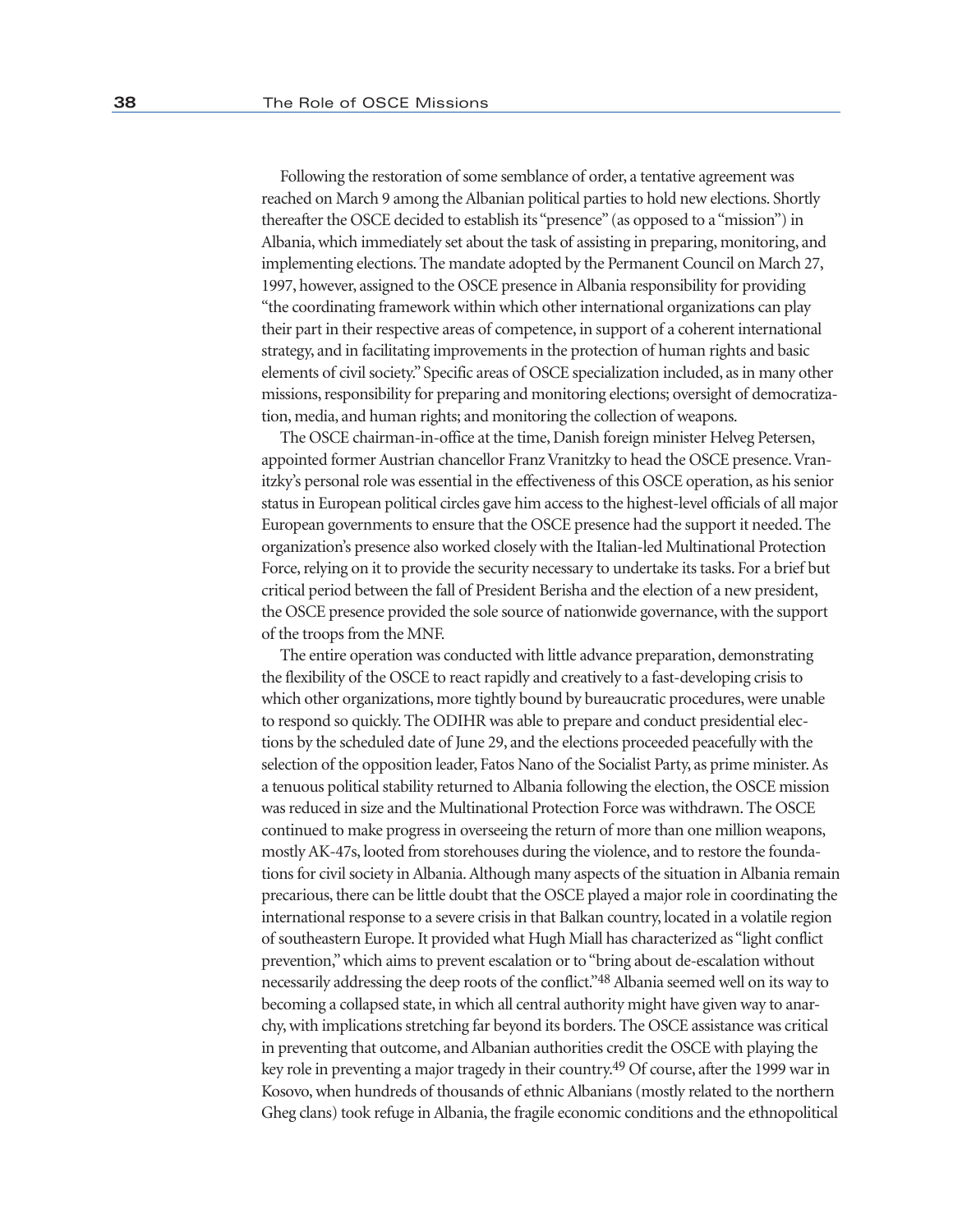balance were once again in danger of being tipped, possibly setting off yet another round of anarchy and instability.

The OSCE was successful in Albania, at least in the short run, primarily because of its ability as a small, nonbureaucratic organization to react flexibly. Under the firm leadership of a prominent individual and concerned and willing states, the OSCE was capable of responding quickly to a rapidly evolving crisis where an international consensus to act existed, but where no other international organization was able to react promptly. The chairman-in-office's personal representative, Franz Vranitzky, and his deputy, former Austrian ambassador Herbert Grubmayr, were given virtual *carte blanche* by the OSCE to take charge of the mission, and they acted promptly and decisively. Their personal leadership of the OSCE presence, free of unnecessary constraints imposed by the Permanent Council in Vienna, was a major factor enabling the OSCE to play a significant role in putting "Humpty Dumpty back together again" in Albania. This case thus offers many useful insights into the role that a regional security organization can play in managing crises in collapsing states that may endanger international security well beyond their borders.

### **Evaluating OSCE Missions and Field Activities**

The preceding overview of OSCE missions and other field activities indicates that the organization has been actively engaged during the last decade of the twentieth century in a large number of conflict areas in the former communist countries of Eurasia to a far greater extent than is generally recognized. Obviously, it is too soon to present a definitive evaluation of the effectiveness of these activities in reducing violent conflict, but some preliminary observations may be ventured nonetheless.

First, the OSCE is most effective, especially in comparison with other security institutions operating in Eurasia, when it links issues of security and conflict prevention with broader humanitarian issues and especially with the process of democratization. Although long-term conflict prevention through democratization has been the central task of only a few OSCE field activities, it has figured in virtually all of them. By definition, the success of this form of conflict prevention can be evaluated best over a period of several decades, but there can be little doubt that the OSCE has already made a major contribution in the Baltic states, Central Asia, and Bosnia-Herzegovina, among others, to strengthening democratic processes in countries that are at very different stages of democratization.

Similarly, the OSCE has already compiled a significant record in conflict prevention, despite the sad failure to prevent violence in Kosovo. Nonetheless, Crimea provides one of the best examples of successful conflict prevention, and the fact that vulnerable Macedonia has not yet exploded in violence may be attributable in no small part to the extensive work of the OSCE mission there. Preventive diplomacy also figures prominently in many missions that have been established after cease-fires have taken effect, but where the major function of the mission is to prevent the renewal of violence. In this respect, the OSCE has played an important role in Moldova, Azerbaijan (Nagorno-Karabakh), Georgia, Tajikistan, Croatia, and Bosnia-Herzegovina.

Conflict prevention successes are frequently overlooked in large part because, from the point of view of the media and most political figures, when conflicts are prevented it appears that "nothing happened." Definitive evidence of preventive diplomacy's success de-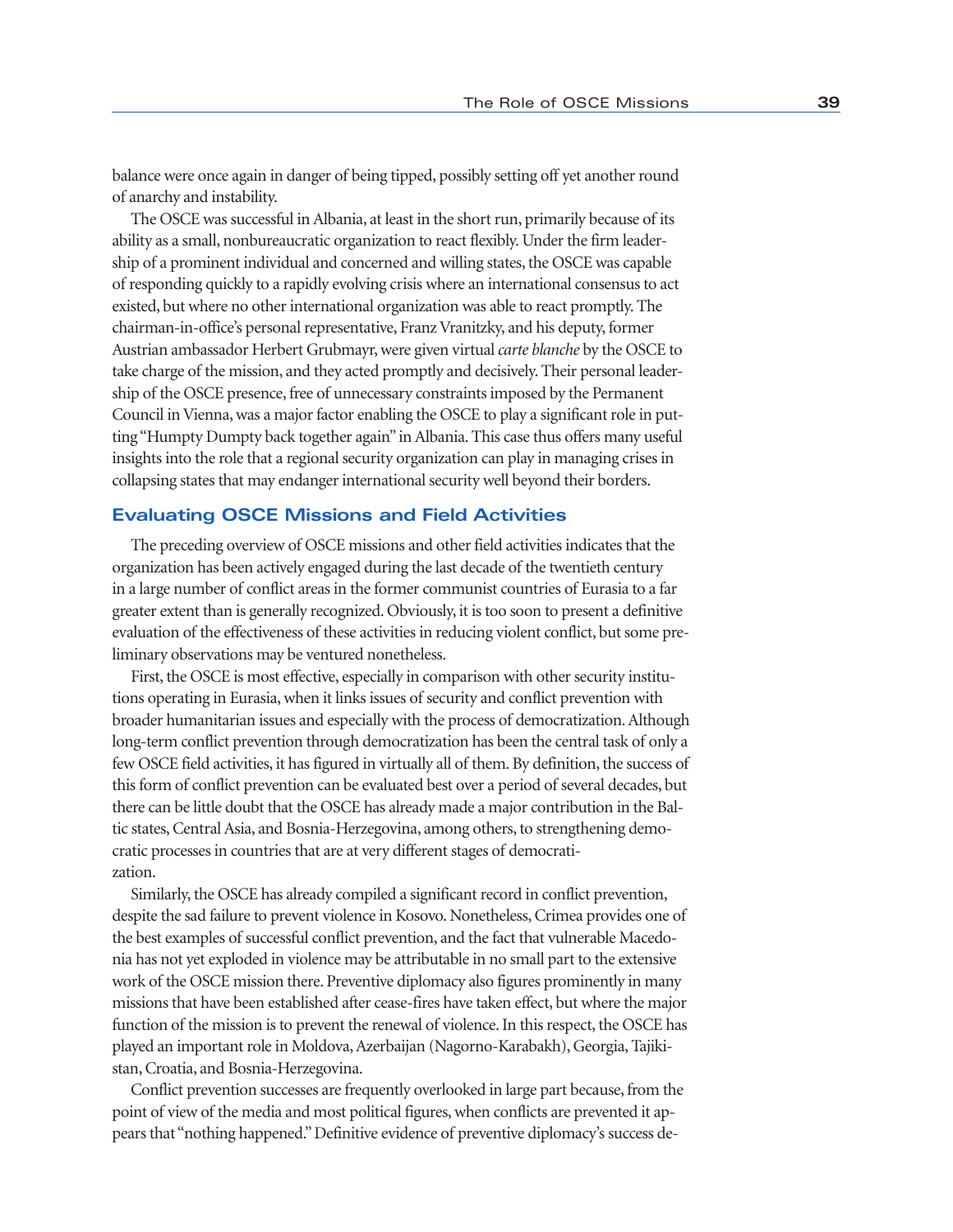pends on creating a plausible, but counterfactual, argument—namely, that violent conflict was possible or even likely in the absence of an outside intervention. In the cases examined here, that argument certainly is plausible. Indeed, there may be many other cases that are hard to identify but where the presence of international observers in the form of OSCE missions stationed on the territory of conflict-prone countries has prevented tensions from escalating into overt violence.

Perhaps the area of greatest disappointment for the OSCE in its first decade after the adoption of the Charter of Paris has been the obstacles it has encountered in facilitating long-term resolution of many conflicts that erupted into mass violence as the Soviet Union and Yugoslavia fell apart. As noted previously, although the OSCE has helped prevent the reignition of violence where cease-fires have taken hold, it has thus far played a very limited role in actually brokering settlements of the fundamental issues in conflict or encouraging the warring parties to reconcile their differences. This is due in part to the intensity of these conflicts, but it is also a consequence of the rather passive role that OSCE conflict-prevention mechanisms have assumed in these conflicts. To date, more active mediation has been left to individual states and other organizations such as NATO, the EU, and the United Nations—bodies that can bring carrots and sticks to bear in promoting the settlement of conflicts.

There is little doubt that the OSCE will have to develop greater capacity and skills at active mediation to be more effective in its conflict resolution functions. Such a strengthening of the OSCE inevitably will be controversial because it will necessarily entail more active OSCE intervention into what many member states will perceive to be strictly their internal affairs. Thus one of the major challenges that the organization faces is how to increase its capacity to promote conflict resolution within the constraints placed on it by its member states.

Finally, the OSCE has played an important, if often overlooked, role in security building in the aftermath of violent conflict. In places such as Bosnia, Kosovo, and Albania, the OSCE has assumed an essential role in the nonmilitary aspects of building security in "collapsed" states, where the local security structures are essentially incapable of functioning effectively. Military forces from NATO and other Partnership for Peace countries have taken the lead in providing physical security in Bosnia and Kosovo, and the Multinational Protection Force of Operation Alba assumed a similar role in Albania. However, the key components for building long-term security depend first and foremost on the provision of those services at which the OSCE is most effective—namely, building democratic institutions and practices, strengthening the rule of law, promoting freedom of the media, and emphasizing preventive diplomacy to avert new crises that might lead to renewed outbreaks of violence. When the OSCE acts in partnership with other complementary security institutions, and when it emphasizes its historical role in promoting the political and human dimensions of security, it is capable of making its most important contributions to long-term security building in the volatile Eurasian region.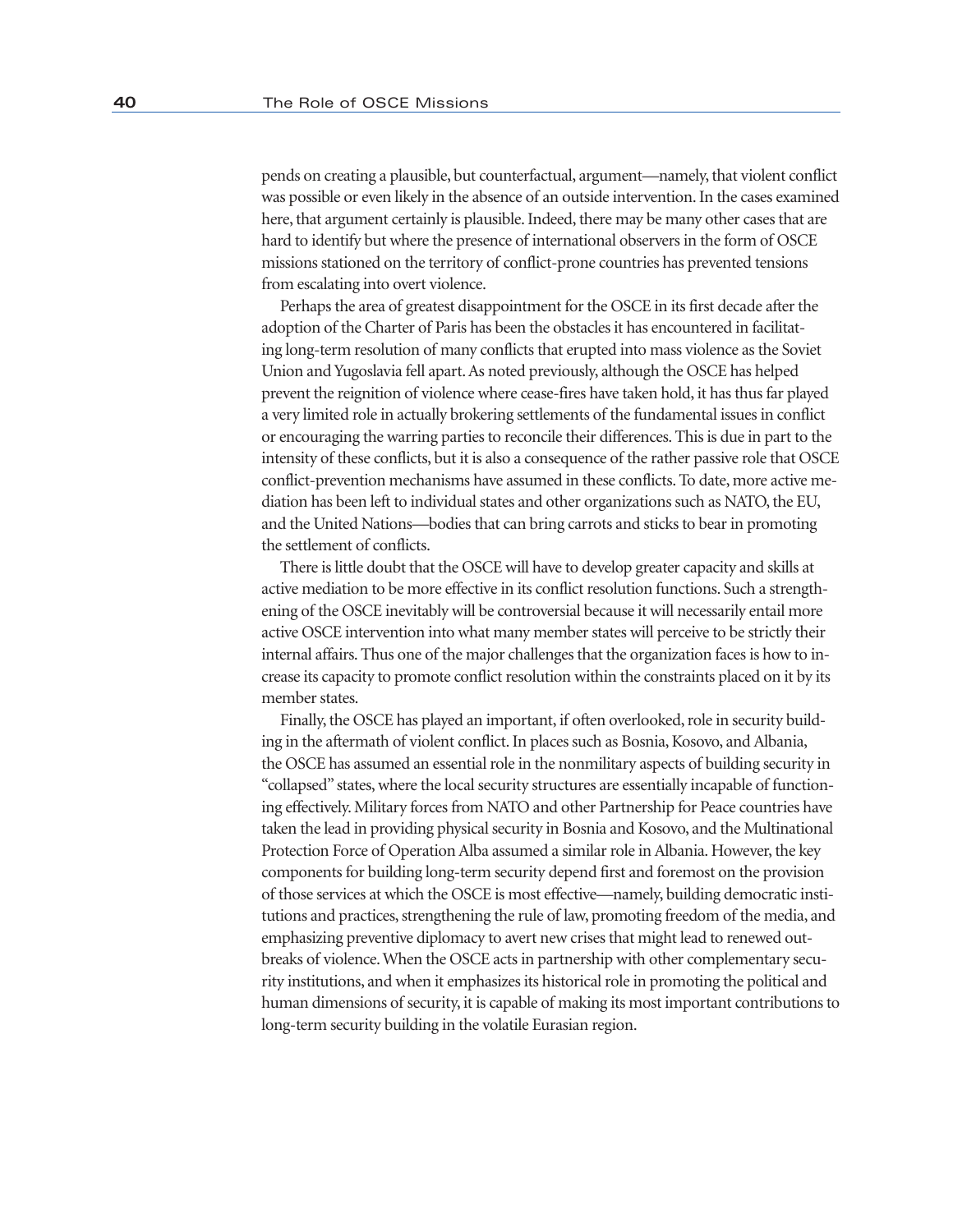## **Four**

## **U.S. Foreign Policy and the OSCE**

## **U.S. Attitudes toward the OSCE**

The brief overview of OSCE activities since 1990 in the previous section summarizes the wide range of contributions the organization has made to security building on the Eurasian continent since the end of the Cold War. To be sure, there is no dramatic breakthrough in conflict prevention or settlement for which the OSCE can claim credit. Furthermore, most of its accomplishments have been modest and could not have been successful without substantial contributions from other European and global security organizations, individual governments, and nongovernmental organizations. Nonetheless, the cumulative record of OSCE accomplishments is impressive. Certainly Eurasia is still wracked by numerous tensions and violent conflicts, which are appalling by any standard. Yet the overwhelming conclusion suggested by the preceding survey of the activities of OSCE missions, the Conflict Prevention Center, and the High Commissioner on National Minorities is that the level of insecurity likely would be even greater in post–Cold War Eurasia were it not for the quiet but persistent work of the OSCE to maintain and enhance the security and the quality of life for the citizens of that region.

In spite of these accomplishments, the OSCE is generally not well regarded by highlevel officials in the United States and it is virtually unknown by the American public, even by many well-educated and informed members of the "attentive public" and by those in the media responsible for informing the public. Even among those who are familiar with the OSCE, it is frequently dismissed out of hand as irrelevant to U.S. national security interests. Indeed, from the very beginning, U.S. officials were skeptical. As John Maresca notes: "The United States, deeply involved in bilateral negotiations with the USSR, relegated the CSCE to the second rank."50

Throughout the Cold War period, the United States government regarded the CSCE primarily as a forum in which it could readily attack the dismal human rights record of the Soviet Union and other communist governments. Between 1975 and 1985, during the CSCE review conferences in Belgrade and Madrid, the United States opposed strengthening the CSCE's security regime, especially the confidence-building provisions of Basket I, predicating negotiations about security issues upon an improvement of the Soviet Union's human rights performance. Even in the post–Cold War period, the attitude of the United States toward the CSCE/OSCE has remained relatively cool, especially at higher levels in the foreign policy and national security bureaucracies.<sup>51</sup> Diplomats who have served in the U.S. Mission to the OSCE or in missions of long duration have frequently expressed dismay at the low level of support given to their activities by senior officials in Washington.

There are some indications that Washington's reluctance to rely on the OSCE to perform sensitive security tasks may have changed by 1998. In particular, the U.S. government supported empowering the OSCE to verify compliance with the agreement on Kosovo negotiated by Richard Holbrooke in October 1998. However, this decision came in the face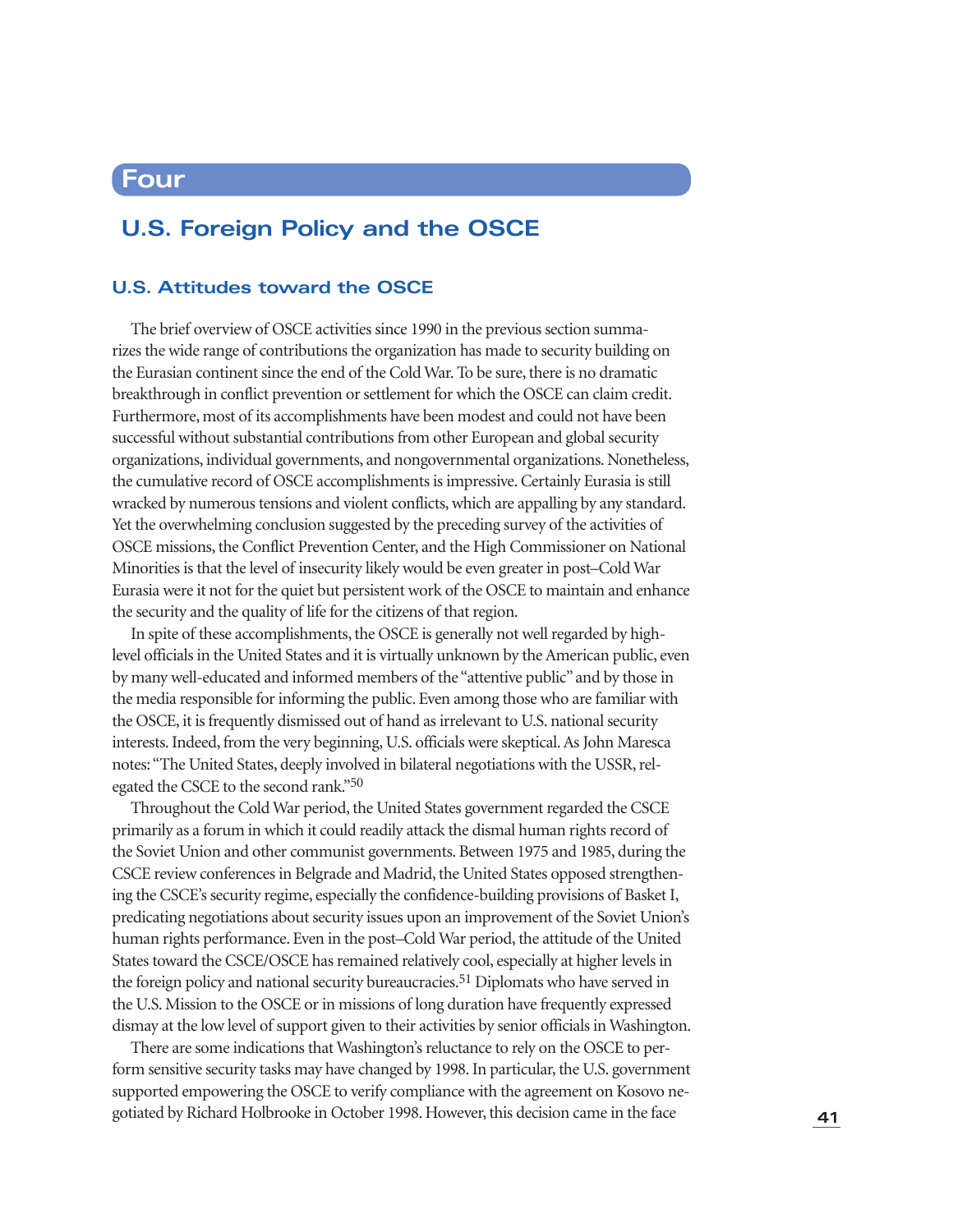of strong Serbian opposition, supported by the threat of Russian vetoes in the UN and OSCE, to the introduction of any armed force in Kosovo comparable to SFOR in Bosnia. Even if these barriers would not have prevented the deployment of an armed peacekeeping force, it was unlikely in late 1998 that public and congressional support could have been mustered in the United States to send American ground forces once more to the Balkans. Furthermore, the United States insisted that the Kosovo Verification Mission be headed by an American, namely Ambassador William Walker, and the OSCE had little choice but to accede to this demand. As in Bosnia, therefore, the United States has found the OSCE most useful when it can feel confident that it can control the OSCE mission to ensure that it serves U.S. interests first. It still remains to be seen whether this apparent shift in U.S. policy toward the OSCE will apply to other issues where U.S. interests are not so clearly at stake and where the OSCE missions are not led by an American. In addition, western European political leaders' resentment of U.S. domination of OSCE missions appears to have contributed to their desire to give the OSCE only a modest role in Kosovo after the end of the military campaign in June 1999, with many responsibilities for nonmilitary roles being assigned to the United Nations and the European Union instead of the OSCE.

There are a number of plausible explanations for the reluctance of senior U.S. officials to support the OSCE's role in the security field with any enthusiasm. Many in Washington view the OSCE as a distinct competitor to NATO for primacy in providing for European security. Some U.S. officials assume that whatever strengthens one organization weakens at least the relative influence of the other. In this competition, NATO is usually preferred for several reasons.

First, U.S. policymakers generally believe that in times of crisis, it will be easier for NATO to make a decision than the OSCE. Although both organizations require consensus to make decisions, the more politically diverse membership of the OSCE is perceived in Washington to make consensus harder to achieve in Vienna than in Brussels. Americans especially fear that the OSCE may be paralyzed by a Russian veto, and Russian opposition to decisive OSCE action against Serbia is often cited as evidence. In spite of the Cold War's end, official Washington has still found it difficult to change its view of the CSCE as a Soviet project put forward in the early 1970s in opposition to NATO's proposal to negotiate conventional arms reductions in MBFR.

Second, U.S. policymakers generally perceive that the OSCE lacks the means to implement its decisions. Although the organization has played an important role in political and humanitarian operations in Bosnia, for example, it depended on the NATO Stabilization Force to provide security for its personnel, especially ODIHR's election monitors. Since the OSCE has never raised peacekeeping forces, the unarmed KVM notwithstanding, these policymakers believe that the organization's dependence on other institutions to provide the muscle needed to carry out its decisions detracts from its effectiveness.

Many of the OSCE's critics also point to its alleged history of "failures" to prevent or to resolve conflicts as evidence of its unreliability. Most often cited is the alleged failure of the OSCE to prevent war and genocide in Croatia and Bosnia in 1991–92. Similarly, critics often point to the failure of the OSCE to resolve the conflicts in countries where cease-fires have been in place but where negotiations have failed so far to yield significant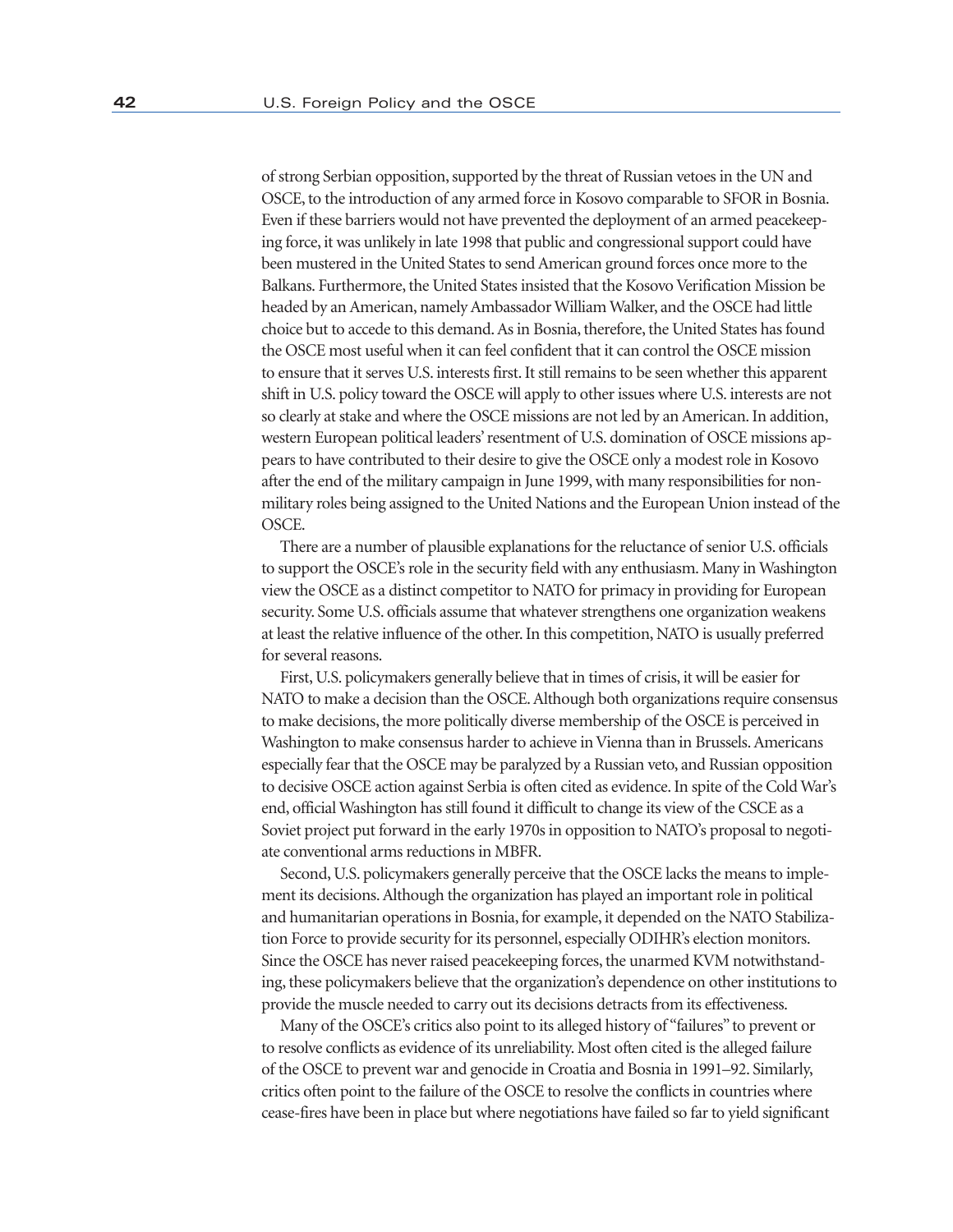results, including the conflicts over Nagorno-Karabakh, Transdniestria, and South Ossetia. Finally, they note that anarchy and sporadic violence have prevented a return to normal life in both Chechnya and Tajikistan, where the OSCE has allegedly failed to bring about a significant improvement in the political situation for most of the inhabitants of these troubled regions.

Some critics assert that Russia is primarily responsible for the continuation of tensions in these regions and has successfully blocked all serious efforts by the OSCE to bring about a settlement. Others simply point out that these many "failures" in the years immediately after the end of the Cold War so undermined the OSCE's credibility in the field of conflict management that disputing parties tend to resist efforts by the OSCE to intervene as a third party in their conflict. In particular, they argue that only an actor capable of wielding real "carrots" and "sticks," such as the United States or NATO, can successfully push intransigent parties to settle their differences when they are based on deeply felt hostility. This further reinforces the argument that the United States needs a capacity to be able to act unilaterally or through more reliable institutions like NATO, without being constrained by more "political" multilateral institutions such as the OSCE or even the United Nations.

In short, many policymakers see the OSCE as playing a useful role only on the margins of European security. When it comes to an ability to respond decisively to crises that may present real threats to U.S. or western European interests, U.S. political leaders have generally preferred to act through NATO or unilaterally. This point was most dramatically illustrated by NATO's decision to order the withdrawal of the OSCE Verification Mission from Kosovo as a prelude to NATO's air campaign in the FRY. Because a strengthened OSCE might reduce U.S. freedom to employ tools such as coercive diplomacy, American leaders have often been unwilling to support measures to strengthen the organization.

I would contend, however, that these criticisms of the OSCE's record, though sometimes well founded, are nonetheless frequently exaggerated. They tend to overlook the many positive accomplishments of the OSCE since 1992 and fail to appreciate the many reasons for its apparent inability to *resolve* the many complex conflicts that it has been called upon to *manage*. These criticisms especially disregard the large number of multidimensional security issues confronting Eurasia, which cannot be addressed unilaterally or by multilateral institutions that rely primarily upon military power because these problems are generally not amenable to solution through the threat or use of force. Finally, they do not sufficiently acknowledge the important role of multilateral institutions like the OSCE in creating norms of international behavior.

Certainly one of the major strengths of the CSCE/OSCE is the extent to which it has linked issues of security directly to the "human dimension," and indeed to a normative structure that very much reflects American values. Virtually all former communist states are groping their way through an uncertain and insecure environment in search of norms to guide their domestic and international behavior. Multilateral institutions like the OSCE serve an essential function by socializing new states in these universal principles, such as those embodied in the Helsinki Final Act and subsequent documents that make up the collective *acquis* of OSCE norms. Over the long run, the OSCE may thus play its most important role by aiding the former communist states to bring their behavior into closer conformity with international standards.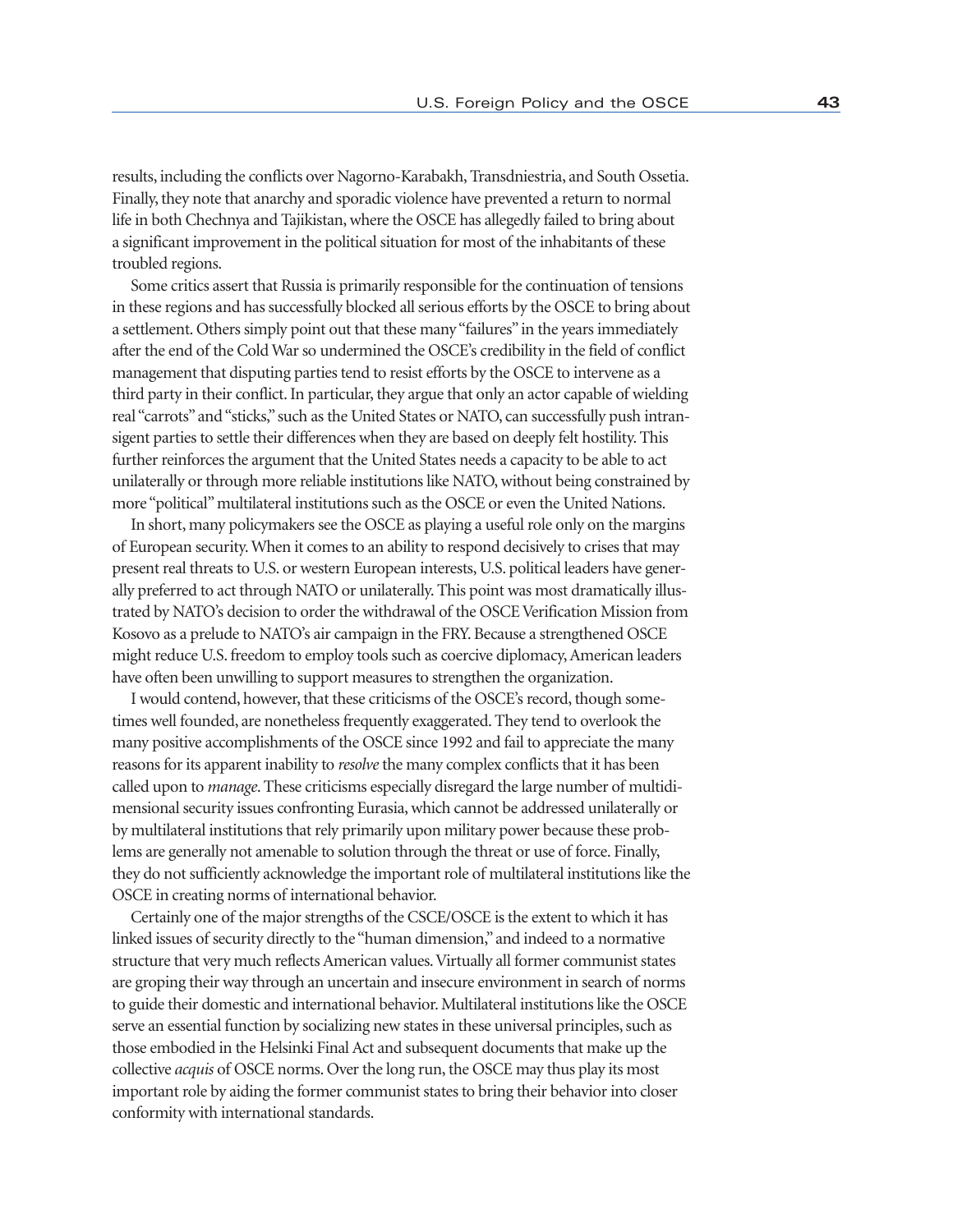By promoting democratization, the rule of law, economic liberalization, expanded trade, and human rights throughout Eurasia, the OSCE acts as a major proponent of fundamental American values, albeit values shared widely with other European countries. The OSCE has more clearly linked these values to issues of national, regional, and global security than any other multilateral organization in which the United States participates, including NATO and the United Nations. It legitimizes a *droit de regard* for the United States and other Western democracies over the transition process in countries that are trying to throw off decades—even centuries—of authoritarian rule and centrally planned economies. After the United States devoted vast resources to defend these rights and values during more than forty years of the Cold War, it would seem foolhardy not to take advantage of the opportunities afforded to it after the fall of communism to promote rapid and thoroughgoing change throughout this region. The OSCE offers a vehicle for doing just that without requiring the United States to expend vast resources or to shoulder the burden single-handedly.

Second, the OSCE offers to the United States an unparalleled forum for dialogue about security issues affecting the U.S., its western European allies, and its former adversaries in central Europe and the former Soviet republics. One of the major strengths of the OSCE has been the degree to which it has promoted "transparency" about military exercises, force deployments, military budgets, new weapons technologies, and a wide range of other information about developments in the region, which aid the United States to assess accurately the military capabilities and intentions of other member states. The OSCE missions provide a continuous source of information about events taking place in the most volatile regions of Eurasia. This information can provide early warning of possible threats to U.S. interests. It also can provide reassurance regarding events that may not prove to be as threatening as they appear at first; in this way transparency may allay concerns rather than heighten tensions. Although some of these functions may also be performed by NATO's Euro-Atlantic Partnership Council and Partnership for Peace, the institutionalized information exchange and opportunities for on-site observation provided by the OSCE are unparalleled in the history of statecraft and diplomacy.

Third, the OSCE has a significant track record in preventing new conflicts from breaking out and, more important, in preventing the recurrence of violence in those regions that experienced severe conflict as the Soviet Union and Yugoslavia were falling apart. It has done this in large part by strengthening democratic institutions and procedures in countries undergoing a difficult transition process. It has helped new states cope with the challenges inherent in constructing state institutions for the first time and the frustrations associated with changing from authoritarian to democratic rule and from centrally planned to market economies.

Of course, it is true that the OSCE was not able to prevent many conflicts that broke out in the early 1990s from turning violent, but it is also misleading to attribute this to a failure on the part of the OSCE. This criticism is often based on a misunderstanding of the OSCE's limited capabilities for conflict prevention when violence broke out following the dramatic events in Eastern Europe beginning in 1989. The collapse of Yugoslavia and the outbreak of fighting initially in Slovenia, then Croatia, and finally in Bosnia-Herzegovina all occurred as the CSCE was only beginning to construct its conflict prevention institu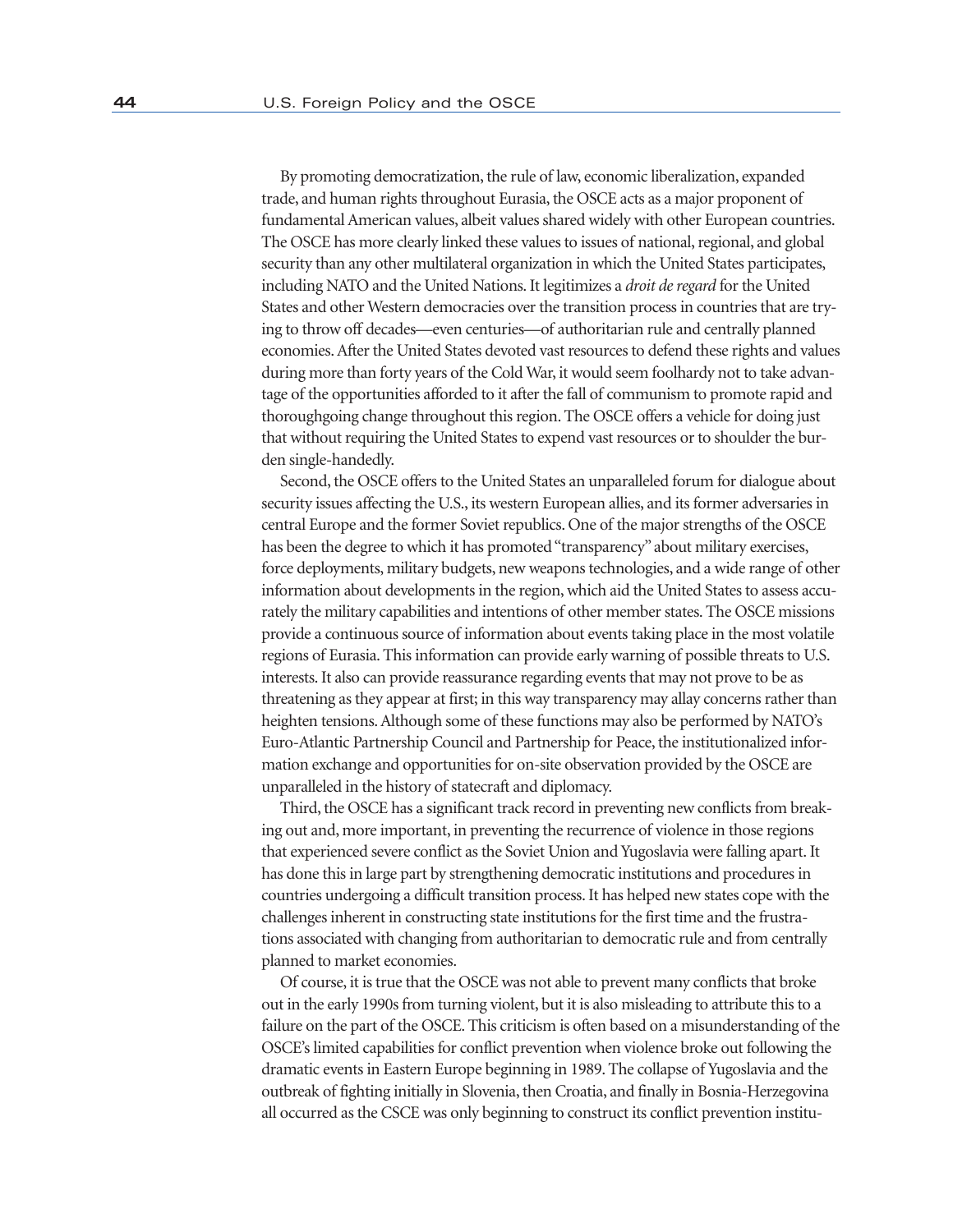tions. Although these conflicts were brought before the CSCE in 1991 and early 1992, the CSCE's Conflict Prevention Center in Vienna was still being formed, and it had no capacity to respond to any crisis, much less many simultaneous crises of this magnitude. Therefore, the CSCE's Committee of Senior Officials met, condemned the violence in ex-Yugoslavia, and decided to turn over the management of these crises to the United Nations and the European Union. It was only at the July 1992 Helsinki Summit that the office of the High Commissioner on National Minorities was created, and the CSCE Conflict Prevention Center was in a position to send its first missions into the field only in August 1992. Furthermore, no other European security institution can claim credit for preventing the violence that spread throughout southeastern Europe and the Caucasus as Yugoslavia and the Soviet Union collapsed. Thus the OSCE's performance must be evaluated primarily in terms of its record since mid-1992, after most of the severe conflicts in the region had already broken out.

As suggested in this study's review of the OSCE's conflict-prevention and securitybuilding work since the July 1992 Helsinki Summit, the newly created missions of long duration coordinated by the CPC, the office of the HCNM, and ODIHR have all achieved some success in the four tasks they have undertaken in the area of conflict management. These successes have been most notable in (1) long-term conflict prevention through building democratic processes, as in the Baltic states; (2) short-term conflict prevention in crisis situations, such as the role played by the HCNM in Crimea; and (3) postconflict security building, exemplified by the activities undertaken by the OSCE presence in Albania to restore stability and security to a Balkan state that teetered on the brink of collapse in early 1997. On the other hand, there is still reason to be disappointed that the OSCE has not been able to do more in the area of conflict resolution; it has not yet been able to promote the resolution of the underlying conflicts in regions such as Nagorno-Karabakh, Georgia, and Moldova. Nonetheless, even in these cases, the OSCE missions have made important contributions by keeping negotiations open and by preserving the cease-fires that so far have prevented large-scale violence from reappearing.

Simply put, the OSCE experience highlights the value of multilateral preventive diplomacy in many areas of conflict. There can be no doubt that conflict prevention is cheaper than fighting war or peacekeeping in the aftermath of war. Illustratively, the incremental costs in the U.S. budget for the Bosnia peace operation (mostly SFOR and its civilian support) amounted to \$2.5 billion in 1998, more than one hundred times greater than the U.S. contribution of \$21 million for *all* OSCE operations.<sup>52</sup> Certainly by this standard, the old aphorism that "an ounce of prevention is worth a pound of cure" holds true. This cost comparison also has to be added to the less quantifiable, but even more important consideration of the lives that can be saved and the destruction of property and of the human spirit that can be avoided when preventive diplomacy successfully averts the outbreak of a violent conflict. If the OSCE can prevent even one war the size of the Bosnia conflagration, the financial and humanitarian benefits would be well worth the effort.

#### **Recommendations for U.S. Foreign-Policy Makers:**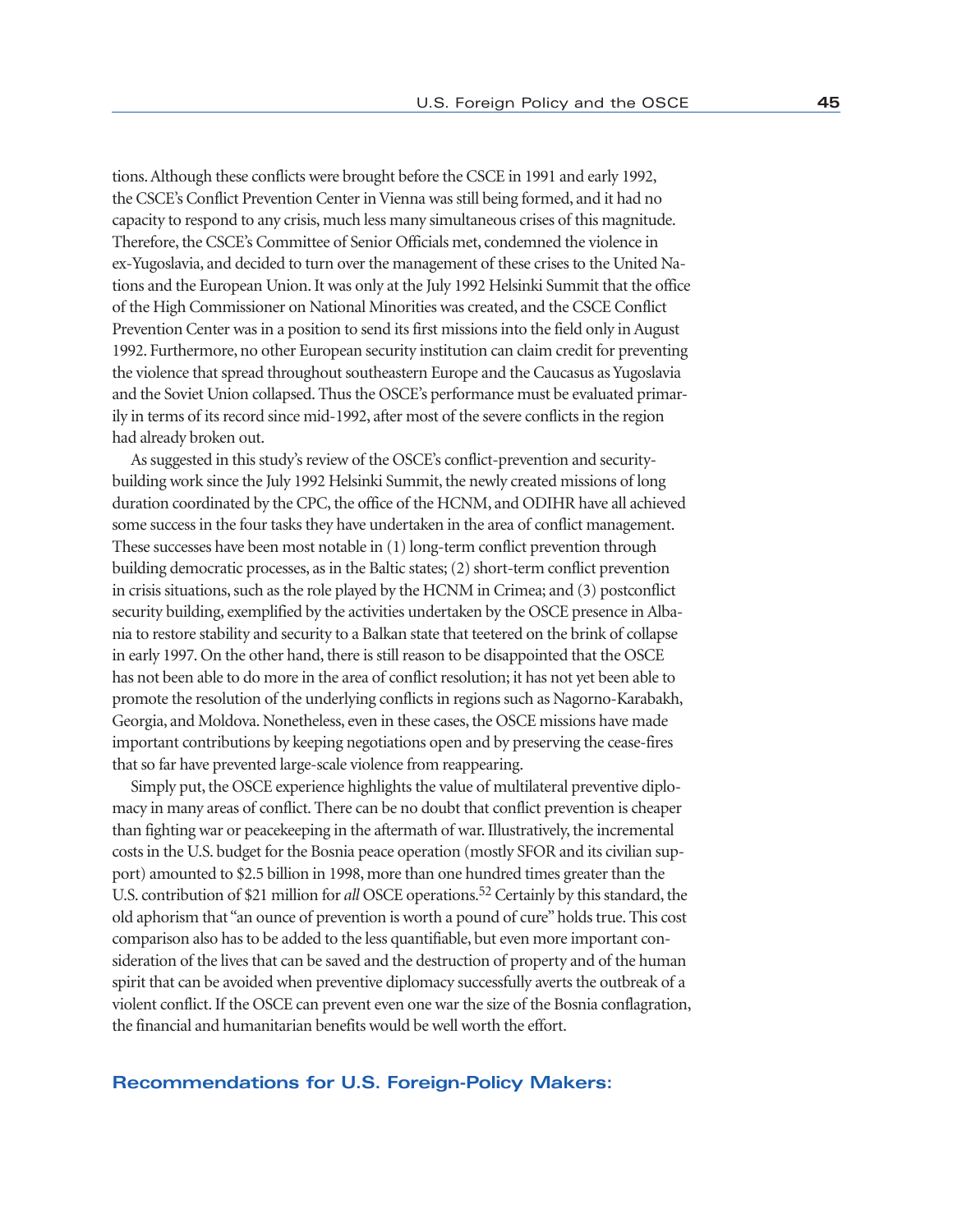#### **How the United States Can Strengthen the OSCE**

In summary, the OSCE serves many important U.S. interests. Of course, it alone is not a panacea for all of Eurasia's ills. It is a multilateral, intergovernmental organization whose decisions are very much affected by the interests of its member states. Furthermore, it is most effective when it cooperates closely with other European and global security institutions such as NATO, the WEU, the EU, the Council of Europe, and the United Nations. Ironically, its success is often partly a result of its relatively small size, limited resources, and minimal bureaucracy. The OSCE has proven to be remarkably flexible in reacting to potential crises, responding more rapidly, and adapting its responses more appropriately to the specific issues arising in each case than most other institutions. This may be illustrated by the rapid intervention by the HCNM in Ukraine's Crimean situation. The fact that the High Commissioner may enter on his own initiative and make use of many varied conflict prevention tools enables him to respond rapidly and flexibly to the requirements of particular situations. Increasingly, the CPC has also demonstrated a capacity for rapid and flexible response to crises, as it did in putting together the OSCE presence in Albania. This enabled the OSCE to become the lead institution in the successful effort to prevent the collapse of Albania in 1997, which would have further destabilized the fragile Balkan region.

The logical conclusion that would seem to follow is that the answer to the OSCE's limited capacity to manage conflicts in Eurasia is neither to treat it as a small and only marginally useful institution on the one hand, nor to build the organization into a large and bureaucratic entity like the United Nations on the other hand. Rather, the United States should advocate and support modest but concrete measures to increase the OSCE's capacity to undertake its conflict prevention activities more effectively, retaining its flexibility for rapid response. Specific measures that would enhance the OSCE's conflict-management capacity at very modest cost might include the following:53

*(1) Professionalization of OSCE Missions of Long Duration.* The OSCE needs to improve the professional quality of its field missions, and the U.S. government should encourage and assist it by contributing a portion of the modest resources that would be needed to upgrade the professionalism of its staff. OSCE missions depend almost entirely on personnel "seconded" by governments. This was precisely the way U.S. policymakers, such as John Kornblum, U.S. ambassador to the CSCE at the time of the Helsinki Summit, wanted it. As the wealthiest member that is the most capable of seconding mission members, the United States could dominate an OSCE with a light secretariat that relied mostly on ad hoc missions staffed by seconded personnel. Indeed, with a few exceptions, the heads of the largest, most important missions such as Bosnia, Ukraine, and the KVM, have all come from the United States, enabling the U.S. government effectively to dominate these missions. However, this process has not necessarily proven to be in the best interest of strengthening the OSCE's capability in conflict prevention.

Furthermore, since the missions' mandates are normally extended only six months at a time, commitments cannot be made to personnel for longer assignments, creating frequent personnel turnover. Mission members often go into the field with little or no knowledge about the region where they are being sent or about the extensive literature on negotiation and conflict resolution, too often believing that they can learn on the job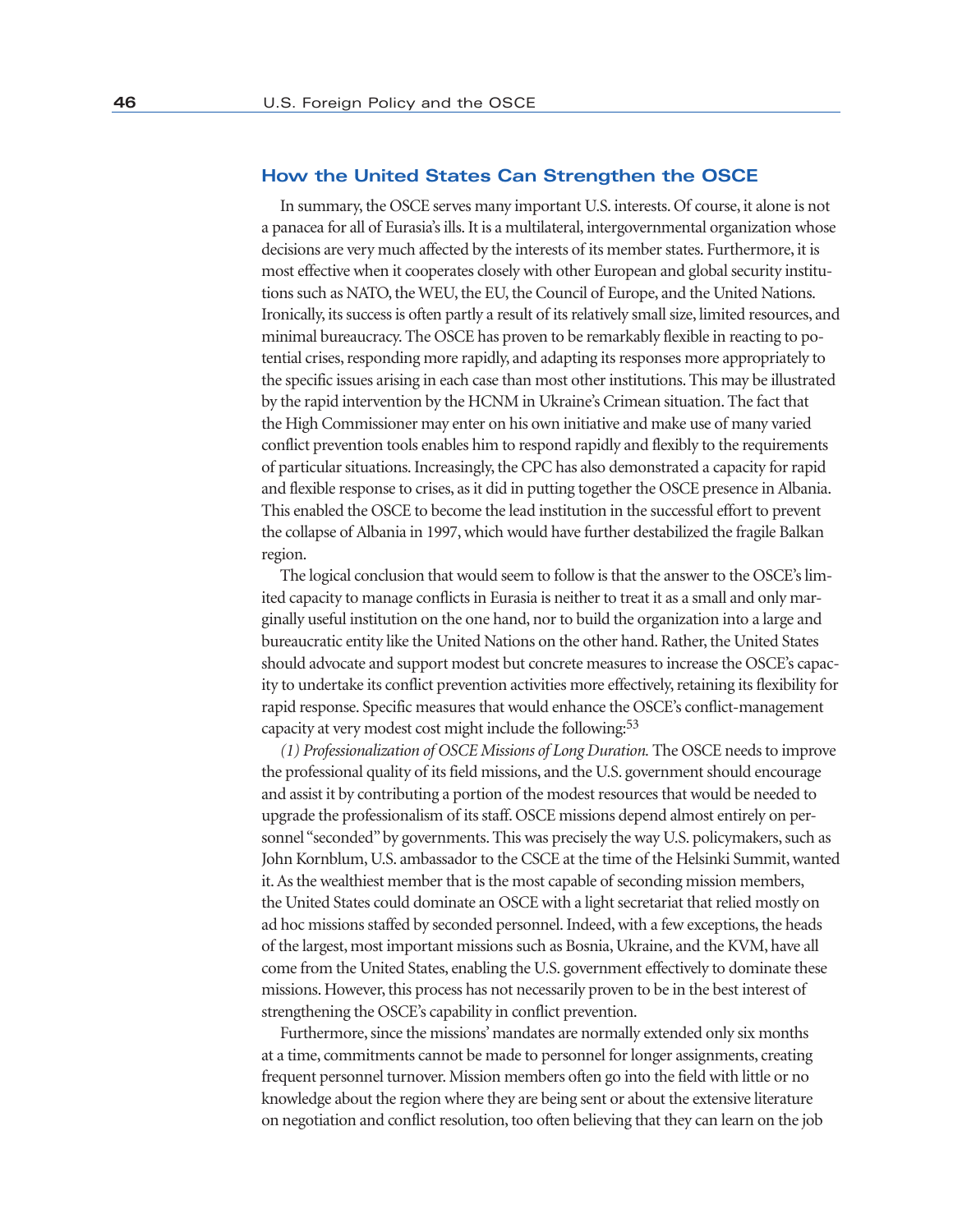or get by with a little "common sense." Together these policies produce unevenness in the quality, preparedness, training, and regional knowledge of mission members. Personnel often complete their short-term assignments just as they are beginning to understand the issues and problems which they are responsible for managing. Staff members sometimes feel less loyalty to the OSCE than to the governments that pay their salaries. Some of these problems may be overcome by taking the following actions:

- ◗ *Missions should be budgeted for longer periods.* Mandates and budgetary allocations for OSCE missions should be made in advance for at least one and preferably two years. Personnel should then be recruited to serve through the duration of the mandate. Complex conflicts seldom can be settled in a few months. Because no missions have actually been closed down so far, except for the first mission to Kosovo, Sandjak, and Vojvodina, this recommendation is unlikely to prove very costly.
- ◗ *OSCE missions should depend less on "seconded" personnel.* The OSCE should recruit a core staff of professional conflict-management specialists to serve under the supervision of the CPC in Vienna, who can be sent into the field where and when they are needed. Mission heads and some support staff may still need to be seconded by member governments, but the core conflict-management specialists on each mission should be recruited on the basis of their professional qualifications rather than solely on their availability because their governments do not need them elsewhere. However OSCE missions are staffed, personnel should be assigned for longer tours, normally for two years, and past mission members should be encouraged to sign up for repeat tours of duty.
- ◗ *OSCE mission members, whether professional staff or seconded officials, need to receive more and better training before going into the field.* This should include information about the situation, the culture, and other specifics about the countries where they will be stationed. Even more significantly, training should be given on the techniques of negotiation, mediation, and conflict resolution. Training in negotiation and conflict resolution should be designed for individuals who will represent a multilateral institution and thus will be expected to intercede as a "third party" in disputes. This training should thus be fundamentally different from the knowledge and experience individuals may have acquired previously while representing their governments in bilateral relations.
- ◗ *An analytical center should be created at the CPC to support the work of the field missions.* This should consist of a small staff of professional conflict management specialists who can advise mission members about specific issues that arise in the course of their assignment, can assist in training mission members before they take up their duties or on site, and who can make recommendations to the senior staff of the OSCE secretariat about how to respond to developing conflict situations. This center should contain a good, specialized library of materials on conflict management as well as on the Eurasian region and its history, cultures, and peoples.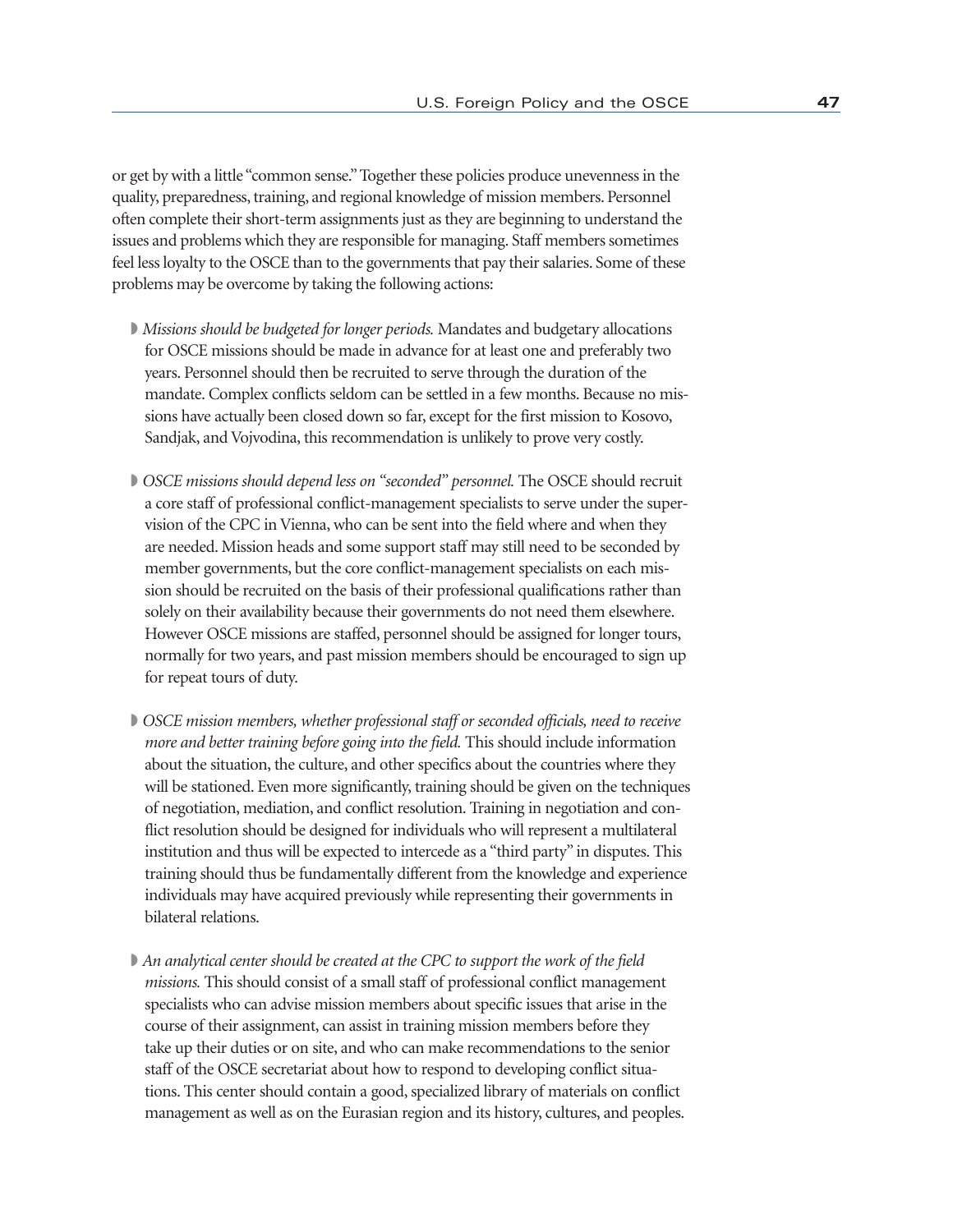It should also have sophisticated computer facilities capable of tapping the many sources of information about conflict management around the globe. A data bank should be established and maintained containing information on armaments, demographics, incidence of violence, and other data that might prove useful to missions or to the CPC.

*(2) Coordination of OSCE conflict-prevention activities with other multilateral institutions*. The United States should encourage the OSCE to clarify its relationship to other multilateral institutions dealing with European security, and to build relationships that are increasingly complementary rather than competing. Particularly destructive to the development of the OSCE capacity to deal with conflict prevention and security building has been the perceived competition between the OSCE and NATO. In particular, U.S. officials must cease their policy of privileging NATO as the primary pillar of their European security policy at the expense of the OSCE. In fact, NATO and OSCE have different "comparative advantages" that should be mutually reinforcing. The OSCE is a broad-based security organization with inclusive membership, explicit links between military and nonmilitary dimensions of security, and a political role to play in conflict prevention and resolution that cannot possibly be played by a military alliance like NATO, no matter how it is transformed.

At the same time, in the few instances where the OSCE's activities require military force for their implementation, including making and keeping peace, close links should be forged between the two, building especially on NATO's Partnership for Peace. Such links were envisioned in the Final Communiqués of NATO's June 1992 Copenhagen Ministerial and the OSCE's July 1992 Helsinki Summit. In marked contrast to NATO's actions over Kosovo in 1999, the North Atlantic alliance should not engage in "out of area" military activities, except where the security of its members is directly threatened, without a mandate from either the UN or the OSCE. On the other hand, the OSCE should be willing to work with NATO and other national and multinational military forces to provide peacekeeping and protection for civilian security-building activities in the aftermath of violence. Therefore, far from being inherently in competition with each other, OSCE and NATO in fact need each other to be able to fulfill the roles envisioned for both in providing security for Eurasia in the twenty-first century.

The OSCE should seek the help of the EU to provide additional economic resources to carry out its missions and to provide the economic foundation for security in those regions of Eurasia where scarcity, poverty, and unemployment breed social instability and insecurity. In spite of its ambitions to create a Common Foreign and Security Policy as specified in the 1991 Maastricht Treaty, the EU has thus far not shown itself to be an effective organization for preventing and resolving conflicts, even within its geographical area of interest, as was demonstrated quite dramatically in the former Yugoslavia and during the crisis in Albania. However, the EU does serve as a center of economic attraction and dynamism that should be channeled more often in support of the conflict-prevention goals and activities of OSCE missions, especially in regions where the EU has special leverage, such as the Baltic states, and in regions where economic problems are among the root causes of violence and insecurity, as in Crimea and Albania.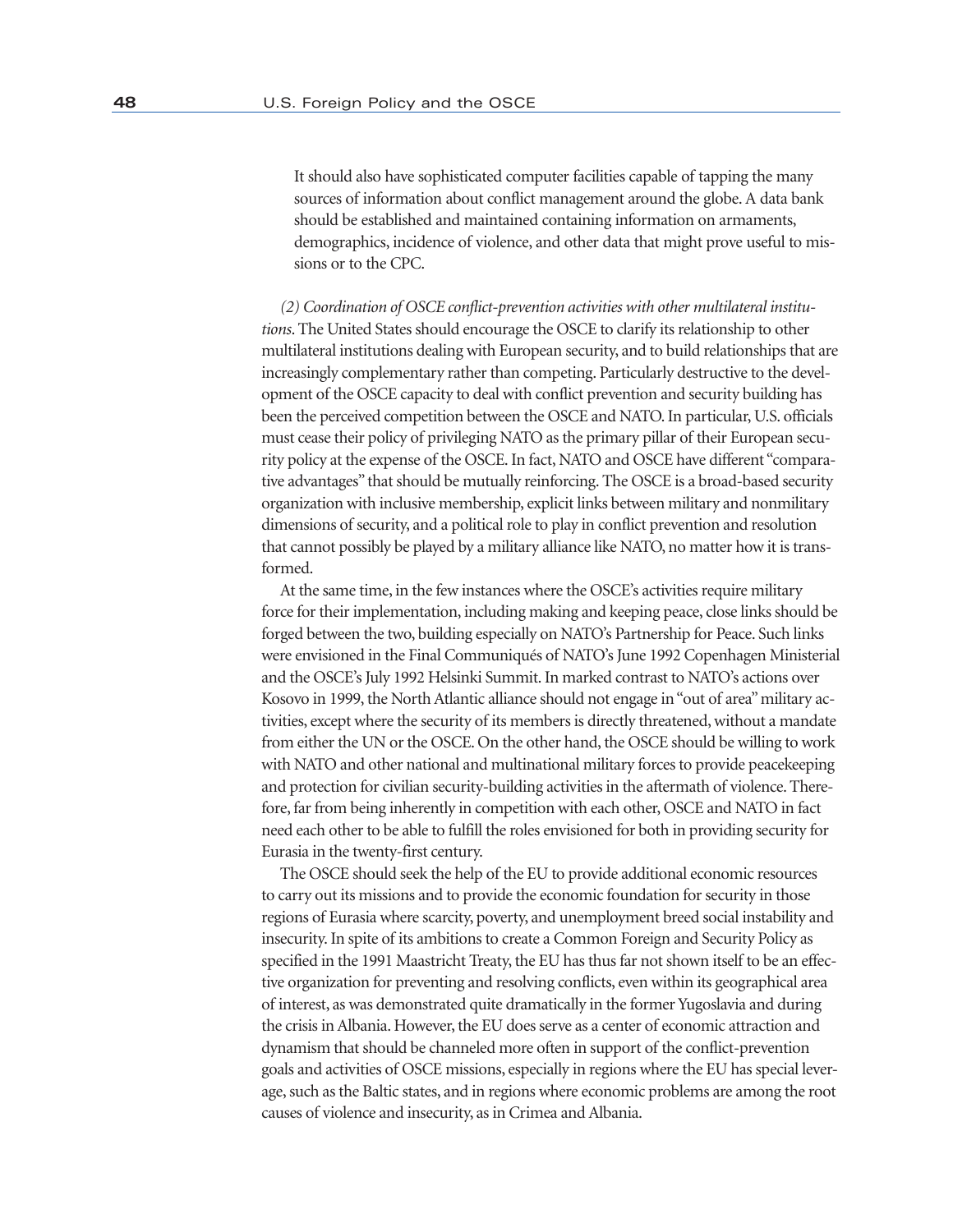Similarly, the OSCE should enhance its cooperation with other institutions that have overlapping functions, such as the Council of Europe and the UNHCR. In the recent past, problems have occasionally arisen from the similar roles of the OSCE and the Council of Europe in human dimensions activities, especially regarding responsibility for setting and implementing norms in areas such as human rights, the rule of law, and the promotion of democratization through free elections. Cooperation between the two organizations has increased considerably since the mid-1990s; this is a positive development that needs to be supported and replicated elsewhere.

The OSCE also has operated alongside the UNHCR in the effort to protect refugees returning to their homes in regions that had been ethnically "cleansed" during fighting. A Memorandum of Understanding between the two organizations was signed by OSCE Secretary-General Giancarlo Aragona and UNHCR Commissioner Sadako Ogata in Vienna on October 15, 1998. This agreement will hopefully improve cooperation in humanitarian crises, such as the one that developed in Kosovo and its bordering regions in 1999, and reduce or eliminate tensions that have arisen in other areas, such as Georgia, where the two organizations have operated side-by-side to provide for internally displaced persons as a consequence of the wars in Abkhazia and South Ossetia.54

*(3) Strengthening the role of the High Commissioner on National Minorities.* The United States should support the strengthening of both the mandate and resources of the office of the HCNM without making it overly bureaucratized. The creation of the office of High Commissioner has been perhaps the most innovative and unique contribution made by the OSCE to enhance security in Eurasia since the end of the Cold War. Nonetheless, the HCNM is currently constrained by the limited resources and relatively small staff it has to draw upon to fulfill its mandate.55 The High Commissioner's work is also restricted by the mandate adopted at Helsinki in 1992, which limited its interventions to issues where *national* minorities are involved, where there is no terrorist element, and where a conflict threatens to spill over international borders. In fact, these limitations have permitted the HCNM to intervene only in conflicts in the former communist countries, giving credence to the unfortunate perception that the OSCE is an organization through which western European and North American governments can manage conflicts only in eastern Europe and Central Asia, and nowhere else in the region.56

Furthermore, the High Commissioner may intervene in conflicts where parties have resorted to full-scale war, but ironically not where individual acts of terrorism have occurred. Thus van der Stoel has entered the conflict between Abkhazians and the Georgian government, who fought a bloody war in 1992–93, but may not do so in the conflict between Kurds and the government of Turkey because of the allegations of terrorist activity by Kurdish factions. In fact, if the HCNM could turn its attention to such conflicts, this might remove some of the stigma attached to its work by governments in eastern and southeastern Europe, while also allowing it to assist in the resolution of conflicts that also threaten vital U.S. interests.

The success of the office of the HCNM since its creation in 1992 has largely been the result of the dedicated work of its first incumbent, former Dutch foreign minister van der Stoel, and a small, professional staff that supports him. It is by no means certain that future High Commissioners will interpret their mandate as broadly, engage themselves as actively, and perform to the high professional standards set by the first incumbent in The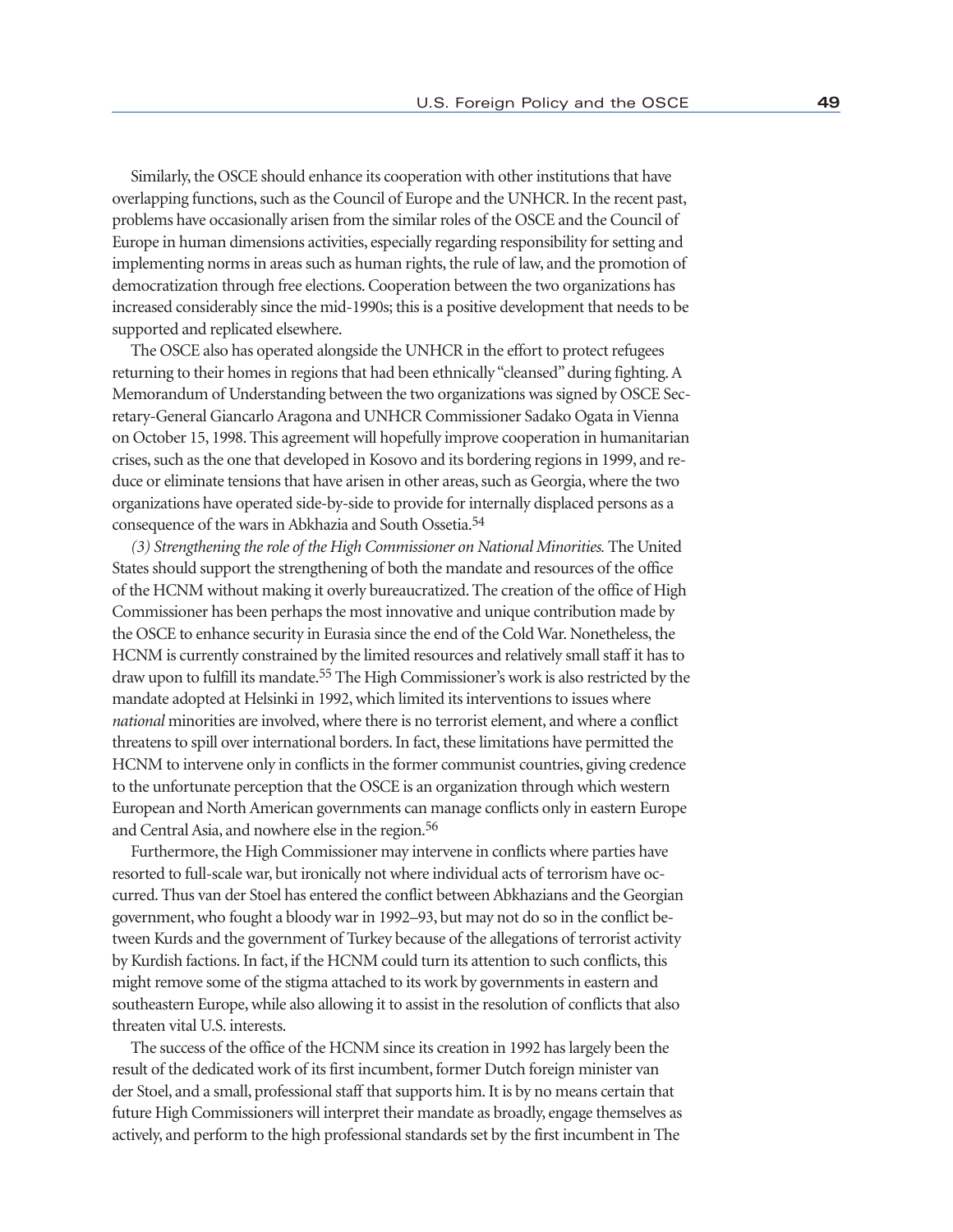Hague. This office needs to be strengthened in terms of both its mandate and human and financial resources to assure that its role is institutionalized. Unfortunately, some governments in the OSCE oppose the independence and integrity with which Ambassador van der Stoel has acted, and this may lead to efforts to weaken rather than to strengthen this office. These efforts should be resisted by the United States, in cooperation with the Russian Federation and the EU, which have also strongly supported the work of the High Commissioner.

*(4) Increasing the political effectiveness of the OSCE.* To be more effective in its conflict prevention mission, the OSCE should enhance its ability to respond rapidly and effectively to emerging conflicts wherever possible before they turn violent. Of course, the OSCE's ability to act in response to threats to peace and security is constrained by its dependence on consensus decision making. The United States should thus support the recommendations made by the OSCE Parliamentary Assembly to replace consensus with "approximate consensus" as the decision rule on all but the most critical decisions taken by the organization. Naturally, it will be necessary to define more precisely what constitutes an "essential" decision, as well as the threshold of agreement that constitutes "approximate" consensus. Nonetheless, these recommendations should enhance the OSCE's capacity in general to act rapidly and decisively even in the absence of unanimity among its members.

Furthermore, consensus should not necessarily be equated with formal unanimity. In actual practice of late, consensus has effectively meant that no state objects with sufficient vigor to block a decision. Therefore, as in any large multilateral organization, consensus needs to be constructed through a process of coalition building. The United States thus can use the OSCE most effectively when it integrates it more closely with other components of its foreign policy, giving members of the U.S. delegation greater capacity to link their actions within the OSCE to other dimensions of U.S. bilateral and multilateral relationships with OSCE member states. U.S. diplomats in Vienna have usually been effective in building coalitions to support their preferred policies in the Permanent Council. However, greater support from Washington and greater use of other bilateral contacts with member governments would increase the ability of the U.S. to create consensus in support of early, effective action to prevent and resolve conflict in the OSCE region.

This argument applies especially to U.S. bilateral relations with the Russian Federation. Russia has played multiple roles in most of the conflicts taken up by the OSCE: (1) It is often a party to the conflict or backs one of the disputants. (2) It has sometimes insisted on its own primacy as a peacekeeper, usually under a CIS umbrella within the so-called "near abroad," thereby largely preventing the OSCE from taking on more than an observer role in places such as Georgia, Moldova, and Tajikistan. (3) It sometimes plays the role of comediator, as it does along with Ukraine and the OSCE in the Moldova/Transdniestria conflict. At the same time, Russia has long advocated granting a central place in the European security architecture to the OSCE rather than to NATO. Without giving up its support for NATO, the United States can make more effective use of this Russian rhetorical position by showing that the United States values the OSCE and takes it seriously, thereby encouraging Russia to match its own rhetoric with deeds.

After all, the OSCE is the only major European security institution to which both the United States and Russia belong as equal parties. More often than not, Russian behavior within the OSCE since 1990 has been constructive, but on several occasions Russia has ef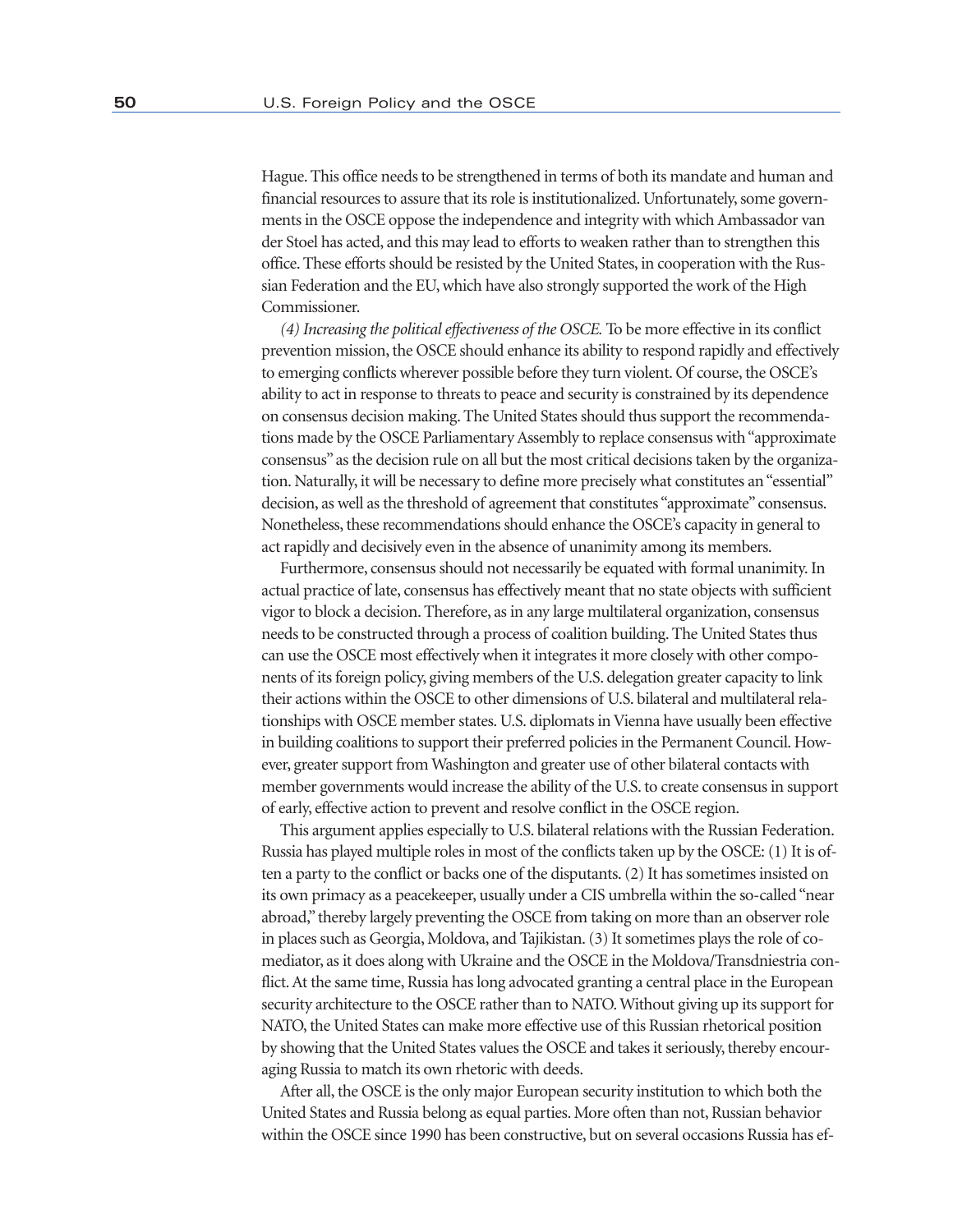fectively obstructed OSCE action. By making the OSCE a central element of the bilateral Russian-U.S. relationship and by showing its willingness to cooperate with the Russian government in strengthening the OSCE, the United States can effectively neutralize some of the least constructive Russian behaviors and encourage Russian cooperation in making the OSCE a truly effective alternative to NATO for dealing with conflicts such as the one in Kosovo. The U.S. government has recently placed most of its hopes for cooperation with Russia on the NATO-Russia Founding Act, but as a result of serious disagreements over NATO's role in Kosovo, this may be even more difficult to implement than it had been previously. There is no better way for the United States to influence constructive change in Russian foreign policy than by coopting it within multilateral structures such as the OSCE.57 This cooperation may be most effectively achieved by making the OSCE the venue of choice for cooperation on many issues where the interests of Russia and the United States largely coincide.

In addition, the United States can use its influence in some countries where OSCE missions have been stationed to encourage them to demonstrate greater flexibility in negotiating solutions to their internal conflicts. U.S. aid to those countries can be made partly contingent on the degree to which recipient governments cooperate with the OSCE missions to resolve their conflicts. For example, the United States should take advantage of its influence on the government of Croatia to encourage it to stop undermining the OSCE mission's efforts to assist in the return of Serbian refugees to Eastern Slavonia and the Krajina, from which they were evicted in the summer of 1995.

Finally, the United States can strengthen the capacity of the OSCE to prevent and resolve conflicts in Eurasia by demonstrating consistently that it takes the OSCE seriously as an important partner in strengthening Eurasian security. The fact that Secretary of State Albright twice canceled her travel to the OSCE's annual ministerial conferences in 1997 and 1998, attended by her counterparts from all of the other member states, indicated to the other OSCE members the low regard in which the OSCE is held by senior Washington officials. Though perhaps only symbolic, this attitude by leading U.S. foreign-policy makers has been criticized privately even by U.S. working-level representatives in Vienna because it frustrates their efforts to make more effective use of the OSCE to serve U.S. policy interests.

When U.S. policymakers treat the OSCE as if it were an ineffective institution and consequently underestimate its role in European security, they create a self-fulfilling prophecy. The OSCE will not be able to do an adequate job of preventing and resolving conflicts if the most powerful and wealthiest member refuses to give it the support or resources it needs to be able to work effectively. The same individuals who refuse to give the OSCE the prominence it deserves often justify their indifference by proclaiming that the OSCE is fatally flawed. The inevitable consequences of their actions thus serve as "evidence" to "prove" the correctness of their assessment. As long as this attitude prevails at the highest levels in Washington, the OSCE will prove incapable of preventing, managing, and resolving conflict and building security, not because it is inherently incapable of doing so, but because it will not receive the modest increments of attention, resources, and political support that it needs to do its job effectively.

What is most needed to enhance the role of the OSCE in security affairs is an increase in the commitment by member governments, especially by the United States, to work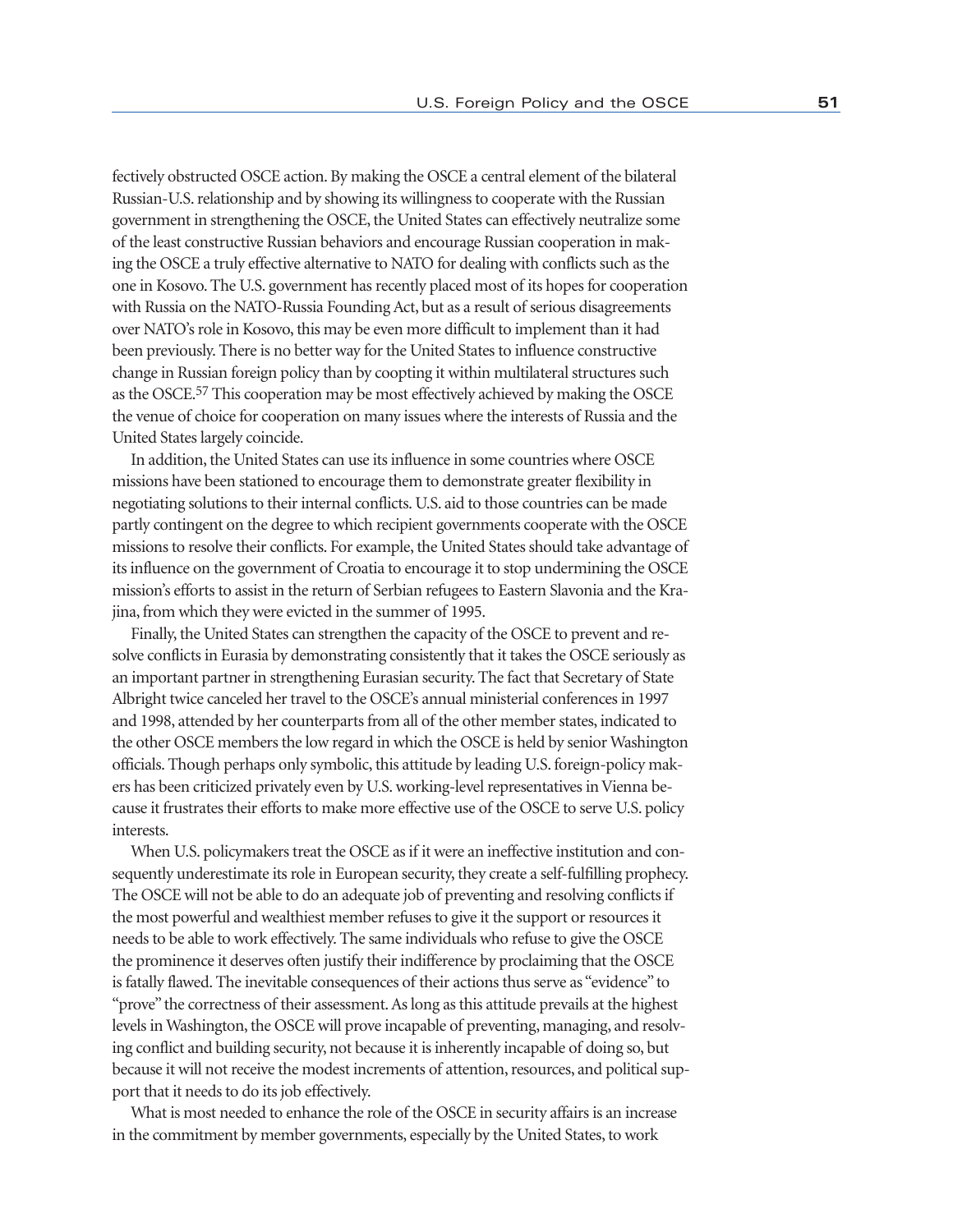through the OSCE to promote democratization in countries in transition, to engage in preventive diplomacy, to intervene after violence to prevent its recurrence, to play a third-party role to assist conflicting parties to overcome their differences, and to assist in post-conflict reconstruction and security building. With the half-hearted support many governments have given to the OSCE since 1991, it is amazing that it has been able to compile the record it has thus far, as documented in the previous section. As the most powerful and largest member of the OSCE, there is little doubt that the United States can exert a significant influence on other OSCE member states by its leadership and example.

History has thrust upon the United States a tremendous responsibility because of its preeminent position in post–Cold War global politics. The current situation provides an opportunity for the United States to lead the global system in the development and strengthening of new security institutions, based on norms and values that include respect for diverse individual and collective identities, human rights, mutual tolerance, and cooperative rather than competitive security. The OSCE offers to the U.S. government a unique opportunity to institutionalize those values long advocated by official rhetoric. Furthermore, it includes among its membership some of America's oldest allies and new, significant "strategic partners." Finally, the OSCE is trying to create stability and security in a region of vital U.S. interests that has been threatened by instability and mass violence ever since the end of the Cold War. Because of its large membership, the OSCE enables the United States to share with other states holding common values and interests the burdens and responsibilities for providing security. Above all, by placing its emphasis on diagnosis and prevention rather than on military shows of force to avert war, the OSCE offers the potential to save human lives and vital resources that might be lost as a result of widespread violence anywhere on the Eurasian continent.

Therefore, the United States would seem to have every reason to support and strengthen the OSCE in its efforts to create a stable, peaceful security regime in a region that has been the site of costly, deadly wars throughout the twentieth century. If the United States takes the lead in strengthening a Eurasian multilateral security regime, in which the OSCE is linked in a tightly knit web with NATO, the CIS, the EU, the Council of Europe, and a myriad of other institutions that combine to make up the new pan-European security regime, then it can expect to get the support of other important states that also play a central role in these institutions. When the burdens and responsibilities for providing security become shared through a network of security institutions, including a central role for the OSCE as the only genuine pan-European, multilateral security organization, it may be possible to create a new Eurasian security regime. This should greatly reduce the chance that Americans will have to spill blood and spend vast resources to keep Europe free and secure in the twenty-first century, as it has tragically had to do so often in the twentieth century.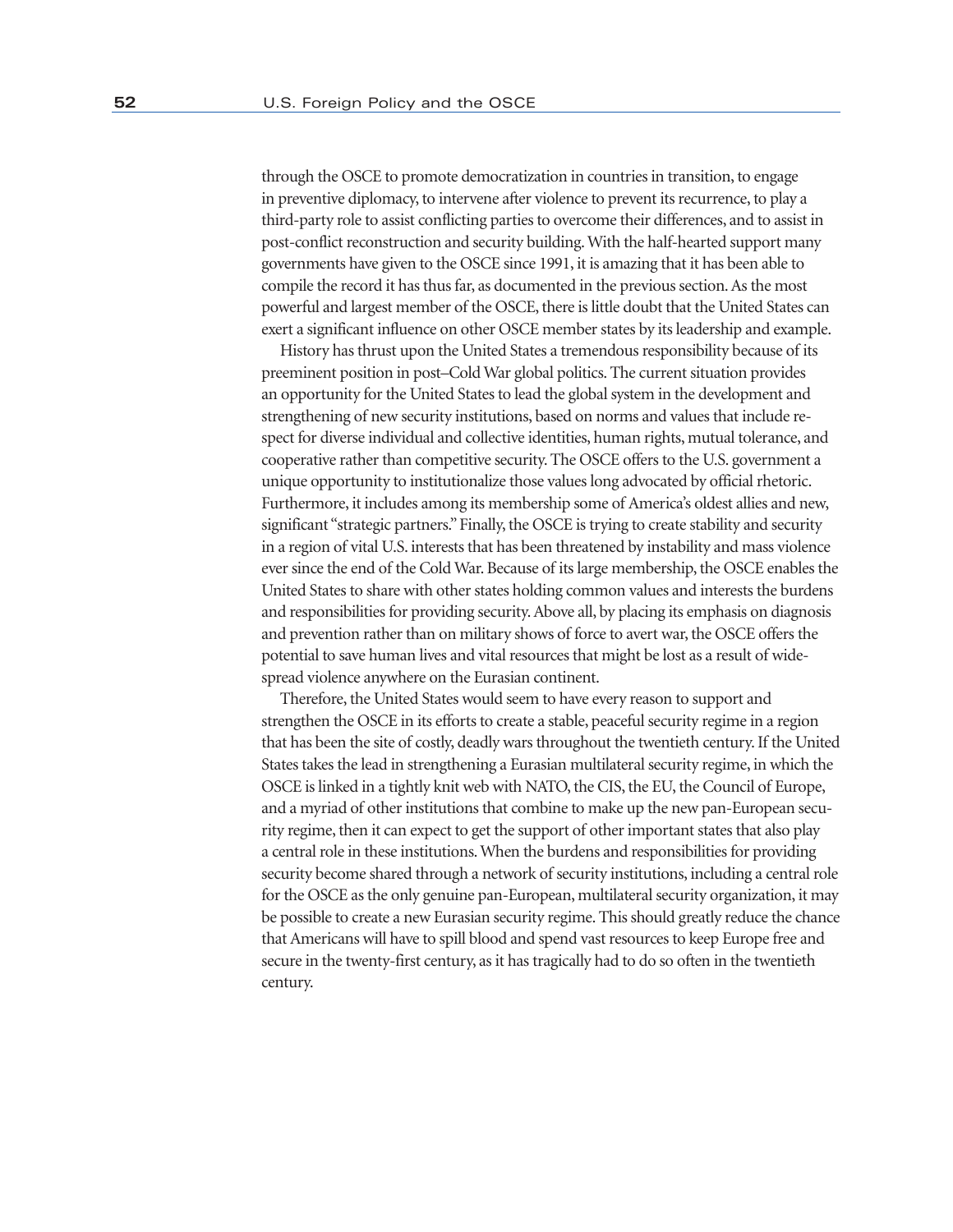# **Notes**

**1.** Terrence Lyons and Ahmed I. Samatar, *Somalia: State Collapse, Multilateral Intervention, and Strategies for Political Reconstruction* (Washington, D.C.: Brookings Institution, 1995), 1. See also I. William Zartman, ed., *Collapsed States: The Disintegration and Restoration of Legitimate Authority* (Boulder, Colo.: Lynne Rienner, 1995).

**2.** See P. Terrence Hopmann, Stephen D. Shenfield, and Dominique Arel, *Integration and Disintegration in the Former Soviet Union: Implications for Regional and Global Security*. Occasional Paper no. 30 (Providence, R.I.: Thomas J. Watson Institute for International Studies, 1997). The only serious competition as a major, new regional threat might be the potential for runaway proliferation of armaments of all kinds and loosening control in Russia over weapons of mass destruction. At the time of this writing, however, this threat remains largely hypothetical, whereas ethnonational violence has already appeared frequently and thus constitutes a major and immediate threat to security in many parts of Eurasia.

**3.** At the Budapest Summit in December 1994, the CSCE was renamed the Organization for Security and Cooperation in Europe (OSCE), effective January 1, 1995; I shall therefore refer to it as the OSCE when discussing its activities in general or after that date.

**4.** Both of these arguments are treated in James E. Goodby, *Europe Undivided: The New Logic of Peace in U.S.-Russian Relations* (Washington, D.C.: United States Institute of Peace Press, 1998), especially 203.

**5.** See, for example, Adrian Hyde-Price, *European Security beyond the Cold War: Four Scenarios for the Year 2010* (London: Royal Institute of International Affairs, 1991).

**6.** See Hopmann et al., *Integration and Disintegration in the Former Soviet Union,* 59–61.

**7.** An argument on behalf of centering post–Cold War European security around an EU core is made by Barry Buzan, Morten Kelstrup, Pierre Lemaitre, Elzbieta Tromer, and Ole Waever, *The European Security Order Recast: Scenarios for the Post–Cold War Era* (London: Pinter, 1990), ch. 10.

**8.** See, for example, Susan Woodward, *Balkan Tragedy* (Washington, D.C.: Brookings Institution, 1996), ch. 6 (especially pp. 157–62 and 183–89).

**9.** Jonathan Dean, *Ending Europe's Wars: The Continuing Search for Peace and Security* (New York: Twentieth Century Fund, 1994), 207.

**10.** In recent years, this practice has been modified to mean "consensus minus one," in which a state accused of violating the Helsinki principles may not veto action by the organization as a whole to uphold those principles.

**11.** John J. Maresca, *To Helsinki: The Conference on Security and Cooperation in Europe, 1973–75* (Durham, N.C.: Duke University Press, 1985), 207. The author was deputy chief of the U.S. delegation to the CSCE negotiations during the period covered in this book.

**12.** Beginning with the Stockholm conference, the term CSBMs was often employed to incorporate CBMs and broader security measures.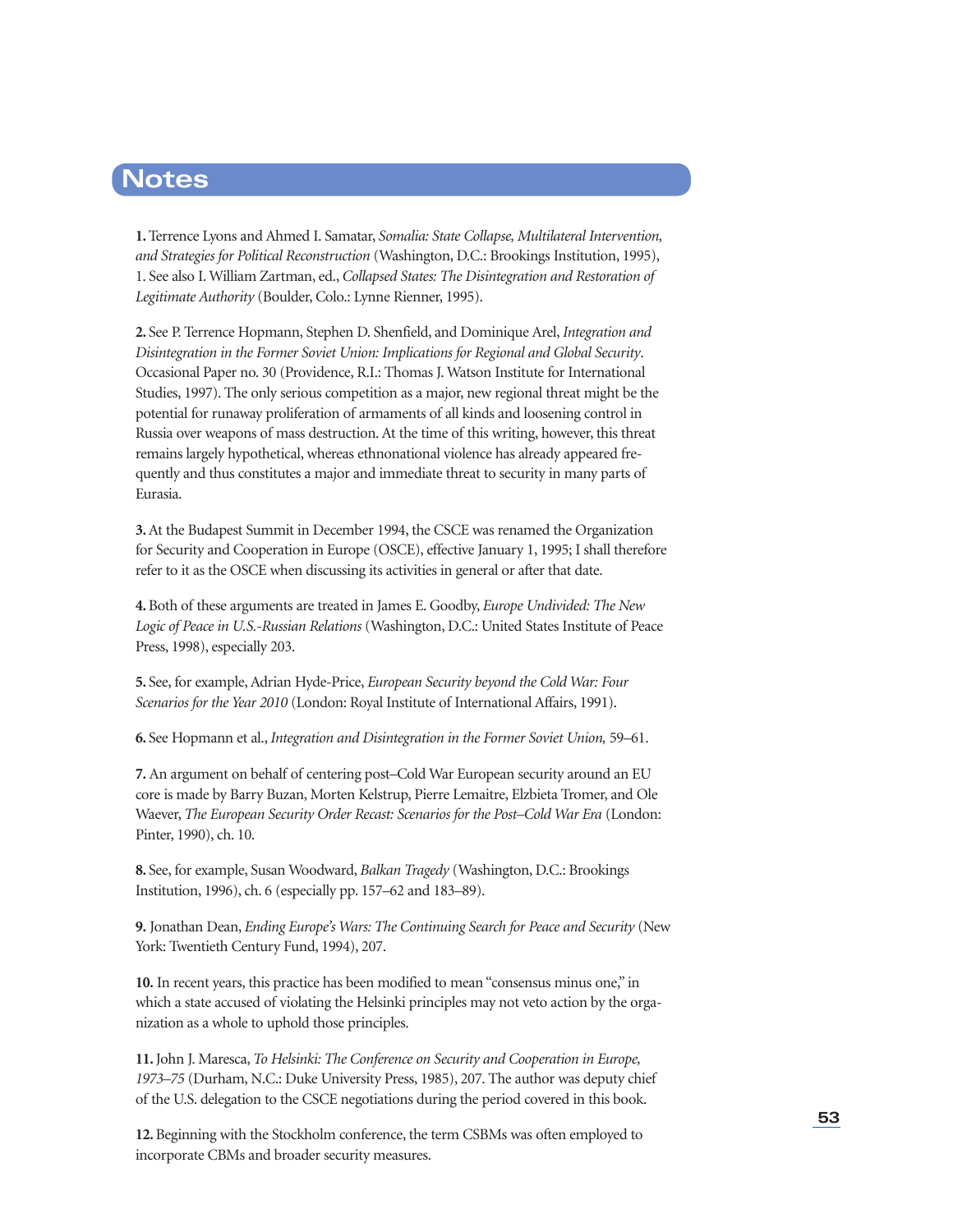**13.** For an excellent and detailed analysis of the Vienna CSCE follow-up meeting, see the book written by Stefan Lehne, a member of the Austrian delegation: *The Vienna Meeting of the Conference on Security and Cooperation in Europe, 1986–1989: A Turning Point in East-West Relations* (Boulder, Colo.: Westview Press, 1991).

**14.** Dean, *Ending Europe's Wars,* 210.

**15.** Conference on Security and Cooperation in Europe, *Charter of Paris for a New Europe* (Paris: CSCE, 1990), 13.

**16.** The number of member states increased to fifty-three when the Czech and Slovak Republic split voluntarily into two states on January 1, 1993; to fifty-four when the Former Yugoslav Republic of Macedonia joined on October 12, 1995; and to fifty-five when Andorra joined on April 25, 1996. This number includes the Federal Republic of Yugoslavia (Serbia and Montenegro), which was suspended from participation in 1992 but officially remained a member.

**17.** Allan Rosas and Timo Lahelma, "OSCE Long-Term Missions," in Michael Bothe, Natalino Ronzitti, and Allan Rosas, eds., *The OSCE in the Maintenance of Peace and Security: Conflict Prevention, Crisis Management, and Peaceful Settlement of Disputes* (The Hague: Kluwer Law International, 1997), 169.

**18.** See *OSCE Handbook,* 3d ed. (Vienna: OSCE Secretariat, 1999), 33–34 and 177–78. This figure excludes the many individuals seconded to the OSCE by member governments, including the bulk of the staff of its missions and field activities. It also excludes the large number of people recruited on a short-term basis by ODIHR, for example, to supervise and monitor elections. According to the U.S. General Accounting Office, in 1998 the United States alone spent \$1.85 billion for its military operations in Bosnia. In addition, it spent about \$450 million for its civilian activities, of which about \$26 million was channeled through the OSCE. See U.S. General Accounting Office, National Security and International Affairs Division, *Bosnia Peace Operations.* GAO/NSIAD-98-138 (Washington, D.C.: GAO, 1998), 21 and 153.

**19.** See Michael Doyle, "Kant, Liberal Legacies and Foreign Affairs," *Philosophy and Public Affairs* 12, no. 3 (Summer 1983): 205–35; Bruce M. Russett, *Grasping the Democratic Peace: Principles for the Post–Cold War World* (Princeton, N.J.: Princeton University Press, 1993); and Michael W. Doyle, *Ways of War and Peace* (New York: W. W. Norton, 1997), ch. 8.

**20.** Walter C. Clemens, Jr., "Baltic Identities in the 1990s," in Roman Szporluk, ed., *National Identity and Ethnicity in Russia and the New States of Eurasia* (Armonk, N.Y.: M. E. Sharpe, 1994), 196–200.

**21.** OSCE, "Memorandum of Understanding Between the Government of Belarus and the Organization for Security and Co-operation in Europe on the OSCE Advisory and Monitoring Group in Belarus," SEC.GAL/37/97, December 18, 1997.

**22.** Max van der Stoel, "Minorities in Transition," *War Report,* no. 48 (January/February 1997), 16.

**23.** Saadia Touval and I. William Zartman, "Introduction: Mediation in Theory," in Saadia Touval and I. William Zartman, eds., *International Mediation in Theory and Practice*  (Boulder, Colo.: Westview Press, 1985), 16.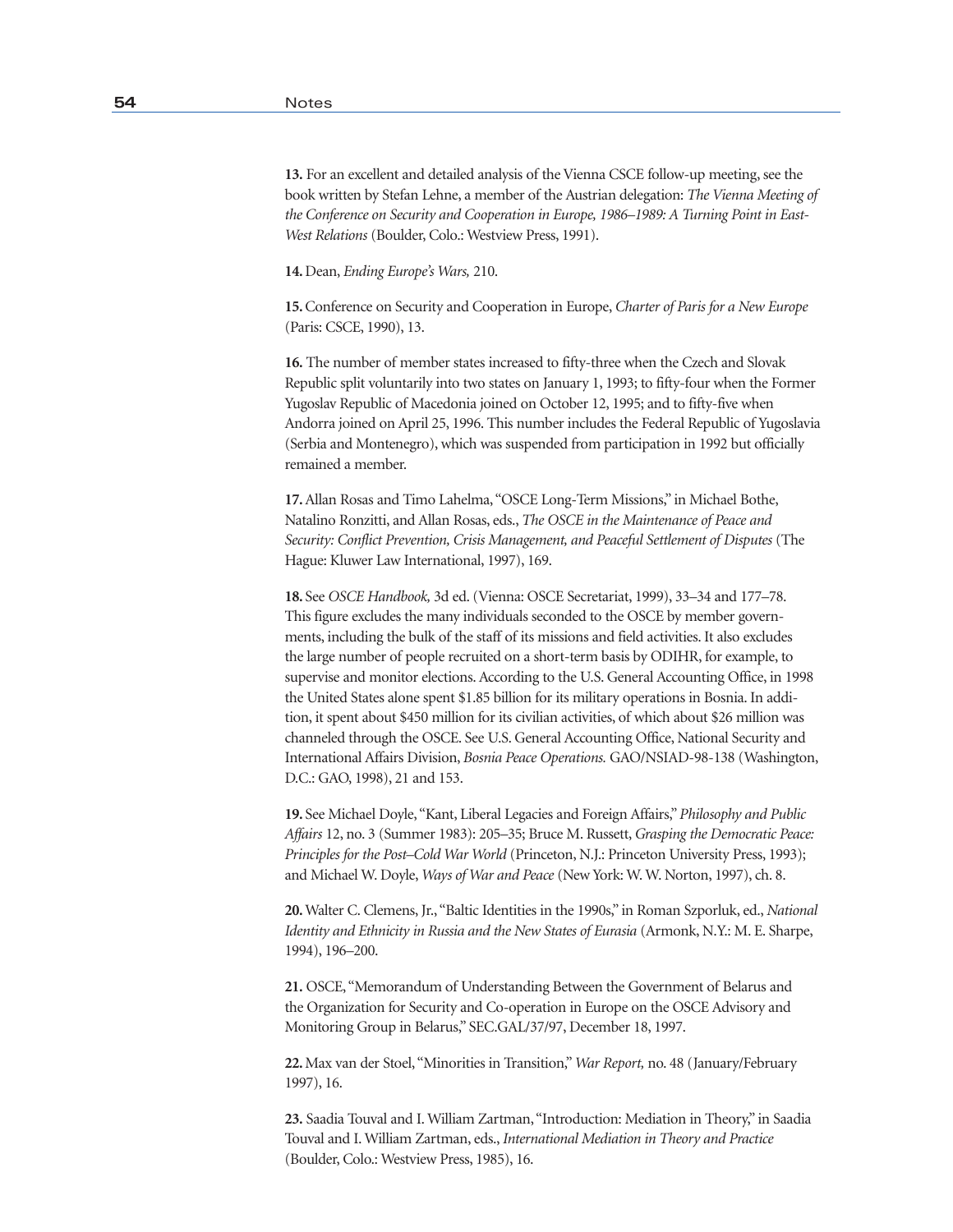**24.** Michael S. Lund, *Preventing Violent Conflicts: A Strategy for Preventive Diplomacy*  (Washington, D.C.: United States Institute of Peace Press, 1996), 15.

**25.** Alexander L. George and Jane E. Holl, *The Warning-Response Problem and Missed Opportunities in Preventive Diplomacy* (Washington, D.C.: Carnegie Commission on Preventing Deadly Conflict, May 1997), 10–11.

**26.** In a personal interview in The Hague on November 18, 1997, Ambassador Max van der Stoel expressed his most serious concern that the international community had become habituated to the crisis in Kosovo and might not respond until it was too late to his warnings—and those of other OSCE observers watching the situation closely—that this crisis was on the verge of exploding. Tragically, this prognostication came true. It is likely that the war fought over Kosovo in 1999 might have been prevented if these "early warnings" had been heeded and high-level diplomatic efforts had been engaged to halt the escalating tensions much sooner.

**27.** George and Holl, *The Warning-Response Problem*, 5.

**28.** "OSCE Deploys Kosovo Verification Mission," *OSCE Newsletter* 5, no. 10 (October 1998), 1.

**29.** The convoluted title for this mission is a consequence of Greek objections to the country's name of Macedonia, by which this region was known when it was one of the six republics in the Yugoslav Federation. According to the claims of the Greek government, "Macedonia" refers to a much larger region, including significant segments of modern Greece. Although a compromise decision subsequently called this state the Former Yugoslav Republic of Macedonia (FYROM), this name has not been accepted by the government of the country. Therefore, the OSCE mission has been referred to under the name of the republic's capital city, Skopje, even though it operates throughout the entire country.

**30.** Rosas and Lahelma, "OSCE Long-Term Missions," 184.

**31.** Interviews with Ambassador Max van der Stoel, November 18, 1997, The Hague, and with Ambassador Jan Kubis, December 5, 1997, Vienna.

**32.** I. William Zartman, "Putting Humpty-Dumpty Together Again," in David A. Lake and Donald Rothchild, eds., *The International Spread of Ethnic Conflict: Fear, Diffusion, and Escalation* (Princeton, N.J.: Princeton University Press, 1998), 318.

**33.** P. Terrence Hopmann, "New Approaches for Resolving Europe's Post–Cold War Conflicts," *Brown Journal of World Affairs* 4, no. 1 (Winter/Spring 1997): 155–67.

**34.** For a discussion of the differences between these two styles of negotiation, see P. Terrence Hopmann, "Two Paradigms of Negotiation: Bargaining and Problem Solving," *Annals of the American Academy of Political and Social Science,* no. 542 (November 1995): 24–47.

**35.** This constitutes only a brief introduction to the processes of "problem-solving" negotiations. For further elaboration on the kinds of approaches and tactics associated with this form of negotiation, see P. Terrence Hopmann, *The Negotiation Process and the Resolution of International Conflicts* (Columbia, S.C.: University of South Carolina Press, 1996), ch. 6.

**36.** For a review of the literature on third-party roles, see ibid.*,* ch. 12.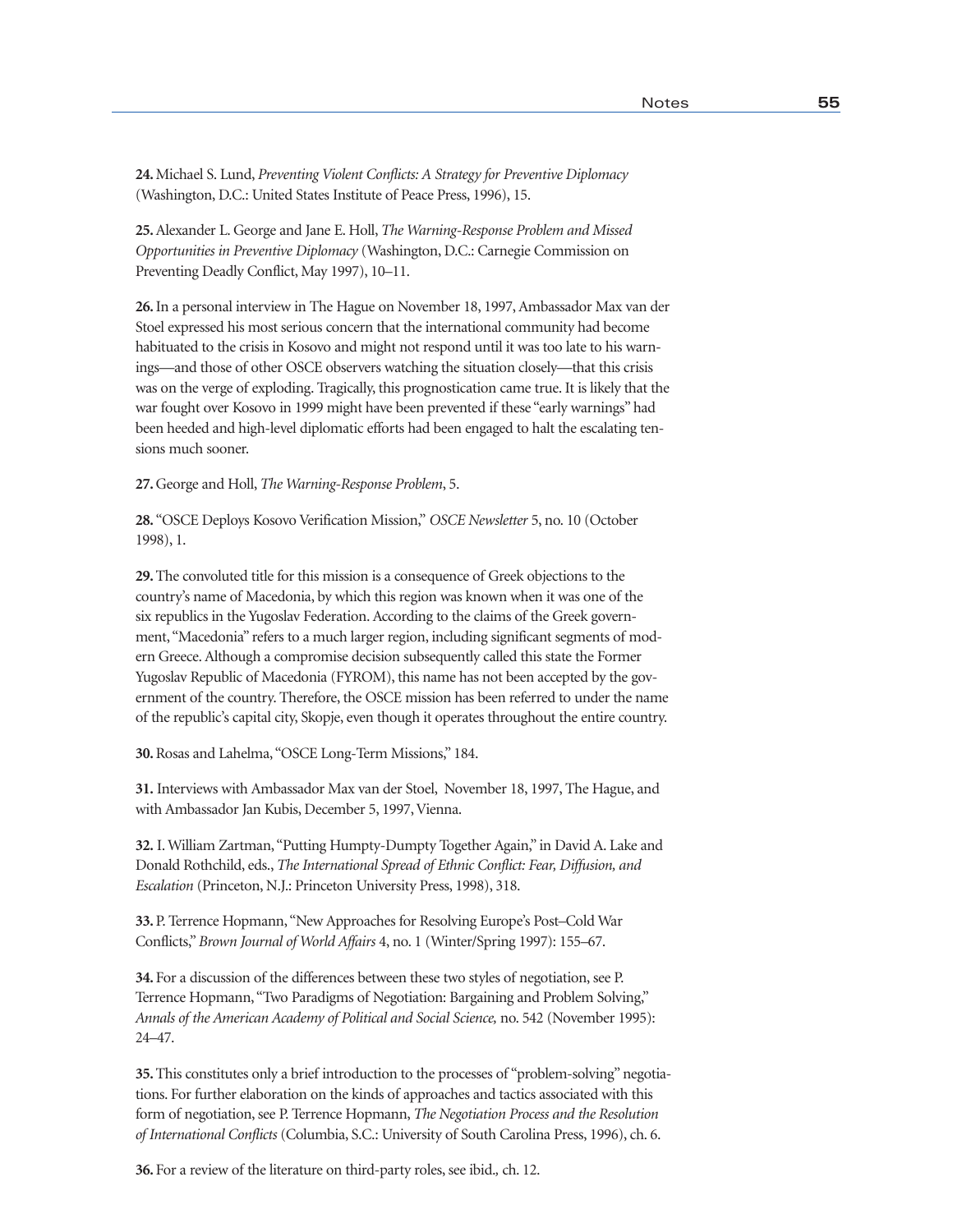**37.** Some analysts, especially those from some of the former Soviet states, tend to argue that both the onset and cessation of fighting in the "near abroad" is generally determined in Moscow, though not necessarily by the Yeltsin government. They thus contend that fighting usually ceases when forces in Russia terminate their support to one or more of the belligerent parties. See Hopmann et al., *Integration and Disintegration in the Former Soviet Union,* 26–30.

 **38.** The one exception was that the Minsk Group dealing with the conflict in Nagorno-Karabakh did not specify its presumption in favor of maintaining the territorial integrity of Azerbaijan when it was set up in 1992. This was partly rectified at the 1996 Lisbon Summit, when the statement of Swiss foreign minister Flavio Cotti, OSCE chairman-in-office at the time, referred to this as one of three principles that should govern a settlement of that conflict; only the Armenian delegation objected to this summary statement. See *OSCE Decisions, 1996.* DOC.SEC/1/97 (Prague: OSCE, May 1997), 6–7.

**39.** Interview with Ambassador John Evans, head of the OSCE mission in Moldova, January 6, 1999, Washington, D.C.

**40.** Ettore Greco, "Third-Party Peacekeeping and the Interaction Between Russia and the OSCE in the CIS Area," in Bothe et al., *The OSCE in the Maintenance of Peace and Security,*  281.

**41.** Tim Guldimann, "The OSCE Assistance Group to Chechnya—Experience Report," paper presented at the Carnegie Endowment for International Peace, Washington, D.C., March 11, 1997, 4–6.

 **42.** Because of the deteriorating security conditions in Chechnya, the "assistance group" was temporarily relocated to the Norwegian Embassy in Moscow in early 1999, although its members continued to make occasional visits to Grozny to monitor the situation there.

**43.** Although technically the dispute is between Azerbaijan and the secessionist forces in Nagorno-Karabakh, their extensive support from Armenia has in effect made the government in Yerevan a party to the conflict, whose participation is required for its resolution. The original eleven members of the Minsk Group are Armenia, Azerbaijan, Finland, France, Germany, Hungary, Italy, Russia, Switzerland, Turkey, and the United States, with the Karabakh leaders participating as an "interested party."

**44.** Terhi Hakala, "The OSCE Minsk Process: A Balance after Five Years," *Helsinki Monitor* 9, no. 1 (1998), 10–11.

**45.** *Prism*, November 27, 1998, 4–7.

**46.** Miranda Vickers and James Pettifer, *Albania: From Anarchy to Balkan Identity* (New York: New York University Press, 1997), 4–5 and 152.

**47.** Arie Bloed, "OSCE Presence in Albania Successful," *Helsinki Monitor* 8, no. 3 (1997), 82.

**48.** Hugh Miall, "The OSCE Role in Albania: A Success for Conflict Prevention?" *Helsinki Monitor* 8, no. 4 (1997), 74–75.

**49.** Interview with Roland Bimo, Albanian ambassador to the OSCE, January 21, 1998, Vienna.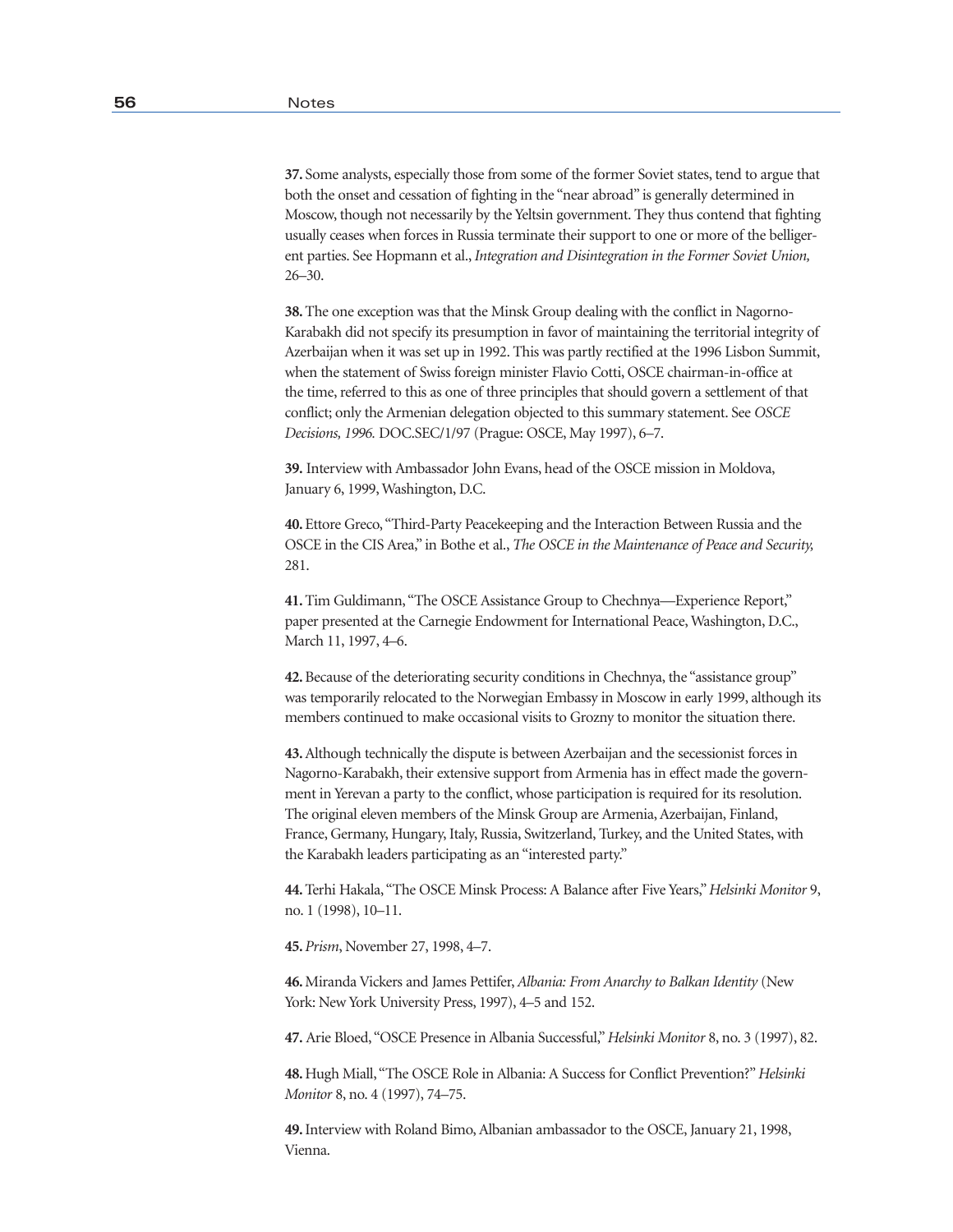**50.** Maresca, *To Helsinki,* 64.

**51.** This skepticism has not necessarily extended to the working levels, where there is often active engagement with the OSCE and support for its activities, especially by the large U.S. delegation assigned to the OSCE in Vienna.

**52.** U.S. Government Accounting Office, *Bosnia Peace Operations,* 21. Incremental cost refers only to "additional costs to the Department of Defense that are directly related to the Bosnia operation and would not have otherwise been incurred." (p. 20).

**53.** Many of these recommendations are elaborated on in the concluding section of another of my papers: P. Terrence Hopmann, "An Evaluation of the OSCE's Role in Conflict Management," in Heinz Gärtner, ed., *European Security: Options at the Beginning of the 21st Century* (Laxenburg, Austria: Austrian Institute for International Affairs, forthcoming).

**54.** See S. Neil MacFarlane, Larry Minear, and Stephen Shenfield, *Armed Conflict in Georgia: A Case Study in Humanitarian Action and Peacekeeping.* Occasional Paper no. 21 (Providence, R.I.: Thomas J. Watson Jr. Institute for International Studies, 1995).

**55.** The 1998 budget for the office of the High Commissioner on National Minorities came to about U.S. \$1.2 million (15 million Austrian schillings), or less than 1 percent of the total OSCE budget. See *OSCE Handbook*, 34.

**56.** Martin Alexanderson, "The Need for a Generalized Application of the Minorities Regime in Europe," *Helsinki Monitor* 8, no. 4 (1997), 50–53 and 57

 **57.** A similar argument has been made by Goodby, *Europe Undivided*, especially 170–79 and 190–92.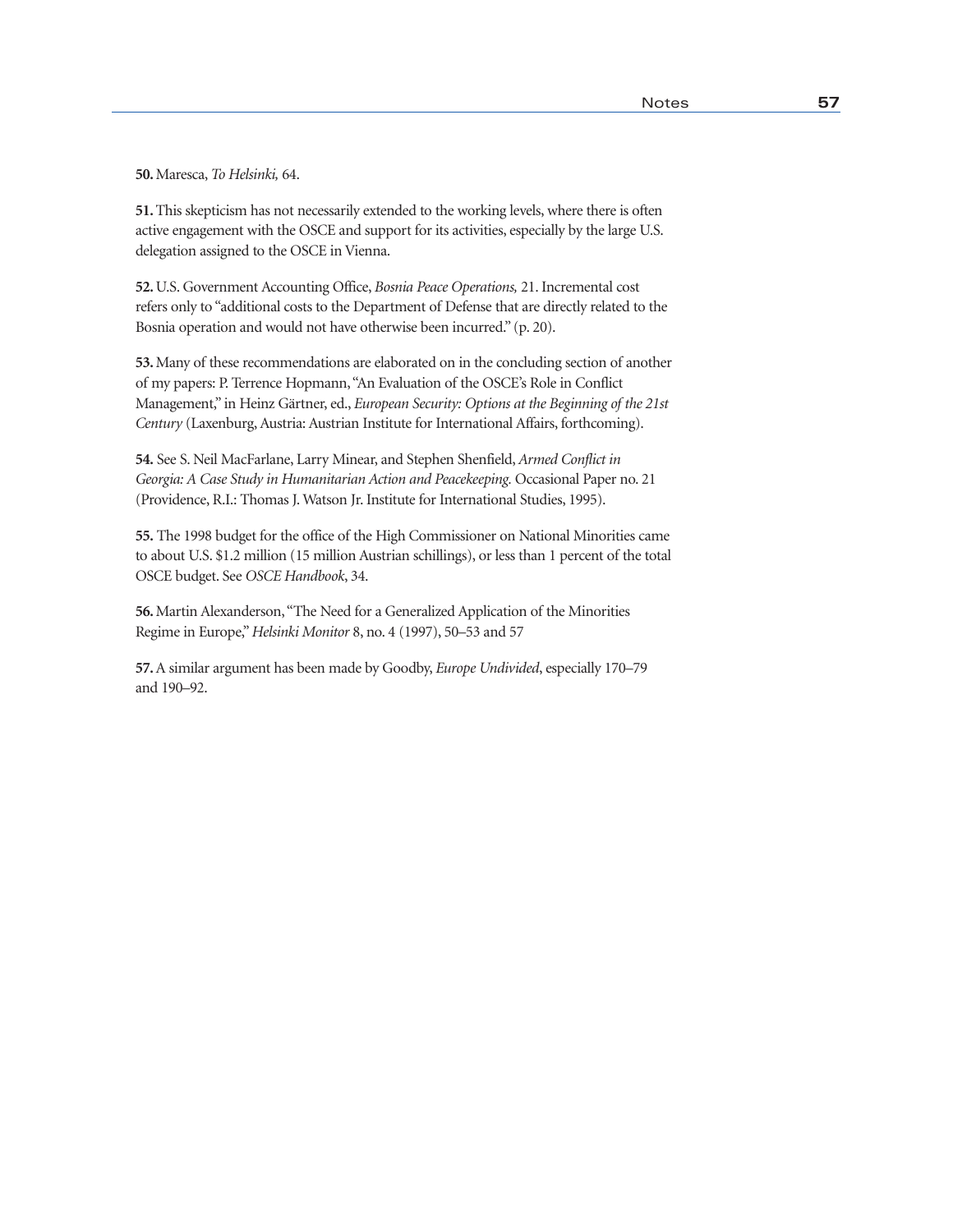# **About the Author**

**P. Terrence Hopmann** is professor of political science at Brown University and research director of the Program on Global Security at the Thomas J. Watson Jr. Institute for International Studies. During 1991–92, he was vice president of the International Studies Association. Until 1985, Hopmann was professor of political science at the University of Minnesota and director of the Harold Scott Quigley Center for International Studies. He is also a former director of the Harold Stassen Program for World Peace at the Hubert H. Humphrey Institute of Public Affairs. Hopmann has twice been a Fulbright fellow to Belgium and most recently was a Fulbright fellow to the OSCE based in Vienna. In 1992, he received a Pew Faculty fellowship from Harvard University's John F. Kennedy School of Government. He held a McKnight Fellowship at the Salzburg Seminar in 1982–83 and a NATO research fellowship in 1975. In addition to serving as editor of *International Studies Quarterly* from 1980 to 1985, Hopmann is the author of many books and articles, including *The Negotiation Process and the Resolution of International Conflicts* and *Rethinking the Nuclear Weapons Dilemma in Europe*, which he coedited with Frank Barnaby. He is currently writing a major work on the OSCE.

# **About the Institute**

The **United States Institute of Peace** is an independent, nonpartisan federal institution created by Congress to promote research, education, and training on the peaceful management and resolution of international conflicts. Established in 1984, the Institute meets its congressional mandate through an array of programs, including research grants, fellowships, professional training, education programs from high school through graduate school, conferences and workshops, library services, and publications. The Institute's Board of Directors is appointed by the President of the United States and confirmed by the Senate.

*Chairman of the Board:* Chester A. Crocker *Vice Chairman:* Max M. Kampelman *President:* Richard H. Solomon *Executive Vice President:* Harriet Hentges

### **Board of Directors**

**Chester A. Crocker** (Chairman), James R. Schlesinger Professor of Strategic Studies, School of Foreign Service, Georgetown University

- **Max M. Kampelman,** Esq. (Vice Chairman), Fried, Frank, Harris, Shriver and Jacobson, Washington, D.C.
- **Dennis L. Bark,** Senior Fellow, Hoover Institution on War, Revolution and Peace, Stanford University

**Theodore M. Hesburgh,** President Emeritus, University of Notre Dame

**Seymour Martin Lipset,** Hazel Professor of Public Policy, George Mason University

**W. Scott Thompson,** Professor of International Politics, Fletcher School of Law and Diplomacy, Tufts University

**Allen Weinstein,** President, Center for Democracy, Washington, D.C. **Harriet Zimmerman,** Vice President, American Israel Public Affairs Committee, Washington, D.C.

#### **Members ex officio**

**Phyllis Oakley,** Assistant Secretary of State for Intelligence and Research **Daniel H. Simpson,** Vice President, National Defense University **Walter B. Slocombe,** Under Secretary of Defense for Policy **Richard H. Solomon,** President, United States Institute of Peace (nonvoting)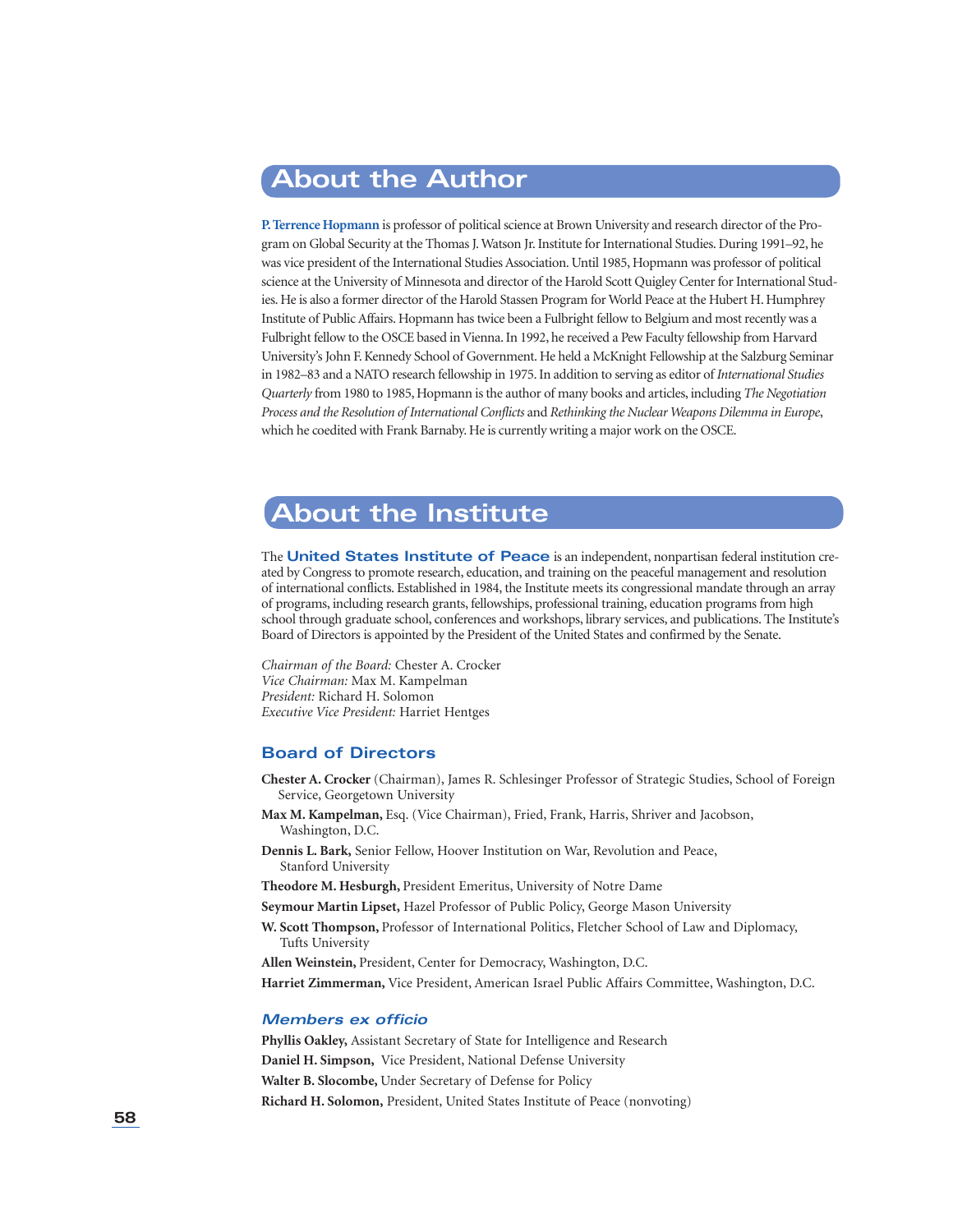#### **OTHER TITLES IN THE PEACEWORKS SERIES**

*New Approaches to International Negotiation and Mediation: Findings from USIP-Sponsored Research,*  edited by Timothy D. Sisk (No. 30, August 1999)

*Training to Promote Conflict Management: USIP-Assisted Training Projects,* edited by David Smock (No. 29, July 1999)

*The Challenge of Regional Cooperation in Central Asia: Preventing Conflict in the Ferghana Valley,* by Anara Tabyshalieva (No. 28, June 1999)

*Territorial Conflicts and Their Resolution: The Case of Ecuador and Peru,* by Beth A. Simmons (No. 27, April 1999)

*The Quest for Democratic Security: The Role of the Council of Europe and U.S. Foreign Policy,* by Heinrich Klebes (No. 26, January 1999)

*Nagorno-Karabakh: Searching for a Solution,* by Patricia Carley (No. 25, December 1998)

*Removing Barricades in Somalia: Options for Peace and Rehabilitation,* by Hussein Adam and Richard Ford, with Ali Jimale Ahmed, Abdinasir Osman Isse, Nur Weheliye, and David Smock (No. 24, October 1998)

*Muddling toward Democracy: Political Change in Grassroots China,* by Anne F. Thurston (No. 23*,* August 1998)

*Preventing Genocide in Burundi: Lessons from International Diplomacy,* by Stephen R. Weissman (No. 22, July 1998)

*The China Challenge in the Twenty-First Century: Implications for U.S. Foreign Policy,* by Chen Jian (No. 21, June 1998)

*Private Peacemaking: USIP-Assisted Peacemaking Projects of Nonprofit Organizations,* edited by David R. Smock (No. 20, June 1998)

*Sovereignty after Empire: Self-Determination Movements in the Former Soviet Union,* by Galina Starovoitova (No. 19, October 1997)

*Keynote Addresses from the "Virtual Diplomacy" Conference,* by Richard H. Solomon, Walter B. Wriston, and George P. Shultz (No. 18, September 1997)

*Greek-Turkish Relations and U.S. Foreign Policy: Cyprus, the Aegean, and Regional Stability,* by Tozun Bahcheli, Theodore A. Couloumbis, and Patricia Carley (No. 17, August 1997)

*U.S. Responses to Self-Determination Movements: Strategies for Nonviolent Outcomes and Alternatives to Secession,* by Patricia Carley (No. 16, July 1997)

*Creative Approaches to Managing Conflict in Africa: Findings from USIP-Funded Projects,* edited by David R. Smock (No. 15, April 1997)